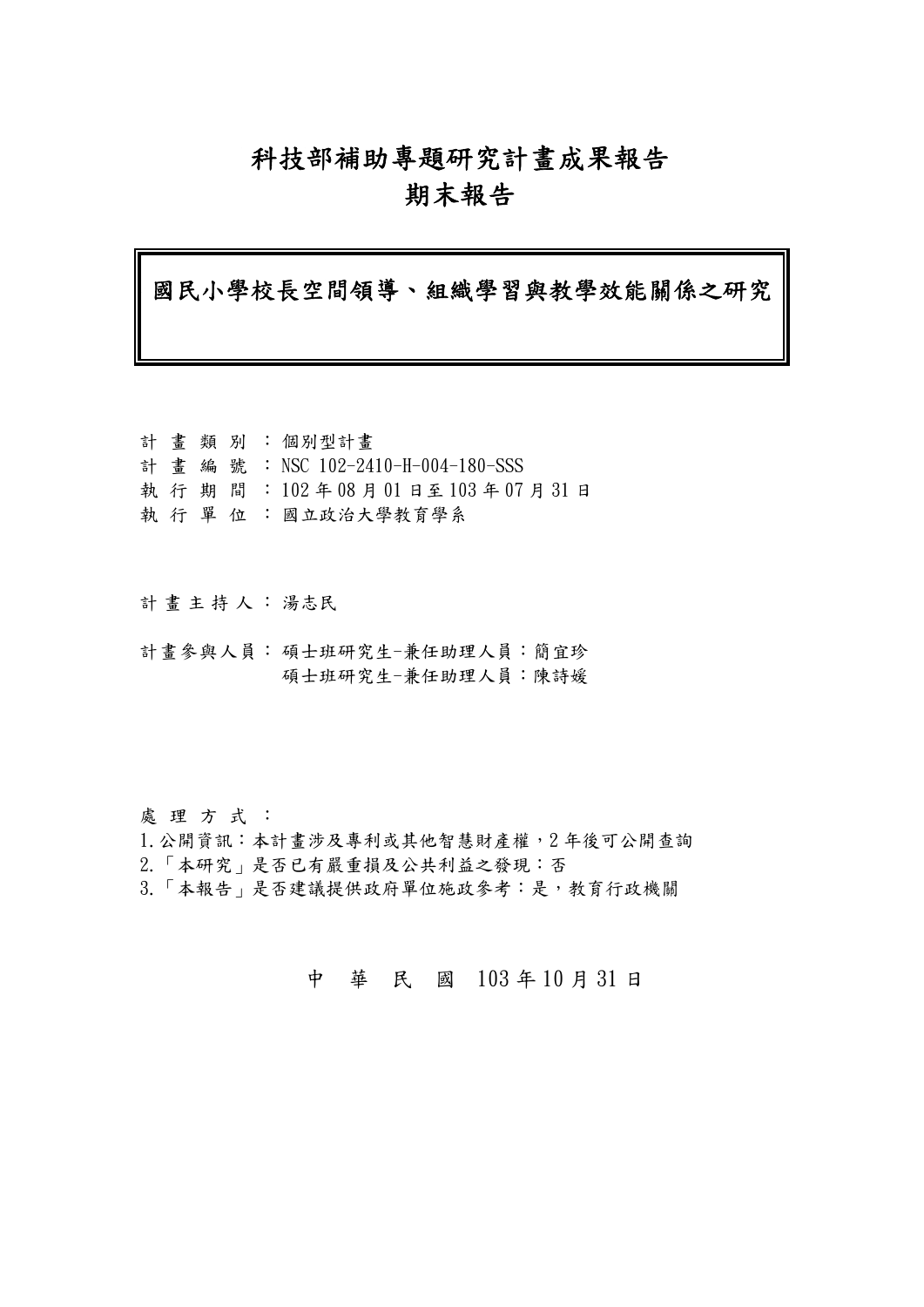中 文 摘 要 : 本研究旨在瞭解臺北市及新北市國民小學校長空間領導、教 師組織學習與教學效能之現況;分析不同背景變項之教師在 知覺校長空間領導、教師組織學習與教學效能之差異情形; 探討校長空間領導、組織學習與教學效能之間的關係與影響 力。

> 本研究採問卷調查法及訪談法。問卷調查研究母群共計  $117$  所學校,以 1170 位教師為問卷施測對象;訪談法以 6位 在問卷調查校長空間領導部分得分高的校長為訪談對象。資 料處理以描述性統計、信度分析、因素分析、皮爾遜積差相 關、變異數分析、多元迴歸分析、中介模型的路徑分析進行 統計分析;訪談資料以 MaxQDA 進行分析。

本研究獲致以下結論:

一、臺北市與新北市國民小學校長空間領導達到高程度,在 「形塑空間願景」、「建構教育空間」層面的表現突出。 二、臺北市與新北市組織學習達高程度,以「溝通交流」層

面,最明顯。

三、臺北市與新北市教學效能達高程度,以「多元教學策 略 | 層面,最獲認同。

四、部分不同背景變項(如學校規模與職務)在國民小學校 長空間領導、組織學習與教學效能上有差異。

五、國民小學校長空間領導、組織學習與教學效能三者間具 有中高度顯著正相關。

六、國民小學校長空間領導、組織學習與教學效能具有良好 的聚斂效度。

七、組織學習在校長空間領導與教學效能間扮演完全中介, 故國民小學校長空間領導可經由組織學習對教學效能產生正 向影響。

八、空間領導之價值在於潛在非正式影響力、增進組織成員 的認同與信任感、主體性宣示效果與立即性效益以及滿足使 用者的需求。

九、校長施行空間領導易遭遇組織成員不支持、經費不足等 困境,校長應透過溝通、協調取得共識,並多方爭取資源與 支持,俾能有利空間領導的延續。

最後,本研究依據研究結果提出建議,供教育行政機關、 學校校長以及未來研究之參考。

中文關鍵詞: 校長空間領導、組織學習、教學效能

英 文 摘 要 : This study aims to investigate the relationship among the space leadership of principals, learning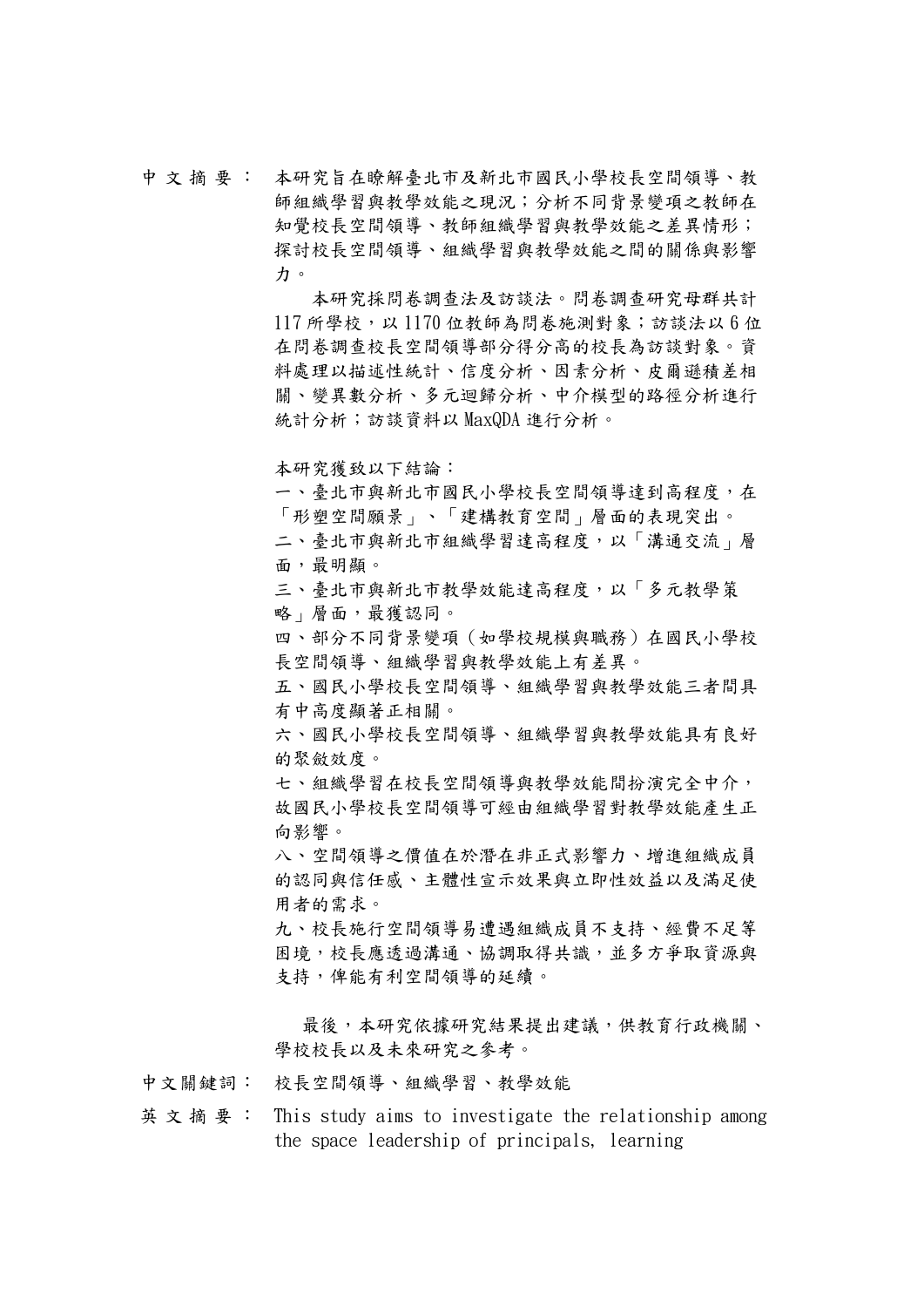organization of teachers, and the teaching effectiveness of elementary schools. This study analyzed different background variables from the teachers to see the difference in these 3variables on them. Also it examined the relationship among and the influence.

 This study was adopted the questionnaire survey and interview method. There were sending 1170 questionnaires to 117 elementary schools in Taipei City and New Taipei City, and interviewing 6 principals with high scores in space leadership performance.

The conclusions of this study are listed below: 1.Some of the teachers' background variables (e.g. school size and position) show the differences in the space leadership of principals, learning organization of teachers, and the teaching effectiveness of elementary schools.

2. The relationship among principals' space leadership, teachers' learning organization and the teaching effectiveness of elementary schools have a medium - high significant positive correlation. 3.The space leadership of principals, learning organization and teaching effectiveness have good convergent validity.

4.Learning organization is a complete mediation of the principals' space leadership and teaching effectiveness. The findings show that the principals' space leadership has a positive impact on teaching effectiveness through the learning organization.

5.The value of space leadership includes attaining potential informal influence, enhancing the recognition and trusting of members in organizations, achieving subjective declaration effects and immediate benefit consequences, and satisfying the user's needs.

6.The difficulties in the implementation of principals' space leadership are not being supported from the members and lack of funding in the organization, etc. Therefore, principals should reach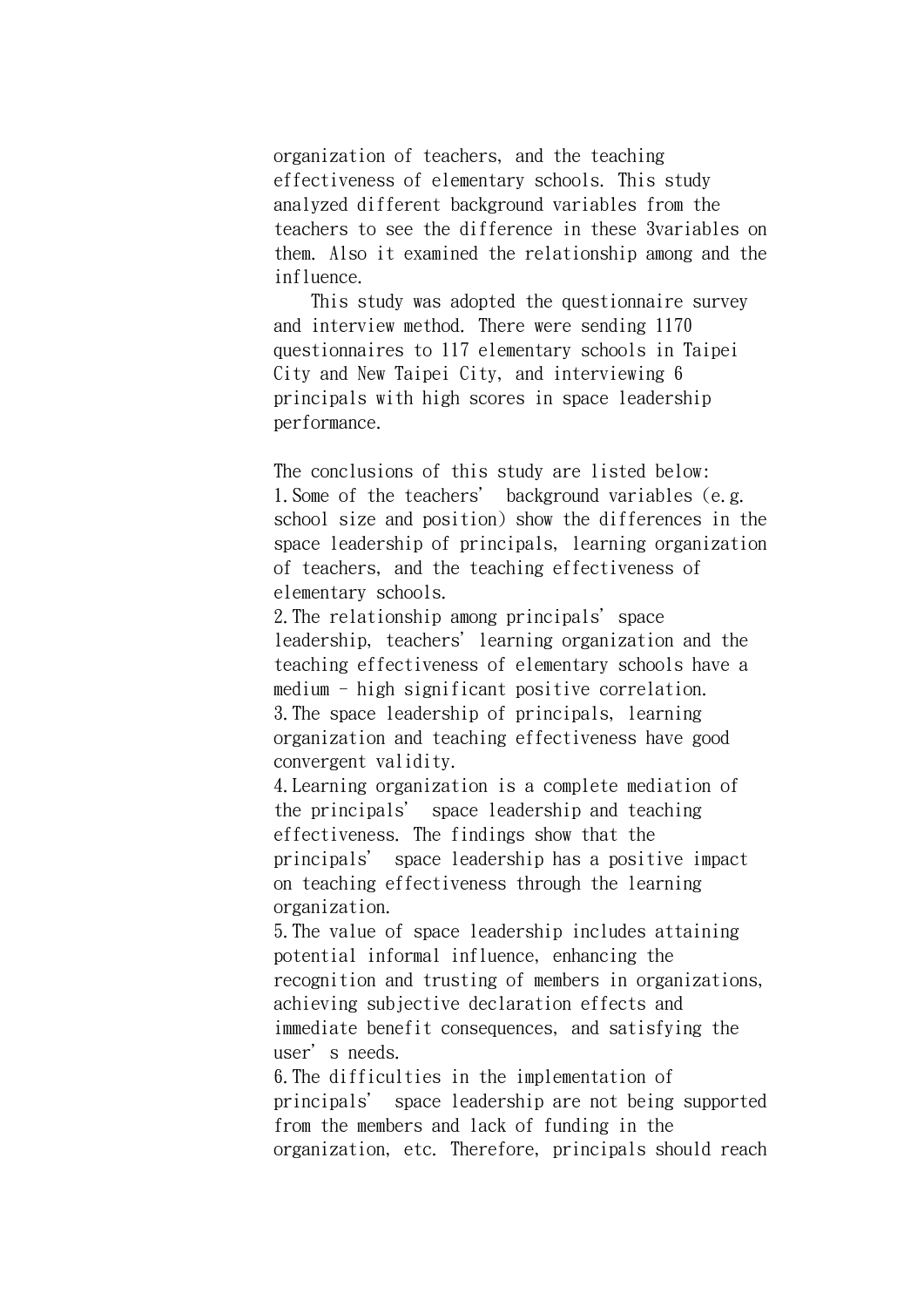consensus by communicating and coordinating with members, and acquire various resources and support in order to achieve the continuous space leadership.

 At last, according to the results of the research, the study conducted some suggestions to provide reference materials to educational administrative organizations, school principals and other researchers in this field.

英文關鍵詞: principal's space leadership, learning organization, teaching effectiveness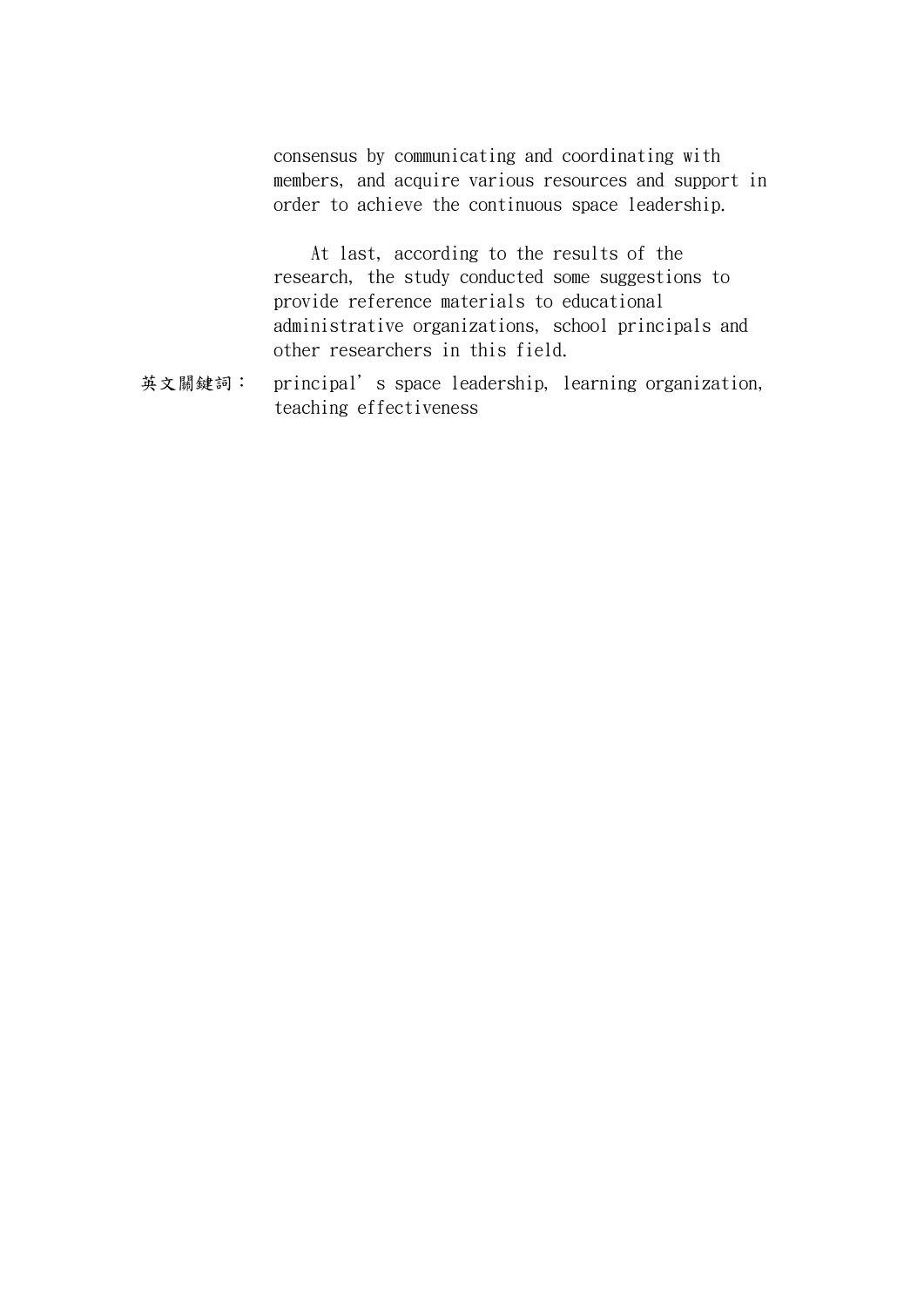## 科技部補助專題研究計畫成果報告

### (**□**期中進度報告**/V□**期末報告)

國民小學校長空間領導、組織學習與

## 教學效能關係之研究

計畫類別: □個別型計畫□整合型計畫 計書編號: MOST102-2410-H-004-180-SSS 執行期間:102 年 08 月 01 日至 103 年 07 月 31 日

執行機構及系所:國立政治大學教育學系

計畫主持人:湯志民

共同主持人:

計畫參與人員:簡宜珍、陳詩媛

本計書除繳交成果報告外,另含下列出國報告,共 份: □執行國際合作與移地研究心得報告 □出席國際學術會議心得報告

期末報告處理方式:

1. 公開方式:

□非列管計畫亦不具下列情形,立即公開查詢

□涉及專利或其他智慧財產權,□一年□二年後可公開查詢

- 2.「本研究」是否已有嚴重損及公共利益之發現: ∑否□是
- 3.「本報告」是否建議提供政府單位施政參考 ≥否□是,(請列舉提供之單位; 本部不經審議,依勾選逕予轉送)

#### 中華民國 103 年 10 月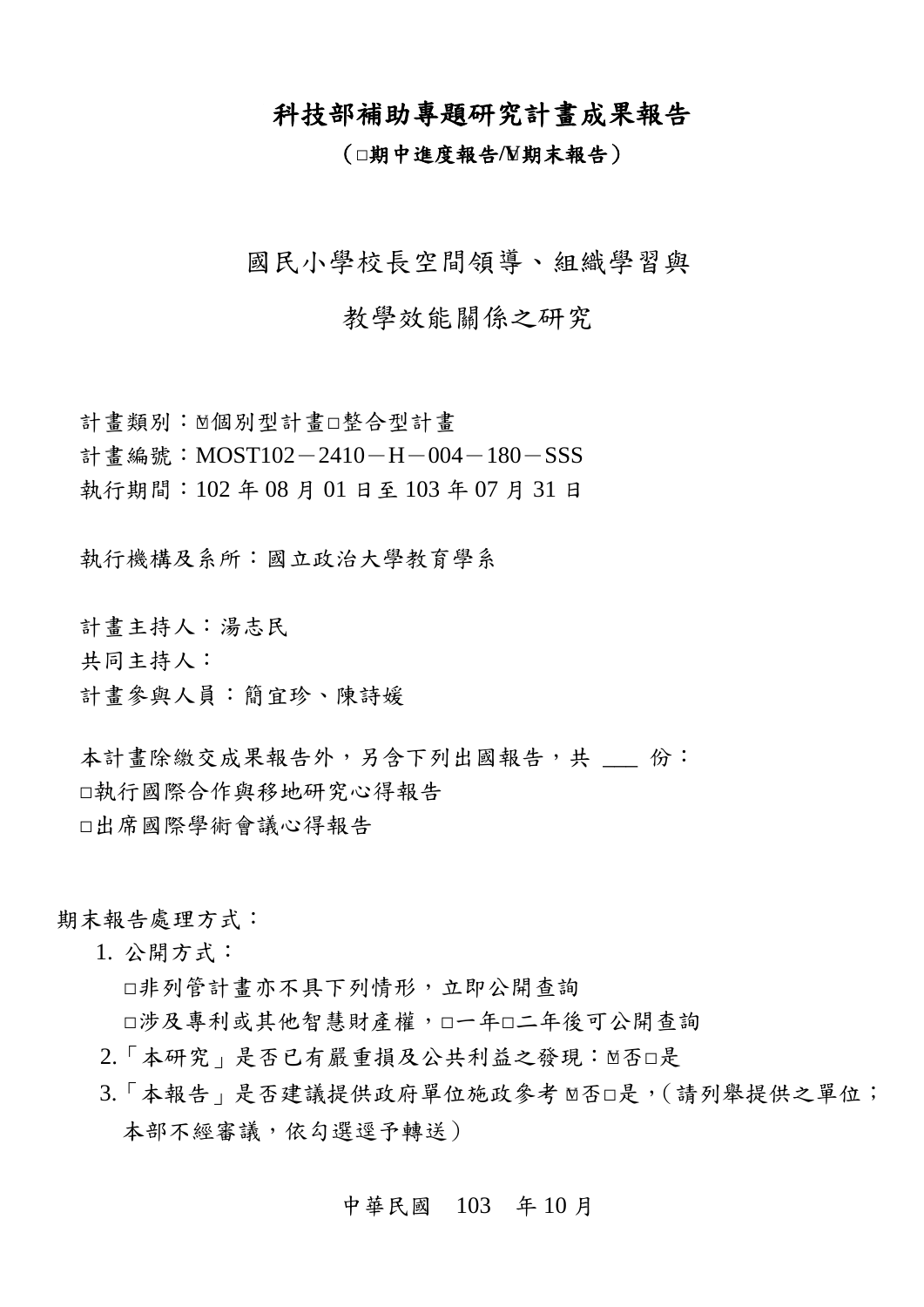#### 國民小學校長空間領導、組織學習與教學效能關係之研究

#### 摘要

本研究旨在瞭解臺北市及新北市國民小學校長空間領導、教師組織學習與教 學效能之現況;分析不同背景變項之教師在知覺校長空間領導、教師組織學習與 教學效能之差異情形;探討校長空間領導、組織學習與教學效能之間的關係與影 響力。

本研究採問卷調查法及訪談法。問卷調查研究母群共計 117 所學校,以 1170 位教師為問卷施測對象;訪談法以 6 位在問卷調查校長空間領導部分得分高的校 長為訪談對象。資料處理以描述性統計、信度分析、因素分析、皮爾遜積差相關、 變異數分析、多元迴歸分析、中介模型的路徑分析進行統計分析;訪談資料以 MaxQDA 進行分析。

本研究獲致以下結論:

- 一、臺北市與新北市國民小學校長空間領導達到高程度,在「形塑空間願景」「建 構教育空間」層面的表現突出。
- 二、臺北市與新北市組織學習達高程度,以「溝通交流」層面,最明顯。
- 三、臺北市與新北市教學效能達高程度,以「多元教學策略」層面,最獲認同。
- 四、部分不同背景變項(如學校規模與職務)在國民小學校長空間領導、組織學 習與教學效能上有差異。
- 五、國民小學校長空間領導、組織學習與教學效能三者間具有中高度顯著正相 關。
- 六、國民小學校長空間領導、組織學習與教學效能具有良好的聚斂效度。
- 七、組織學習在校長空間領導與教學效能間扮演完全中介,故國民小學校長空間 領導可經由組織學習對教學效能產生正向影響。
- 八、空間領導之價值在於潛在非正式影響力、增進組織成員的認同與信任感、主 體性宣示效果與立即性效益以及滿足使用者的需求。
- 九、校長施行空間領導易遭遇組織成員不支持、經費不足等困境,校長應透過溝 通、協調取得共識,並多方爭取資源與支持,俾能有利空間領導的延續。

最後,本研究依據研究結果提出建議,供教育行政機關、學校校長以及未來 研究之參考。

關鍵字:校長空間領導、組織學習、教學效能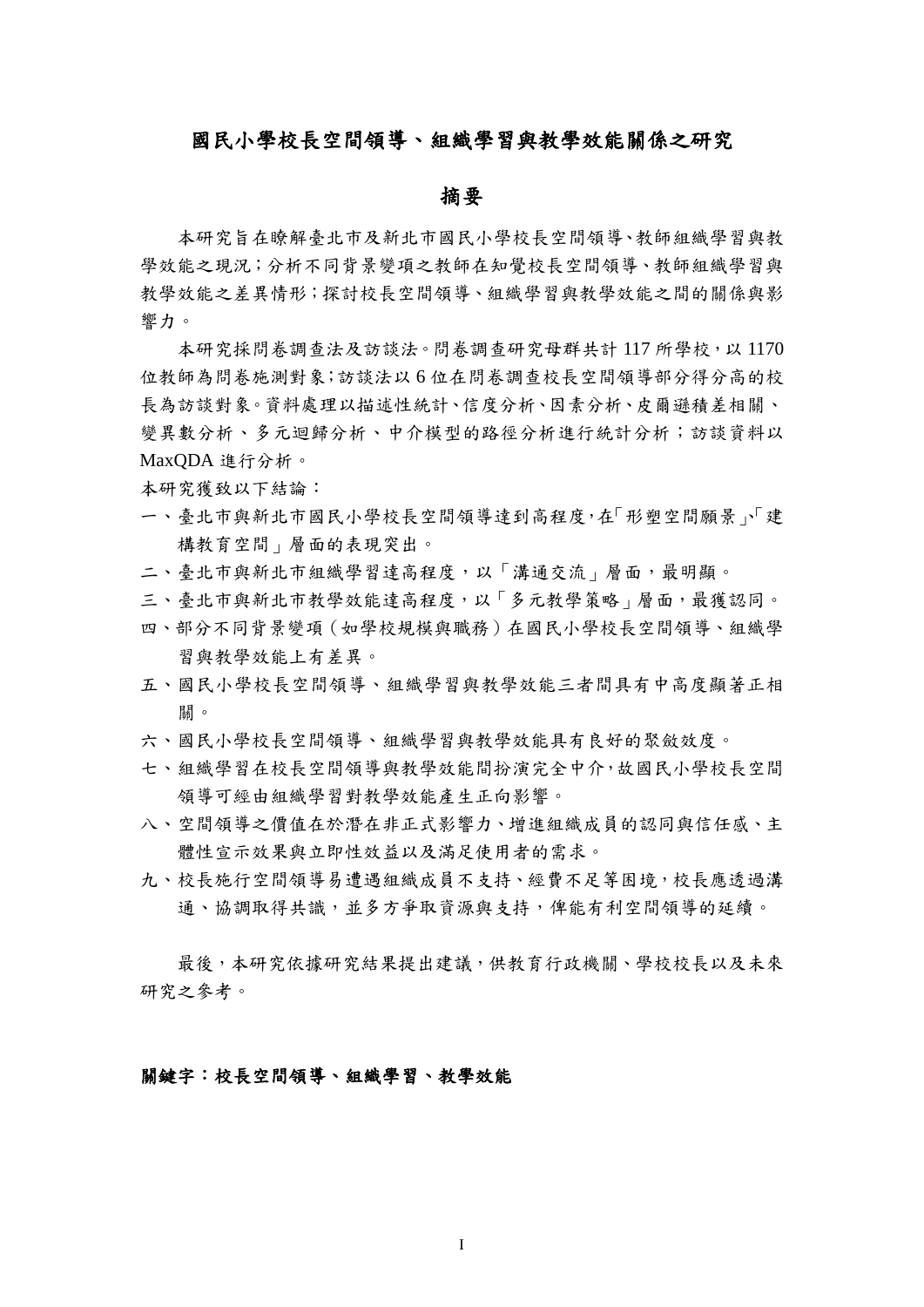### **A Study on the Relationship among the Principals' Space Leadership, Learning Organization, and Teaching Effectiveness of Elementary Schools**

#### **Abstract**

This study aims to investigate the relationship among the space leadership of principals, learning organization of teachers, and the teaching effectiveness of elementary schools. This study analyzed different background variables from the teachers to see the difference in these 3 variables on them. Also it examined the relationship among and the influence.

This study was adopted the questionnaire survey and interview method. There were sending 1170 questionnaires to 117 elementary schools in Taipei City and New Taipei City, and interviewing 6 principals with high scores in space leadership performance. The collected data was analyzed by the method of descriptive statistics, reliability analysis, validity analysis, Pearson correlation, multiple regressions, and SEM. The collected interview data was analyzed by MaxQDA.

The conclusions of this study are listed below:

- 1. The level of space leadership of principals in Taipei City and New Taipei City schools is high, and the performance in "molding space vision" and "constructing educational space" are outstanding.
- 2. The level of teachers' learning organization in Taipei City and New Taipei Cityschools is high, with "the intercommunication" being the most significant trait.
- 3. The level of teaching effectiveness in Taipei City and New Taipei City schools is high, and "the diverse teaching strategies" acquired the most recognitions.
- 4. Some of the teachers' background variables (e.g. school size and position) show the differences in the space leadership of principals, learning organization of teachers, and the teaching effectiveness of elementary schools.
- 5. The relationship among principals'space leadership, teachers'learning organization and the teaching effectiveness of elementary schools have a medium - high significant positive correlation.
- 6. The space leadership of principals, learning organization and teaching effectiveness have good convergent validity.
- 7. Learning organization is a complete mediation of the principals' space leadership and teaching effectiveness. The findings show that the principals' space leadership has a positive impact on teaching effectiveness through the learning organization.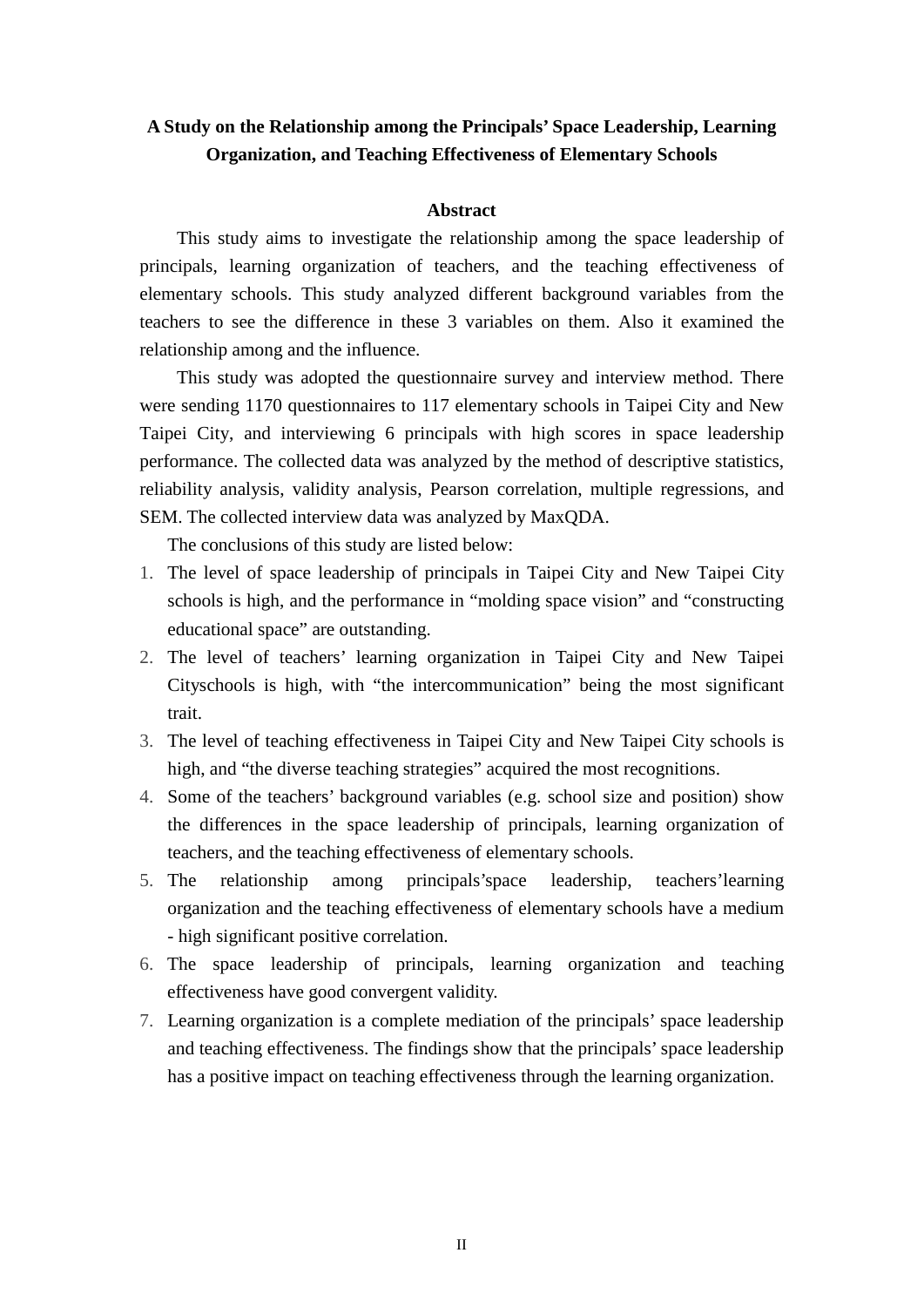- 8. The value of space leadership includes attaining potential informal influence, enhancing the recognition and trusting of members in organizations, achieving subjective declaration effects and immediate benefit consequences, and satisfying the user's needs.
- 9. The difficulties in the implementation of principals' space leadership are not being supported from the members and lack of funding in the organization, etc. Therefore, principals should reach consensus by communicating and coordinating with members, and acquire various resources and support in order to achieve the continuous space leadership.

At last, according to the results of the research, the study conducted some suggestions to provide reference materials to educational administrative organizations, school principals and other researchers in this field.

## **Key words: principal's space leadership, learning organization, teaching effectiveness**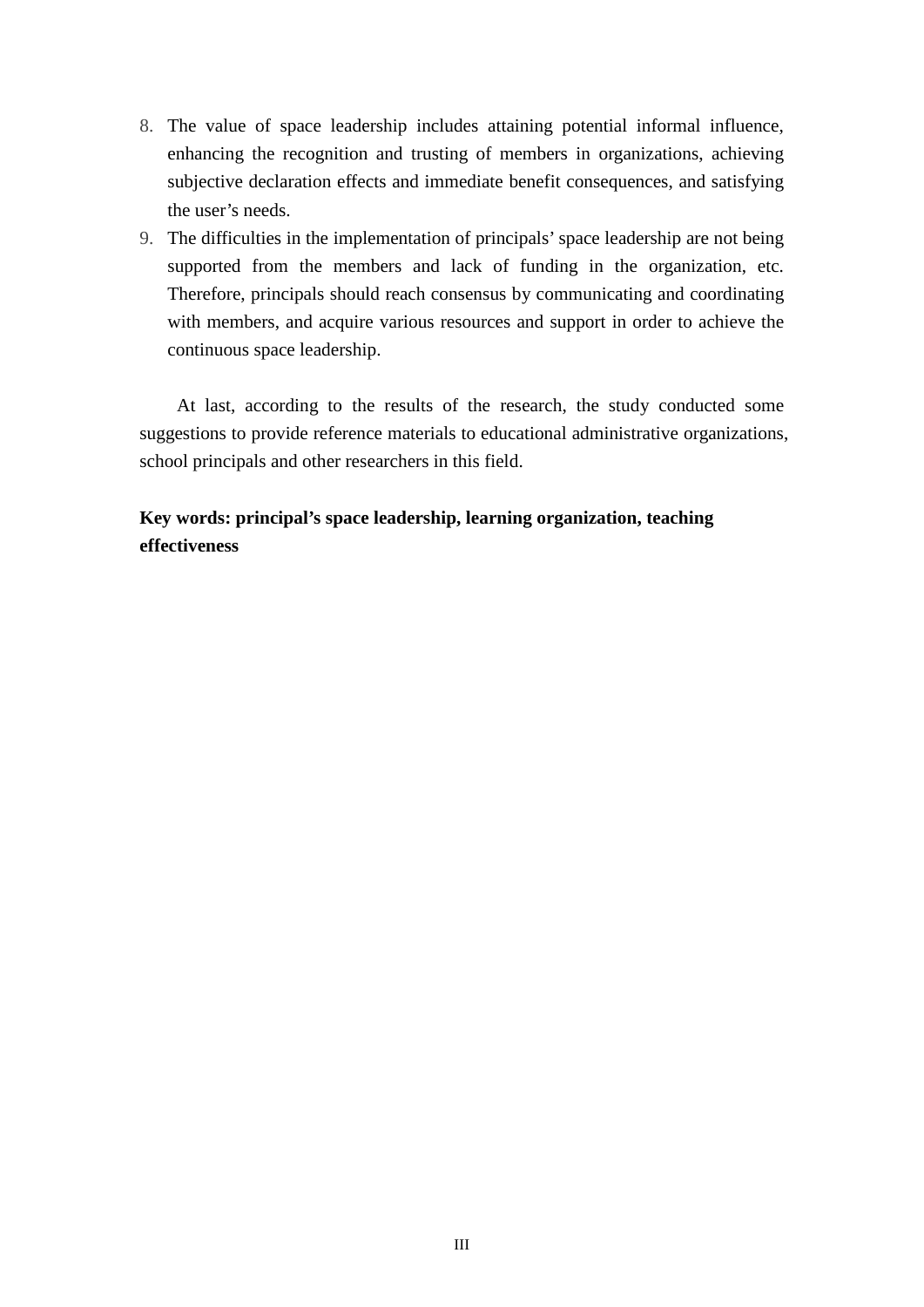| 第一章 |     |     |  |  |  |  |  |  |  |  |  |                                  |  |
|-----|-----|-----|--|--|--|--|--|--|--|--|--|----------------------------------|--|
|     | 第一節 |     |  |  |  |  |  |  |  |  |  |                                  |  |
|     | 第二節 |     |  |  |  |  |  |  |  |  |  |                                  |  |
|     | 第三節 |     |  |  |  |  |  |  |  |  |  |                                  |  |
|     | 第四節 |     |  |  |  |  |  |  |  |  |  |                                  |  |
|     |     |     |  |  |  |  |  |  |  |  |  |                                  |  |
|     | 第一節 |     |  |  |  |  |  |  |  |  |  |                                  |  |
|     | 第二節 |     |  |  |  |  |  |  |  |  |  |                                  |  |
|     | 第三節 |     |  |  |  |  |  |  |  |  |  |                                  |  |
|     | 第四節 |     |  |  |  |  |  |  |  |  |  | 校長空間領導、組織學習與教學效能相關之研究21          |  |
| 第三章 |     |     |  |  |  |  |  |  |  |  |  |                                  |  |
|     | 第一節 |     |  |  |  |  |  |  |  |  |  |                                  |  |
|     | 第二節 |     |  |  |  |  |  |  |  |  |  |                                  |  |
|     | 第三節 |     |  |  |  |  |  |  |  |  |  |                                  |  |
|     | 第四節 |     |  |  |  |  |  |  |  |  |  |                                  |  |
|     | 第五節 |     |  |  |  |  |  |  |  |  |  |                                  |  |
| 第四章 |     |     |  |  |  |  |  |  |  |  |  |                                  |  |
|     | 第一節 |     |  |  |  |  |  |  |  |  |  |                                  |  |
|     |     |     |  |  |  |  |  |  |  |  |  | 第一項 臺北市及新北市國民小學校長空間領導、組織學習與教學效能  |  |
|     |     |     |  |  |  |  |  |  |  |  |  |                                  |  |
|     |     | 第二項 |  |  |  |  |  |  |  |  |  |                                  |  |
|     |     | 第三項 |  |  |  |  |  |  |  |  |  | 不同人口背景變項與校長空間領導之差異42             |  |
|     |     | 第四項 |  |  |  |  |  |  |  |  |  |                                  |  |
|     |     | 第五項 |  |  |  |  |  |  |  |  |  |                                  |  |
|     |     | 第六項 |  |  |  |  |  |  |  |  |  |                                  |  |
|     |     |     |  |  |  |  |  |  |  |  |  |                                  |  |
|     |     |     |  |  |  |  |  |  |  |  |  |                                  |  |
|     |     |     |  |  |  |  |  |  |  |  |  |                                  |  |
|     |     |     |  |  |  |  |  |  |  |  |  |                                  |  |
|     |     |     |  |  |  |  |  |  |  |  |  | 第三項 不同地區校長空間領導學校在組織學習上是否有差異存在?67 |  |
|     |     |     |  |  |  |  |  |  |  |  |  |                                  |  |
|     |     | 第一項 |  |  |  |  |  |  |  |  |  |                                  |  |
|     |     | 第二項 |  |  |  |  |  |  |  |  |  |                                  |  |
|     |     |     |  |  |  |  |  |  |  |  |  | 第三項 不同地區校長空間領導學校在教學效能上是否有差異存在?69 |  |
|     | 第四節 |     |  |  |  |  |  |  |  |  |  |                                  |  |
|     |     |     |  |  |  |  |  |  |  |  |  |                                  |  |

# 目錄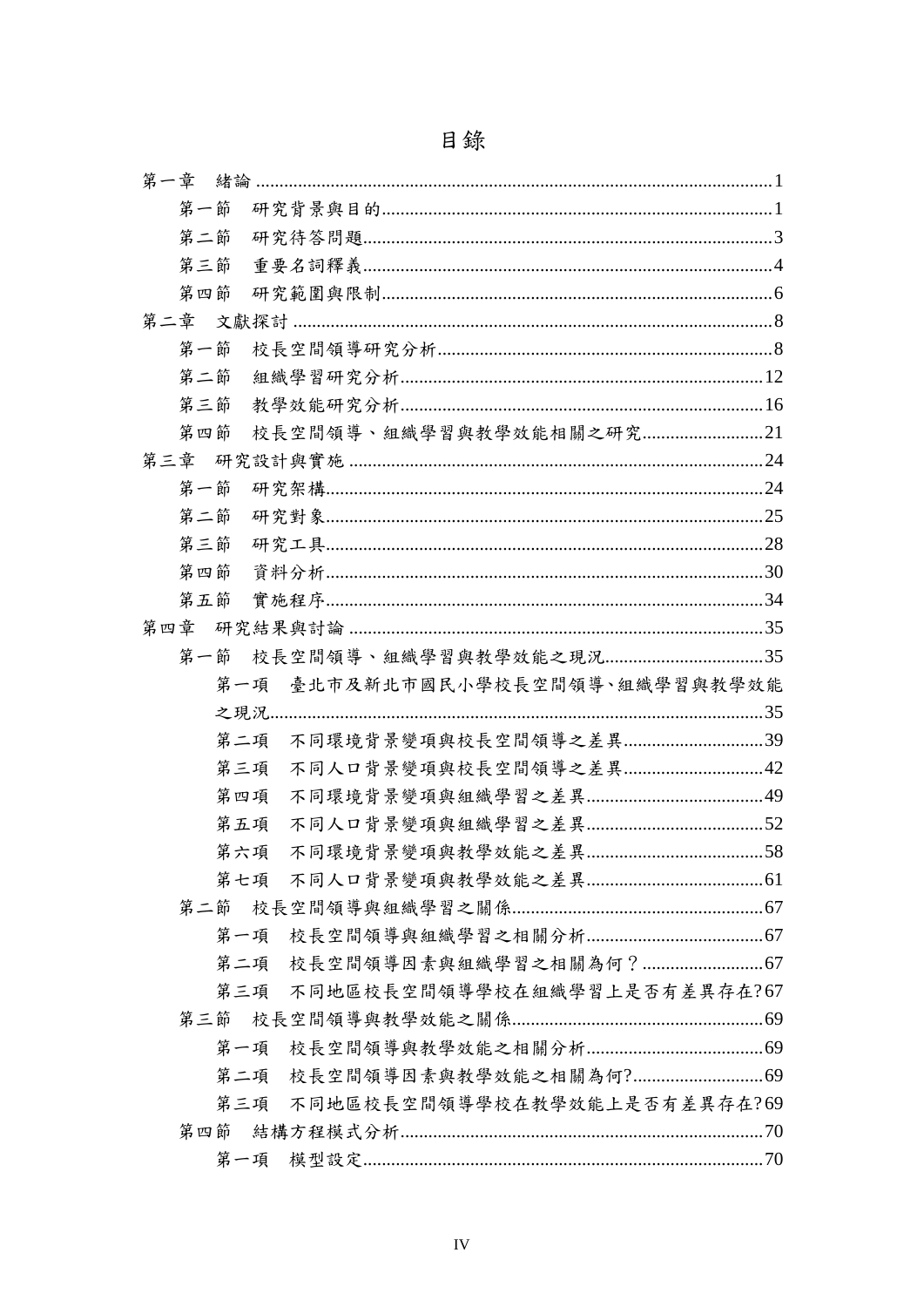|     | 第二項 |  |
|-----|-----|--|
|     | 第三項 |  |
|     | 第四項 |  |
| 第五節 |     |  |
|     | 第一項 |  |
|     | 第二項 |  |
|     | 第三項 |  |
|     |     |  |
|     |     |  |
| 第五章 |     |  |
| 第一節 |     |  |
|     |     |  |
|     |     |  |
|     |     |  |
| 第二節 |     |  |
|     |     |  |
|     |     |  |
|     |     |  |
|     |     |  |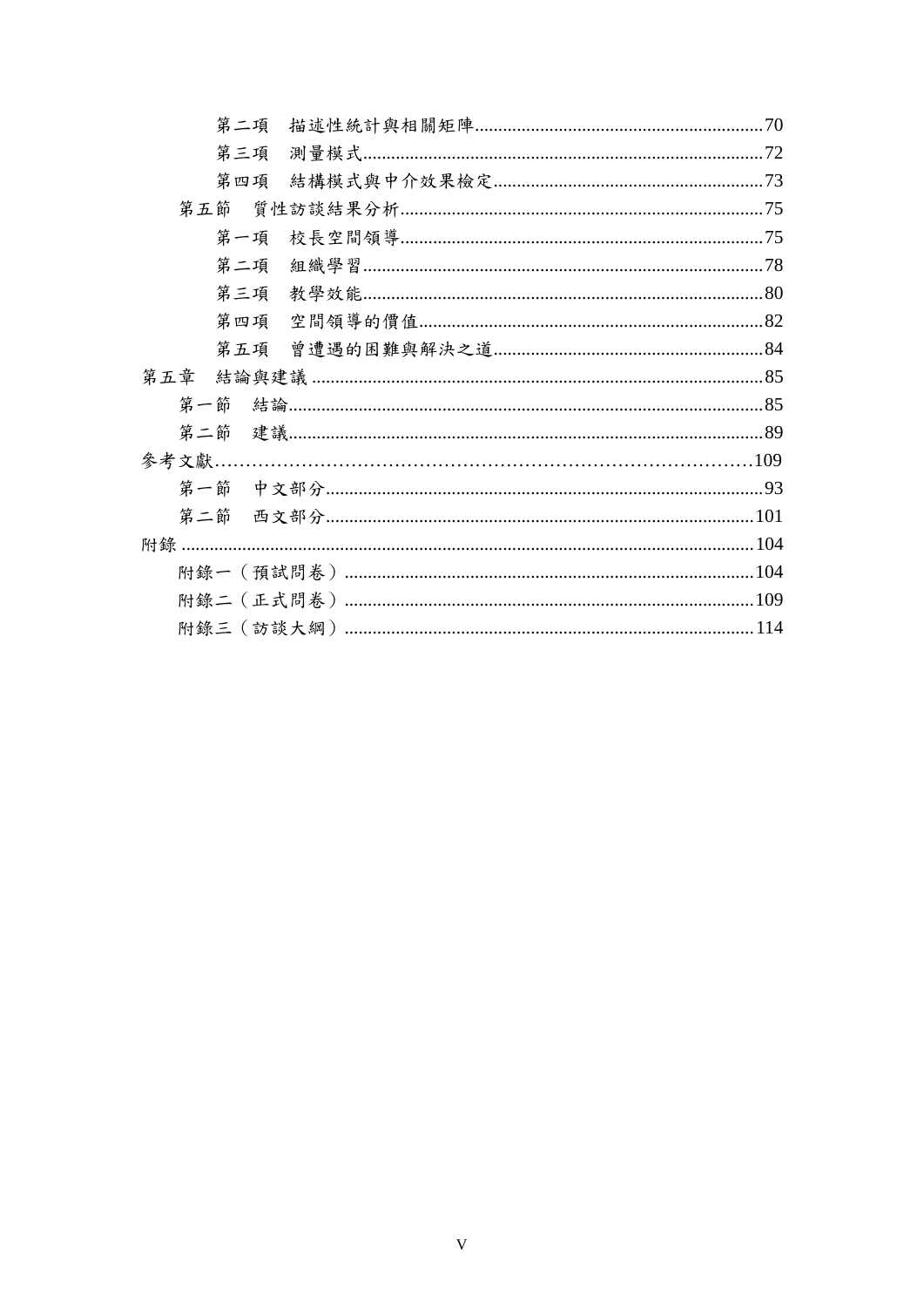| 表 3-2 樣本結構 ……………………………………………………………………………………………27 |  |
|--------------------------------------------------|--|
|                                                  |  |
| 表 4-1                                            |  |
| 表 4-2 臺北市及新北市國民小學校長空間領導、組織學習與教學效能之描述性統           |  |
|                                                  |  |
|                                                  |  |
|                                                  |  |
|                                                  |  |
|                                                  |  |
|                                                  |  |
|                                                  |  |
|                                                  |  |
|                                                  |  |
|                                                  |  |
|                                                  |  |
|                                                  |  |
|                                                  |  |
|                                                  |  |
|                                                  |  |
|                                                  |  |
|                                                  |  |
|                                                  |  |
|                                                  |  |
|                                                  |  |
|                                                  |  |
|                                                  |  |
|                                                  |  |
|                                                  |  |
|                                                  |  |
|                                                  |  |
|                                                  |  |
|                                                  |  |
|                                                  |  |
|                                                  |  |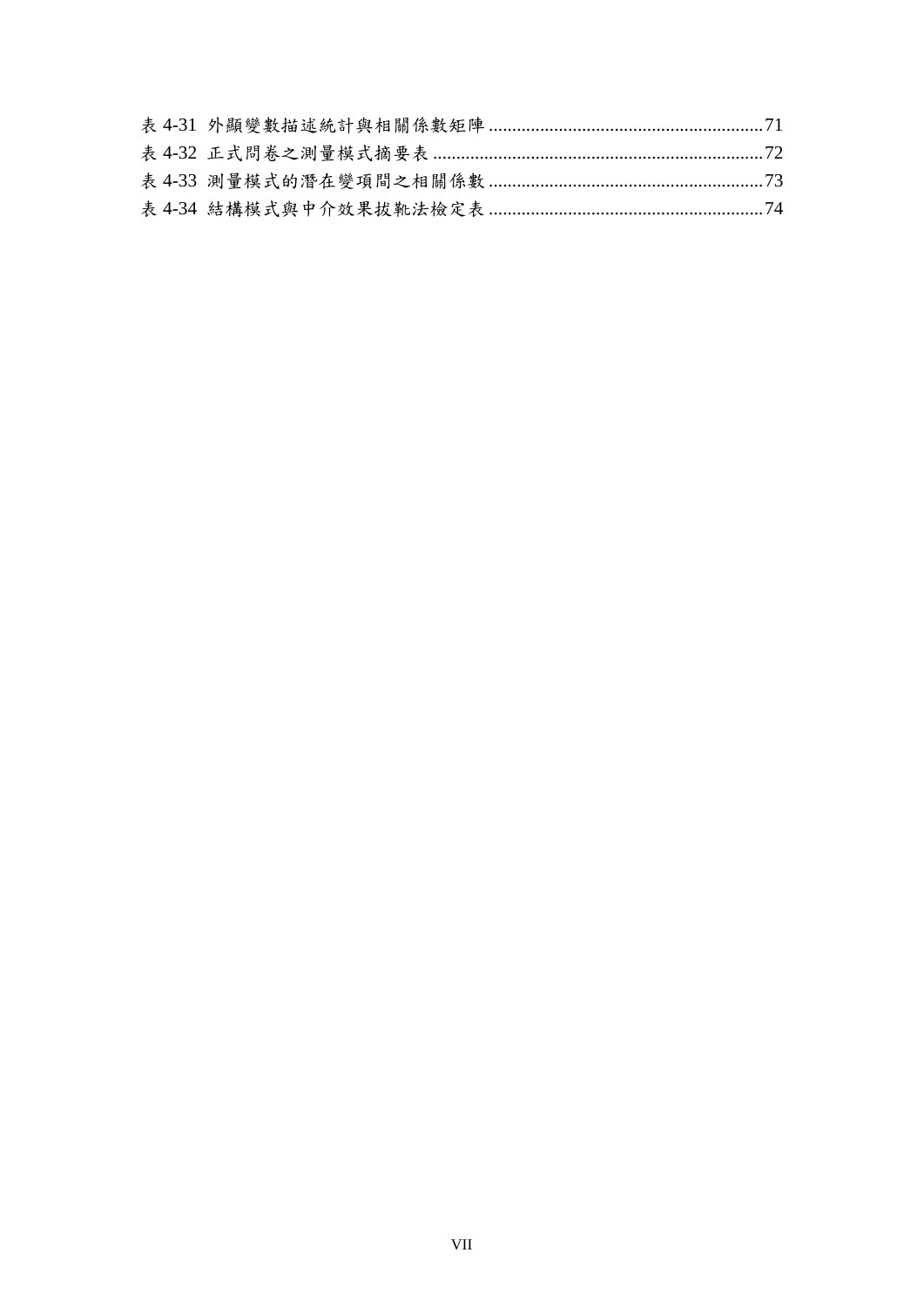# 圖次

|  | 圖 4-1 國民小學校長空間領導、組織學習與教學效能之線性結構關係理論模型70 |  |
|--|-----------------------------------------|--|
|  | 圖 4-2 國民小學校長空間領導、組織學習與教學效能的結構模式圖73      |  |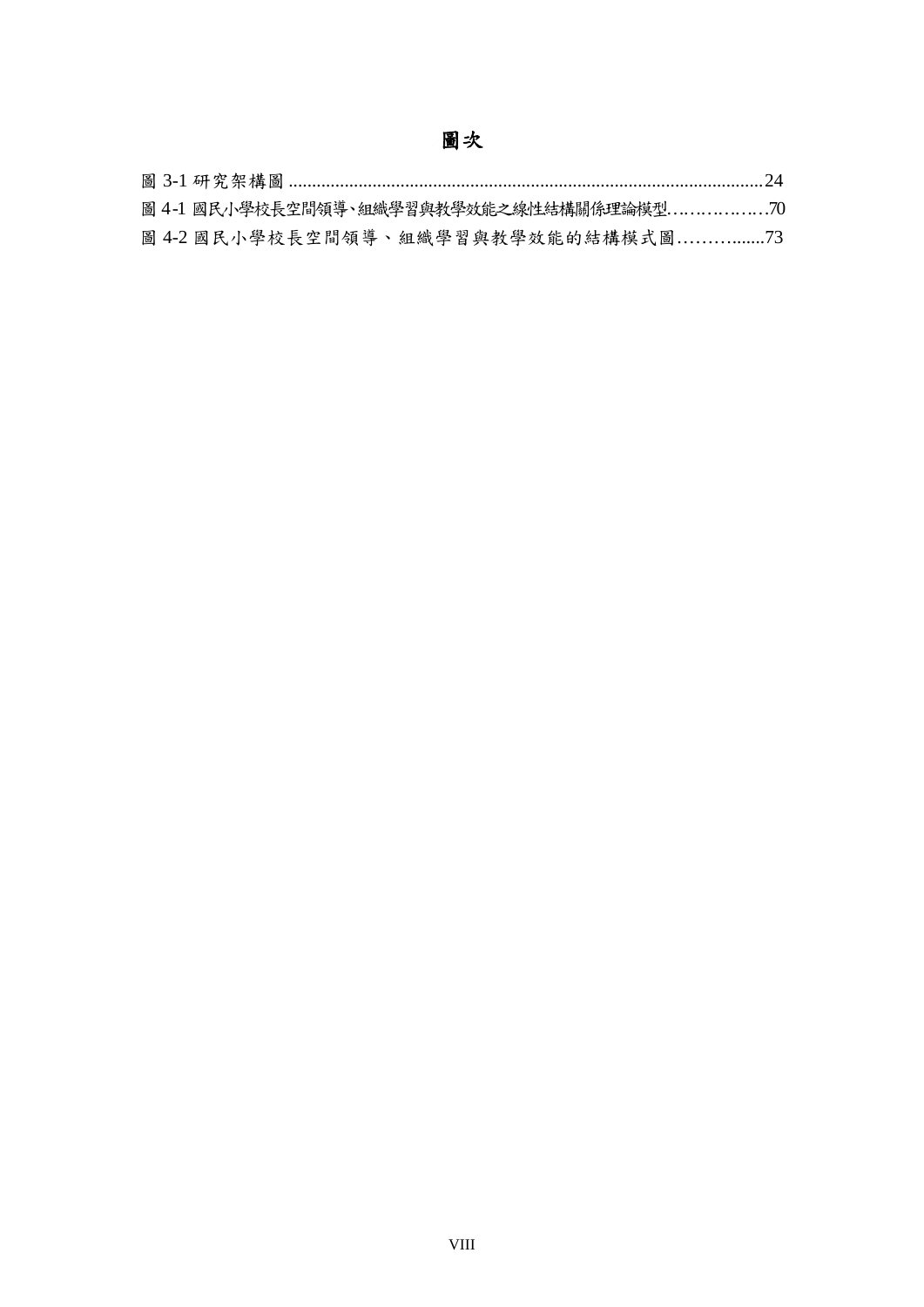## 第一章、緒論

## 第一節、研究背景與目的

#### <span id="page-13-1"></span><span id="page-13-0"></span>壹、研究背景

教育領導理論快速發展,自 1900 年迄今至少 110 年,20 世紀初領導已成為 廣泛的研究標的,經驗證「領導」的實證調查研究超過 3000 個以上(Lunenburg & Omstein, 2008)。基本上,領導理論演進可分為領導特質論時期(約 1900~1945 年)、領導行為論時期(約第二次大戰至 1960 年)、領導情境論時期(約 1960~1980 年)(吳清山,2000;謝文全,2013)。1980 年代之後,教育領導的新理論則如 雨後春筍般出現,秦夢群(2010)教育領導新書探討 55 個教育領導理論,葉連 祺(2011)分析 150 教育領導理念,並建立理想性體系架構,其中「空間領導」 (space leadership)是其中最新的教育領導理論之一。

臺灣,近 20、30年來,教育部、縣市教育局處每年項目投資至少新台幣100 至 200 多億元,已改善和提升中小學校園環境與設施(湯志民,2010a)。臺灣的 學校空間;建築設施、校園環境與設備的規劃,逐年推動,教育部處局制定學校 建築的空間規範,審議校園整體規劃與設計,推展新校園運動(教育部,2003)、 開放空間、無圍牆學校、創意校園、性別空間、優質校園營造(湯志民,2007)、 無障礙環境、友善校園(殷寶寧總編輯,2006)、永續校園、健康校園、空間美 學 (嘉義縣政府, 2009)、特色學校、校園活化與閒置空間再利用等革新議題, 引發臺灣學校建築的創新與變革。教育主管單位不斷推陳出新,透過計畫項目的 經費補助,如 2003 開始的「Innoschool 學校經營創新獎(校園環境美化組), 2005 年開始的臺北市「優質學校評選 (校園營造向度)」(吳清基等編著,2005),2007 年開始的「國民中小學活化校園空間與發展特色學校」(教育部國民教育司,2009 年 6 月 18 日),2010 年開始的「新北市卓越學校評選(環境營造向度)」(臺北縣 政府教育局, 2009), 2013年教育部國民及學前教育署 (2012)推動「國民中小 學營造空間美學與發展特色學校」等計書,引領新空間和新教育的發展,加以臺 灣的學校近20年來對於學校建築風格、校園環境特色經營上,與課程、教學和 學生學習融合,力求創新與突破,促進臺灣學校空間和教育的革新與發展,成效 斐然。至此「空間領導」已然成形,相關理論論述和實證研究更待開發,以利建 構系統化知識。

鑑此,湯志民(2008a、2008b、2008c、2009a、2009b、2011、2012、2013) 率先提出空間領導理論論述,闡明空間領導的涵義、方式、策略、模式與指針建 構,2008 年主編教育研究月刊推出「空間領導」主題。實證研究方面,2010 年 起逐步展開,如探討創新經營學校的空間領導(湯志民、劉侑承、劉冠廷、曾雅 慧,2010b;湯志民,2012)探討空間領導與學校效能的關係(李冠霖,2010), 探討空間領導與學校組織氣氛的關係 (曾雅慧, 2012), 探討空間領導、品牌管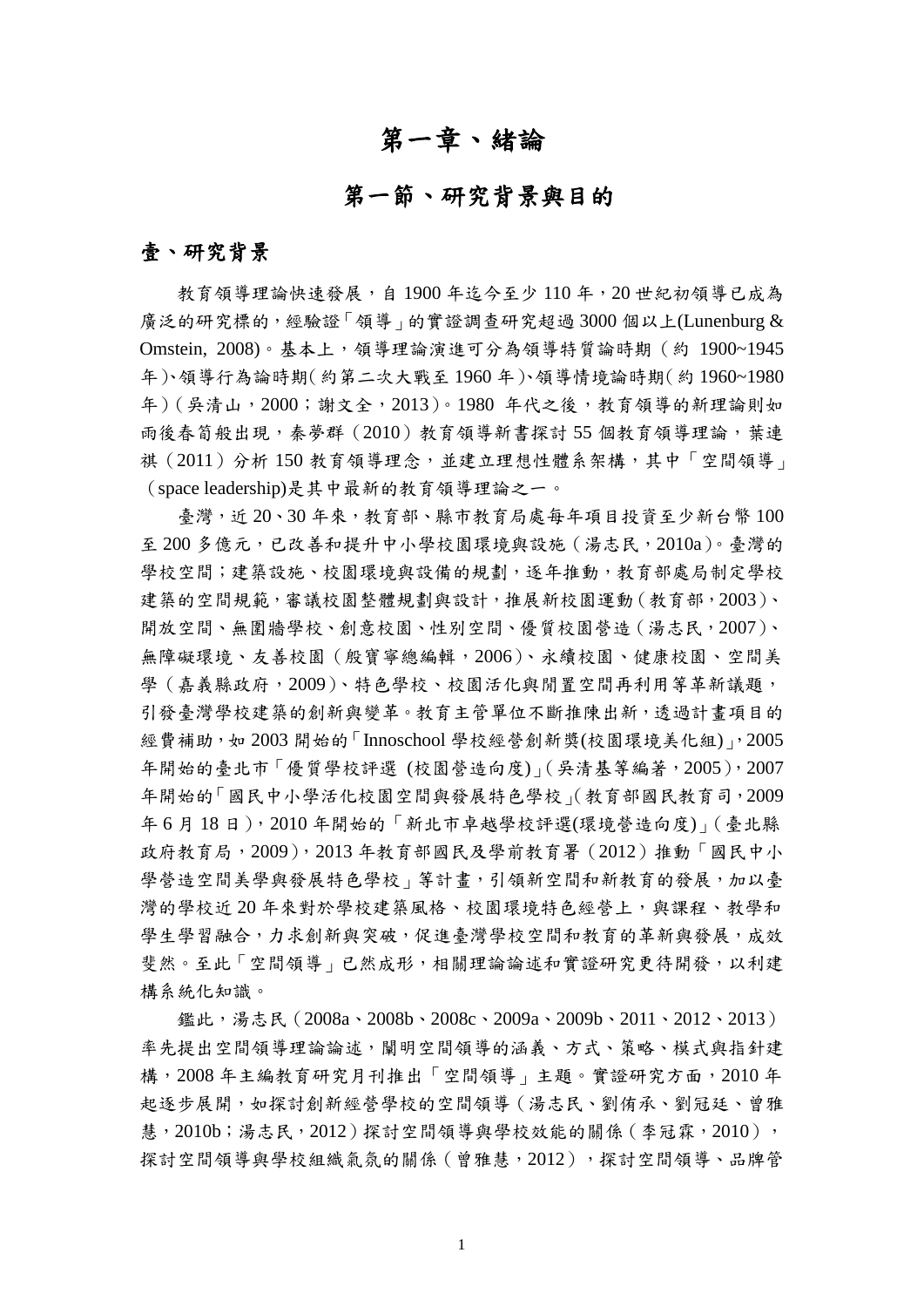理與創新經營的關係 (莊明達,2012),探討國民小學校長空間領導、教師組織 承諾與學校效能關係之研究 (湯志民、施佩吟、魏琦, 2013), 探討空間領導與 教師工作滿意度之關係(陳炫佑,2013),建構國中空間領導指標(李慶裕,2012), 以及進行空間領導在本土教育課程發展之行動研究(鄭女玲,2012)等。

有關校長領導與組織學習相關之研究如湯秀琴(2012)、劉明超(2011);而 有關校長領導與教學效能相關之研究如柯份(2014)、郭亞婷(2014),相關文獻 與以上研究均顯示校長或教育領導對於組織學習及教學效能皆能產生影響。

#### 貳、研究目的

基於上述研究背景的說明,本研究目的臚列於下:

- 一、瞭解臺北市及新北市國民小學校長空間領導、組織學習與教學效能之現 況。
- 二、探討臺北市及新北市國民小學校長空間領導與組織學習的關係。
- 三、探究臺北市及新北市國民小學校長空間領導與教學效能的關係。
- 四、建立臺北市及新北市國民小學校長空間領導、組織學習與教學效能的關係 模式。
- 五、研討空間領導於學校的實際作為、價值性、困境與解決之道。
- 六、根據研究結論提出具體建議,以供學校校長領導實施、教育決策者政策制 定及未來研究之參考。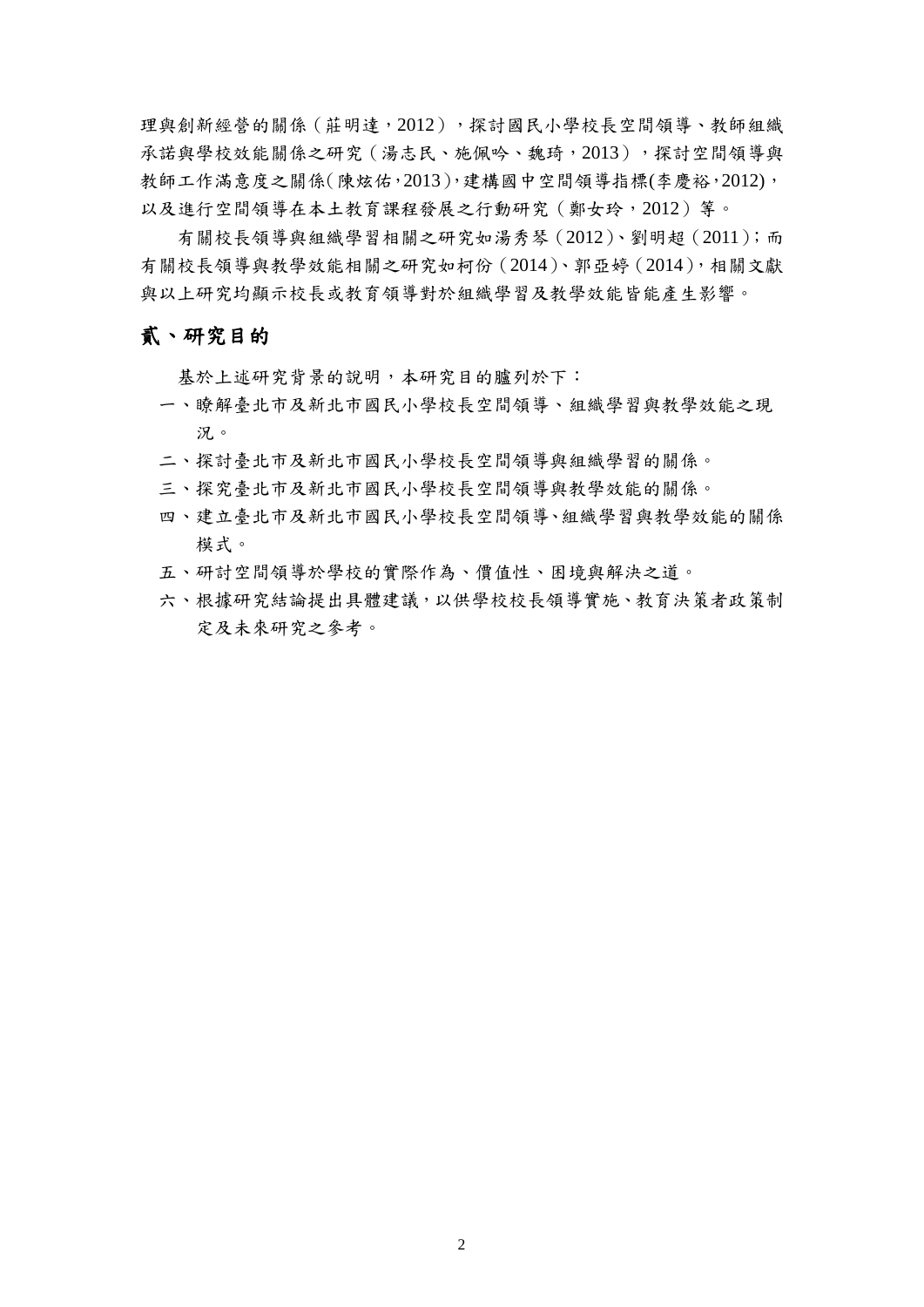## 第二節、研究待答問題

<span id="page-15-0"></span>本研究係探討臺北市及新北市國民小學校校長空間領導、組織學習與教學效 能之間的關係,根據上述研究目的,本研究欲探討之主要問題如下:

#### 壹、臺北市及新北市國民小學校長空間領導、組織學習與教學效能之

#### 現況為何?

- 一、臺北市及新北市國民小學校長空間領導、組織學習與教學效能之現況為何?
- 二、不同環境變項學校在校長空間領導上是否有差異存在?
- 三、不同人口背景變項教師對於校長空間領導的認知是否有差異存在?
- 四、不同環境變項學校在組織學習上是否有差異存在?
- 五、不同人口背景變項組織學習是否有差異存在?
- 六、不同環境變項學校在教學效能上是否有差異存在?
- 七、不同人口背景變項教師對於教學效能的認知是否有差異存在?

#### 貳、臺北市及新北市國民小學校長空間領導與組織學習之關係為何?

- 一、校長空間領導與組織學習之相關分析
- 二、校長空間領導因素與組織學習之相關為何?
- 三、不同地區校長空間領導學校在組織學習上是否有差異存在?

#### 參、臺北市及新北市國民小學校長空間領導與教學效能之關係為何?

- 一、校長空間領導與教學效能之相關分析
- 二、校長空間領導因素與教學效能之相關為何?
- 三、不同地區校長空間領導學校在教學效能上是否有差異存在?

### 肆、臺北市及新北市國民小學校長空間領導、組織學習與教學效能的

#### 關係模式為何?

- 一、校長空間領導、組織學習與教學效能之間的相關為何?
- 二、校長空間領導、組織學習與教學效能的關係模式為何?

三、組織學習是否在校長空間領導對於教學效能影響間扮演中介變項的角色?

#### 伍、空間領導於學校的實際作為、價值性、困境與解決之道為何?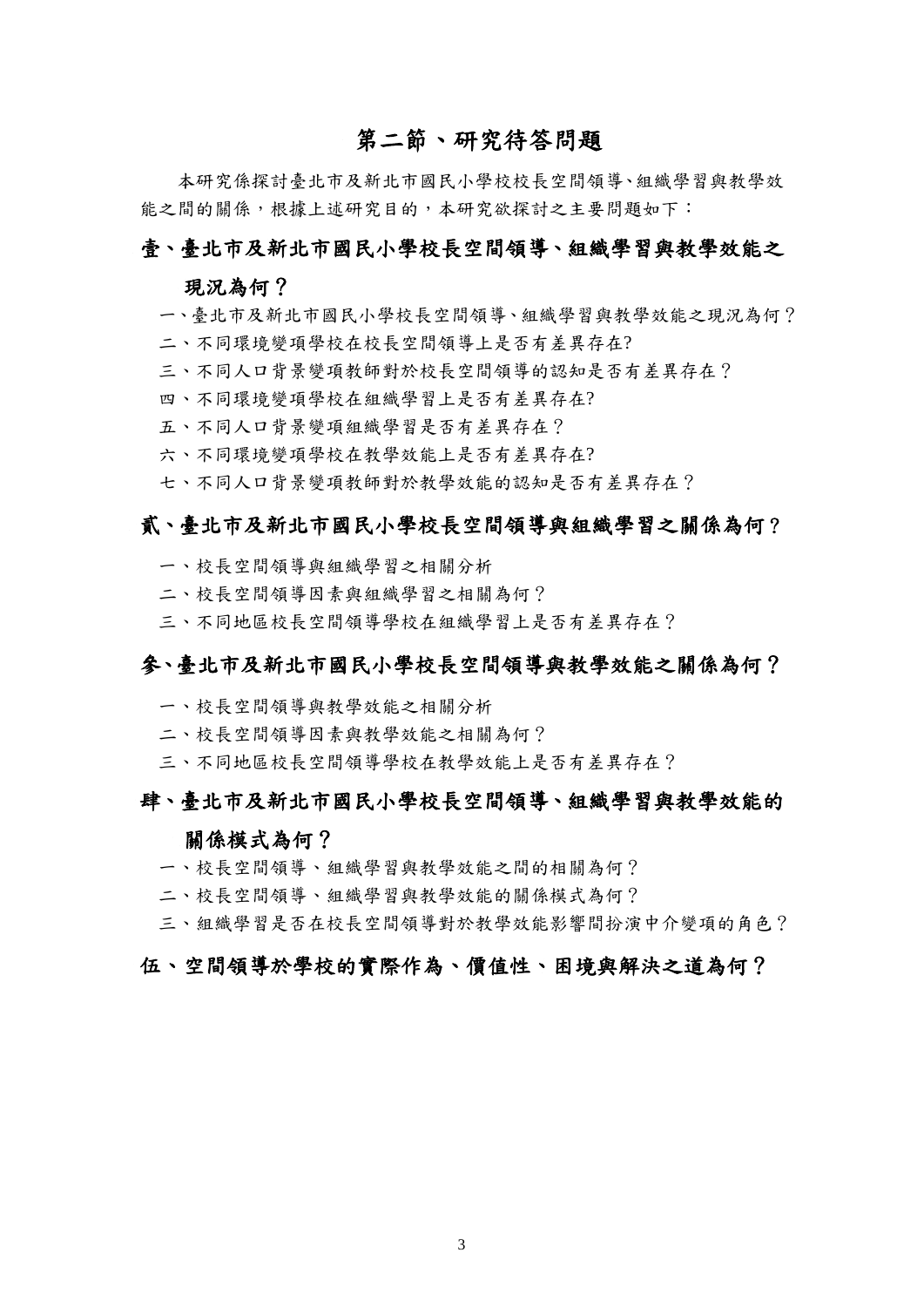## 第三節、重要名詞釋義

#### <span id="page-16-0"></span>壹、校長空間領導

校長空間領導係指「校長形塑空間願景、建構教育空間、融入課程教學及使 用者共同參與,建構對教育具有實質影響力之環境,以引領學校空間和教育發展 之歷程。」其構面如下:

- 一、形塑空間願景:校長能掌握校內外資源,以學校願景作為依據,帶領師生 共同發展校園空間願景,做為校園發展藍圖。
- 二、建構教育空間:校長透過多樣化的設施規劃,並建構人文、生活、永續校 園,提供適於學生使用的空間設施,鼓勵布置教學情境,以激勵學生學習 動機,提升學習效果。
- 三、融入課程教學:校長重視各學科教學空間與設備之完善,活化學校建築與 校園環境規劃,建置數位教學平台與資源分享空間,以符應教師多元化的 教學需求,以建構無所不在的學習情境,並促進學校教育交流與師生人際 互動。
- 四、使用者共同參與:校長讓校園使用者都有機會參與校園規劃,有效運用空 間與設備,並使之感受空間意義與價值,增進校園認同感、歸屬感與成就 感,同時使課程與教學能有效的運用空間與設備。

以上作為「校長空間領導」的四大構面,受試者在問卷的得分愈高,代表教 師知覺校長空間領導的程度愈高,反之愈低。

#### 貳、組織學習

組織學習係指「組織成員個體、群體與整體經由溝通交流管道分享知識經驗 與訊息,進行團隊學習,以達到運用系統性思考完成共同願景並增進組織成長之 歷程。」其構面如下:

- 一、建立願景:學校凝聚教師共識發展兼具理想性與實務性願景後,據此訂定 目標,並策略性規劃具體方案,使教師認同願景並合力實踐之。
- 二、團隊學習:學校協助教師成立學習團隊,發展教師專業學習社群,並依據 組織發展與教師的需求辦理專業成長活動,而教師亦能積極、樂於參與 之。
- 三、溝通交流:組織成員利用不同的時機、地點及方式,以坦誠溝通與理性接 納的態度相互傾聽並給予建設性意見,促進溝通交流。
- 四、系統思考:學校透過整體性思考,統整並善用內外部資源,整合教學與行 政措施,系統性規劃與推展跨處室業務,以及重視行政措施後續反應與回 饋建言等方式,推動校務。
- 五、資訊分享:教師間樂於且善用機會分享教學經驗、資源、學習心得,而學 校能蒐集提供教育資訊,且建置網路平台,使訊息有效傳達。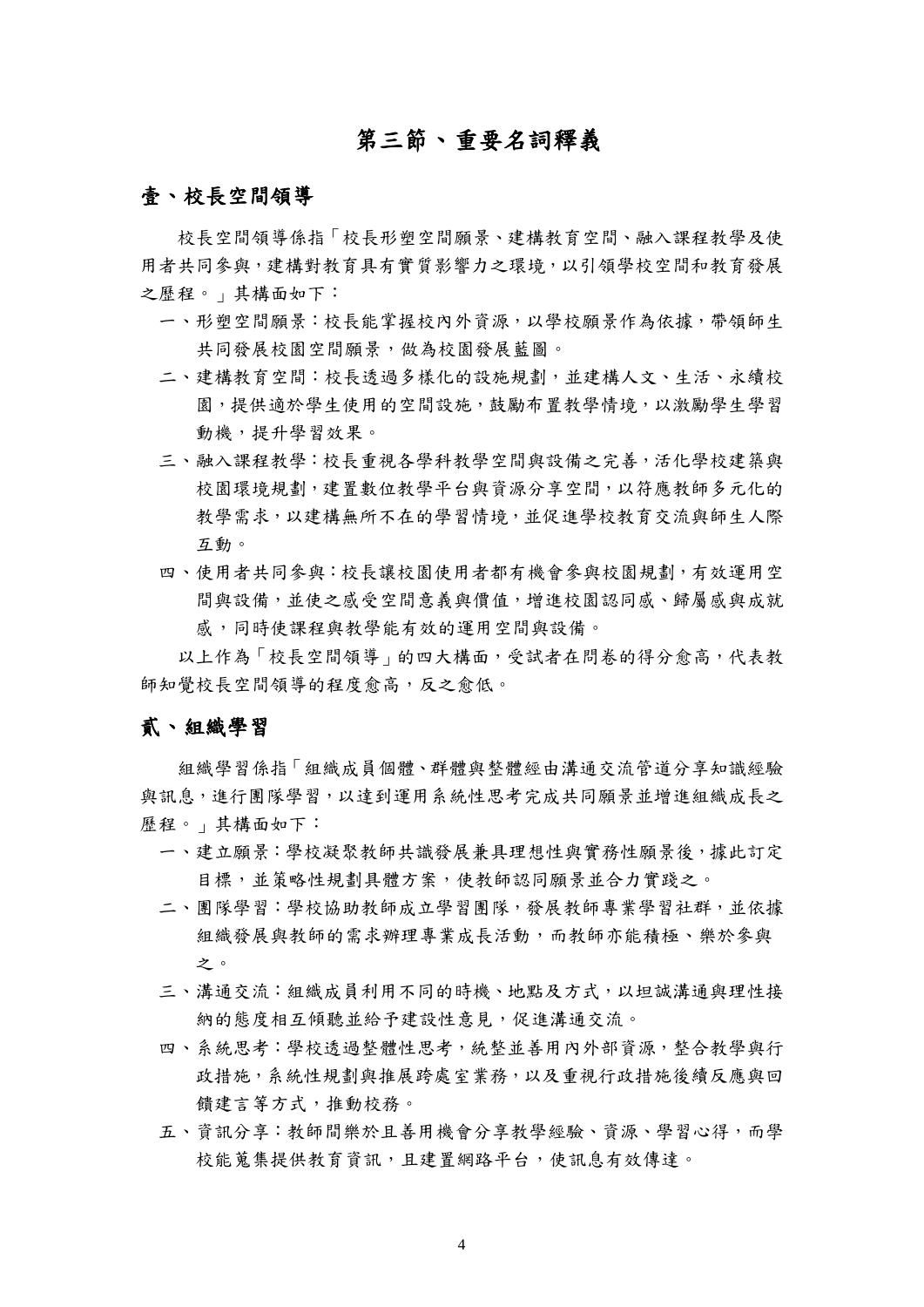以上為本研究所分的「組織學習」五大構面,在問卷調查中,受試者得分愈 高,表示在組織學習上情況愈好。

#### 參、教學效能

教學效能係指教師在進行教學時教學計畫的完備,精熟教學內容、善用多元 教學策略、塑造良好的學習環境及班級經營管理,並透過合宜的教學方法,藉以 提升學生學習成效。其構面如下:

- 一、教學計畫完備:教師因應學生個別差異、了解學生先備知識和經驗,準備 合適的教材,並依課程難易,規劃適宜的教學進度,即教師教學前的準備 工作。
- 二、多元教學策略:教師於實際的教學活動中,所運用的教學方法並善用各種 資源輔助教學,用以引起學生學習動機、注意力維持和掌握教學時間等。
- 三、班級經營成效:教師研擬並善用適宜的班級公約或教室上課規則,藉以營 造良好的學習環境、班級氣氛。
- 四、學生學習表現:教學效能是教師為完成教學目標,在教學時表現出的有效 教學行為,以期能提升學生學習成效,如學生有正確的學習態度,對各項 學習表現積極。

以上作為「教學效能」的四大構面,受試者在問卷的得分愈高,代表教師知 覺教學效能的程度愈高,反之愈低。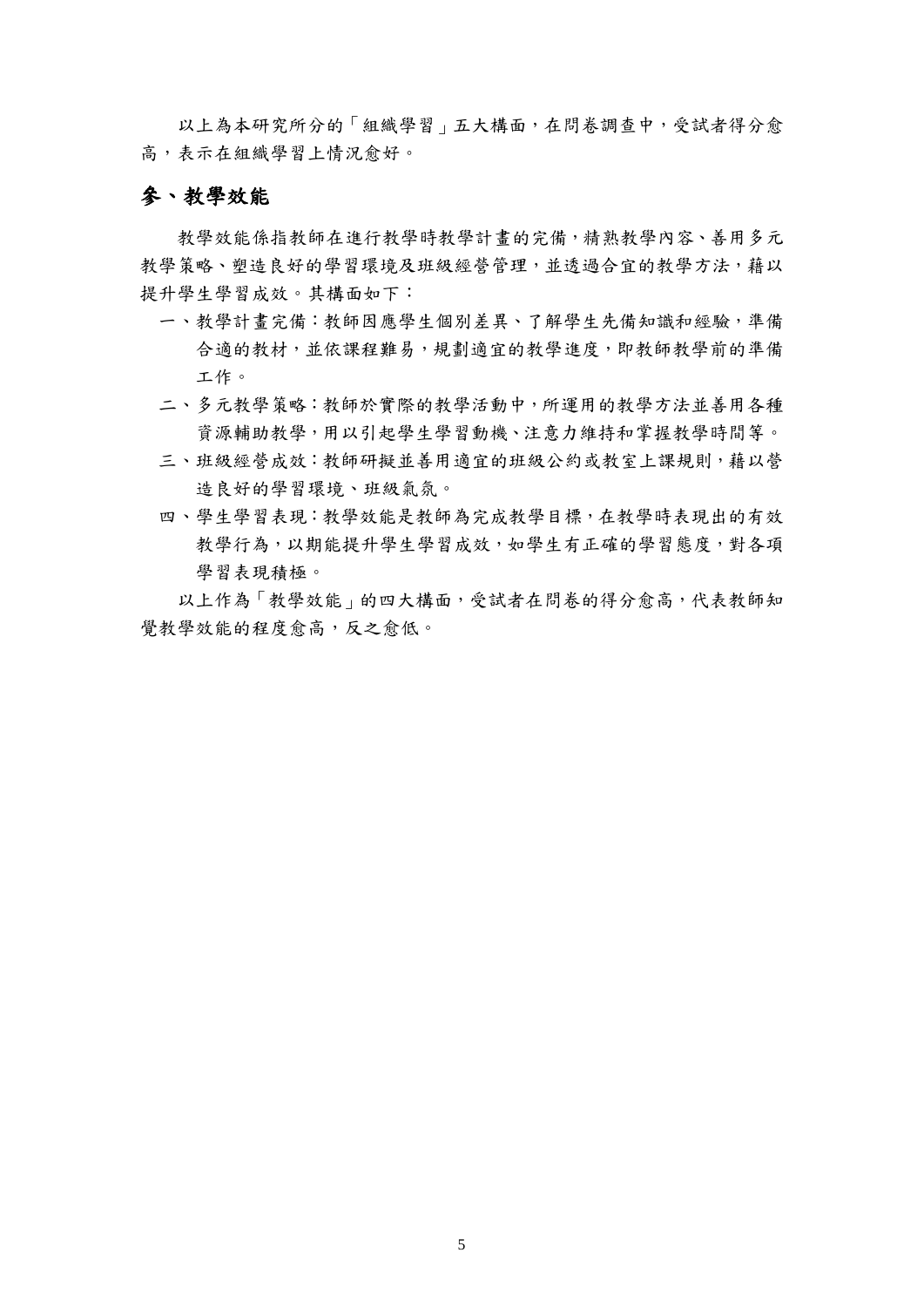## 第四節、研究範圍與限制

#### <span id="page-18-0"></span>壹、研究範圍

一、研究對象

本研究以臺北市及新北市公立國民小學為研究對象。依教育部 102 學年度 統計資料,研究母群共計 350 所學校,以 1170 位教師為問卷施測對象,每校 包括:教師兼教務主任、教師兼總務主任、教師兼教學組長、教師兼訓育組長、 3 名導師與 3 名科任教師,共計 10 名;並以 6 位在問卷調查校長空間領導部 分符合度得分高的校長為訪談對象。

#### 二、研究內容

- (一)背景變項:包括性別、年齡、服務年資、擔任職務、最高學歷、學校 地理位置、學校規模、學校得獎狀況。
- (二)空間領導:包括形塑空間願景、建構教育空間、融入課程教學、使用 者共同參與。
- (三)組織學習:包括建立願景、團隊學習、溝通交流、系統思考、資訊分 享。
- (四)教學效能:包括教學計畫完備、多元教學策略、班級經營成效、學生 學習表現。

#### 貳、研究限制

一、在研究對象上的限制

由於本研究對象僅以臺北市及新北市公立國民小學為研究範圍,並未包括 臺灣地區其他縣市,因此在研究結果之解釋與推論時,僅適用於臺北市及新北 市的公立國民小學。研究結果須審慎運用,若要類推適用應考慮相關可能之因 素,不宜過度推論。

訪談對象以臺北市及新北市國民小學校長為研究對象,宜考慮可能大部分 學校為都會型學校之校長空間領導模式,對於其他地區學校的校長是否適用, 應謹慎評估;雖訪談對象為校長,但其牽涉層面包含教師,如教師的教學效能、 教師的組織學習,校長僅能就其所知的內容做訪談,對於教師教學效能實際層 面,由任課教師陳述,會更為適當,但考量整體研究案係以國民小學校長空間 領導、組織學習與教學效能關係之研究,乃以校長之空間領導為主,故訪談空 間領導符合度高的學校校長,以了解校長運用空間領導、增進組織學習與提升 教學效能之實際做法。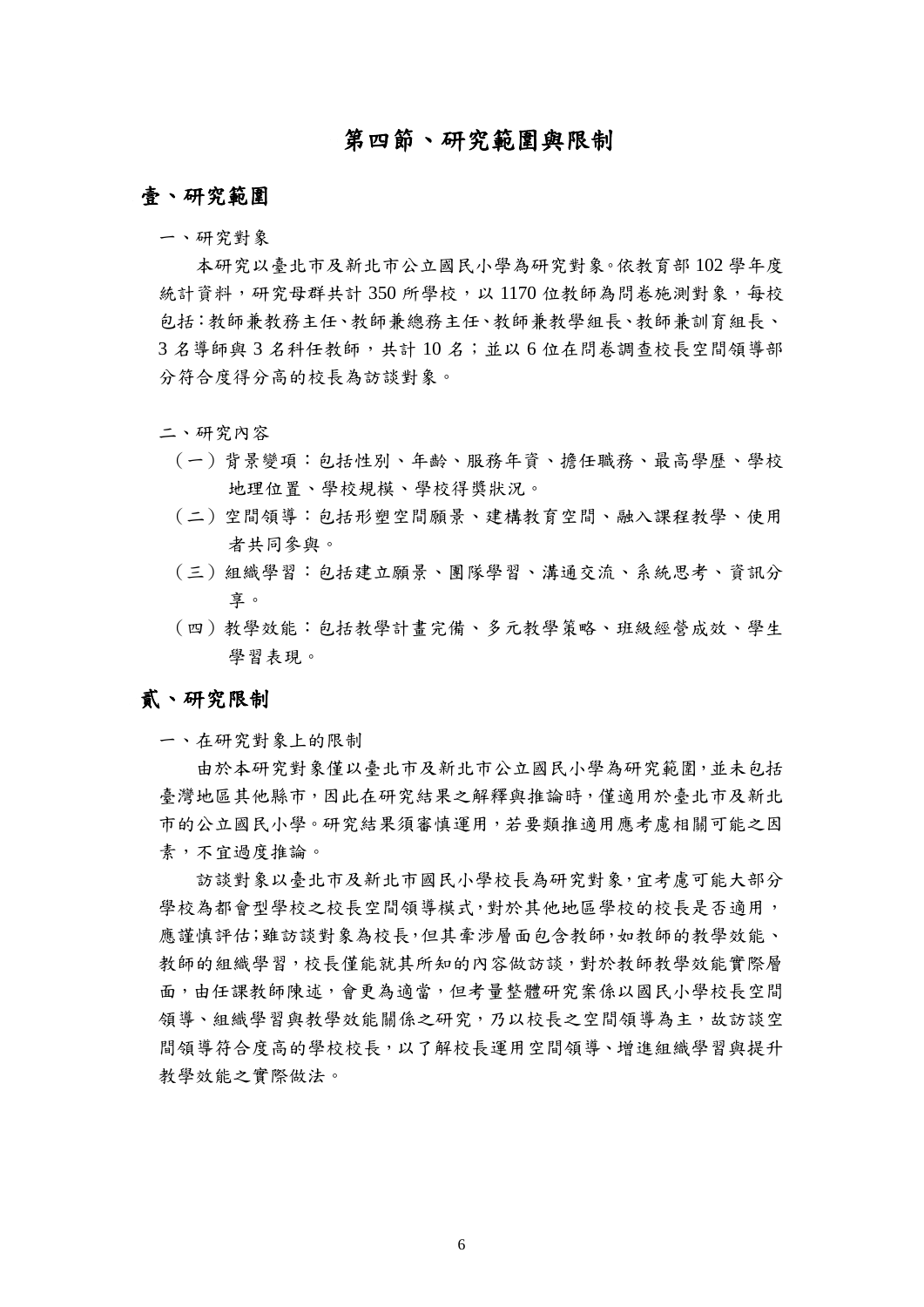二、在研究方法上的限制

(一)研究工具

本研究案的研究工具為自編問卷,受試者填答時,依其自身感受與獨立 思考判斷能力作主觀性評估,但可能受限於個人感受程度、敏感度的不同, 在知覺上易產生偏差,或是缺乏對於校長空間領導、組織學習與教學效能的 理解,而影響填答精準性。其中,校長空間領導之題目,必須對校長空間領 導具有敏銳的觀察和感受能力;組織學習之題目,涵蓋態度情意的評估與行 政業務,故受試者情緒感受認知程度與接觸行政業務的經驗影響填答;教學 效能之題目,內容主要涉及課程、教學、班級經營與學生表現,受試者可能 因身分(如班級導師、科任教師與兼職行政)所接觸的教學層面深度不同影 響填答,且題目設計偏向教師自評,受試者可能因自我評估標準的不同,而 在答題上有所偏差。因此,應審慎推論或應用本研究工具。

關於以訪談作為研究工具的部分,訪談者的訪談技巧;受訪者對訪談題 目的認知、受訪經驗與表達能力等,皆影響質性研究之品質,故在行前應加 強訪談員的訓練,並與受訪者進行初步溝通訪談架構,以增加資料分析之正 確性。

(二)研究設計

基於人力、物力與時間上的限制,本研究在問卷施測對象上,以分層方 式抽取 117 所學校,每校抽取 10 位教師一包括教務主任、總務主任、教學組 長與訓育組長各1人,三位導師及三位科任教師,雖力求抽樣對象涵蓋廣泛 並具有代表性,但因抽樣人數有限,可能產生抽樣誤差,影響資料蒐集的客 觀性。

爰於研究時間之限制,對於國中、高中不同階段學校未進行研究,故本 研究之結果應用於不同階段學校時,須再加以修正以配合不同階段學校之情 形。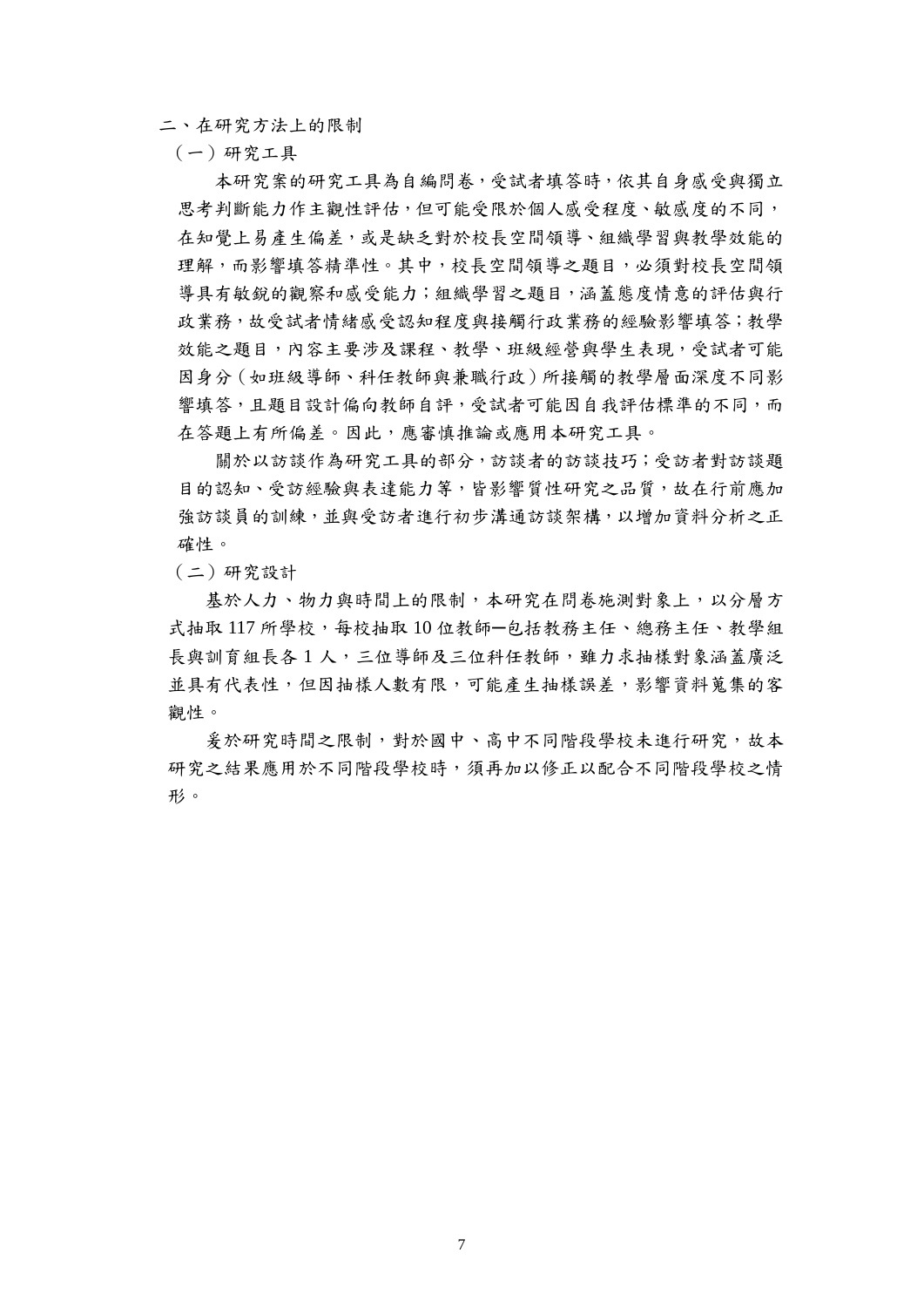## 第二章、文獻探討

### 第一節、校長空間領導研究分析

#### <span id="page-20-1"></span><span id="page-20-0"></span>壹、空間領導之定義

湯志民(2008a)認為,空間領導為領導者透過規劃與運用校舍、校園、運 動場和附屬設施,以建構對學校課程、教師教學、學生學習、行政管理和社區公 關,具有實質影響力的「點、線、面、體」環境,以引領學校空間和教育發展之 歷程。

吳清山(2013)認為,空間領導係指領導者善於規劃和運用各項硬體設施, 提供成員良好的工作環境,以利營造適切合宜的氣氛,進而提升組織效能和達成 組織目標。

本研究採湯志民、施佩吟、魏琦(2013)之研究定義:校長空間領導係指校 長形塑空間願景、建構教育空間、融入課程教學及使用者共同參與,建構對教育 具有實質影響力之環境,以引領學校空間和教育發展之歷程。

#### 貳、空間領導之相關研究

一、湯志民(2008a)之研究

湯志民在〈空間領導︰理念與策略〉一文中,先以諸多領導理論為基礎, 並引用 Tanner 和 Lackney 在《教育設施規劃:領導、建築和管理》(Educational Facilities Planning: Leadership, Architecture, and Management)一書中所提出之 概念,率先提出「空間領導」的新概念,其概念分述如下:

- (一)空間領導的本質,是引領學校空間和教育發展的方向。
- (二)空間領導的對象,係指組織中的成員,包括領導者(如校長、主任或 學科召集人等居於領導職位者)與被領導者 (如教職生)。
- (三)空間領導的行為,是朝向學校組織與成員的共同目標的各項策略與行 動,這些策略與行動就是透過規劃與運用校設、校園、運動場和附屬 設施,以建構對學校課程、教師教學、學生學習、行政管理和社區公 關,具有「點、線、面、體」環境。

二、湯志民、湯為國、蔡坤良和蔡念芷(2009)之研究

湯志民、湯為國、蔡坤良和蔡念芷在 2009 年國科會之《學校創新經營-空間領導之研究》專題計畫中(NSC98-2410-H-004-014),探討臺北縣市國民 中小學創新經營學校空間領導實施情況與成效,並分析不同背景變項下其空間 領導方式和策略運作與實施成效之差異情形,進而瞭解推動學校空間領導之方 式與策略(包括提升教育意境、促進行政革新、帶動課程發展、引領教學創新、 豐富學習資源、拓展社區關係),另並透過訪談法深入瞭解學校運用空間領導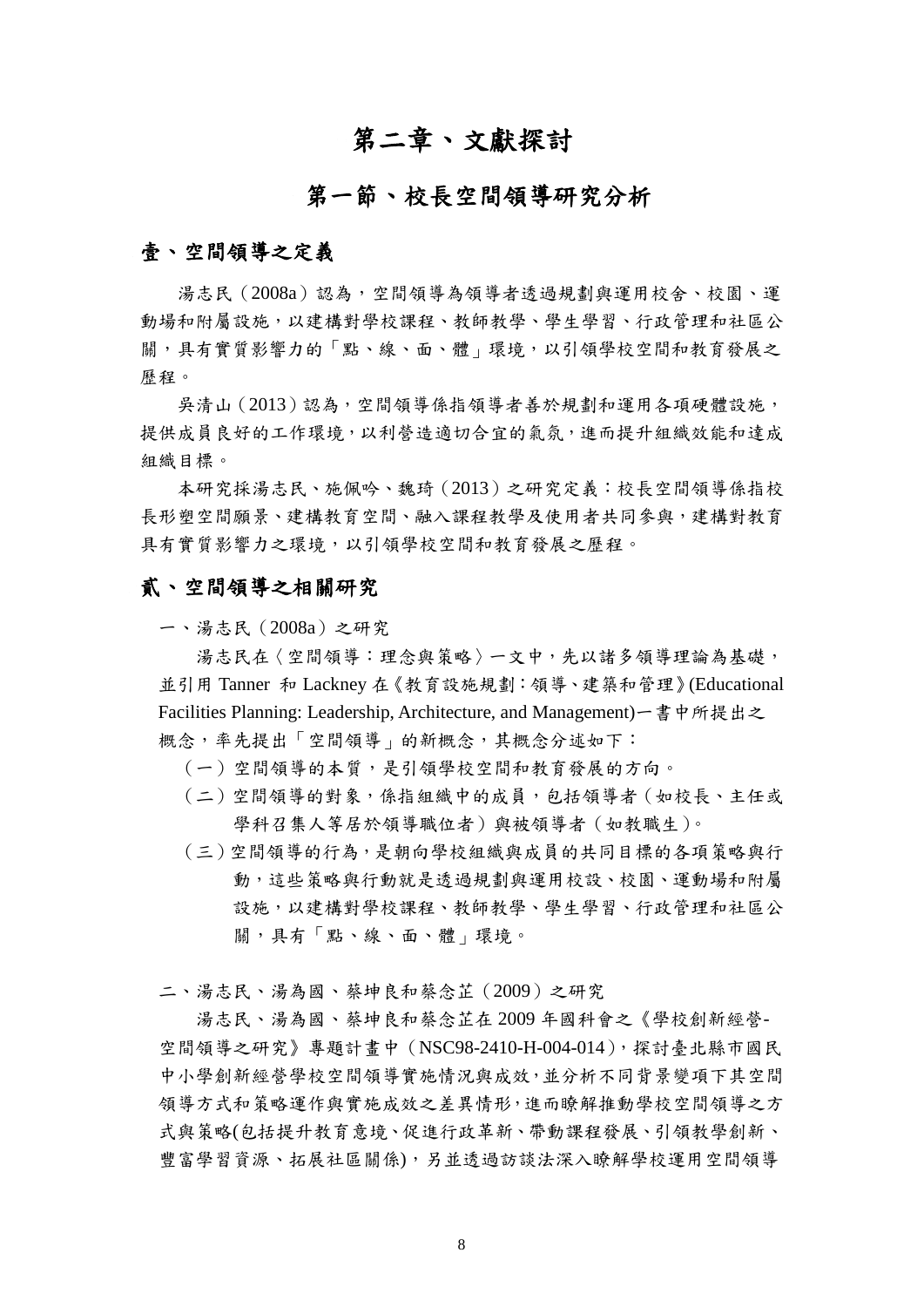推展學校創新經營之歷程、成效與困難,以進行綜合分析。

研究結果顯示出,學校空間與課程、教學、學習、行政、社區關係密切, 學校課程、教師教學、學生學習、行政管理和社區關係,皆需空間與設備支援, 以資營運;亦即,學校空間規劃與設施營運,也可引領與促進課程設計、教學 與行政效能,以及社區關係。

三、李冠霖(2010)之研究

李冠霖在《國民小學校長空間領導與學校效能關係之研究》論文中,採取 問卷調查法,以自編之「國民小學校長空間領導與學校效能調查問卷」作為資 料蒐集的工具。其研究結果為:

- (一)國民小學教師知覺校長空間領導情況良好,其中以協助教師教學、行 政效率提升之知覺度最佳。
- (二)國民小學教師知覺學校效能情況良好,其中以學生成就表現知覺程度 最高。
- (三)男性教師知覺校長空間領導、學校效能情形優於女性教師。
- (四)都會區教師在校長空間領導以及學校效能的知覺程度優於一般鄉鎮學 校教師。
- (五)校長空間領導行為能有效影響學校效能。
- 四、鄭女玲(2011)之研究

鄭女玲在《空間領導在本土教育課程發展之行動研究》論文中,提出空間 領導的意涵與教育目標,茲分述如下:

- (一)空間領導的本質,是引領學校空間和教育發展的指引方向。空間領導 的具體作為,是朝向學校組織與社群成員的共同願景之各策略與行動 方案,這些策略與行動方案就是透過規劃與運用校舍、校園、運動場 和附屬設施,以建構對學校課程經營、教師教學效能、學生學習成果、 行政管理和社區公共關係,具有實質影響力的境教環境。
- (二)空間領導是領導者為了營造一個優質的、精緻的校園環境,透過完善 設備來激勵學校內所有社群成員,產生正向且積極的效果,最終的目 標在於希望學生都能在愉悅學習,終極關懷的情境中達到教育目標。
- (三)以空間規劃豐富學習資源,是空間領導的方式之一。如果能從「空間 領導 | 觀點,著手打造活化的校園建築, 以空間規劃引領教學創新, 相信對於莘莘學子的成長與學習都會具有重要的教育意義與正面價值, 校長應善用空間領導所建置的環境,具有境教的實質影響力。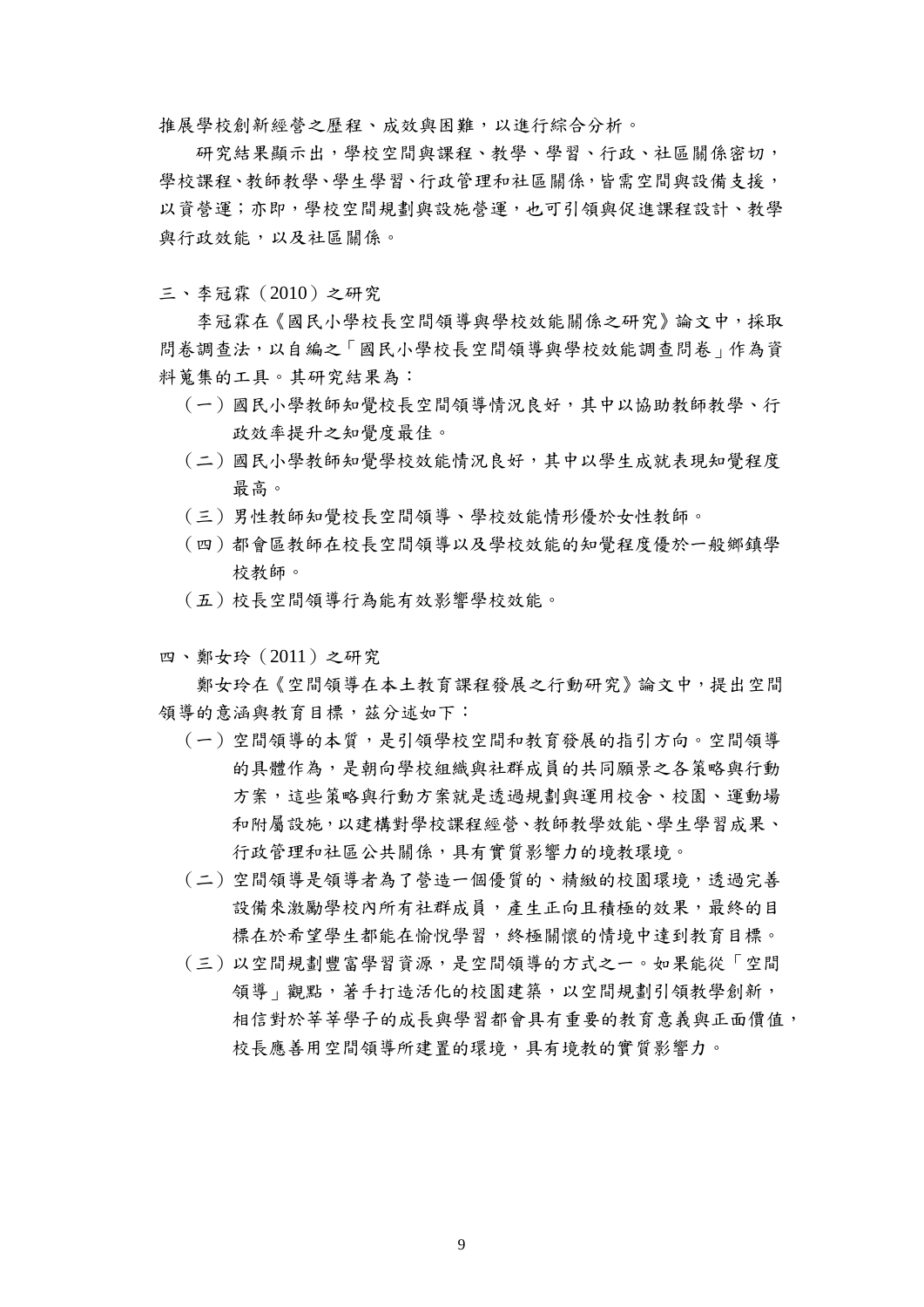五、曾雅慧(2011)之研究

曾雅慧在《臺北市國民小學校長空間領導與學校組織氣氛關係之研究》論 文中,提出空間領導可定義為:校長透過規劃、設計校園環境設施,以提供給 學校教師、行政人員、學生、家長及社區一個優質的學校環境,來帶動學校發 展,以達到教育目標。

六、李慶裕(2012)之研究

李慶裕在《國民中學空間領導指標建構之研究》論文中,提出空間領導可 定義為:領導者透過「空間」為媒介,以引領學校空間和教育發展的一種歷程。 詳而言之,空間領導是學校教育領導的一支,基於發展學校設施的前提下,領 導者善用有形的物理環境,採用適當的模式、策略與方式引領學校空間的革新 和教育發展,以發揮影響力,進而影響學校的發展以營造出一個對學校課程、 教師教學、學生學習、行政管理和社區公關等教育功能,具有實質影響力,並 且令學校所有利益相關人有親善、舒適、美感甚至感動的生活與學習空間環 境。

七、陳炫佑(2013)之研究

陳炫佑在《臺中市國民小學校長空間領導與教師工作滿意度關係之研究》 論文中,提出空間領導可定義為:領導者建置有形的環境,帶領被領導者有效 提升學校課程、教師教學、學生學習、行政管理和社區公關等效能之教育目標, 以營造優質的校園環境。

八、湯志民、施佩吟和魏琦(2013)之研究

湯志民、施佩吟和魏琦在 2013 年國科會之《國民小學校長空間領導、教 師組織承諾與學校效能關係之研究》,探討臺北市及新北市國民小學校長空間 領導、教師組織承諾與學校效能之現況;分析不同背景變項之教師在知覺校長 空間領導、教師組織承諾與學校效能之差異情形;瞭解校長空間領導、教師組 織承諾與學校效能之間的關係與預測力,其研究結果獲致以下結論:

- (一)臺北市與新北市國小校長空間領導達到高程度,在「形塑空間願景」、 「建構教育空間」層面的表現突出。
- (二)臺北市與新北市教師組織承諾達高程度,以「努力意願」層面最明顯。
- (三)臺北市與新北市學校效能達高程度,以「校園環境效能」層面最獲認同。
- (四)部分不同背景變項(如年齡與職務)在國民小學校校長空間領導、教 師組織承諾與學校效能上有差異。
- (五)國民小學校長空間領導、教師組織承諾與學校效能三者間具有正向關聯。
- (六)國民小學校長空間領導的分層面能預測教師組織承諾及學校效能。
- (七)國民小學校長空間領導可直接影響學校效能,亦可間接透過教師組織 承諾的中介機制,對學校效能產生正向影響。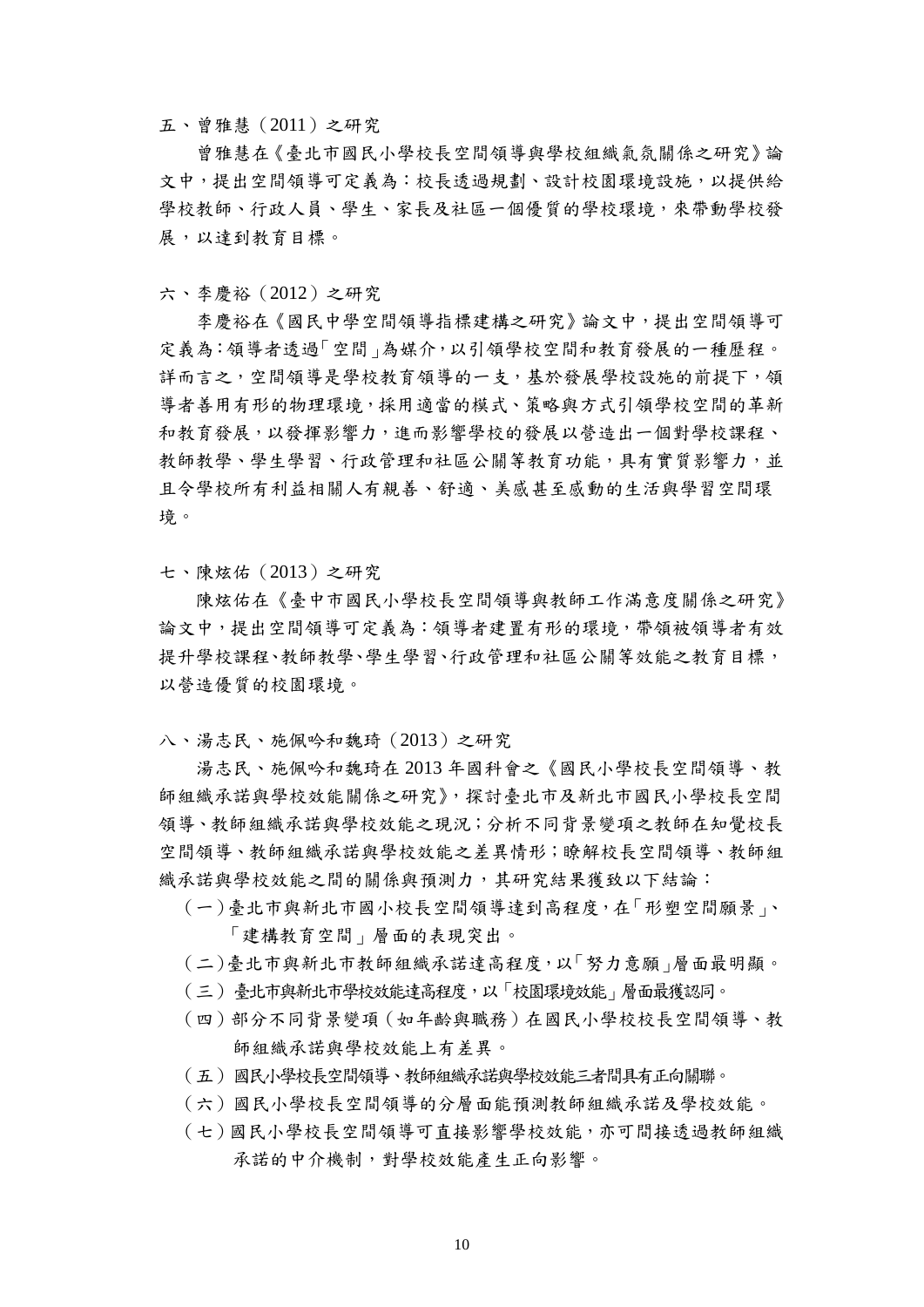九、湯志民(2013)之研究

湯志民在《空間領導:原則與理論基礎》一文中,提出空間領導是領導者 透過規劃與運用校舍、校園、運動場和附屬設施,以建構對學校課程、教師教 學、學生學習、行政管理和社區公關,具有實質影響力的「點、線、面、體」 環境,以引領學校空間和教育發展之歷程。空間領導的目的在透過校園建築空 間與環境的規劃、建置與運用,以促進教育意境、學校課程、教師教學、學生 學習、行政管理和社區公關之提升,達到引領學校建立空間特色,增進學校教 育發展之目的。

空間領導,在實務運用上,應掌握團隊合作、願景導向、整體規劃、創新 經營、永續發展及階段參與等六項原則;在研究立論上,以學校建築規劃、教 育領導、學校創新經營、學習型組織和永續發展作為理論基礎。期盼空間領導 的理論研究,有助於學術探究與發展,更能務實的提供校園空間規劃的新觀念 和新視野。

- (一)團隊合作:團隊合作也是團隊學習,需經常到新建學校、優質學校、 標竿學校或特色學校參訪,累積更多共同經驗,以凝聚團隊領導共識, 提升團隊領導效能,以增進校園認同和間領導的校園民主參與。
- (二)願景導向:願景導向是大方向以不變為原則,應具前瞻性並能掌握大 局,惟學校空間大環境變遷快速,為因應人事時地物需求、資源條件、 教育和環境政策之變遷,願景可適時因地制宜酌修,如大修表示起頭 之願景研擬不夠嚴謹,應予避免,以維繫空間領導的穩定發展。
- (三)整體規劃:整體規劃是資源統整與運用,應考慮資源整合、分配與運 用的公平、效率和效能,並注意整體非部分之和,以及發揮 1+1>2 的效果方能使空間領導的推展和運作成效極大化。
- (四)創新經營:創意經營是教育成效提升的動能,創意應有新意、新象, 掌握學校條件和特質,運用優勢,轉化劣勢,形成學校特色和獨特風 格,讓校園建築富含教育生命力,空間領導更有實質影響力。
- (五)永續發展:永續發展的重點在「循環」,亦即學校空間規劃與教育經 誉,不能捉襟見肘、不能債留子孫,而應有一套系統模式,使校園建 設的輸入(input)、歷程(process)、輸出(output),有回饋(feedback) 支撐,讓經費資源挹注與教育理念執行能循環,方能促進校園營運的 永續發展,空間領導的推展和影響力才能源源不絕。
- (六)階段參與:階段參與重點在連貫與銜接,因各階段參與者各有不同, 學校願景、使用需求、校園規劃、建築專業、營運管理和用後評估之 轉銜,需有核心成員全程參與,空間領導的執行力才能推展與落實。

綜合上述,空間領導係指校長形塑空間願景、建構教育空間、融入課程 教學及使用者共同參與,建構對教育具有實質影響力之環境,以引領學校空 間和教育發展之歷程。其他研究結果亦顯示,空間領導對於學校效能、教師 組織承諾、學校組織氣氛及教師工作滿意度皆產生正向影響。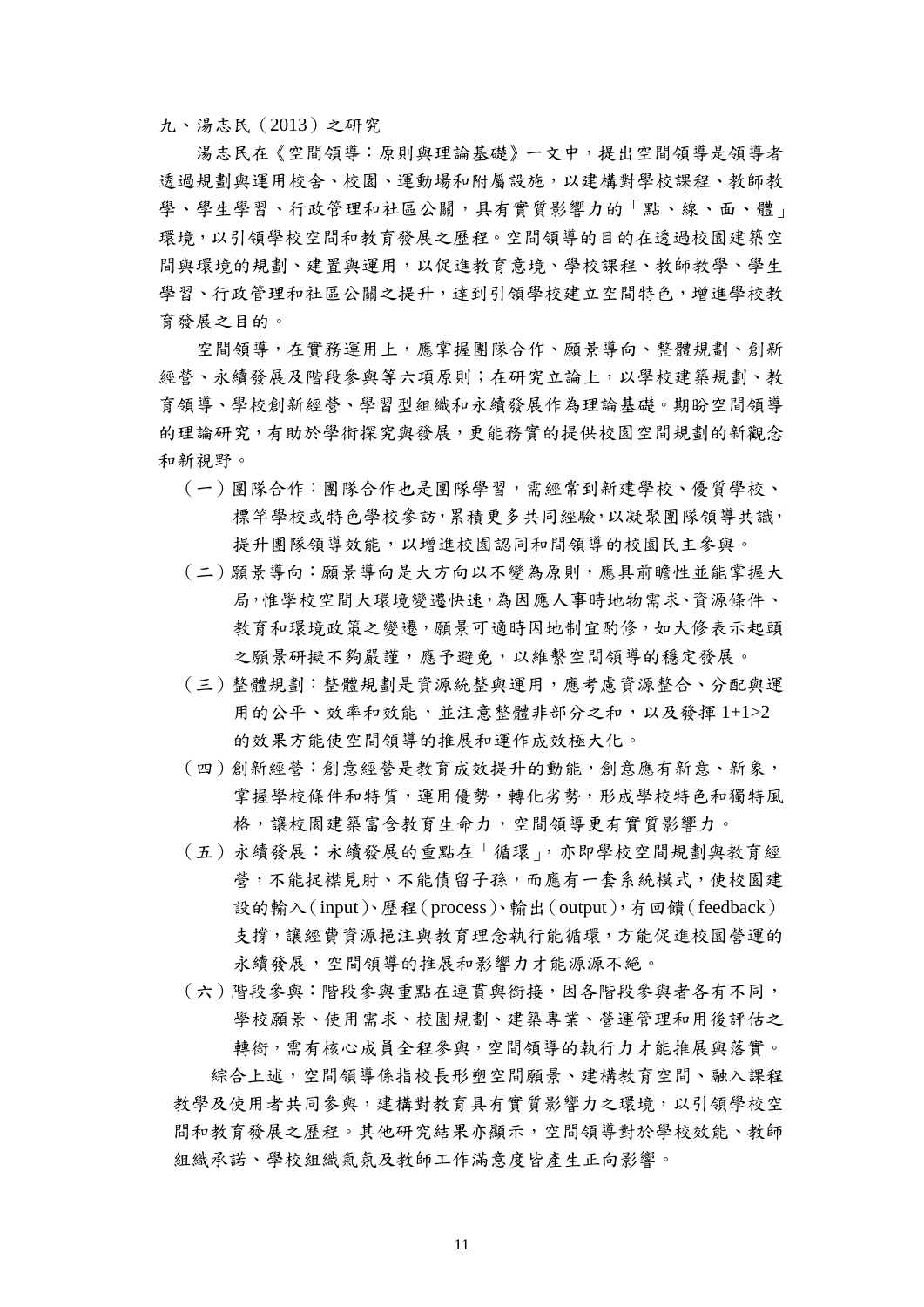## 第二節、組織學習研究分析

#### <span id="page-24-0"></span>壹、組織學習之定義

「組織學習」一詞正式提出,首見於 Simon 在 1953 年時發表的「組織的誕 生:經濟合作行政管理」(Birth of an Organization: The Economic Cooperation Administration)一文,強調組織再造與發展的過程,就是一種學習過程(Simon, 1953)。學者專家對組織學習的定義,臚列如下:

- 一、 Argyris 與 Schon(1978)指出當組織實際的成果與原先預期的結果發生 差距時,組織對此種差距進行主動的偵測與矯正的歷程。
- 二、 Duncan 與 Weiss (1979)認為組織學習是一種過程,透過此一過程發展 組織行動及成果間關係的知識,並了解環境對此的影響。
- 三、 Morgan 與 Ramirez (1984)當組織具備多樣性、具有自我反省及修正及 最基本的組織設計時,組織才會出現這種學習系統。因此,組織學習並 不等於個人學習的總合。
- 四、 Daft 與 Weick(1984)認為組織所採取之活動與環境互動,產生知識。
- 五、 Fiol 與 Lyles(1985)認為組織學習是透過較佳知識和理解的改進行動過 程。
- 六、 Levitt 與 March (1988)從組織的歷史事件中歸納出學習基礎,進而引 導組織行為的過程。
- 七、 Meyers (1990)認為組織學習是企業對於內部或外部環境刺激,進行觀 察、評估及行動的能力。
- 八、 Huber (1991)認為組織學習是指組織透過資訊處理,導致其潛在行為的 改變。
- 九、 Tobin(1993)認為組織以開放的態度迎接新觀念,鼓勵成員學習與創新, 具有組織整體的願景與共同目標,並了解成員工作對組織的貢獻,稱為 組織學習。
- 十、 Dodgson (1993)認為組織以有計書的方式,透過架構的設計和策略來鼓 勵學習。
- 十一、 Nevis、DiBella 與 Gould (1995) 認為組織以經驗為基礎,用以維持 或改進組織績效的能力或程序。
- 十二、 Probst 與 Buchel(1997)提出組織學習係為一種藉由組織知識與價值 基礎的轉換,引導促進組織問題解決與行動能力的過程。
- 十三、 Marks 與 Louis (1999)認為組織知識社會化的一個過程,或者個人透 過分享以創造出一連串的新觀念的過程。
- 十四、 Storck 與 Hill(2000)認為組織成員透過共同學習,建立密切互動及 溝通模式,並創造、分享與傳播知識,進而建立休戚與共的認同感稱 為組織學習。
- 十五、 Jones (2001)認為組織學習係一種程序,透過管理人尋求改善組織成 員的渴望與能力,以瞭解與經營其組織及環境,使其所做的決定能持 續提升組織的效能。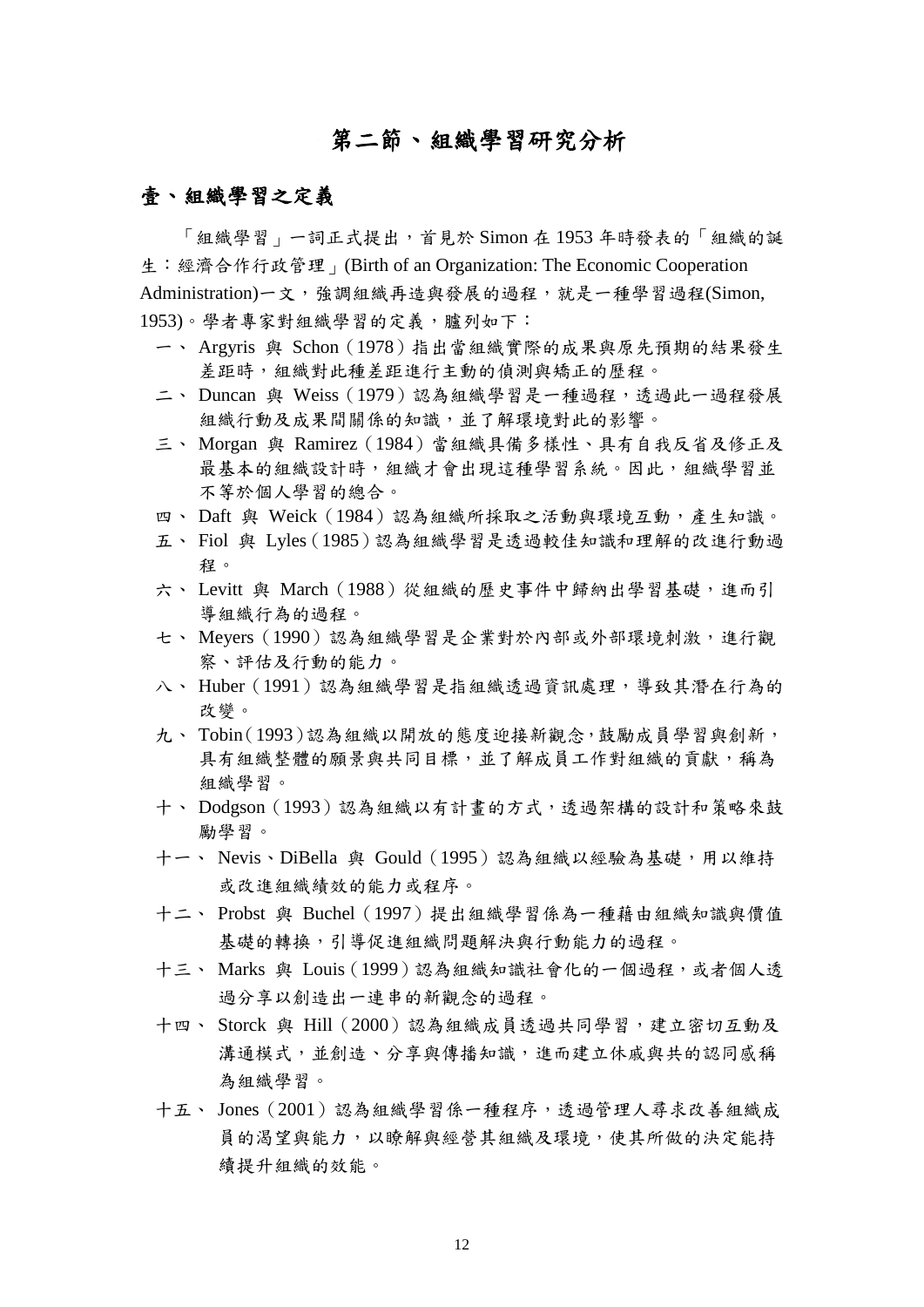- 十六、 Hanson(2003)認為組織學習不只是個人學習的總合,也是社會互動 的結果,一旦成為集體智慧,就形成組織知識。
- 十七、 Lines(2005)將組織學習視為工作為主的知識發展或散播,可知覺到 有助於增進組織的表現。
- 十八、 Zahra (2010)認為組織學習對於促進成功的組織適應、存廢、以及卓 越表現相當重要。
- 十九、萬以寧(1995)組織學習是藉由共同培養一套新的思考習慣,形成一 套新的價值系統,建構一種新的生活方式以因應環境的變遷。
- 二十、 盧偉斯(1996) 組織學習是為了促進長期效能與生存發展,而在回應 環境變化的實踐過程中,對其根本信念、態度行為及結構安排所為之 各種調整活動。
- 二十一、 張奕華(1997)為了促進長期效能與生存發展,而在回應環境的實 踐過程中,所為之各種調整活動。
- 二十二、 黃明月(1998)組織學習是由個人、小組、部門到團體的互動下, 相互學習,以使個人不斷超越自我,組織不斷成長,而相互學習是 一個起點,亦是一個目標,藉由相互學習及學習環境的提供,使組 織成員的「學習熱誠」永遠不衰,其學習能力亦歷久彌新。
- 二十三、 林麗惠(1999)組織學習是透過組織中的個人、團隊及組織等層面 共同進行學習的歷程,將所學的知能轉化為實際的行動,以利妥善 因應外在環境之變遷,在此一過程中不但有助於提升組織之績效, 更有助於組織發展為學習型組織。
- 二十四、 江志正(2000)組織為促進長期效能與生存發展,對應環境狀況所 做的回應及一切調整活動實踐過程中所表現而反應在資訊蒐集、系 統思考、團隊學習及創意精進的特質能力。
- 二十五、 余錦漳(2001)當組織面對外界環境時,調整自身結構,持續的從 事各項調整活動,以團隊學習的方式,進行共同學習,其目的在導 致成員與組織同時成長與發展。
- 二十六、 吳明烈(2003)組織學習係指組織透過持續性且有效的個人學習、 團隊學習與整體組織的學習,進而解決組織所面臨的問題,並提升 組織創新與應變的能力,以促進組織成員與整體組織的發展。
- 二十七、 李瑞娥(2004)組織學習是組織內在的能力與程序,用來維持或改 進基於經驗的績效表現,組織學習的重要觀點,便是組織學習是一 種改進的程序,可提升例行性的工作效率與改進技術,同時亦是一 種改進結果,是組織累積經驗與知識,而促使組織具有應付環境變 遷的能力。
- 二十八、 洪啟昌(2005)組織為了形成其核心競爭力,在領導者的帶領下有 系統整合訊息和知識所採取的各種學習活動,它是組織不斷努力改 變或重新設計調整自我,以適應持續變化環境的過程,是一個改變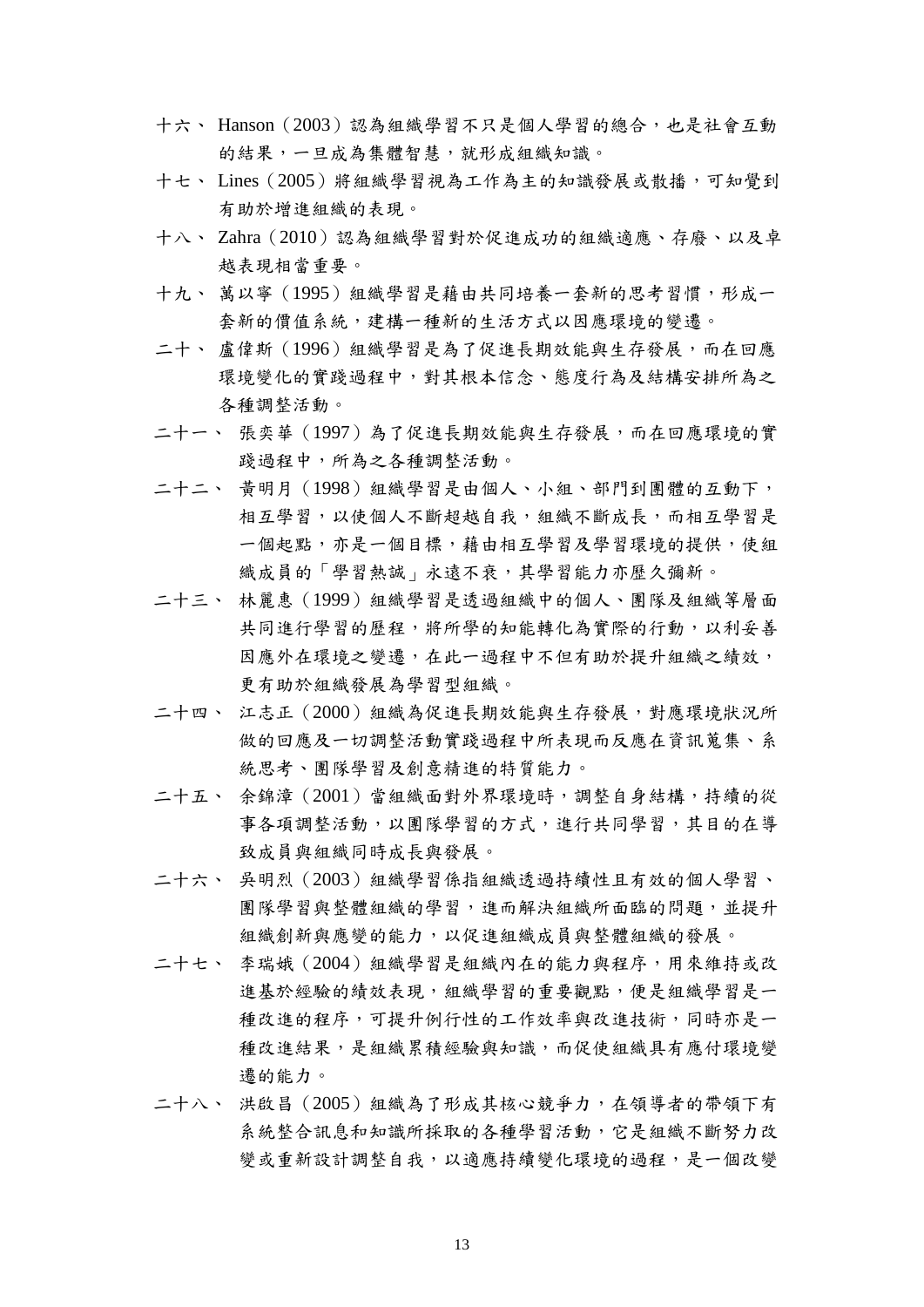心智和創新的過程,以達到組織的願景。

- 二十九、 王世璋(2005)組織透過持續的個人學習與團隊學習,進行各種調 整工作,有效解決問題,促進組織成員及整體之發展,以適應環境 之過程。
- 三十、 陳易昌(2006)組織中的每個人與各層級,都能透過知識經驗的分 享與合作交流,持續不斷地學習,提升整體組織的適應力與競爭力。

簡言之,組織學習係指組織成員透過建立願景、團隊學習、溝通交流、系統 思考、資訊分享,以促進組織發展和提升組織表現之歷程。

#### 貳、組織學習層面之相關研究

在社會、經濟、科技、資訊環境瞬息變化萬千的現代,組織必然面對與過去 經驗相異的新挑戰,與時俱進才能使組織永續發展,故組織成員學習新知識、新 技能的能力成為關鍵,組織型態需轉變為學習型組織。對此,Peter Senge 所提出 的系統思考、自我超越、改善心智模式、建立共同願景與團隊學習等五項修練, 更是成為各界廣為周知的議題。迄今,針對「組織學習」之探討國內外已有眾多 研究。其中關於組織學習的建構與衡量,基本上區分為四個導向,分別團隊導向、 學習導向、記憶導向,以及系統導向。目前組織學習相關評定量表多以學習導向 所發展,相關研究列舉如下:

Jerez-Gomez 等人所建構之組織學習能力量表,將構面分為組織管理承諾、 系統觀點、開放與經驗化程度、知識轉移與涉入程度等四項,藉以衡量組織學習 能力,被認為是具有全面性的組織學習量表之一,而每個構面4題共計16題 (Jerez-Gomez,2005;洪啟昌,2005)。

張奕華(1997)對於國民小學組織學習與學校效能之研究,編製組織學習量 表分為系統思考、全面品質管理、團隊學習觀念與應用資訊科技等四個構面,且 α 值皆大於 0.8,信度佳。研究結果則發現性別、年資、職務、規模、地區等人 口與背景變相有差異。

李瑞娥(2003)之研究將組織學習分為個人學習、共享資訊價值、團隊合作、 深度對話等四個構面,並發展成量表,共計 24 題,信度佳。

基此,彙整近來組織學習相關研究對於組織學習所提出的構面整理如表 2-1, 其五大構面為,建立願景、團隊學習、溝通交流、系統思考及資訊分享。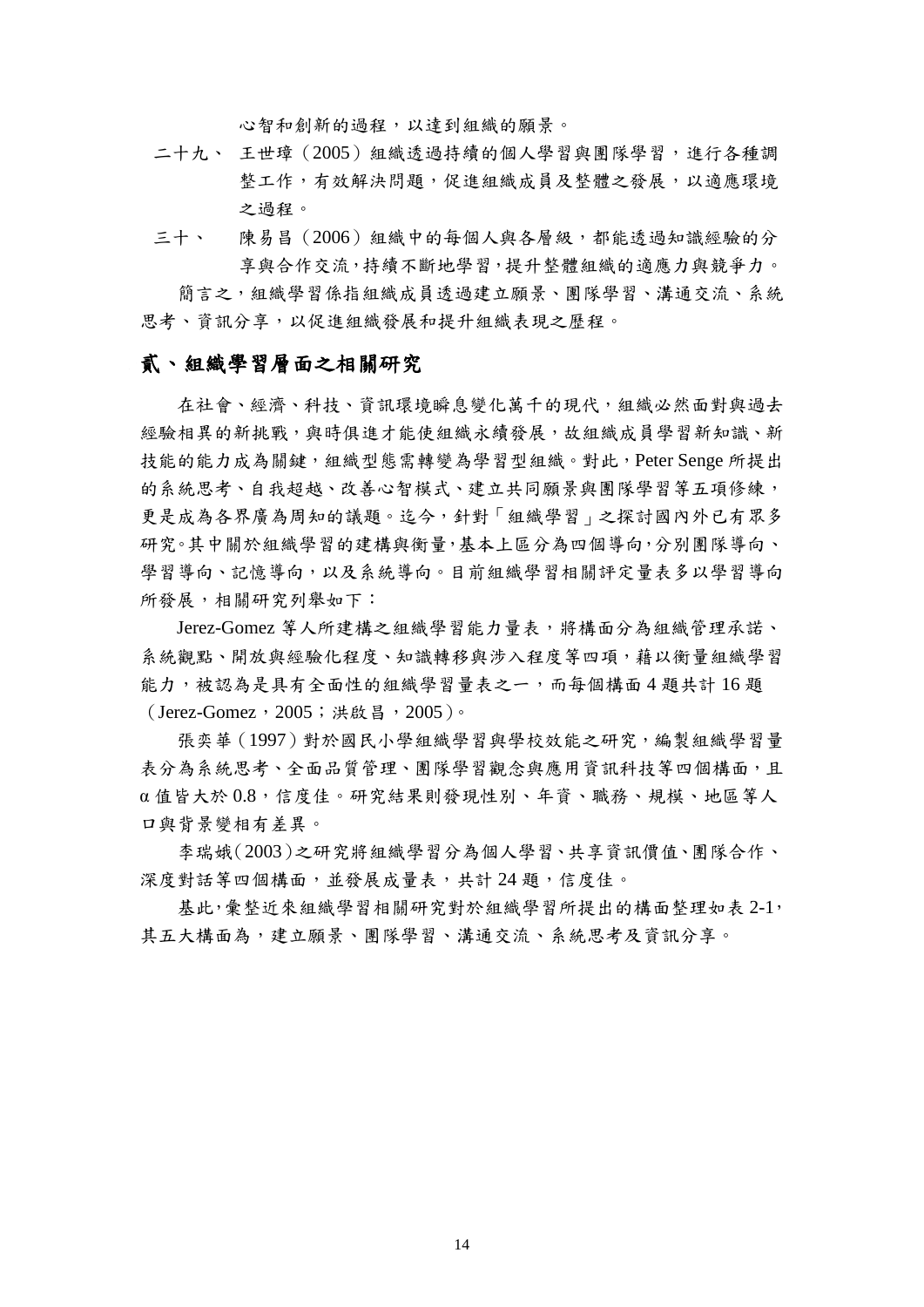#### <span id="page-27-0"></span>表 2-1

### 國內外研究對組織學習研究層面

| 構面                     | 建立           | 團隊           | 溝通 | 系統       | 資訊           |            |
|------------------------|--------------|--------------|----|----------|--------------|------------|
| 研究                     | 願景           | 學習           | 交流 | 思考       | 分享           | 其他         |
| Huber (1991)           |              |              |    |          | $\mathbf{V}$ | 知識取得、組織記憶  |
|                        |              |              |    |          |              | 有遠見的領導、功能集 |
| Tobin (1993)           |              | V            |    | V        |              | 中、管理人擔任促進者 |
|                        |              |              |    |          |              | 角色         |
|                        |              |              |    |          |              | 行動計畫之衡量、創造 |
| Wick $&$ Leon $(1995)$ | $\bf{V}$     |              |    |          | $\mathbf{V}$ | 性及執行能力     |
| Sinkula > Baker        |              |              |    |          |              |            |
| &Noordewier (1997)     | $\mathbf{V}$ |              |    |          |              | 學習的承諾、開放心智 |
| Dorai & McMurra (2002) |              | V            | V  |          | V            |            |
| Jerez-Gomez            |              |              |    |          |              | 組織管理承諾、開放與 |
| Cespedes-Lorente &     |              | V            | V  | $\bf{V}$ |              | 經驗化程度、知識轉移 |
| Valle-Cabrera (2005)   |              |              |    |          |              |            |
| 張奕華 (1997)             |              | V            |    | V        | V            | 全面品質管理     |
| 白穗儀 (1999)             | V            | V            | V  | V        | V            |            |
| 江志正 (2000)             |              | V            | V  | V        | V            | 自我超越       |
|                        |              |              |    |          |              | 資訊蒐集、深度匯談、 |
| 余錦漳 (2001)             |              | V            |    |          |              | 科技運用、創意精進  |
| 李瑞娥 (2004)             |              | $\mathbf{V}$ | V  |          | V            | 個人學習       |
| 洪啟昌 (2005)             |              |              |    | V        |              | 改進創新、自我超越  |
|                        |              |              |    |          |              | 科技運用、深度匯談、 |
| 黃昱瑋 (2005)             | V            |              |    |          | $\mathbf{V}$ | 創意精進       |
| 王世璋 (2005)             |              | V            | V  | V        | V            |            |
| 謝琇玲、蘇國禎 (2005)         | V            |              |    | v        |              | 心智模式、自我超越  |
|                        |              |              |    |          |              | 學習實踐、成就傾向、 |
| 王念孟 (2006)             |              |              | V  |          | V            | 執行認知程度     |
| 陳易昌 (2006)             |              | V            |    |          | $\mathbf{V}$ | 個人學習、學習承諾  |
| 吳昌期 (2006)             |              | V            |    |          | V            | 改進創新       |
| 賴協志 (2007)             |              | $\mathbf{V}$ | V  | V        | V            |            |
|                        |              |              |    |          |              | 經驗傳承、組織結構、 |
| 郭錦麗 (2009)             |              |              |    |          | V            | 組織文化       |
| 李育枝 (2011)             |              |              |    |          | $\mathbf{V}$ | 知識取得、組織記憶  |

根據表 2-1 國內外研究對組織學習研究層面顯示,大部分的研究多包含建立 願景、團隊學習、溝通交流、系統思考、資訊分享等構面,故本研究以此五個構 面做為組織學習之層面。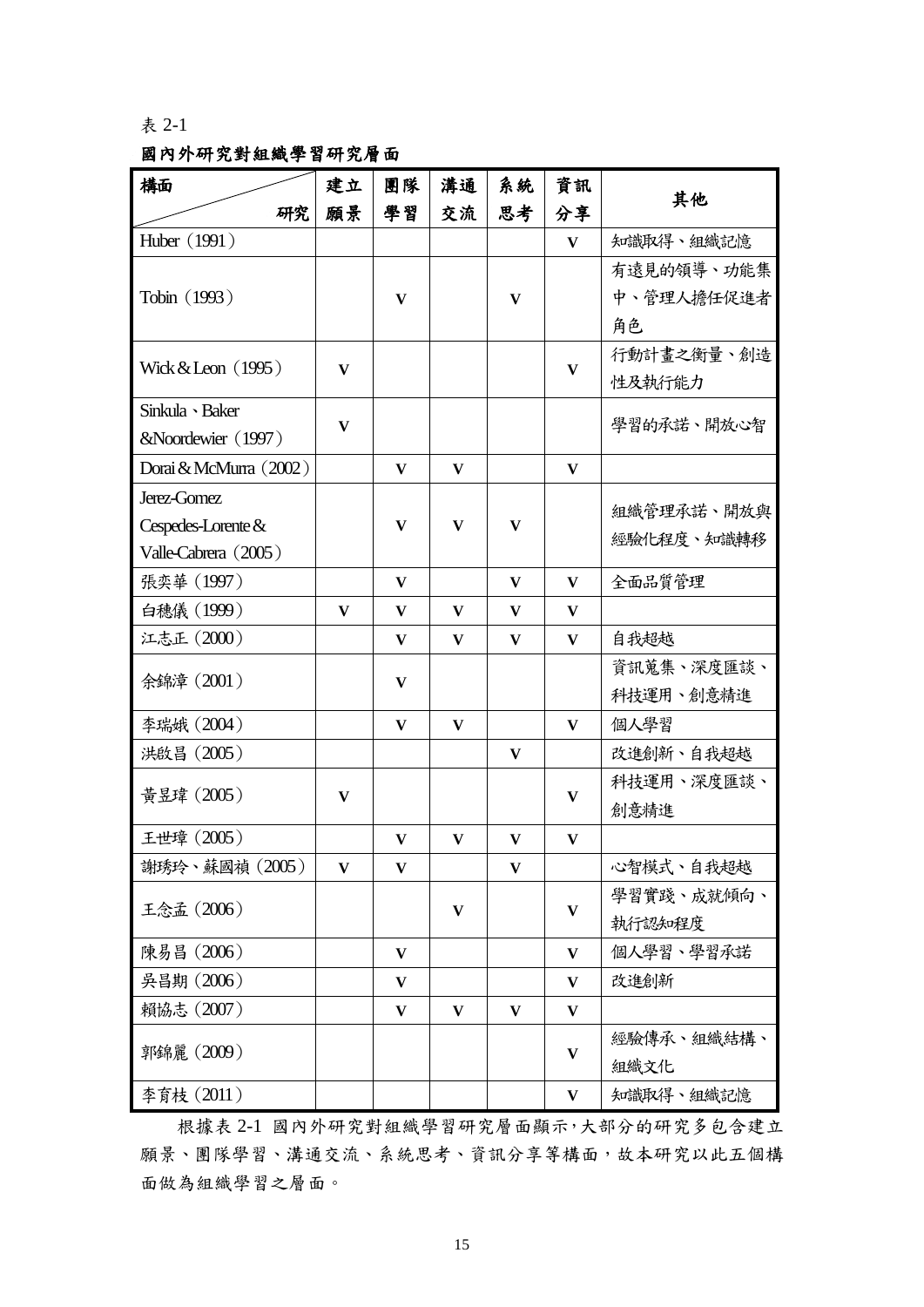## 第三節、教學效能研究分析

#### <span id="page-28-0"></span>壹、教學效能之定義

研究者彙整國內外學者對於「教學效能」之界定如下:

- 一、 Gibson與 Dembo(1984)認為教學效能就是教師相信自己可以影響學生 學習的程度。
- 二、 Ashton 與 Webb(1986)認為教學效能就是參與情境及教師可以幫助學 生的信念。
- 三、 Woolfork、Rosoff 與 Hoy(1990)認為教學效能為教師對於學校教育的 力量、學生學習成敗的責任、學習的作用、一般教育哲學以及對學生影 響力程度等方面的信念。
- 四、 Moneys(1992)認為教師教學效能應包括有效教授教學知識、親師的溝 通、教材的組織能力、激勵學習動機的能力及教室的管理技巧。
- 五、 Borich(1994)認為教師能夠有效教與學,包括教學必須有明確性、多樣 性、任務取向、全心投入才能提高學習的成功率,並達成教育目標。
- 六、 Butler (2001)認為教學效能可從兩方面來看:一個是認知結構,可以從 分數測量出來;另一個則是概念理解,可依據從量化資料、自我評鑑和 訪談。
- 七、 Madsen 與 Cassidy(2005)認為教學效能與教師教學經驗是對教學品質 有相關性。
- 八、 Dresel 與 Rindermann(2011)認為教學效能的測量面向考慮到整體的教 學品質(如:學習和整體課程評鑑)、教師自身的行為(如:教學熱誠 和教學能力)。
- 九、 Putman (2012)認為教學效能為表現在老師強而有力的行為影響力, 其主要影響於教法選擇、努力意願、和持續意願。
- 十、 林海清(1996)教師透過師生互動的歷程,運用一連串多而複雜的邏 輯與心理的策略行為,以達成教育目標的活動,且在此一活動過程中, 教師對本身所具有的教學能力及對學生所產生的影響具有主觀的知 覺。
- 十一、 陳木金(1997)教學效能係指教師透過教學自我效能信念,系統呈現 教材內容,多元有效的教學技術,有效運用教學時間建立一個和諧的 師生關係,營造良好班級氣氛並創造一個有效的學習環境,促進有效 教學與成功的學習。
- 十二、 張碧娟(1999)教學效能係指教師完成教學目標,在教學時所表現有 效教學行為,同時增進學生的學習成效。
- 十三、 簡玉琴(2001)教學效能係指教師從事教學工作時,能夠依教學計畫 教學,以達成教育目標,促進有效的教與學。
- 十四、 王淑怡(2002)教學效能著重在教師教學時的具體行為:「教師為達 成教學目的在教學前、中、後三個階段所採用的教學技巧、方法及策 略。」
- 十五、 蔡政明(2003)教學效能是教師對自己教學能力的信念、認知。在教 學活動中,運用有效的教學方法,營造有利的學習氣氛,激勵關懷學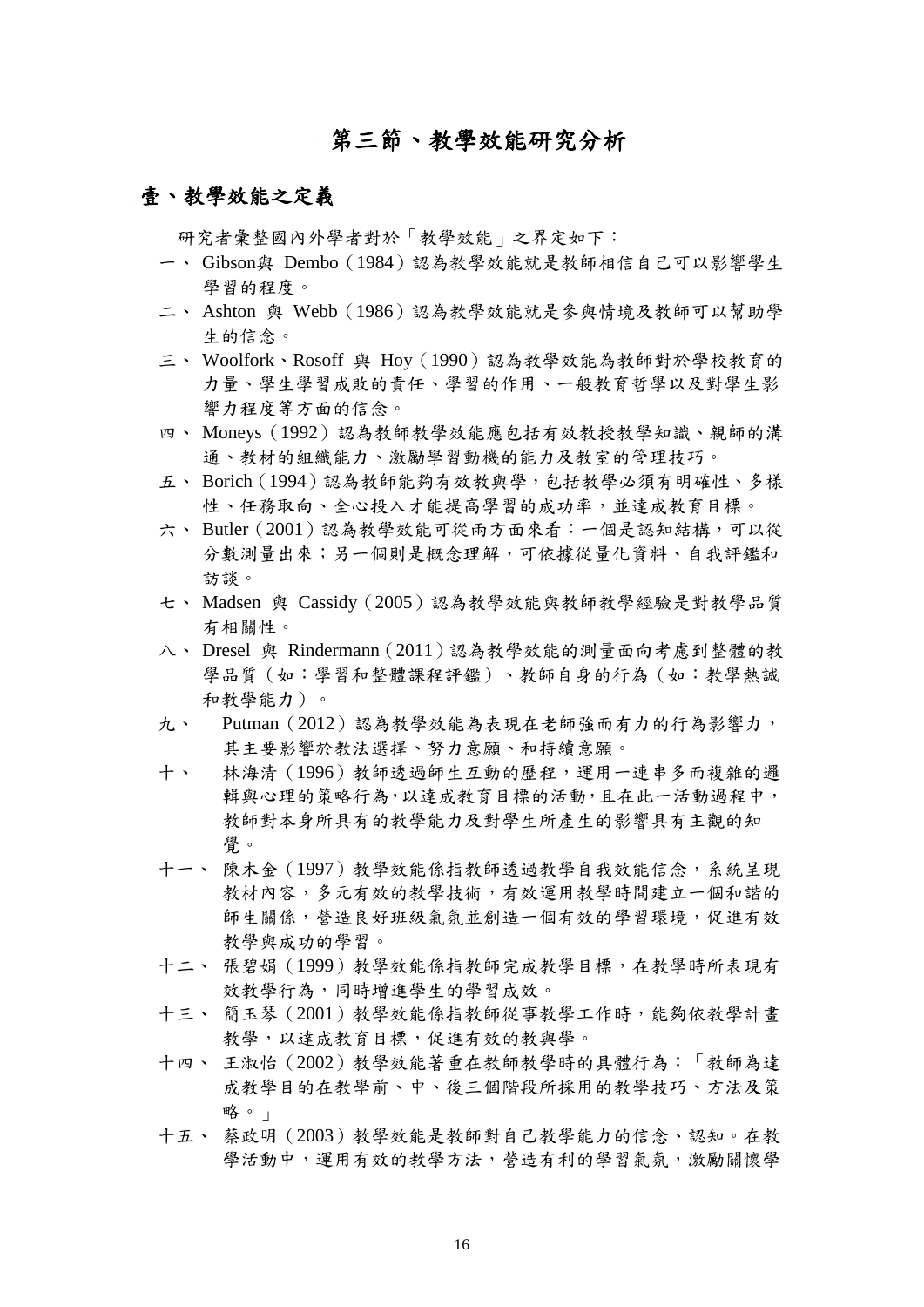生,以達最好的教學成效。

- 十六、 蔡春綢(2004)教學效能著重在「有效教學」,指教師在教室中運用 良好的教學技巧與策略,透過師生互動的歷程,讓學生有效學習,達 成教學目標。
- 十七、 林順智(2005)教師教學效能是教師自我覺察在教學歷程中,重視 施教的品質,擁有足夠的專業知能及專業素養,以進行教學活動, 有效達成教學目標的信念。
- 十八、 張家慶(2006)教學效能是教師對自我能力的肯定,且在教師從事 教學活動時,為達成教學目標,促進有效教學,會參考學生的個別 差異,設計有效教學活動,運用多元的策略營造良好學習氣氛,以 增進學生學習的成效及有效達成教學目標的信念。
- 十九、 黃錦桃(2007)教師對自己教學能力的肯定,並能在教學過程中, 運用多元的教學策略,依學生個別差異安排有效教學活動,營造良 好的學習氣氛,以達成教育目標。
- 二十、 徐進文 (2007) 教師欲進行有效教學,必須不斷汲取教育新知,以 豐富教材內容;不斷改進教學技巧以增進教師自我效能,依據教學 計畫,進行有系統的教學並充份運用教學時間,努力達成教學目標; 營造良好的師生關係,使學生樂於向老師學習。
- 二十一、 馮益宏(2008)教師為追求最好的教學成效,達成教育目標,創造 有效率的學習環境,營造良好的學習氣氛,以達成教育目標。
- 二十二、 陳俊雄(2010)教師在教學活動中,教師對自我的肯定,透過良好 互動歷程並根據學生個別差異,擬定完善教學計書,建立系統化教 材,使用不同教學策略和實施多元評量,使教學氣氛及師生互動良 好,以激勵學生學習與達成教學目標的程度。

簡言之,教學效能係透過教學計畫準備、多元教學策略、班級經營管理,以 促進學生學習表現之歷程。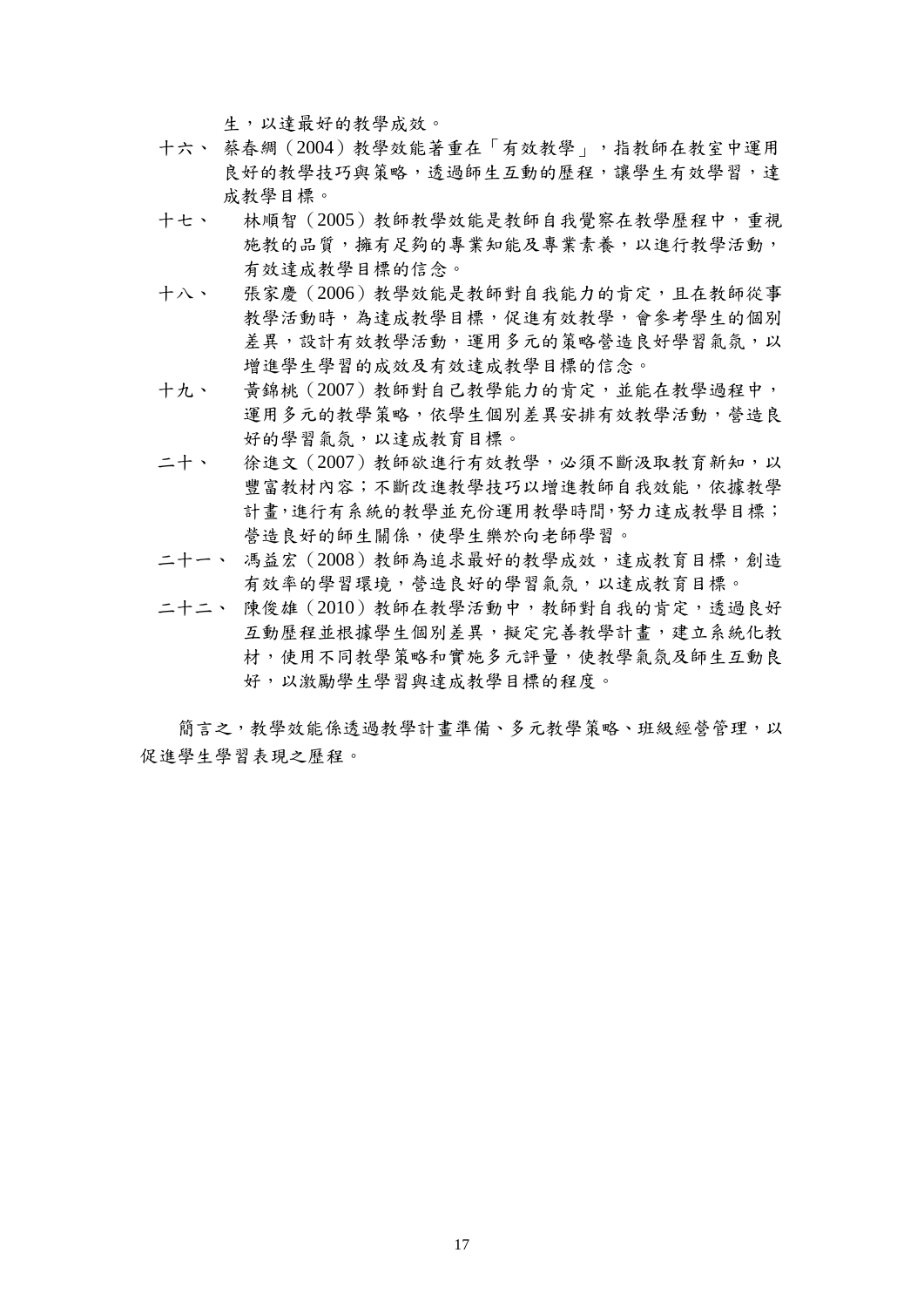#### 貳、教學效能之相關研究

根據國內外文獻探討,教學效能可歸納出三個取向,即教師自我效能概念、 教師教學行為觀點及教師自我效能與教學行為綜合觀點等加以探討。Ashton 與 Webb (1986) 的看法亦有其相似之處,將教師自我效能歸納為「一般教學自我 效能」與「個人教學自我效能」兩部分,主要是強調教師利用個人的知覺、能力 與信念,影響他人學習的信念及具備個人能力的信念,是教師自我效能的重要因 素。Gibson 與 Dembo (1984)進一步發展教師教學效能的測量工具,即運用「個 人教學自我效能」與「一般教學自我效能」兩個向度。

Hoover-Dempsey、Bassler 與 Brissie(1987)主張教學效能至少應包括下列 三項:

(一)教師認為自己能夠有效地從事教學。

(二)教師認為自己所教的學生具有學習的能力。

(三)當教學需要時,教師認為自己所具有的專業知識能夠充分發揮作用。

在國內研究方面,孫志麟(1991)首先指出,教師自我效能是教師從事教學 工作時,對自己教學能力的信念,其內容包括:排除家庭及社會影響的效能、用 心教學及善用策略的效能、排除家長管教負面影響的效能、診斷學習及變通教法 的效能、排除傳播媒體影響的效能、排除學生參照人物影響的效能等六項。

國內相關研究而言,採教師自我效能與教學行為綜合觀點的研究亦不在少數, 且多數研究採取較廣泛的教學效能觀點進行探討。如林海清(1994)曾探討高中 教師之教學效能,其將教學效能分為:教學計畫、教學策略、教學評鑑與教學氣 氛四項。

張碧娟(1999)的研究提出有效教學行為有:教學計畫準備、系統呈現教材、 多元教學策略、善用教學評鑑、良好學習氣氛五項。汪成琳(2002)提出之教師 效能內涵:教學計畫準備、系統呈現教材內容、教學策略多元化、多項度教學評 量、營造優質的學習氣氛等五項。

簡玉琴(2002)以國民小學教師之教學效能為研究,認為教師教學效能由教 學計畫、教學內容、教學時間、師生關係、班級氣氛、教學評量等六大向度。林 炯炘(2005)透過國民小學啟智班教師教學效能的探討,歸納出教學效能包括: 專業學養與課程準備、教學技巧、教學熱忱、系統呈現教材及內容、多向度教學 評量等五項。

綜合上述,國內早期的教學效能研究,主要是針對教師的有效教學行為,與 教師本身的教學經驗有關,而後期的研究者多以廣泛的有效教學行為進行教學效 能的探討,認為教師除了教學之外,尚與學生和環境有所互動,影響教師的教學 效能。彙整近年來教學效能之相關研究針對教學效能所提出的構面如表 2-2,因 此本研究擬將教學效能分為四大構面,包含教學計畫完備、多元教學策略、班級 經營成效及學生學習表現。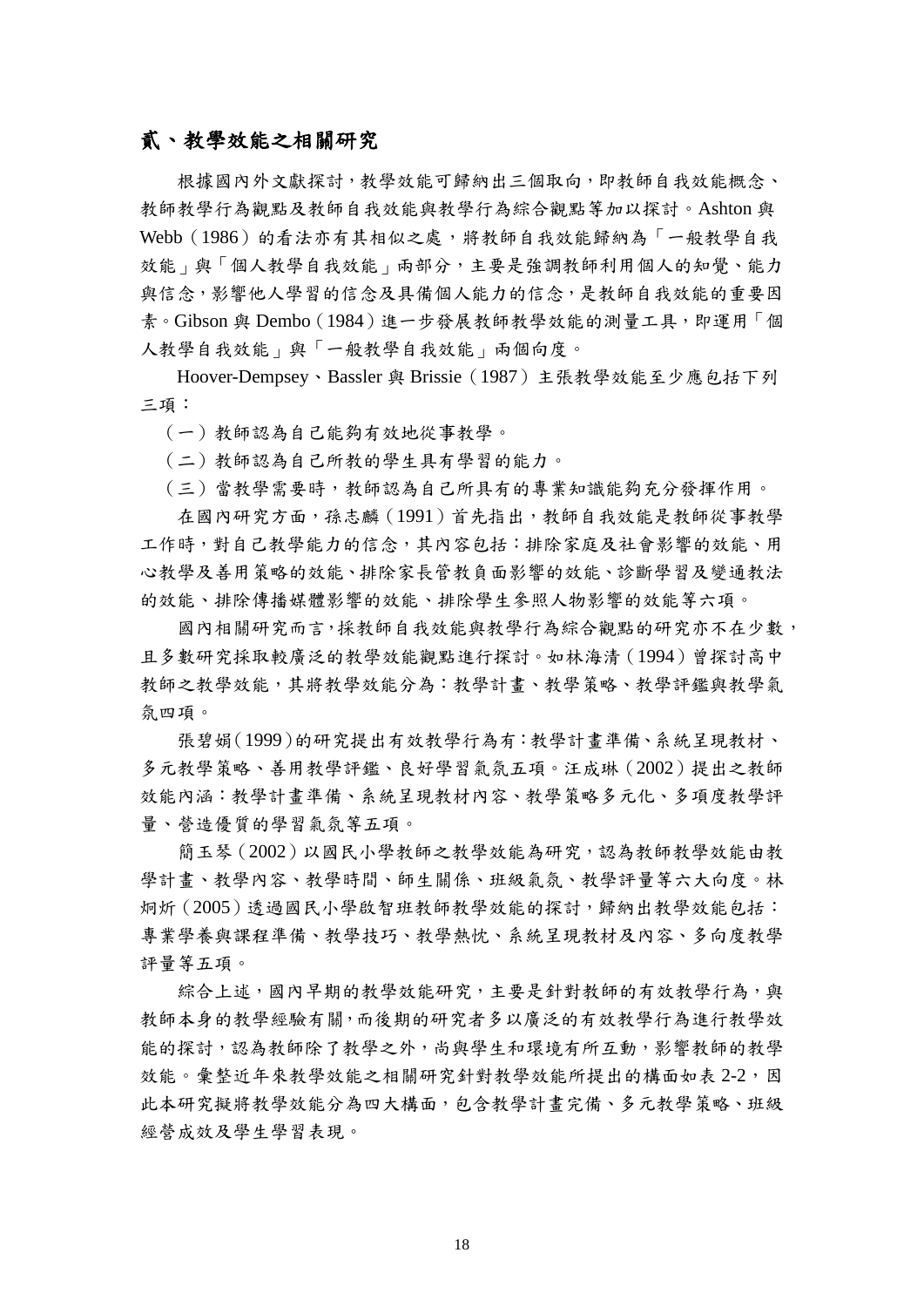### <span id="page-31-0"></span>表 2-2

## 國內外研究對教學效能研究層面

| 構面                              | 教學計畫         | 多元教學        | 班級經營         | 學生學習        |           |
|---------------------------------|--------------|-------------|--------------|-------------|-----------|
| 研究                              | 完備           | 策略          | 成效           | 表現          | 其他        |
| Hill (1991)                     | V            | V           | V            |             | 學習環境因素    |
| Modaff (1992)                   |              | $\mathbf V$ | V            |             | 教師策略、動機策  |
|                                 |              |             |              |             | 略         |
|                                 |              |             |              |             | 激勵學習動機能   |
| Moneys (1992)                   | $\mathbf{V}$ |             | V            |             | 力、和藹可親的態  |
|                                 |              |             |              |             | 度         |
| Dresel&Rinder-<br>mann $(2011)$ | V            | V           | V            |             | 教學熱誠      |
| 林海清 (1994)                      | V            | V           |              |             | 教學氣氛、教學評  |
|                                 |              |             |              |             | 鑑         |
| 陳木金 (1997)                      | $\mathbf V$  | V           |              | V           | 良好學習氣氛    |
| 張碧娟 (1999)                      | V            | V           |              |             | 良好教學氣氛    |
| 蔡麗華 (2001)                      | V            | V           |              |             |           |
| 馮莉雅 (2001)                      | V            |             | V            |             |           |
| 江易穎 (2002)                      | V            | V           | V            | V           |           |
| 汪成琳 (2002)                      | V            | V           |              | V           | 學習氣氛      |
|                                 |              |             |              |             | 資優教育相關知   |
| 余季容 (2002)                      |              |             |              |             | 識、專業能力成   |
|                                 |              |             |              |             | 長、教學自我效能  |
|                                 |              |             |              |             | 教學技巧、因應環  |
| 馮綉雯 (2002)                      |              |             |              |             | 境影響、教師自我  |
|                                 |              |             |              |             | 效能        |
| 簡玉琴 (2002)                      | V            | $\mathbf V$ |              | V           | 教學時間、班級氣氛 |
| 馬蕙慈 (2003)                      | V            | V           | V            | V           | 良好教學氣氛    |
| 郭蘭 (2003)                       | V            | V           |              | V           | 學習氣氛      |
|                                 |              |             |              |             | 一般教學效能、自  |
| 孫露華 (2004)                      |              |             | $\mathbf V$  |             | 我教學效能、因應  |
|                                 |              |             |              |             | 環境影響      |
| 黃秋柑 (2004)                      | $\mathbf V$  | $\mathbf V$ | $\mathbf{V}$ | $\mathbf V$ |           |
| 蔡家廷 (2004)                      |              | V           | V            | V           | 教師自我效能信   |
|                                 |              |             |              |             | 念、因應環境影響  |

(續下頁)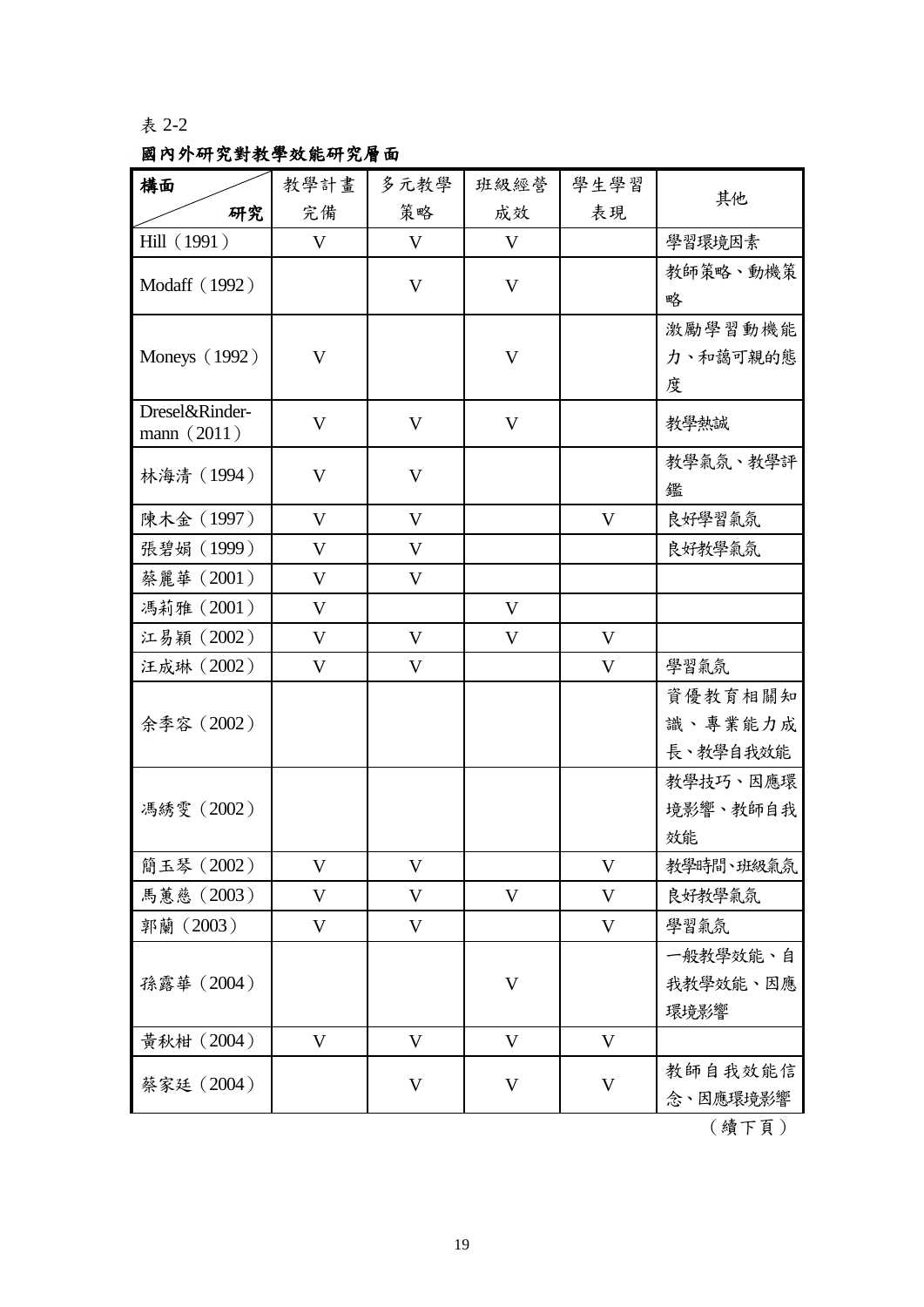| 構面 |            | 教學計畫                    | 多元教學         | 班級經營                    | 學生學習                    | 其他       |
|----|------------|-------------------------|--------------|-------------------------|-------------------------|----------|
|    | 研究         | 完備                      | 策略           | 成效                      | 表現                      |          |
|    | 林炯炘 (2005) | $\mathbf{V}$            | $\mathbf{V}$ |                         | $\mathbf{V}$            | 教學互動、教學技 |
|    |            |                         |              |                         |                         | 術        |
|    | 陳火城 (2005) |                         |              | $\overline{\mathsf{V}}$ |                         | 一般教學效能、自 |
|    |            |                         |              |                         |                         | 我教學效能    |
|    | 楊瑞麟 (2005) | $\mathbf{V}$            | V            |                         | $\mathbf{V}$            | 良好學習氣氛   |
|    | 郭朝渭 (2006) | $\mathbf{V}$            | $\mathbf{V}$ |                         |                         |          |
|    | 楊鯉榕 (2006) | $\overline{\mathsf{V}}$ |              |                         | $\overline{\mathsf{V}}$ | 教學自我效能、班 |
|    |            |                         |              |                         |                         | 級氣氛的維持   |
|    | 徐進文 (2007) | $\overline{\mathsf{V}}$ | $\mathbf{V}$ |                         |                         | 教學時間     |
|    | 黃錦桃 (2007) | $\mathbf{V}$            | $\mathbf{V}$ | $\mathbf{V}$            |                         |          |
|    | 陳俊雄 (2010) | V                       | V            | V                       | V                       |          |

根據表 2-2 國內外研究對教學效能研究層面顯示,大部分的研究多以教學計 畫完備、多元教學策略、班級經營成效、學生學習表現等四個構面,故本研究以 此四個構面做為教學效能之層面。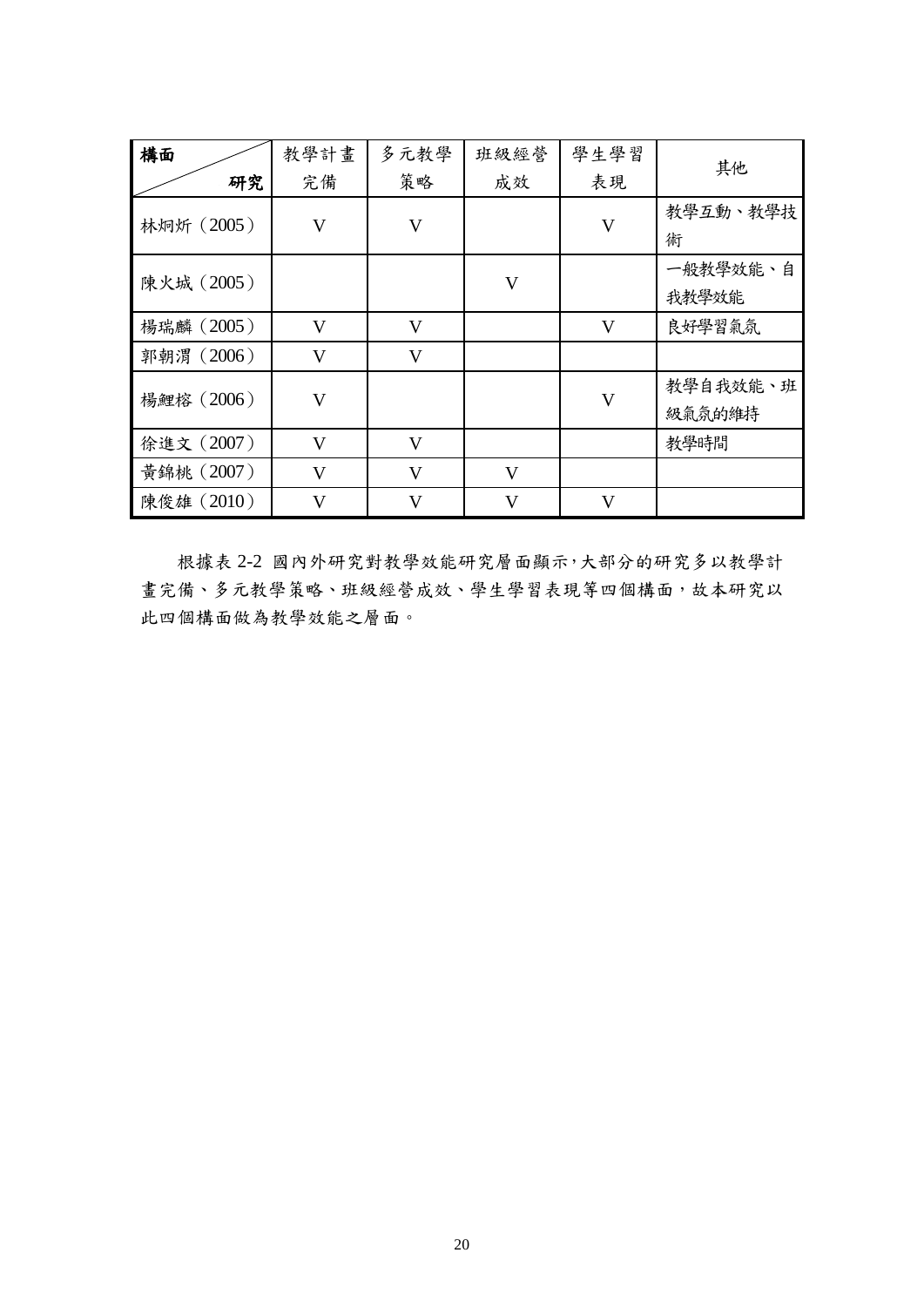## <span id="page-33-0"></span>第四節、校長空間領導、組織學習與教學效能相關之研究

#### 壹、校長領導與組織學習相關研究

國內近年關於校長領導與組織學習關係之研究不勝枚舉,如姚麗英(2014)、 林慧蓉(2012)、湯秀琴(2012)[、劉明超\(](http://ndltd.ncl.edu.tw/cgi-bin/gs32/gsweb.cgi/ccd=umFpZi/search?q=auc=%22%E5%8A%89%E6%98%8E%E8%B6%85%22.&searchmode=basic)2011)、何琪雯(2011)、洪自強(2011)、 陳鈞泓(2011)、顏曉湘(2011)、林美真(2009)、張文忠(2009)、陳建銘(2009)、 賴協志(2008)、郭錦麗(2009)、石國嬪(2007)、楊智雄(2007)、盧美文(2006)、 陳易昌(2006)、吳昌期(2006)、王世璋(2006)、吳長法(2003)、張昭仁(2001)、 林明地(2000)等。上述研究顯示,校長領導與組織學習有正相關,摘舉其中部 分研究結果如下:

一、校長轉型領導與組織學習具相關與預測力

林明地(2000)《助長學校組織學習的關鍵:校長轉型領導》一文中即指 出,透過轉型領導可助長學校組織學習的方式。而後,有數篇論文探究轉型領 導與組織學習之相關, 如張昭仁 (2001)《國小校長轉型領導、互易領導與學 校組織學習能力關係之研究》研究發現,校長轉型領導、互易領導與學校組織 學習能力彼此之間存有正相關;林美真(2009)《國民中學校長轉型領導對學 校組織學習影響之研究》研究結果發現,國中校長轉型領導對學校組織學習具 有預測力;盧美文(2006)《國小校長轉型領導、組織學習與學校效能關係之 研究》研究發現,校長轉型領導、組織學習與學校效能之間有密切關係;石國 嬪(2007)《校長轉型領導、組織學習與學校效能關係之研究》研究發現,臺 北市 2006 優質學校校長轉型領導、組織學習與學校效能三者間具正相關;王 世璋(2006)《國小校長轉型領導、學校組織學習與學校組織創新關係之研究》 研究發現,校長轉型領導對學校組織學習的效果達顯著水準。

二、校長服務領導與組織學習有顯著預測力

在校長領導與組織學習相關研究中,有兩篇探討校長服務領導與組織學習 之關係,分別[為劉明超\(](http://ndltd.ncl.edu.tw/cgi-bin/gs32/gsweb.cgi/ccd=umFpZi/search?q=auc=%22%E5%8A%89%E6%98%8E%E8%B6%85%22.&searchmode=basic)2011)《國民中學校長服務領導、組織學習與學校行 政服務品質關係之研究》與何琪雯(2011)《台中市國民小學校長服務領導與 組織學習關係之研究》,前者研究發現校長服務領導、組織學習對學校行政服 務品質有顯著預測力,後者研究結論為台中市國民小學校長服務領導與組織學 習有顯著正相關。

三、校長知識領導與組織學習具顯著直接效果

關於知識領導與組織學習關係之研究有二,兩者分別顯示校長知識領導對 組織學習的影響有顯著直接效果(賴協志,2008),以及校長知識領導與組織 學習對學校創新經營效能之聯合預測具預測力(湯秀琴,2012)。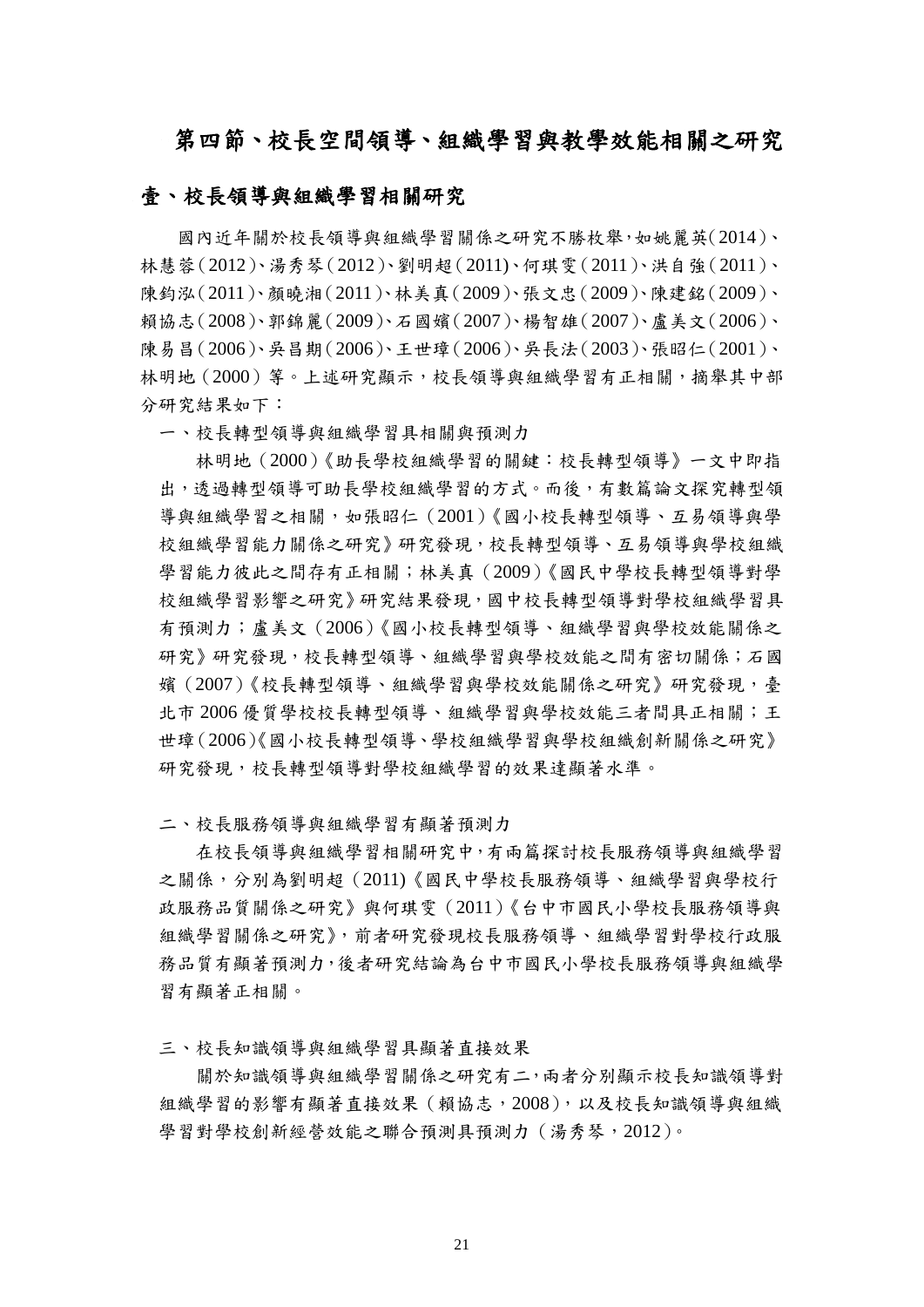四、校長科技領導與組織學習呈現正相關

在陳鈞泓(2011)《屏東縣國民小學科技領導、組織學習、創新經營與學 校效能關係之研究》論文中,研究結果發現屏東縣國民小學科技領導、組織學 習、創新經營與學校效能彼此間具有顯著正相關,且屏東縣國民小學科技領導 對組織學習、創新經營與學校效能具有影響力。而陳易昌(2006)《國民小學 校長科技領導、組織學習與學校效能之研究》論文中,結果發現臺北市國民小 學校長科技領導、組織學習與學校效能具有顯著典型相關。

五、其他校長領導方式與組織學習有顯著正相關

除轉型領導、服務領導、知識領導與科技領導以外,上述所提作者之研究 尚包括願景領導、轉化領導、靈性領導、策略領導、授權領導、變革領導、正 向領導、課程領導與多元架構領導等,且論文研究發現皆與組織學習關係為正 相關。

#### 貳、校長領導與教學效能相關研究

近十年來國內有關教育領導與教學效能之相關研究蓬勃發展,如:柯份 (2014)、郭亞婷(2014)、湯艷鳳(2013)、蕭增鈺(2013)、張素花(2012)、 葉以煥(2012)、洪敏源(2012)、謝豐宇、賴志峰(2012)、張伯瑲(2011)、郭 小蘋(2011)、陳虹君(2011)、郭小蘋、吳勁甫(2011)、黃于哲(2011)、洪志 林(2011)、徐蔚文(2010)、潘雲龍(2009)、傅齊榮(2009)、徐良煥(2009)、 黃中慧(2009)、黃怡誠(2009)、黃偉菖(2009)、王英州(2008)、李安忠(2007)、 李悅宜(2007)、林詠懷(2006)、郭金發(2005)、陳正達(2005)、劉秋珍(2005)、 張賢坤(2004)、林惠煌(2003)、林漢政(2003)、陳慕賢(2003)、蔡政明(2003)、 孫志麟(2001)、簡毓玲(2001)、王淑怡(2001)等,上述研究大致顯示,教育 領導與教學效能具有正相關,摘舉其中幾項研究成果如下:

一、教學領導對教學效能具有正相關

郭小蘋(2011)於《校長教學領導與教師教學效能關係之後設分析》論文 中,其研究結果顯示校長教學領導與教師教學效能在整體層面間具有高度且正 向的關聯性;校長教學領導與教師教學效能在分層面與分層面間具有正向的關 聯性。

葉佳文(2006)在《臺灣地區公立高中校長教學領導、教師組織承諾與教 師教學效能關係之研究》論文中,其研究發現校長教學領導與教師教學效能呈 顯著中度正相關,且校長教學領導會影響教師教學效能,故校長教學領導應特 別重視提升教師專業。

林惠煌(2003)之《臺北縣國民小學校長教學領導與教師教學效能關係之 研究》論文,結果發現校長教學領導與教師教學效能之間有顯著的正相關存在, 且校長實施教學領導確實有助於提昇教師教學效能。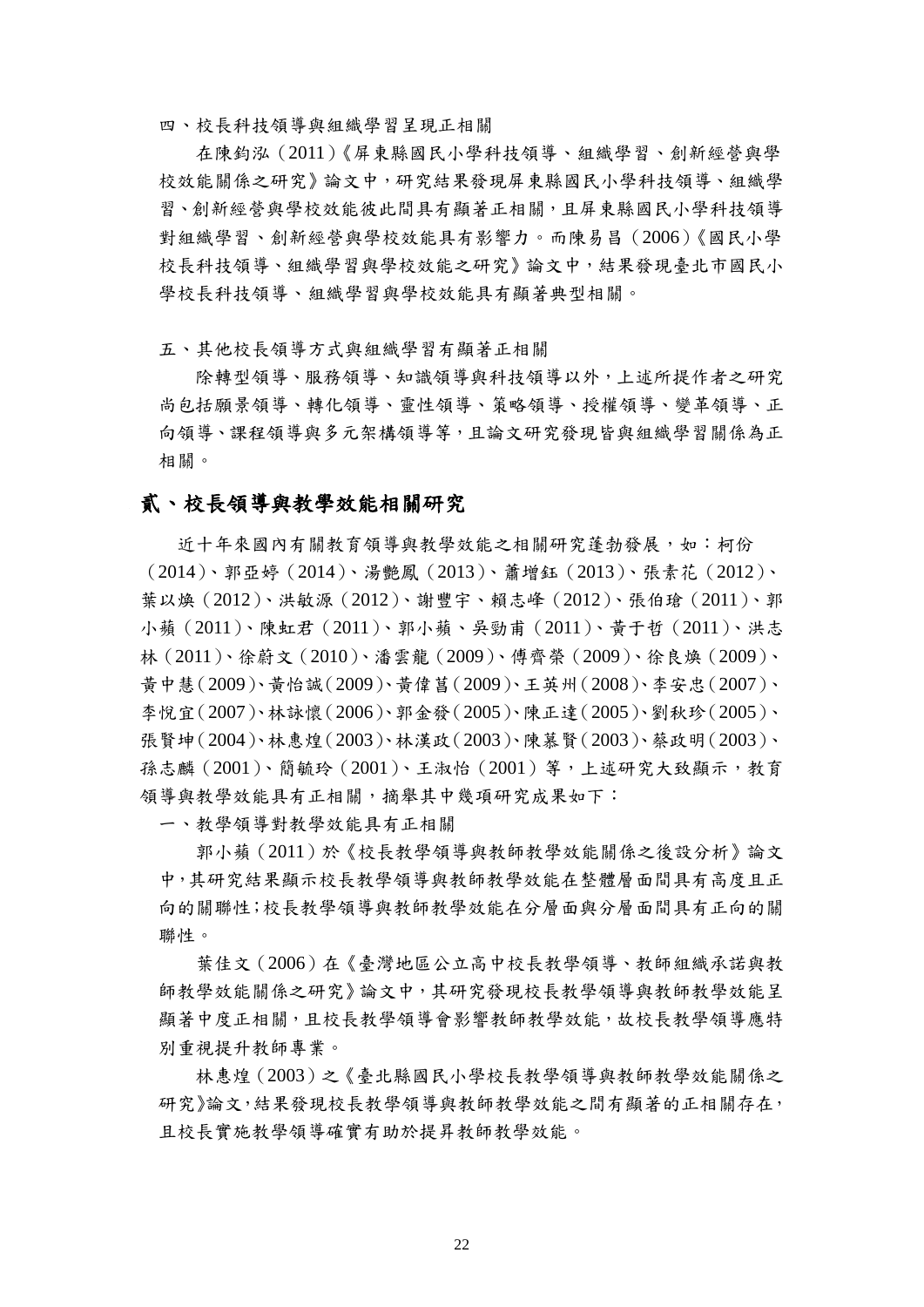二、課程領導對教學效能具有正相關

郭亞婷(2014)之《教師認知校長課程領導、參與專業學習社群與教學效 能關係之探討-以臺北市國民小學為例》論文,結果發現校長充分發揮課程領 導作為,可提升教師的教學效能;教師充分感受校長的課程領導,積極參與教 師專業學習社群,有助於教學效能之提升。

潘雲龍(2009)於《新竹縣國民小學校長課程領導與教師教學效能之研究》 論文中,其研究結果顯示校長課程領導與教師教學效能之間具有正相關,且校 長課程領導能有效預測教師教學效能。

郭金發(2005)在《基隆市國民小學校長課程領導及教師教學效能之研究》 論文中,其研究發現教師對校長課程領導與教師教學效能具有顯著正相關。

三、科技領導對教學效能有正相關

陳虹君(2011)於《國小教師知覺校長科技領導與教師教學自我效能關係 之研究》論文中,其研究結果顯示校長科技領導對國小教師教學自我效能有顯 著影響,且科技領導的人際關係與溝通技巧、科技與基本設施支持、評鑑與研 究解釋最具解釋力。

傅齊榮(2009)在《臺北市國民小學校長科技領導與教師教學效能關係之 研究》論文中,其研究發現臺北市國民小學校長科技領導與教師教學效能具有 顯著正相關;臺北市國民小學校長科技領導,以「願景、計畫與管理」、「評鑑 與研究」對整體教師教學效能具有預測作用。

四、優質領導對教學效能具有正相關

柯份(2014)於《國民小學校長優質領導、學校環境營造與教師教學效能 關係之研究》論文,其研究發現國民小學校長優質領導、學校環境營造與教師 教學效能三者之間具密切的正相關;國民小學校長優質領導之「經營策略」「課 程規劃」、「教學取向」與「學生特質」與學校環境營造之「教學空間」、「學習 空間」與「教學資源」層面能預測教師教學效能。

#### 參、教育領導與組織學習、教學效能關係之相關研究

相關文獻的探討如「教育領導與組織學習關係」之研究及「教育領導與教學 效能關係」之研究,從研究結果顯示,教育領導對組織學習及教學效能皆有影響, 故本研究案係以組織學習作為中介變項,來探討國民小學校長空間領導是否能藉 由組織學習來影響教師教學效能關係之研究。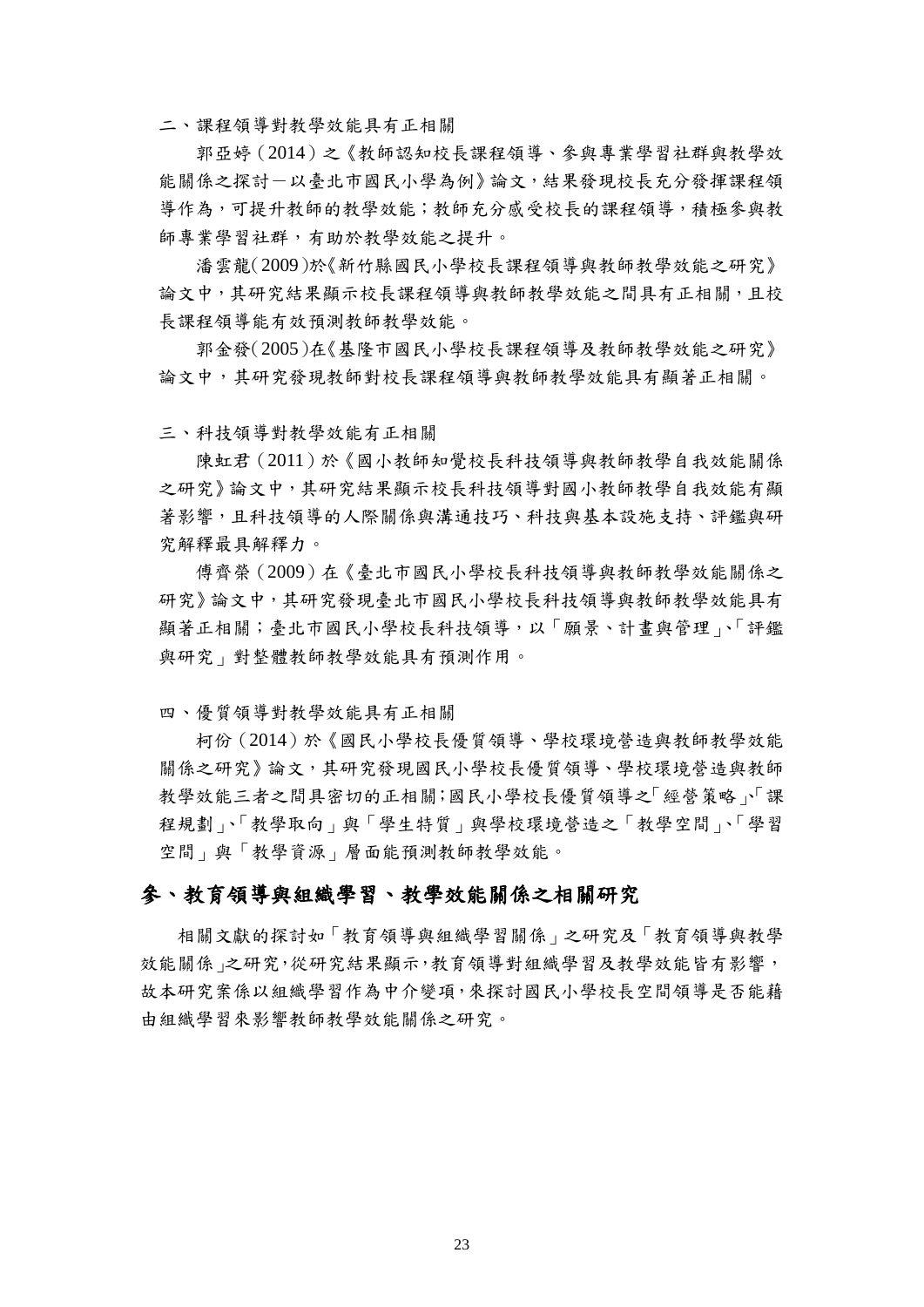# 第三章、研究設計與實施

## 第一節、研究架構

根據研究目的與文獻探討,本研究架構主要包括:(一)背景變項、(二)學 校環境變項、(三)校長空間領導、(四)組織學習及(五)教學效能。其中背景 變項包括「性別」、「年齡」、「服務年資」、「職務」、「學歷」;學校環境變項包括 「學校位置」、「學校得獎狀況」;校長空間領導變項包括「形塑空 間願景」、「建構教育空間」、「融入課程教學」、「使用者共同參與」四個構 面;組織學習包括「建立願景」、「團隊學習」、「溝通交流」、「系統思考」、「資訊 分享」等五個構面;教學效能包括「教學計畫完備」、「多元教學策略」、「班 級經營成效」、「學生學習表現」等四個構面。以上,總研究架構參見圖 3-1 研 究架構圖。

#### 圖 3-1

#### 研究架構圖

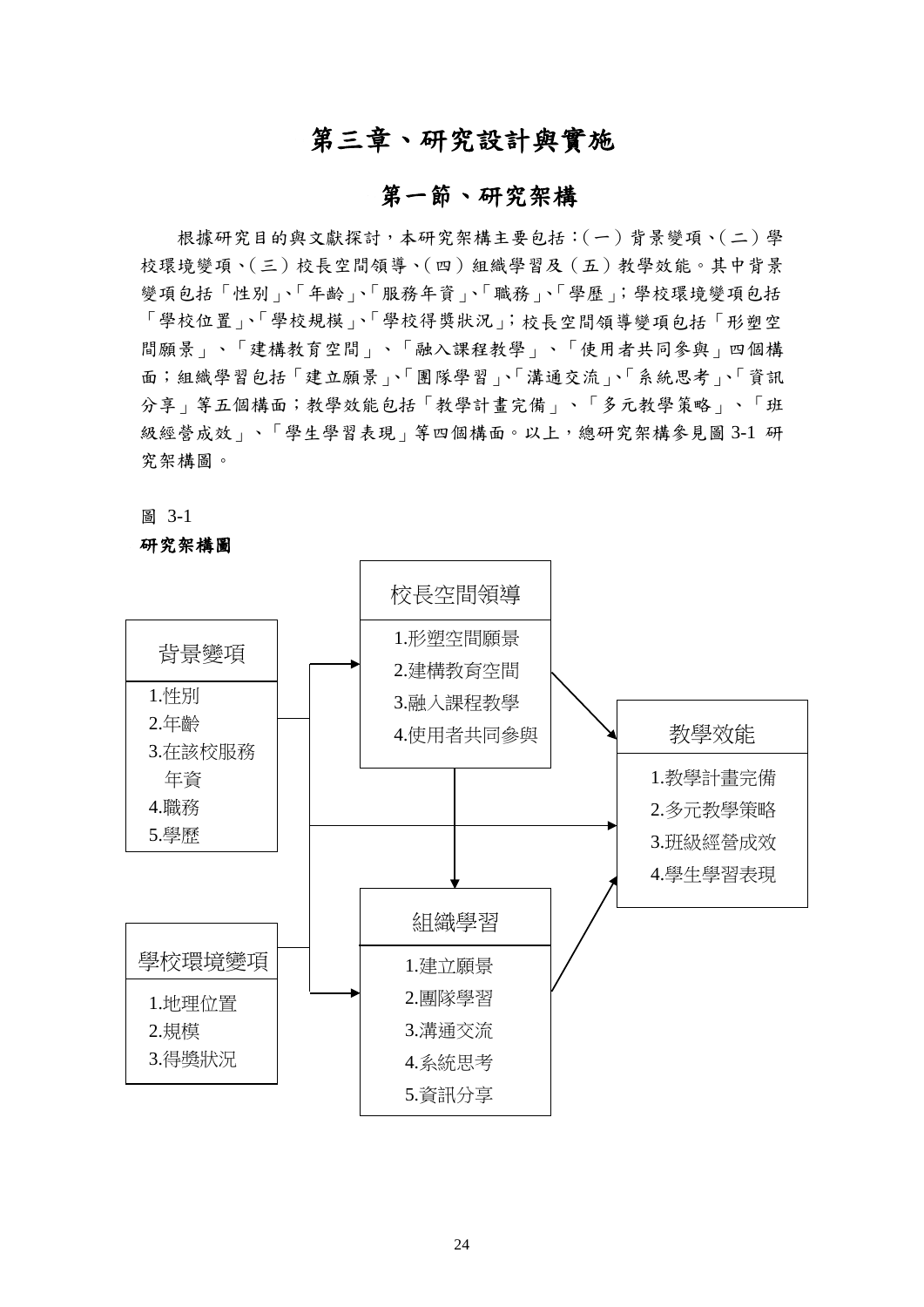# 第二節、研究對象

本研究以臺北市及新北市公立國民小學為研究對象。依教育部 102 學年度統 計資料,研究母群共計 350 所學校,其中近五年(98-102 學年度)於校園環境營 造相關評選活動(包括:「102 年度臺北市優質學校評選-校園營造向度」、 「InnoSchool-KDP 學校經營創新一資源統整組」、「永續校園推廣計畫」、 「Innoschool 全國學校經營創新獎-校園環境美化組」、「活化校園閒置空間總體 計畫」及「新北市卓越學校-環境營造向度」等)獲獎或受補助的學校共計 74 所。基於研究目的,本研究採用分層隨機抽樣方法,依序按照「學校轄屬」、「學 校規模」和「獲獎與否」,抽取約 1/3 比率共計 117 所學校為研究樣本。本研究 採用問卷調查法和訪談法,前者以 1170 位教師為問卷施測對象,每校包括:教 師兼教務主任、教師兼總務主任、教師兼教學組長與教師兼訓育組長、3 名導師 與3名科任教師,共計10名,後者以6位在問卷調查校長空間領導部分符合度 得分高的校長為訪談對象。

### 壹、預試施測對象

本研究為求編制問卷之良好信度與效度,以立意抽樣的方式抽取臺北市 5 所與新北市 6 所小學之教師為預試對象,發出 110 份預試問卷,回收 105 份問卷, 回收率為 95%, 扣除填答不全者 6 份, 共得有效問卷 99 份, 有效問卷回收率為 90%。

## 貳、正式施測對象

### 一、受試對象與抽象方式

本研究採用分層隨機抽樣方法,依序按照「學校轄屬」、「學校規模」和「獲 獎與否」,抽取約 1/3 比率共計 117 所國民小學為研究樣本,其中臺北市抽取 48 所、新北市抽取 69 所。依照臺北市與新北市地區學校規模之分布,分成「12 班以下」、「13 班至 24 班」、「25 至 48 班」、「49 班以上」。依照臺北市、新北 市各規模分布比例,12 班以下:臺北市抽取 7 所、新北市抽取 21 所;13 班至 24 班:臺北市抽取 12 所、新北市抽取 10 所;25 至 48 班:臺北市抽取 21 所、 新北市抽取 14 所;49 班以上:臺北市抽取 8 所、新北市抽取 24 所。117 所學 校各抽取10位受試者,共計1170名樣本,如表 3-1 樣本資料。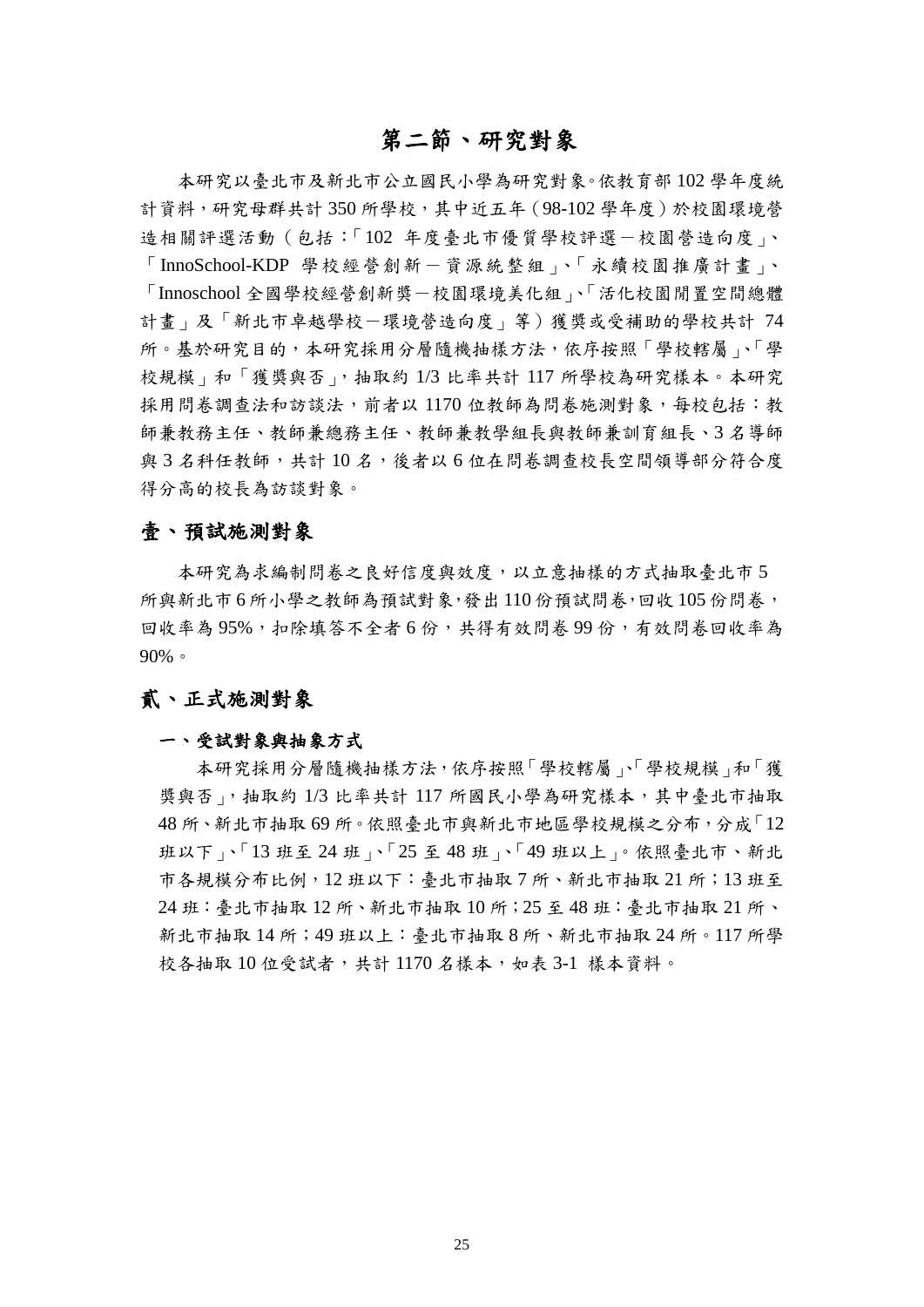#### 二、樣本結構

回收樣本結果,學校規模在12班以下佔 23.1%,13班至 24班佔 19.5%, 25 班至 48 班佔 32.2%,49 班以上 25.2%;學校位置臺北市佔 43.8%,新北市 佔 56.2%;性別男性佔 33.8%,女性佔 66.20%;年齡在 30 歲以下佔 10.8%, 31 歲至 40 歲佔 40.6%,41 歲至 50 歲佔 41.1%,51 歲以上佔 7.5%;最高學歷 學士 49.1%,碩士(含四十學分班)50.2%,博士 0.8%;擔任職務教師兼主任 佔 21.8%,教師兼組長佔 22%,班級導師佔 31.5%,科任教師 24.7%;在該校 服務年資於 5年以下佔 34.3%,6年至10年佔 15.1%,11年至 15年佔 22.4%, 16 年至 20 年佔 16.1%,21 年以上佔 12%。此外,因各個背景變項的遺漏值不 同,造成各個背景變項的總人數會有些許差異,所以採有效百分比描述之,詳 參表 3-2 樣本結構。

### 參、訪談研究對象

透過問卷調查結果,依據各校在「校長空間領導」的分數,選取臺北市與新 北市各樣本學校在校長空間領導部分符合度得分高的校長為訪談對象,共計 6 位。

表 3-1

#### 樣本資料

| 地區  |           | 12班以下 13-24班   |                | 25-48 班        | 49 班以上         | 合計  |
|-----|-----------|----------------|----------------|----------------|----------------|-----|
| 臺北市 | 母體數       | 20             | 35             | 64             | 24             | 144 |
|     | 得獎學校數     | $\overline{4}$ | 11             | 15             | $\overline{4}$ | 34  |
|     | 得獎校數佔母體比例 | 20%            | 31%            | 23%            | 17%            | 24% |
|     | 分層總抽樣數    | 7              | 12             | 21             | 8              | 48  |
|     | 總抽樣數佔母體比例 | 35%            | 34%            | 33%            | 33%            | 33% |
|     | 抽樣中的得獎校數  | $\overline{2}$ | 4              | 5              | 1              | 12  |
|     | 抽樣中的沒得獎校數 | 5              | 8              | 16             | 7              | 36  |
| 新北市 | 母體數       | 63             | 28             | 44             | 73             | 208 |
|     | 得獎學校數     | 24             | $\overline{4}$ | $\overline{4}$ | 8              | 40  |
|     | 得獎校數佔母體比例 | 38%            | 14%            | 9%             | 11%            | 19% |
|     | 分層總抽樣數    | 21             | 10             | 14             | 24             | 69  |
|     | 總抽樣數佔母體比例 | 33%            | 36%            | 32%            | 33%            | 33% |
|     | 抽樣中的得獎校數  | 8              | 2              | 1              | 3              | 14  |
|     | 抽樣中的沒得獎校數 | 13             | 8              | 13             | 21             | 55  |
| 合計  | 總抽樣數      | 28             | 22             | 35             | 32             | 117 |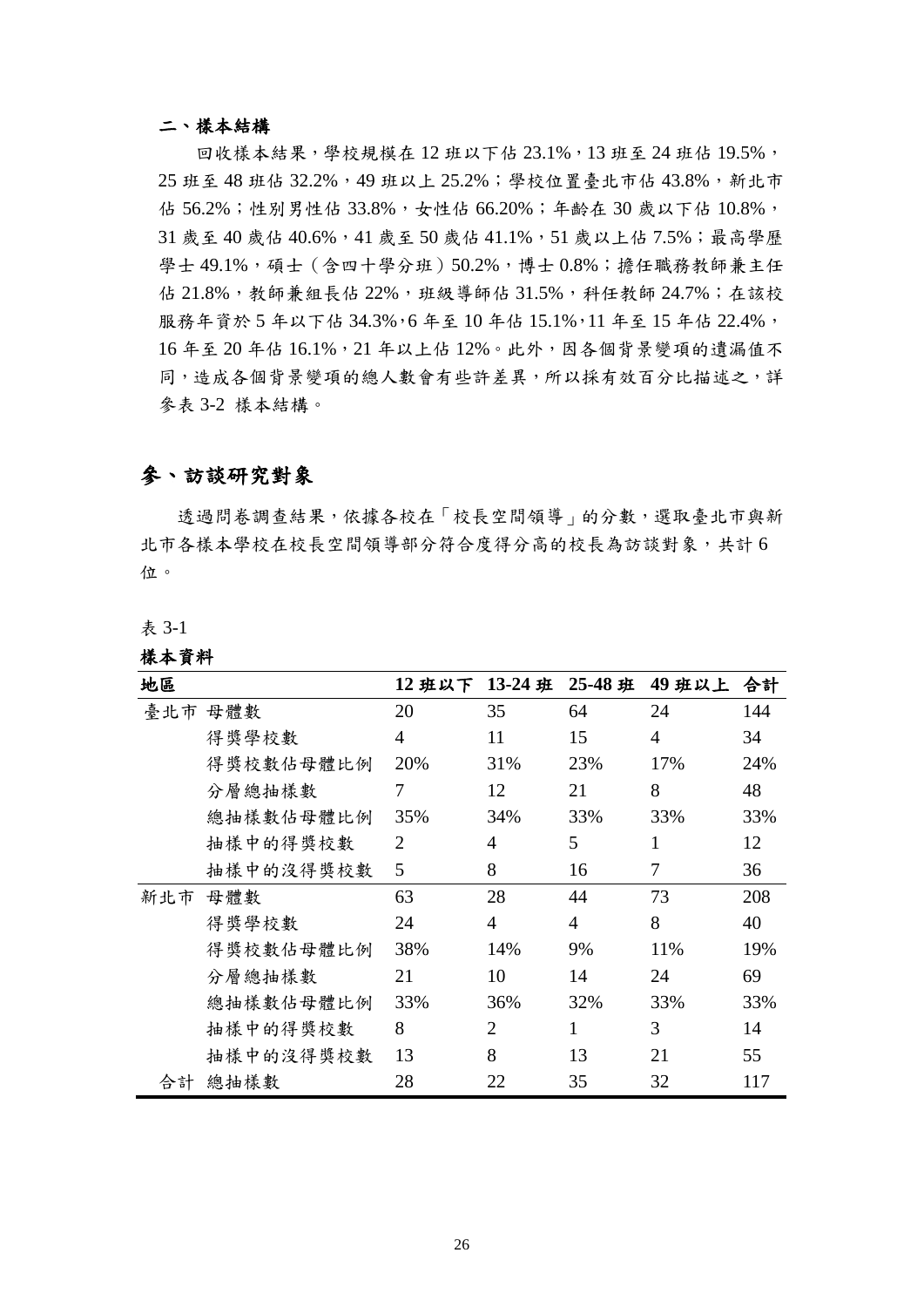樣本結構

|         |            | 人數     | 有效百分比             | 累積百分比 |
|---------|------------|--------|-------------------|-------|
| 學校規模    | 12班以下      | 203    | 23.1              | 23.1  |
|         | 13班至24班    | 171    | 19.5              | 42.6  |
|         | 25 班至 48 班 | 282    | 32.2              | 74.8  |
|         | 49 班以上     | 221    | 25.2              | 100.0 |
| 學校位置    | 臺北市        | 402    | 43.8              | 43.8  |
|         | 新北市        | 516    | 56.2              | 100.0 |
| 性別      | 男          | 307    | 33.8              | 33.8  |
|         | 女          | 600    | 66.2              | 100.0 |
| 年齢      | 30 歲以下     | 99     | 10.8              | 10.8  |
|         | 31 歲至 40 歲 | 373    | 40.6              | 51.4  |
|         | 41 歲至50 歲  | 377    | 41.1              | 92.5  |
|         | 51 歲以上     | 69     | 7.5               | 100.0 |
| 最高學歷    | 學士         | 449    | 49.1              | 49.1  |
|         | 碩士(含四十學分班) | 459    | 50.2              | 99.2  |
|         | 博士         | $\tau$ | $\boldsymbol{.8}$ | 100.0 |
| 現任職務    | 教師兼主任      | 198    | 21.8              | 21.8  |
|         | 教師兼組長      | 200    | 22.0              | 43.8  |
|         | 班級導師       | 286    | 31.5              | 75.3  |
|         | 科任教師       | 224    | 24.7              | 100.0 |
| 在該校服務年資 | 5年以下       | 315    | 34.3              | 34.3  |
|         | 6年至10年     | 139    | 15.1              | 49.5  |
|         | 11年至15年    | 206    | 22.4              | 71.9  |
|         | 16年至20年    | 148    | 16.1              | 88.0  |
|         | 21 年以上     | 110    | 12.0              | 100.0 |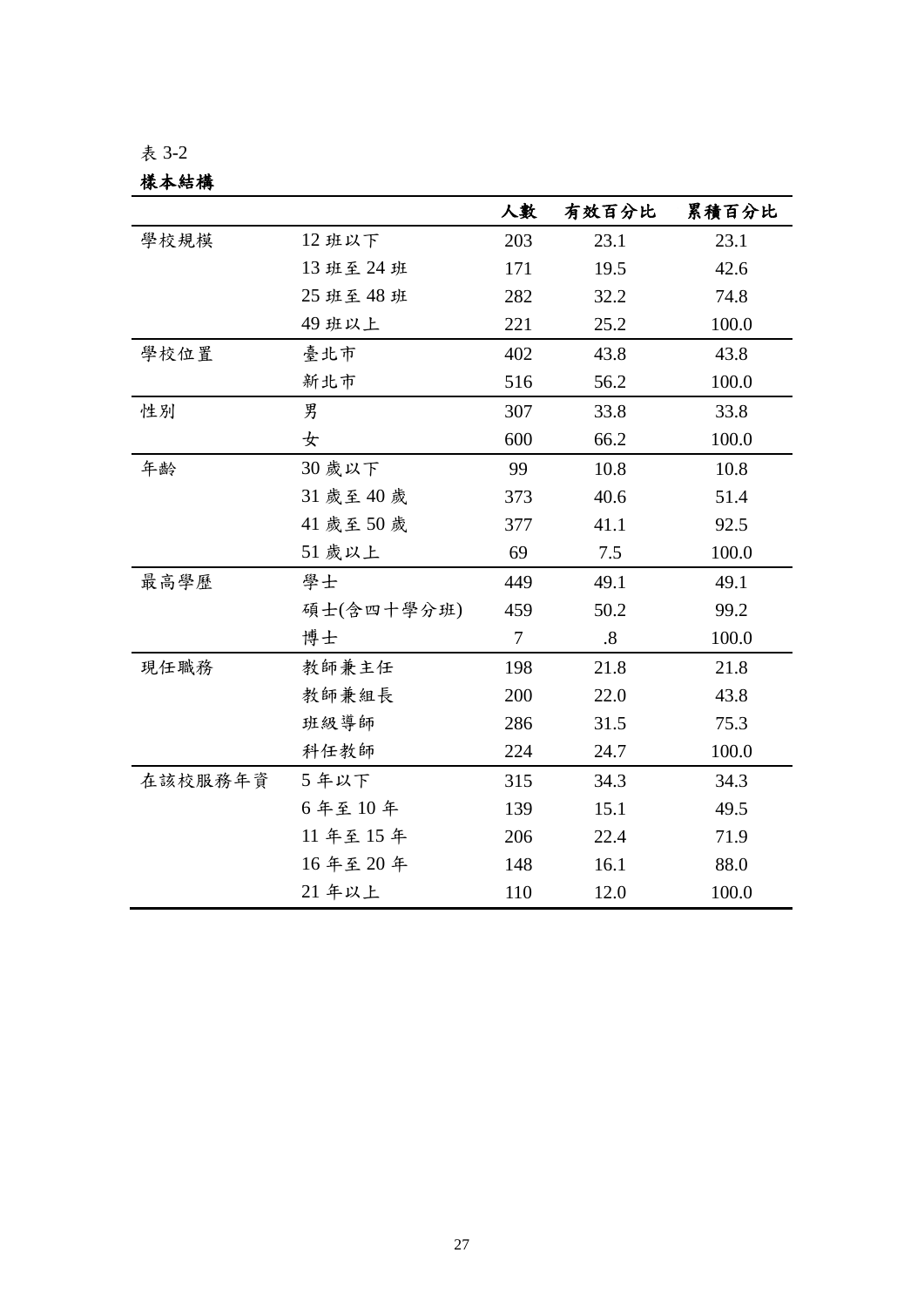# 第三節、研究工具

### 壹、編製調查問卷

本研究以自編之「國民小學校長空間領導、組織學習與教學效能關係之調查 問卷」為研究工具,目的在於探討校長空間領導、組織學習與教學效能之間的關 係。研究者乃依據研究目的和文獻探討所得,編擬初稿。為強化問卷的信度和效 度,在問卷編製上,實施專家審查和問卷預試等步驟,最後完成正式問卷。

本研究工具透過專家審查以提升內容效度,專家審查端賴各學者專家在相關 領域上的專業知能和經驗,因此擬定15位相關領域之學者專家名單,一一聯繫, 懇請協助審題,共收回15份問卷,回收率100%。

## 貳、預試之實施

研究者依據專家審查意見修訂問卷題目成為預試問卷(詳見附錄一),實施 預試後,再進行信度分析和因素分析,據以刪減不適合的題目,強化問卷的信度 和效度,編製成正式問卷。預試問卷回收之後,利用 SPSS 22.版統計套裝軟體進 行信度分析和因素分析,刪減影響信度及因素負荷量較低的題目,將原本組織學 習構面下的溝通交流問卷題目做刪減,原本有五題改為四題,刪減題目為「本校 會運用溝通、對話方式,鼓勵教師參與學校事務」。

### 參、正式問卷之實施

透過分層隨機抽樣出樣本代表學校,經聯繫校長且取得其首肯後,再寄送正 式問卷至學校。基於考量研究倫理之規範、保障問卷填答者之隱私以及避免問卷 填答過程受干擾,隨卷附有彌封袋。關於問卷填答者之知情權、自主性、公平性、 隱私權與個資保護等,則在問卷首頁附有相關知情說明。關於正式問卷的內涵(詳 見附錄二),以下擬以問卷內容、問卷填答及計分方式,分別說明之。

一、問卷內容

「國民小學校長空間領導、組織學習與教學效能關係之調查問卷」共計 64 題,除了 5 題「基本資料」以外,尚包括「校長空間領導」20 題、「組織學 習」24 題與「教學效能」20題,茲分別說明如下:

(一)基本資料:

包括性別(男、女)、現任職務(教師兼主任、教師兼組長、班級導師、 科任教師)、學歷(學士、碩士含四十學分班、博士)、在該校服務年 資及年齡。

(二)校長空間領導:

包括形塑空間願景、建構教育空間、融入課程教學、使用者共同參與, 共四個向度,共計 20 題。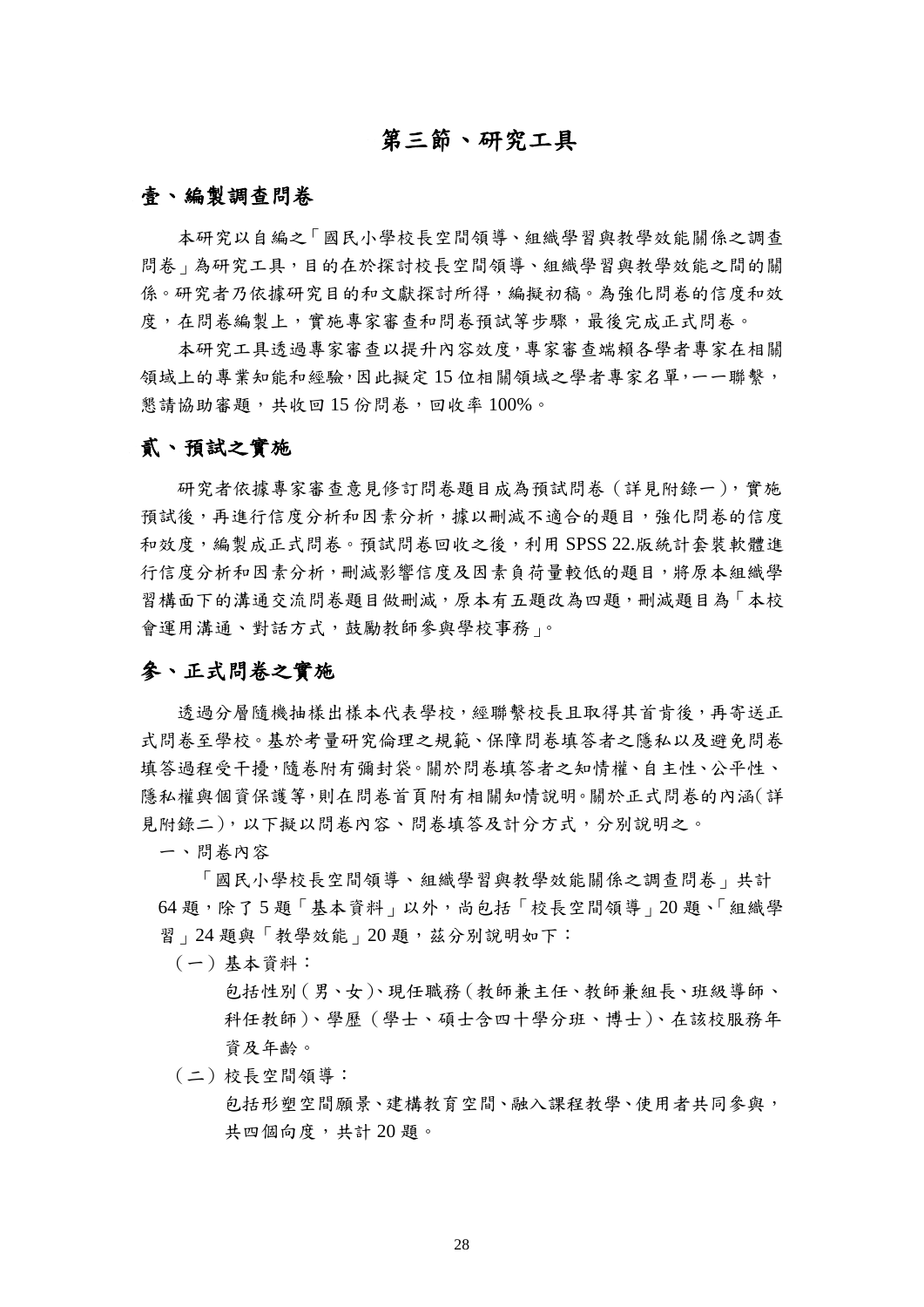(三)組織學習:

包括建立願景、團隊學習、溝通交流、系統思考、資訊分享等五個向 度,共計 24 題。

(四)教學效能:

包括教學計畫完備、多元教學策略、班級經營成效、學生學習表現等 四個向度,共計 20 題。

二、問卷填答及計分方式

本問卷旨在了解受試者對己校校長空間領導、組織學習與教學效能的主觀 評估,受試者可根據自身情況與感受作答,勾選適當的選項。本問卷所有題目 皆為正向題,以避免受試者混淆;此外,為避免填答產生趨中現象,採用李克 特式 (Likert type) 五點量表, 每一題有五個答題選項, 分別為「非常符合」、 「符合」、「普通」、「不符合」、「非常不符合」,依次以 5、4、3、2、1 分計列。

### 肆、訪談之實施

本研究中,研究者本身即為研究工具,根據研究目的編列之訪談大綱(詳見 附錄 3),對臺北市與新北市共 6 位校長進行半結構性訪談,俟將訪談內容以逐 字稿紀錄,並以 MaxQDA 軟體分析其內容,整理出受訪校長空間領導作為,以 及如何運用空間領導帶動組織學習與教學效能,並提出空間領導之價值性,以作 為他校未來之參考。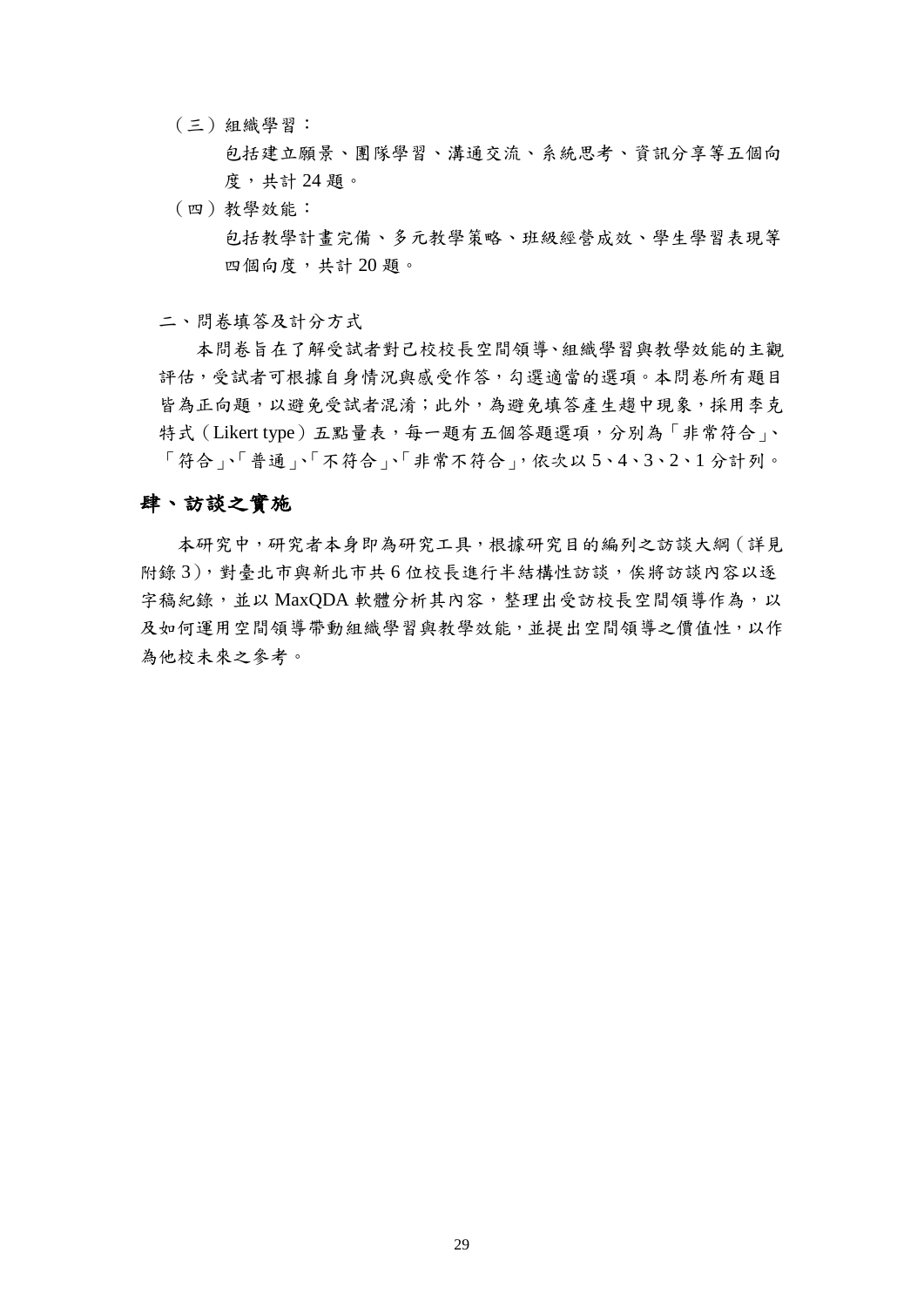# 第四節、資料分析

本研究的資料處理,可分為資料轉換與統計分析兩階段,茲分別說明如下。

### 壹、資料轉換

本研究問卷以李克特五點量表,測量受試者對於該題的同意程度,填答非常 不符合者得 2分, 普通者得 3分, 符合者得 4分, 非常符合者 得 5 分。自變項為「校長空間領導(包括:形塑空間願景、建構教育空間、融入 課程教學、使用者共同參與)。依變項為「組織學習」(包括:建立願景、團隊學 習、溝通交流、系統思考與資訊分享)和「教學效能」(包括:教學計畫完備、 多元教學策略、班級經營成效與學生學習表現),並探討其間之關係及影響。

一、校長空間領導

校長空間領導以「形塑空間願景」、「建構教育空間」、「融入課程教學」、「使 用者共同參與」等構面來設計題目加以測量。「校長空間領導」共20題,每題 最低1分,最高5分,「校長空間領導」係以20題分數的平均來代表。

二、組織學習

組織學習以「建立願景」、「團隊學習」、「溝通交流」、「系統思考」、「資訊 分享 | 等構面來設計題目加以測量。「組織學習 | 共24題, 每題最低1分, 最 高 5 分,「組織學習」係以 24 題分數的平均來代表。

三、教學效能

教學效能以「教學計畫完備」、「多元教學策略」、「班級經營成效」、「學生 學習表現 | 等構面來設計題目加以測量。「教學效能 | 共20題,每題最低1 分,最高 5 分,「教學效能」係以 20 題分數的平均來代表。

### 貳、統計分析

一、模式內在結構評鑑

本研究之量表工具乃參考文獻發展成初稿,再徵詢15位專家學者意見後, 修訂其文字內容形成預試問卷,並進行小規模預試,其結果如下:

(一)預試問卷信度與效度

為求量表工具的信度與效度,針對預試問卷進行因素負荷量、潛在變 項的平均變異萃取量與組合信度分析。其中,因素負荷量係經由因素分析 轉軸後得知,再據此刪除因素負荷量較低題目(0.71->優秀;0.63->非常好; 0.55->好;0.45->普通;0.43->不好);平均變異萃取量(Average Variance Extracted, AVE 或 ρv)則反應能被一組觀察變項有效估計的聚斂程度指標, 係問卷之效度,當 ov 大於.50,表示潛在變項的聚斂能力十分理想;組合 信度分析乃反映問卷之信度。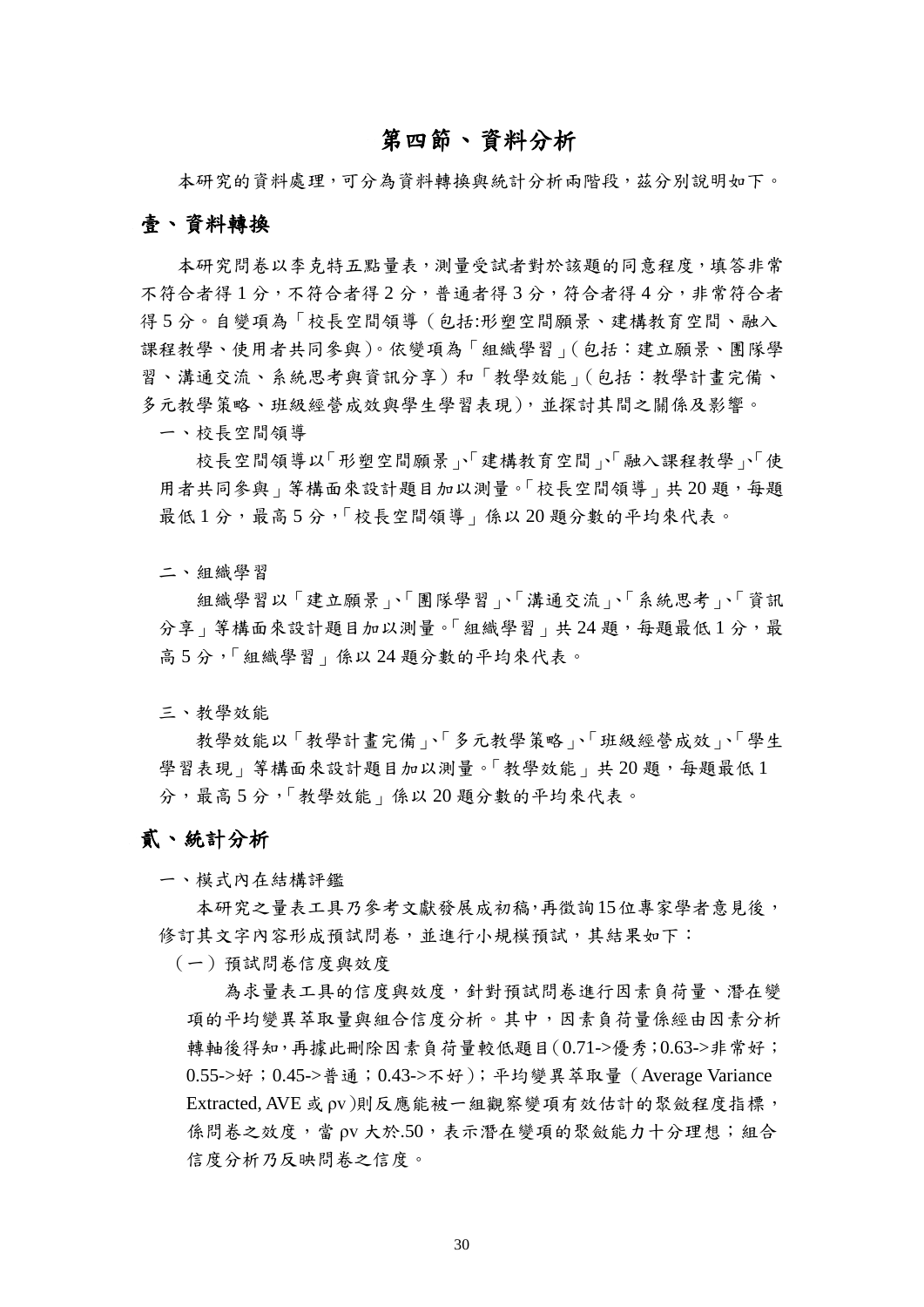對此,分析結果摘要如下(詳情如表 3-3):空間領導標準化因素負荷 量介於.69~.91 皆達顯著水準 (p<.001), 各個潛在變數之平均變異抽取量 介於.63~.69,組合信度介於.9~.92;組織學習標準化因素負荷量介於.49 ~.98 皆達顯著水準(p<.001),各個潛在變數之平均變異抽取量介於.52 ~.68,組合信度介於.84~.91;教學效能標準化因素負荷量介於.55~.84 皆達顯著水準 (p<.001), 各個潛在變數之平均變異抽取量介於.52~.57, 組合信度介於.84~.87,以上皆符合 Fornell 與 Larcker 及 Hair、Black、Babin 與 Anderson 建議之標準(陳柏霖、洪兆祥、余民寧,2013)。

此外,根據因素負荷量分析,組織學習「溝通交流」構面問卷題目原 有五題改為四題,刪減題目為「本校會運用溝通、對話方式,鼓勵教師參 與學校事務」(因素負荷量= .49)。另外,「空間領導」及「教學效能」之試 題在因素分析後均為高因素負荷量,故維持不變。

最後,本研究量表經預試調查統計分析,因第 2.3.1 題(本校會運用溝 通、對話方式,鼓勵教師參與學校事務。)因素負荷量較低,故刪除。而 量表刪除題目後,其信度與效度在可接受的範圍。接著實施大規模施測, 進行正式樣本研究,為求慎重起見,再次進行信度與效度的再驗證,以避 免後續結果受到測量誤差的影響。

(二)正式問卷調查信度與效度分析

待問卷收集完成後,研究者使用 SPSS 22 版進行各項統計分析,包括: 描述性統計、信度分析(內部一致性因素分析)、效度分析(因素分析)、 皮爾遜積差相關、變異數分析、多元迴歸分析等統計方法;進階分析採用 結構方程式模型(structure equation modeling, SEM)來檢驗各測量工具之組 合信度與平均變異抽取量(AVE)。最後,以路徑模式檢驗各個潛在變數之間 的理論關係與中介效果,使用 AMOS 21 版。結構方程式模型之參數以最 大概似估計法(maximum likelihood estimation,MLE)進行估計,中介效果之 檢定採用拔靴法(bootstrap method)進行,並依照 Byrne、Hu 與 Bentler 的建 議,以 GFI、CFI、NFI(指標需大於.90)及 RMSEA、RMR(指標需小於.08) 等五項指標,作為模型適配度之判準依據,以此探討校長空間領導、組織 學習與教學效能之間的關係 (陳柏霖、洪兆祥、余民寧, 2013)。

### 參、訪談

為彌補文獻資料及調查資料之不足,本研究根據研究目的設計訪談大綱,採 半結構式訪談,訪談對象為依照校長空間領導的分數符合度高的學校於臺北市及 新北市各取三名校長。內容以校長空間領導的作法及對組織學習、教學效能的實 際狀況、面臨之困難,更深入了解臺北市與新北市校長空間領導之成效,以增加 本研究之完整性。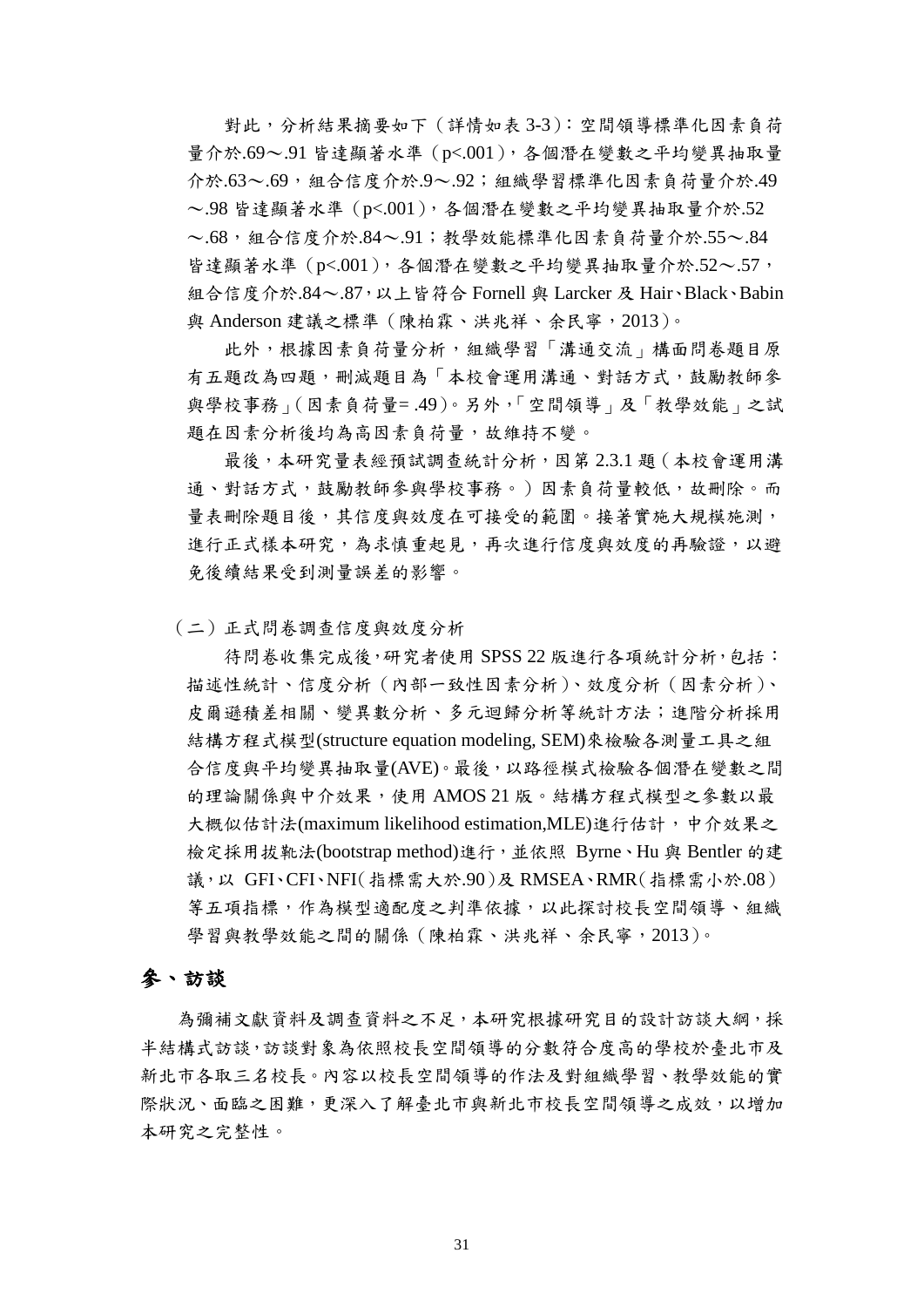預試問卷之因素分析

| 因素        | 預試題號  | 正式量表題號 | 因素負荷量 | 平均變異抽取量 | 組合信度 |
|-----------|-------|--------|-------|---------|------|
|           | 1.1.1 | 1.1.1  | 0.85  | 0.69    | 0.92 |
|           | 1.1.2 | 1.1.2  | 0.78  |         |      |
| 形塑空間      | 1.1.3 | 1.1.3  | 0.85  |         |      |
| 願景        | 1.1.4 | 1.1.4  | 0.88  |         |      |
|           | 1.1.5 | 1.1.5  | 0.83  |         |      |
|           | 1.2.1 | 1.2.1  | 0.81  | 0.68    | 0.91 |
| 建構教育空間    | 1.2.2 | 1.2.2  | 0.79  |         |      |
|           | 1.2.3 | 1.2.3  | 0.85  |         |      |
|           | 1.2.4 | 1.2.4  | 0.85  |         |      |
|           | 1.2.5 | 1.2.5  | 0.84  |         |      |
| 融         | 1.3.1 | 1.3.1  | 0.89  | 0.63    | 0.9  |
| $\lambda$ | 1.3.2 | 1.3.2  | 0.77  |         |      |
|           | 1.3.3 | 1.3.3  | 0.73  |         |      |
| 課程教學      | 1.3.4 | 1.3.4  | 0.85  |         |      |
|           | 1.3.5 | 1.3.5  | 0.75  |         |      |
|           | 1.4.1 | 1.4.1  | 0.69  | 0.68    | 0.91 |
| 使用者共同參與   | 1.4.2 | 1.4.2  | 0.83  |         |      |
|           | 1.4.3 | 1.4.3  | 0.82  |         |      |
|           | 1.4.4 | 1.4.4  | 0.91  |         |      |
|           | 1.4.5 | 1.4.5  | 0.88  |         |      |
|           | 2.1.1 | 2.1.1  | 0.77  | 0.68    | 0.91 |
| 建         | 2.1.2 | 2.1.2  | 0.72  |         |      |
| 立<br>願    | 2.1.3 | 2.1.3  | 0.9   |         |      |
| 景         | 2.1.4 | 2.1.4  | 0.87  |         |      |
|           | 2.1.5 | 2.1.5  | 0.88  |         |      |
|           | 2.2.1 | 2.2.1  | 0.69  | 0.59    | 0.88 |
|           | 2.2.2 | 2.2.2  | 0.92  |         |      |
| 團隊學習      | 2.2.3 | 2.2.3  | 0.89  |         |      |
|           | 2.2.4 | 2.2.4  | 0.62  |         |      |
|           | 2.2.5 | 2.2.5  | 0.73  |         |      |

(續下頁)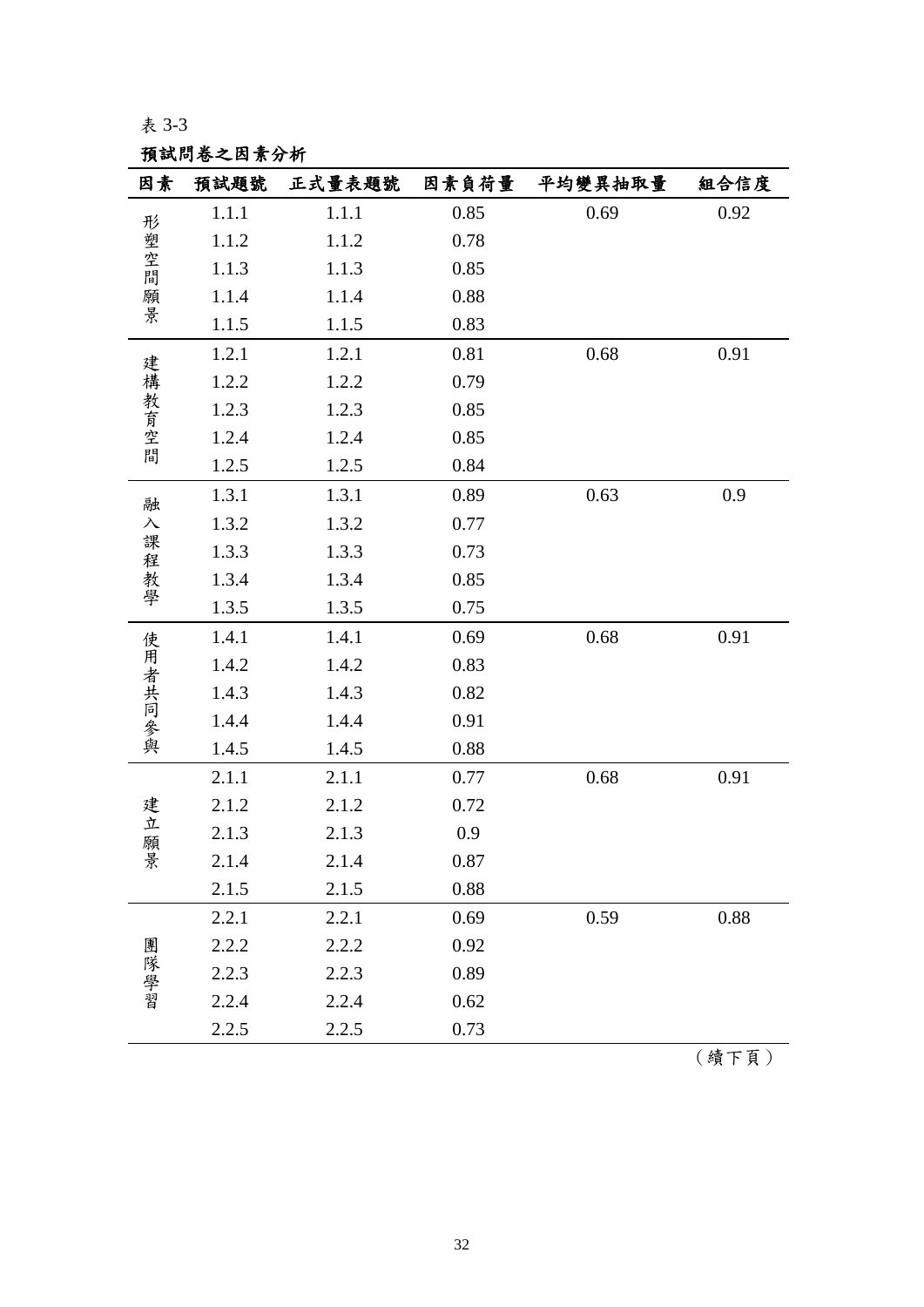| 因素     | 預試題號  | 正式量表題號 | 因素負荷量 | 平均變異抽取量 | 組合信度 |
|--------|-------|--------|-------|---------|------|
|        | 2.3.1 | 刪除     | 0.49  | 0.59    | 0.87 |
|        | 2.3.2 | 2.3.2  | 0.5   |         |      |
| 溝通交流   | 2.3.3 | 2.3.3  | 0.98  |         |      |
|        | 2.3.4 | 2.3.4  | 0.9   |         |      |
|        | 2.3.5 | 2.3.5  | 0.82  |         |      |
|        | 2.4.1 | 2.4.1  | 0.91  | 0.64    | 0.9  |
|        | 2.4.2 | 2.4.2  | 0.85  |         |      |
| 系統思考   | 2.4.3 | 2.4.3  | 0.87  |         |      |
|        | 2.4.4 | 2.4.4  | 0.71  |         |      |
|        | 2.4.5 | 2.4.5  | 0.66  |         |      |
|        | 2.5.1 | 2.5.1  | 0.55  | 0.52    | 0.84 |
|        | 2.5.2 | 2.5.2  | 0.68  |         |      |
| 資訊分享   | 2.5.3 | 2.5.3  | 0.82  |         |      |
|        | 2.5.4 | 2.5.4  | 0.77  |         |      |
|        | 2.5.5 | 2.5.5  | 0.79  |         |      |
|        | 3.1.1 | 3.1.1  | 0.83  | 0.57    | 0.87 |
| 教學計畫完備 | 3.1.2 | 3.1.2  | 0.82  |         |      |
|        | 3.1.3 | 3.1.3  | 0.7   |         |      |
|        | 3.1.4 | 3.1.4  | 0.61  |         |      |
|        | 3.1.5 | 3.1.5  | 0.81  |         |      |
|        | 3.2.1 | 3.2.1  | 0.7   | 0.52    | 0.84 |
|        | 3.2.2 | 3.2.2  | 0.77  |         |      |
| 多元教學策  | 3.2.3 | 3.2.3  | 0.65  |         |      |
|        | 3.2.4 | 3.2.4  | 0.66  |         |      |
| 略      | 3.2.5 | 3.2.5  | 0.84  |         |      |
| 班      | 3.3.1 | 3.3.1  | 0.81  | 0.52    | 0.84 |
|        | 3.3.2 | 3.3.2  | 0.75  |         |      |
|        | 3.3.3 | 3.3.3  | 0.83  |         |      |
| 級經營成效  | 3.3.4 | 3.3.4  | 0.55  |         |      |
|        | 3.3.5 | 3.3.5  | 0.66  |         |      |
|        | 3.4.1 | 3.4.1  | 0.65  | 0.54    | 0.86 |
|        | 3.4.2 | 3.4.2  | 0.71  |         |      |
|        | 3.4.3 | 3.4.3  | 0.8   |         |      |
| 學生學習表現 | 3.4.4 | 3.4.4  | 0.78  |         |      |
|        | 3.4.5 | 3.4.5  | 0.75  |         |      |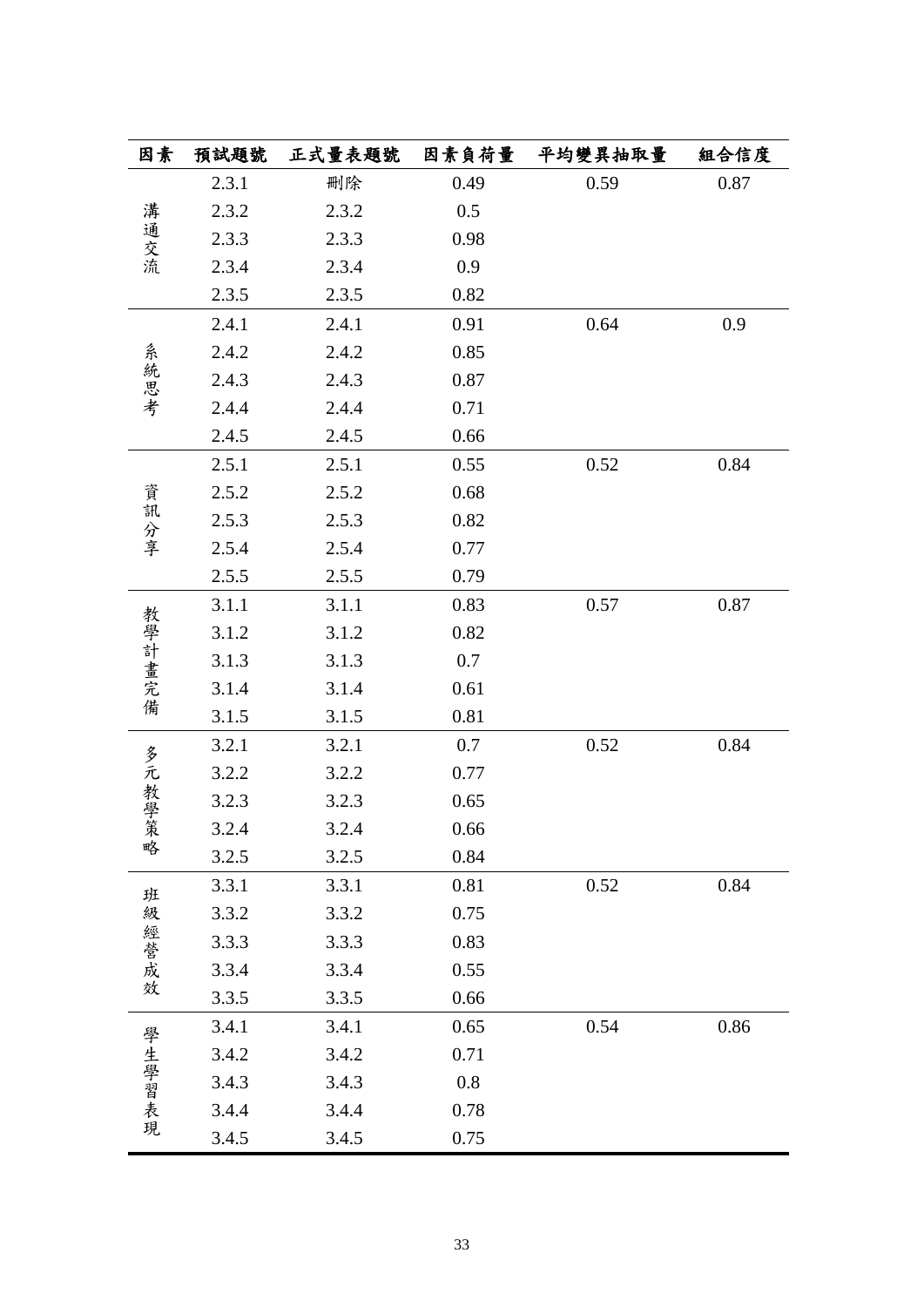# 第五節、實施程序

本研究之實施步驟分為準備階段、實施階段、資料整理階段與完成階段,茲 將實施程序各階段內容闡述如下:

### 壹、準備階段

本研究參閱相關教育研究資料後擬定主題,並且透過文獻資料的蒐集、探討 與分析確定研究向度、建立研究架構。最後,彙整相關研究所使用之量表,發展 自編問卷與訪談大綱。

### 貳、實施階段

預試問卷編製完成後,自研究母群體 350 校中,依行政區、學校規模區、得 獎與否,採立意抽樣選取11 所學校 (臺北市,5 所、新北市,6 所)作為問卷預 試學校。經過回收問卷的信效度統計分析後,修正試題形成正式問卷。

正式問卷採用分層隨機抽樣方法,依臺北市及新北市的國小校數比例,分別 抽取臺北市 48 所、新北市 69 所學校,作為研究樣本學校。每校選取10人,共 1170 人為正式樣本實施問卷調查。

根據校長空間領導問卷部分得分高分群學校,抽取臺北市、新北市各3所, 對校長進行半結構式訪談。

### 參、資料整理階段

回收正式問卷後將無效問卷剔除,有效問卷進行編碼、資料登錄,並進行資 料處理與統計分析;本研究共抽取117所國民小學為研究對象,並發出1170份正 式問卷,共回收999份問卷,回收率達85.38%,剔除無效問卷後,所得之有效問 卷總計918份。

將訪談內容以逐字稿方式處理,彙整出研究需要的訪談資料,俟以 MaxQDA 作為分析內容之工具。

### 肆、完成階段

完成上述研究工作後,依據問卷調查與訪談結果提出結論與建議,並撰寫成 果報告書。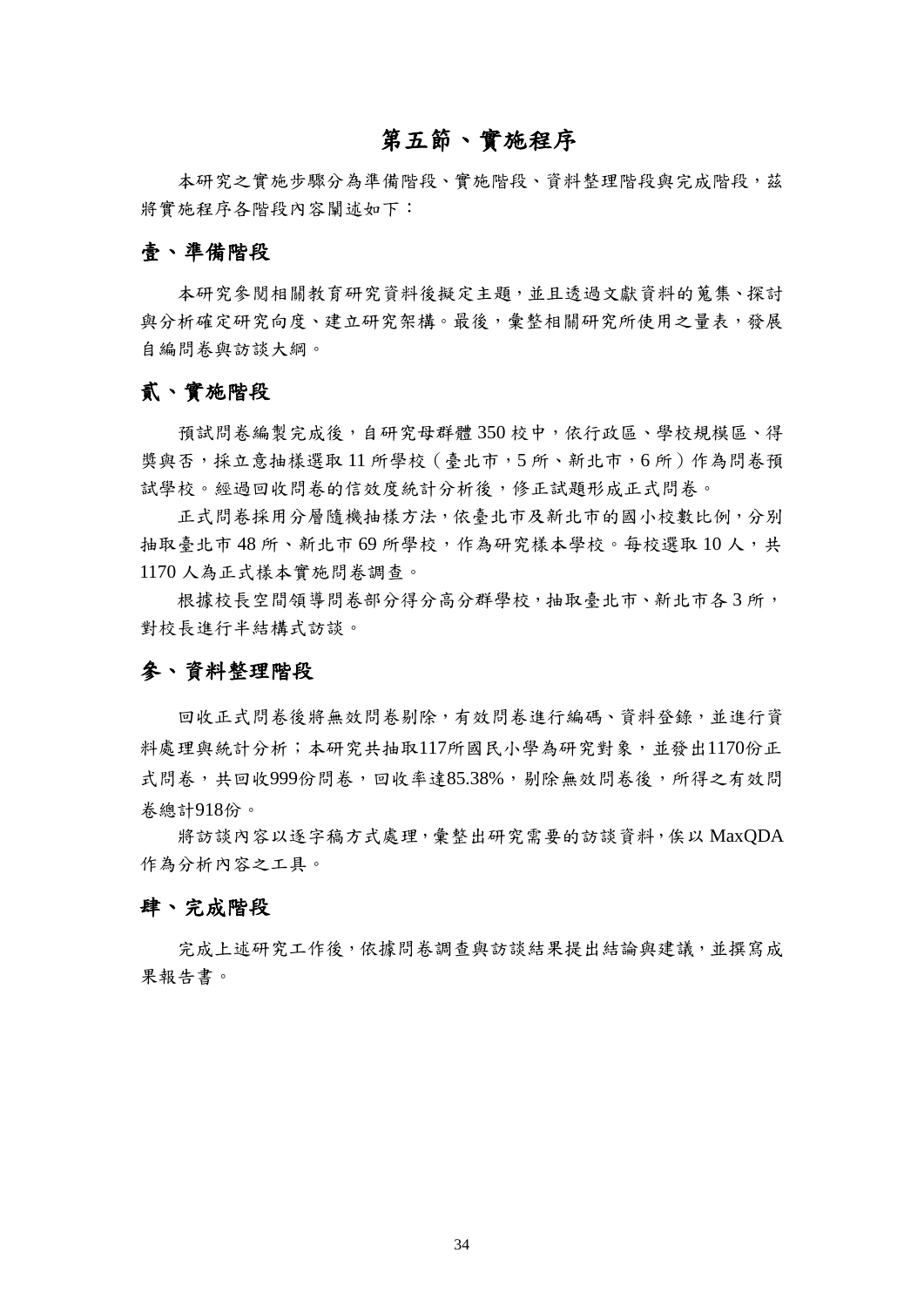# 第四章、研究結果與討論

本章旨在根據問卷調查資料進行統計分析,並針對調查結果進行分析及討 論,以了解臺北市及新北市國民小學校長空間領導、組織學習與教學效能之間 的關係,以及現況情形。以下共分為五節,前四節依據問卷調查結果分析,第 五節則根據質性訪談結果探討,各節分析內容如下:第一節為國民小學校長空 問領導、組織學習與教學效能之現況分析,以及不同的背景變項下,國民小學 校長空間領導、組織學習與教學效能的差異情形;第二節為校長空間領導與組 織學習之間的關係;第三節為校長空間領導與教學效能之間的關係;第四為結 構方程模式分析;第五節為質性訪談結果分析。

# 第一節、校長空間領導、組織學習與教學效能之現況

### 第一項、臺北市及新北市國民小學校長空間領導、組織學習與教學效

### 能之現況

本節根據正式問卷資料,進行整體樣本之描述性統計分析(如表 4-1 整體正 式問卷樣本之描述性統計表),藉以了解在臺灣臺北市及新北市的國民小學中, 有關校長空間領導、組織學習與教學效能之現況分析,以及根據不同的背景變項 下,三者的差異情形。本研究之調查問卷量表採用 Likert 五點量表計分,將其平 均得分情形,分成五個等級:1.低程度表現,其平均值 1 分以上未滿 2 分者。2. 中低程度表現,其平均值 2 分以上未滿 3 分者。3.中高程度表現,其平均值 3 分 以上未滿 4 分者。4.高程度表現,其平均值 4 分以上者。針對國民小學校長空間 領導、組織學習與教學效能之現況分析分為兩個部分,第一部分,分項探究校長 空間領導、組織學習與教學效能之現況;第二部分於不同背景變項下之差異情 形。

首先,分述臺北市及新北市國民小學校長空間領導、組織學習與教學效能之 現況分析(詳見表 4-1):

一、校長空間領導

在校長空間領導整體之得分平均數為 4.1,達高程度表現;其細項形塑空間 願景、建構教育空間、融入課程教學等構面與之得分平均數均高於4,而使用者 共同參與構面之得分平均數雖僅有 3.96,但亦趨近於 4,表示教師對於校長空間 領導所具之知覺為高程度。其中,「形塑空間願景」、「建構教育空間」構面獲 得最高平均數 4.17,次之為「融入課程教學」構面,獲得 4.13,皆達高程度;「使 用者共同參與」分數排名居於末位,獲得得分為 3.96,達中高程度。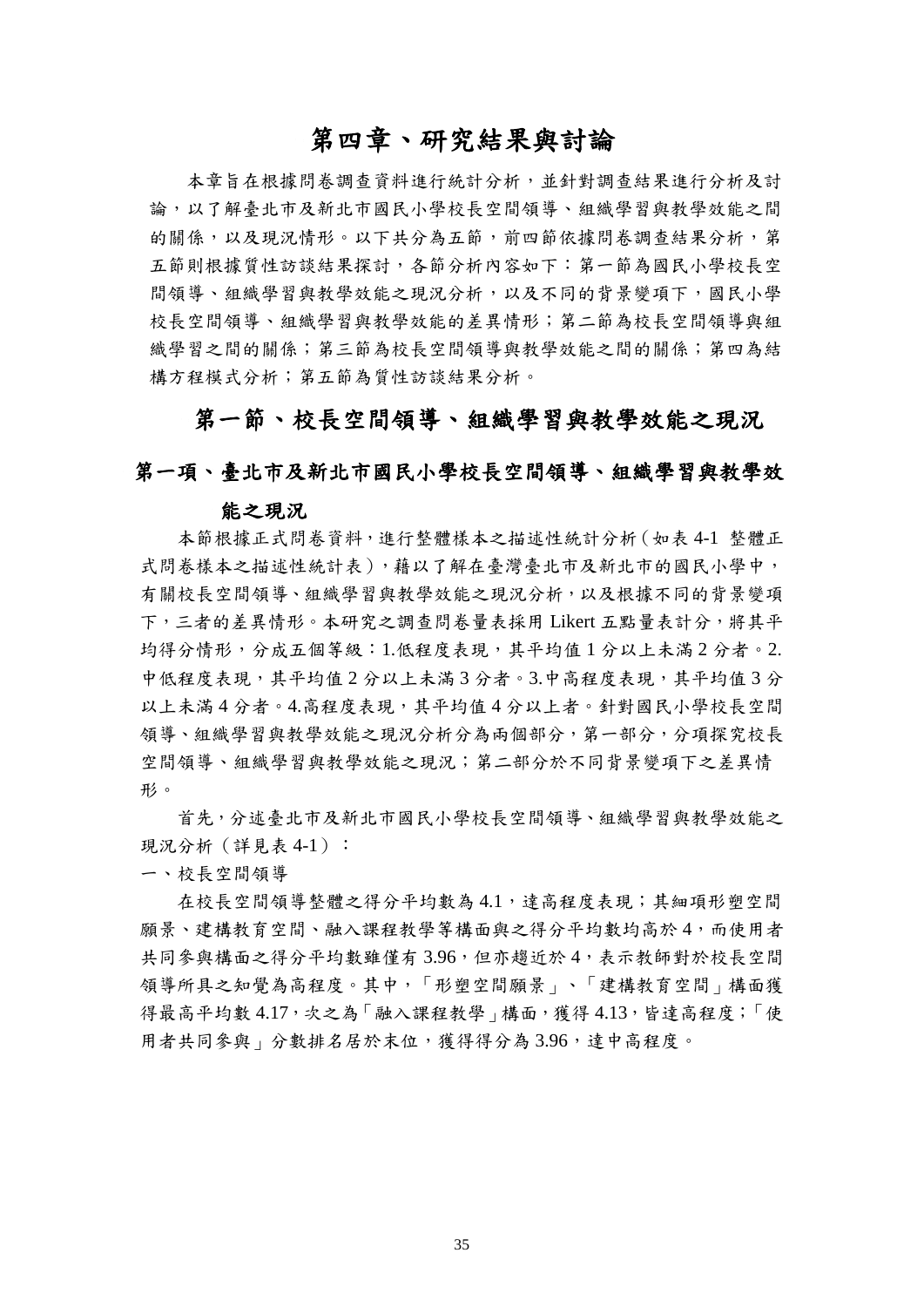#### 二、組織學習

在組織學習整體之得分平均數為 4.12,達高程度表現;其細項五個構面(建 立願景、團隊學習、溝通交流、系統思考、資訊分享)得分平均數均高於4,表 示教師對於組織學習所具之知覺為高程度。其中,「溝通交流」構面獲得最高平 均數 4.16,次之為「團隊學習」與「資訊分享」構面獲得 4.15,最後為「系統思 考」與「團隊學習」,獲得得分為 4.08,皆達高程度。

#### 三、教學效能

在教學效能整體之得分平均數為 4.23,達高程度表現;其細項教學計畫完備、 多元教學策略、班級經營成效等構面之得分平均數均高於 4,而學生學習表現構 面之得分平均數雖僅有 3.96,但亦趨近於 4,表示教師對於教學效能所具之知覺 為高程度。其中,四個構面所得平均數由高至低排序依序為多元教學策略(4.34)、 班級經營成效(4.33)、教學計畫完備(4.28)、學生學習表現(3.96)。

#### 表 4-1

#### 整體正式問卷樣本之描述性統計表

| 研究變項    | 問卷題數           | 平均數  | 標準差  |
|---------|----------------|------|------|
| 校長空間領導  | 20             | 4.10 | 0.60 |
| 形塑空間願景  | 5              | 4.17 | 0.64 |
| 建構教育空間  | 5              | 4.17 | 0.63 |
| 融入課程教學  | 5              | 4.13 | 0.65 |
| 使用者共同参與 | 5              | 3.96 | 0.71 |
| 組織學習    | 24             | 4.12 | 0.52 |
| 建立願景    | 5              | 4.08 | 0.63 |
| 團隊學習    | 5              | 4.15 | 0.61 |
| 溝通交流    | $\overline{4}$ | 4.16 | 0.62 |
| 系統思考    | 5              | 4.08 | 0.63 |
| 資訊分享    | 5              | 4.15 | 0.55 |
| 教學效能    | 20             | 4.23 | 0.44 |
| 教學計畫完備  | 5              | 4.28 | 0.49 |
| 多元教學策略  | 5              | 4.34 | 0.49 |
| 班級經營成效  | 5              | 4.33 | 0.49 |
| 學生學習表現  | 5              | 3.96 | 0.58 |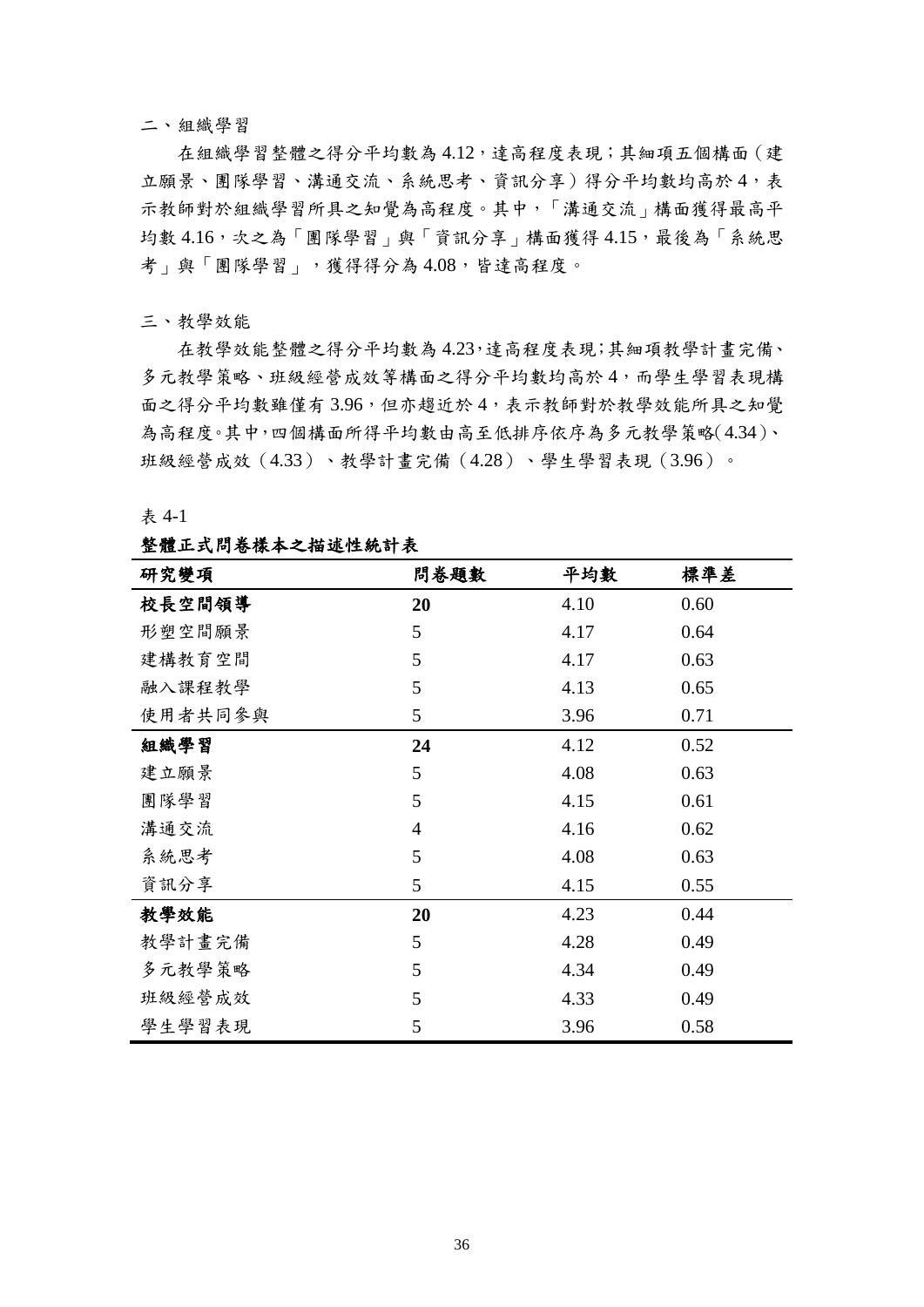臺北市及新北市國民小學校長空間領導、組織學習與教學效能之描述性統計表

| 構面         | 臺北市(N=402) |      | 新北市(N=516) |      |      |         |
|------------|------------|------|------------|------|------|---------|
|            | 平均數        | 標準差  | 偏態         | 平均數  | 標準差  | 偏態      |
| 形塑空間願景     | 4.09       | 0.66 | $-0.82$    | 4.23 | 0.61 | $-0.65$ |
| 建構教育空間     | 4.10       | 0.66 | $-0.86$    | 4.22 | 0.60 | $-0.60$ |
| 融入課程教學     | 4.07       | 0.67 | $-0.84$    | 4.17 | 0.63 | $-0.66$ |
| 使用者共同参與    | 3.88       | 0.72 | $-0.75$    | 4.02 | 0.69 | $-0.49$ |
| 校長空間領導(整體) | 4.03       | 0.62 | $-0.93$    | 4.16 | 0.58 | $-0.63$ |
| 建立願景       | 4.03       | 0.61 | $-0.38$    | 4.11 | 0.64 | $-0.42$ |
| 團隊學習       | 4.15       | 0.58 | $-0.33$    | 4.15 | 0.63 | $-0.56$ |
| 溝通交流       | 4.11       | 0.61 | $-0.43$    | 4.20 | 0.63 | $-0.50$ |
| 系統思考       | 4.02       | 0.61 | $-0.40$    | 4.12 | 0.64 | $-0.70$ |
| 資訊分享       | 4.12       | 0.55 | $-0.13$    | 4.18 | 0.56 | $-0.32$ |
| 組織學習(整體)   | 4.09       | 0.50 | $-0.37$    | 4.15 | 0.54 | $-0.57$ |
| 教學計畫完備     | 4.28       | 0.50 | $-0.16$    | 4.28 | 0.48 | $-0.03$ |
| 多元教學策略     | 4.33       | 0.49 | $-0.15$    | 4.36 | 0.49 | $-0.17$ |
| 班級經營成效     | 4.31       | 0.48 | $-0.14$    | 4.34 | 0.49 | $-0.23$ |
| 學生學習表現     | 3.95       | 0.56 | $-0.20$    | 3.97 | 0.60 | $-0.10$ |
| 教學效能(整體)   | 4.22       | 0.44 | $-0.13$    | 4.24 | 0.44 | $-0.08$ |

再者,將所得研究樣本分為臺北市與新北市進行分析,以下依縣市分別描述 臺北市與新北市國小學校長空間領導、組織學習與學校效能整體現況(如表 4-2):

一、臺北市

臺北市在校長空間領導、組織學習與教學效能整體之得分平均數分別為 4.03、 4.09 與 4.22,表示臺北市教師對校長空間領導、組織學習與教學效能之知覺 皆達高程度。

二、新北市

新北市在校長空間領導、組織學習與教學效能整體之得分平均數別為 4.16、 4.15 與 4.24,表示新北市教師對校長空間領導、組織學習與教學效能所具之 知覺皆達高程度。

綜合上述,兩縣市教師對校長空間領導、組織學習與教學效能所具之知覺皆 達高程度,而新北市在校長空間領導、組織學習與教學效能整體之得分平均數略 高於臺北市。其餘三大變項下的分構面,則於不同環境背景變項中分別探討之。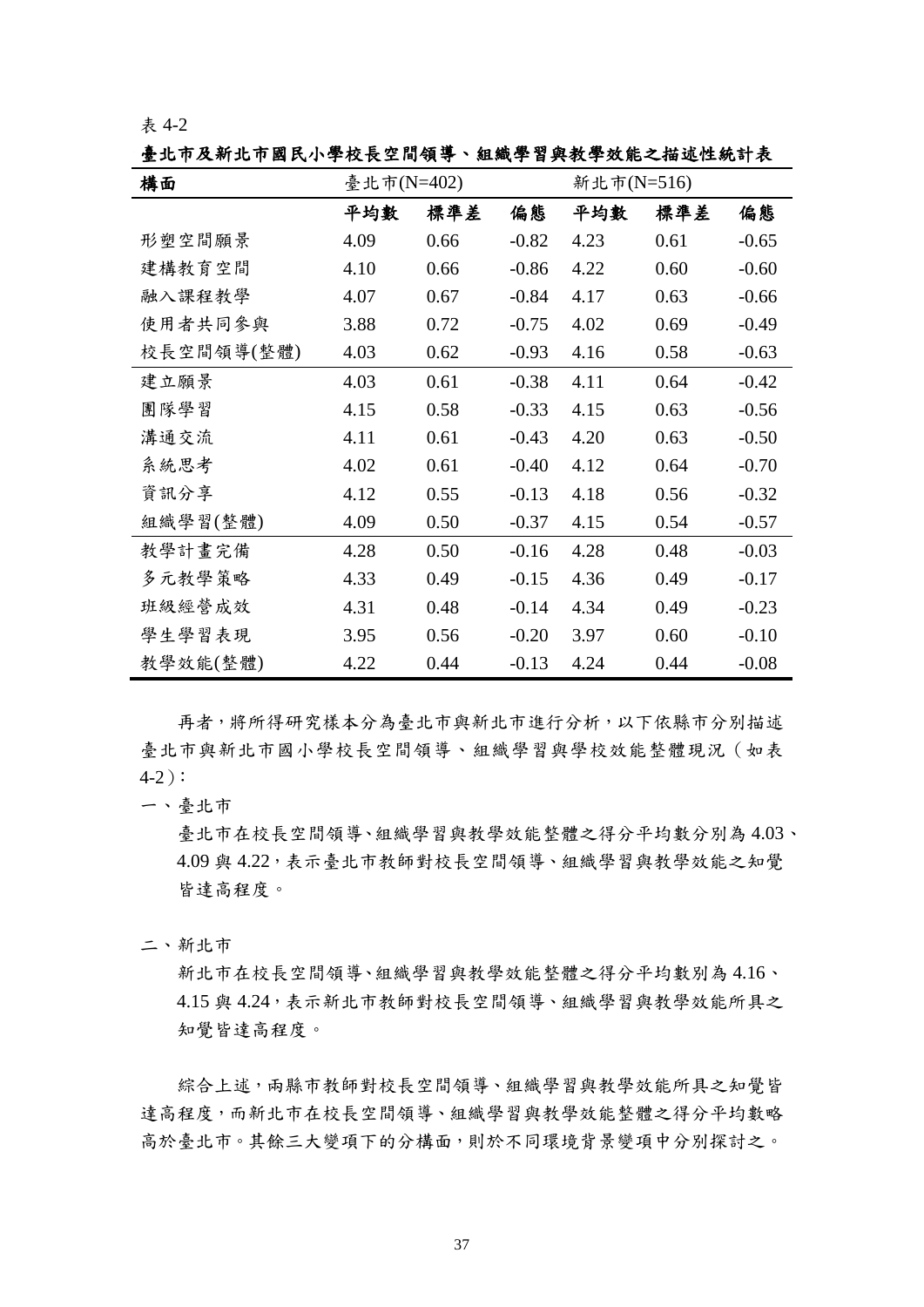再進一步比較空間領導、組織學習與教學效能相關研究之現況調查,茲分述 如下:

一、校長空間領導

本研究調查臺北市與新北市國民小學校長空間領導之現況達高程度表現,另 湯志民、魏琦、施佩吟(2013)針對臺北市與新北市國民小學校長空間領導之現 況調查結果亦為高程度,顯示現階段臺北市及新北市國民小學校長普遍能表現空 間領導行為。

二、組織學習

本研究調查臺北市與新北市公立國民小學組織學習現況知覺程度為高程度, 此與陳易昌(2006)、李欣雯(2007)及黃湘玲(2006)分別以臺北市公立國小、 臺北市和基隆市公立國小、新北市國民小學為研究對象之研究結果相符。另外, 張嘉原(2008)則研究發現新北市教師知覺組織學習現況屬中等程度。據上述可 知,本研究與其他相關研究結果大致相符,相較之下臺北市與新北市公立國民小 學組織學習知覺程度有所提升。

三、教學效能

本研究調查臺北市與新北市公立國民小學教學效能現況知覺程度為高程度, 此與蔡麗華(2001)、張伯瑲(2011)及楊正德(2011)以新北市公立國民小學 教師為研究對象之研究結果相符。另外,傅齊榮(2009)及湯艷鳳(2013)針對 臺北市國民小學教師所作之調查則顯示教師教學效能現況屬「中高程度」。據上 述可知,本研究調查相較於其他研究與文獻探討結果,其研究發現大致符合。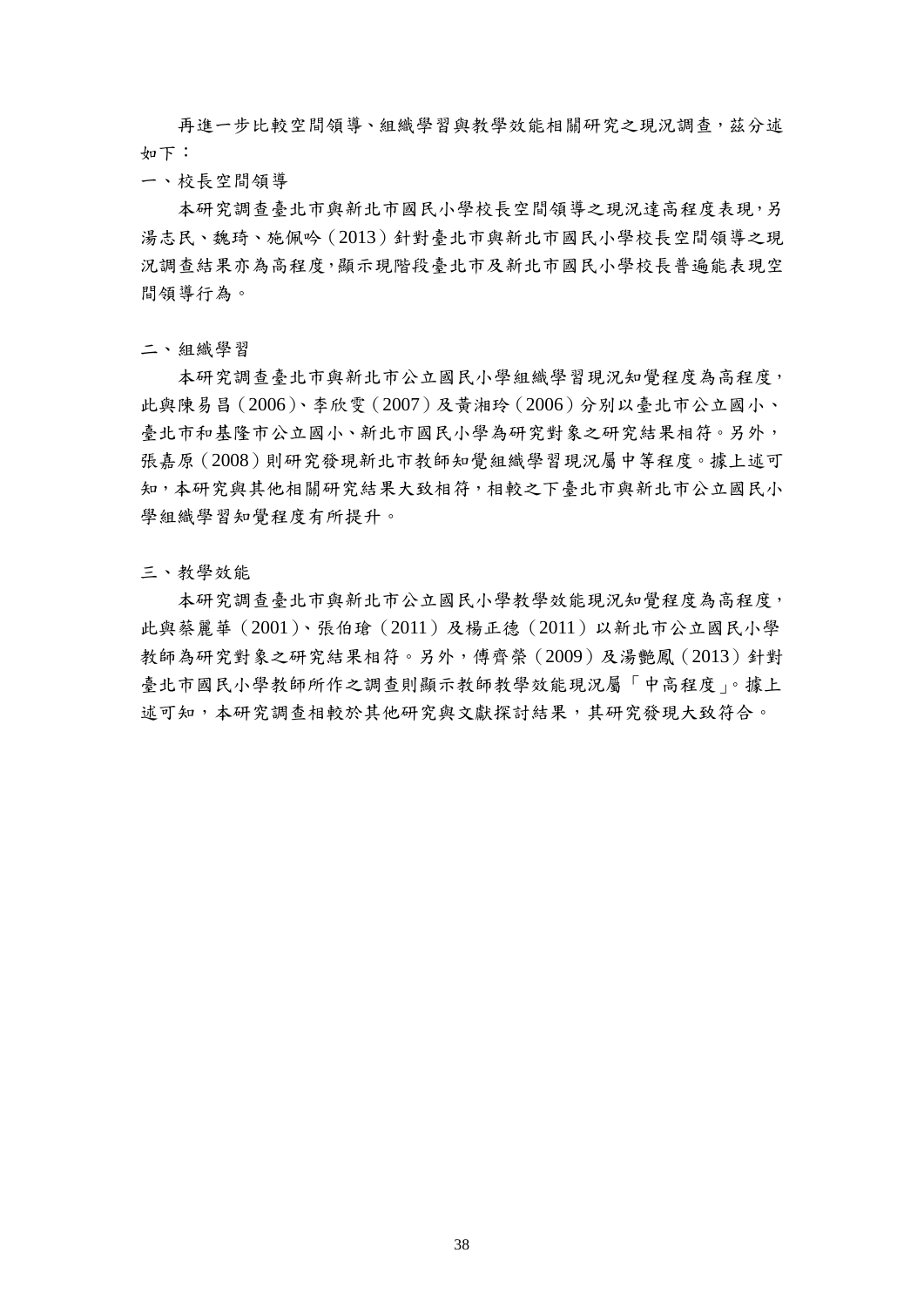## 第二項、不同環境背景變項與校長空間領導之差異

### 壹、學校地理位置與校長空間領導差異

根據表 4-3 中數據顯示,在「校長空間領導整體」及各構面(形塑空間願景、 建構教育空間、融入課程教學、使用者共同參與)得分平均數中,新北市均高於 臺北市,但經由檢定,不同地理位置(臺北市、新北市)教師知覺校長空間領導 無顯著差異。

#### 表 4-3

#### 不同地理位置教師知覺校長空間領導之差異情形表

|            | 臺北市 (n=47) |      | 新北市 (n=60) |      |             |
|------------|------------|------|------------|------|-------------|
|            | 平均數        | 標準差  | 平均數        | 標準差  | t值          |
| 形塑空間願景     | 4.10       | 0.38 | 4.23       | 0.33 | $-1.92$ ns. |
| 建構教育空間     | 4.11       | 0.39 | 4.23       | 0.32 | $-1.70$ ns. |
| 融入課程教學     | 4.08       | 0.40 | 4.17       | 0.33 | $-1.33$ ns. |
| 使用者共同参與    | 3.88       | 0.38 | 4.02       | 0.38 | $-1.95$ ns. |
| 校長空間領導(整體) | 4.04       | 0.37 | 4.16       | 0.32 | $-1.81$ ns. |

註:標示「ns.」者,表示未達顯著水準(*p*>.05)。

## 貳、學校規模與校長空間領導差異

根據表 4-4 中數據顯示,「融入課程教學」構面無顯著差異外,其餘各構面 (校長空間領導整體、形塑空間願景、建構教育空間、使用者共同參與)皆達顯 著差異。再以 Scheffé 法進行事後比較,結果顯示如下:

- 一、「校長空間領導整體」:「12 班以下」大於「13 班至 24 班」;「12 班以下」 大於「25 班至 48 班」。
- 二、「形塑空間願景」:「12 班以下」大於「13 班至 24 班」;「12 班以下」大 於「25 班至 48 班」。
- 三、「建構教育空間」:「12 班以下」大於「13 班至 24 班」。
- 四、「使用者共同參與」:「12 班以下」大於「13 班至 24 班」;「12 班以下」 大於「25 班至 48 班」。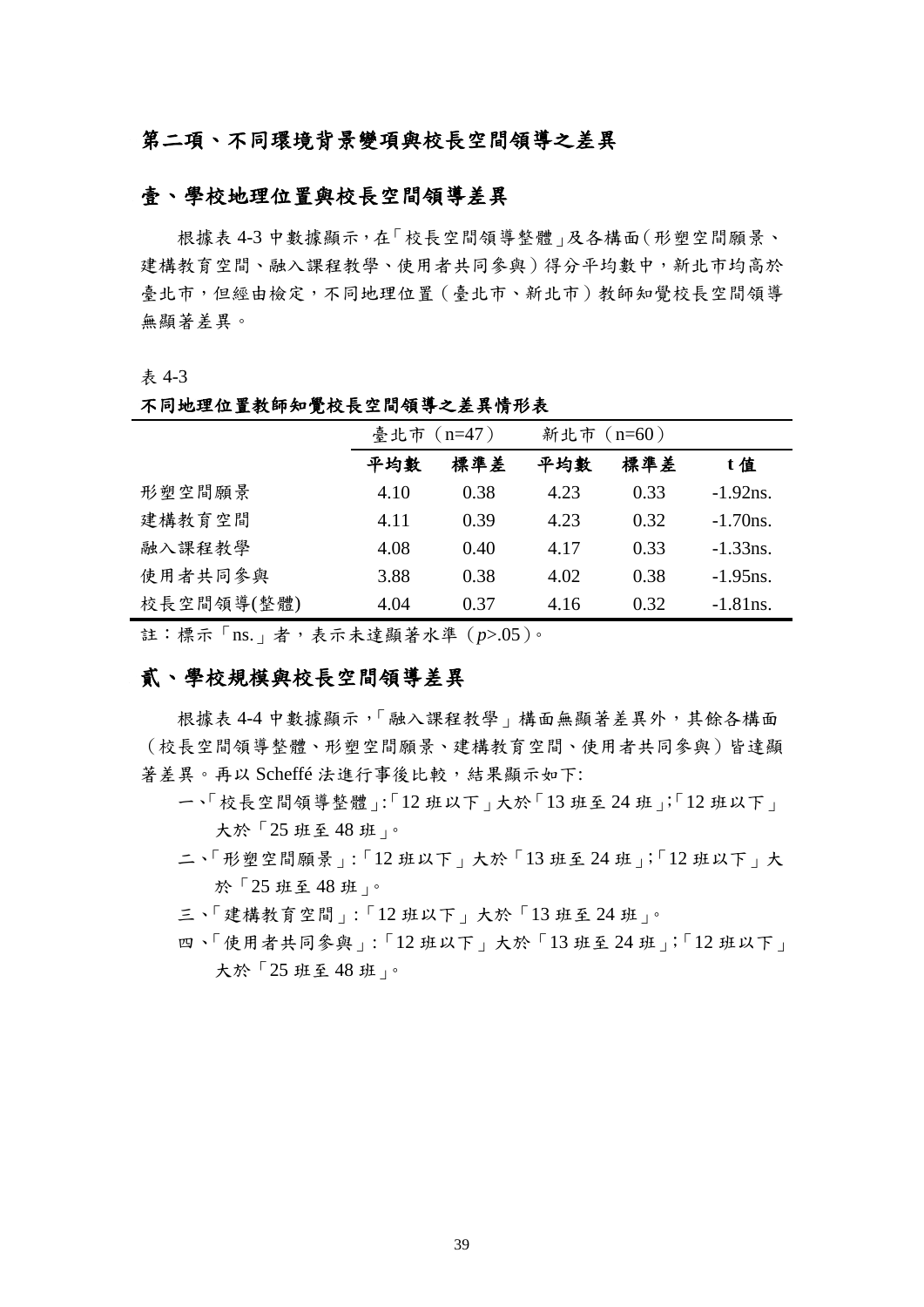不同學校規模教師知覺校長空間領導之差異情形表

| 構面      | 組類別 |            |     | 樣本數 平均數 標準差 F值 |      |          | 事後比較  |
|---------|-----|------------|-----|----------------|------|----------|-------|
| 形塑空間願景  | (1) | 12班以下      | 208 | 4.28           | 0.57 | $4.97**$ | 1 > 2 |
|         | (2) | 13班至24班    | 181 | 4.06           | 0.76 |          | 1 > 3 |
|         | (3) | 25 班至 48 班 | 298 | 4.12           | 0.60 |          |       |
|         | (4) | 49 班以上     | 231 | 4.21           | 0.62 |          |       |
|         | 總計  |            | 918 | 4.17           | 0.64 |          |       |
| 建構教育空間  | (1) | 12班以下      | 208 | 4.28           | 0.56 | $5.14**$ | 1 > 2 |
|         | (2) | 13 班至 24 班 | 181 | 4.05           | 0.71 |          |       |
|         | (3) | 25 班至 48 班 | 298 | 4.13           | 0.60 |          |       |
|         | (4) | 49 班以上     | 231 | 4.20           | 0.64 |          |       |
|         | 總計  |            | 918 | 4.17           | 0.63 |          |       |
| 融入課程教學  | (1) | 12班以下      | 208 | 4.20           | 0.59 | 2.38ns.  |       |
|         | (2) | 13 班至 24 班 | 181 | 4.05           | 0.75 |          |       |
|         | (3) | 25 班至 48 班 | 298 | 4.09           | 0.61 |          |       |
|         | (4) | 49 班以上     | 231 | 4.17           | 0.65 |          |       |
|         | 總計  |            | 918 | 4.13           | 0.65 |          |       |
| 使用者共同参與 | (1) | 12班以下      | 208 | 4.11           | 0.64 | $5.13**$ | 1 > 2 |
|         | (2) | 13 班至 24 班 | 181 | 3.91           | 0.79 |          | 1 > 3 |
|         | (3) | 25 班至 48 班 | 298 | 3.87           | 0.68 |          |       |
|         | (4) | 49 班以上     | 231 | 3.97           | 0.70 |          |       |
|         | 總計  |            | 918 | 3.96           | 0.71 |          |       |
| 校長空間領導  | (1) | 12班以下      | 208 | 4.22           | 0.54 | $4.82**$ | 1 > 2 |
| (整體)    | (2) | 13 班至 24 班 | 181 | 4.02           | 0.71 |          | 1 > 3 |
|         | (3) | 25 班至 48 班 | 298 | 4.05           | 0.56 |          |       |
|         | (4) | 49 班以上     | 231 | 4.13           | 0.60 |          |       |
|         | 總計  |            | 918 | 4.10           | 0.60 |          |       |

註:標示「\*\*」者,表示p<.01;標示「ns.」者,表示未達顯著水準(*p*>.05)。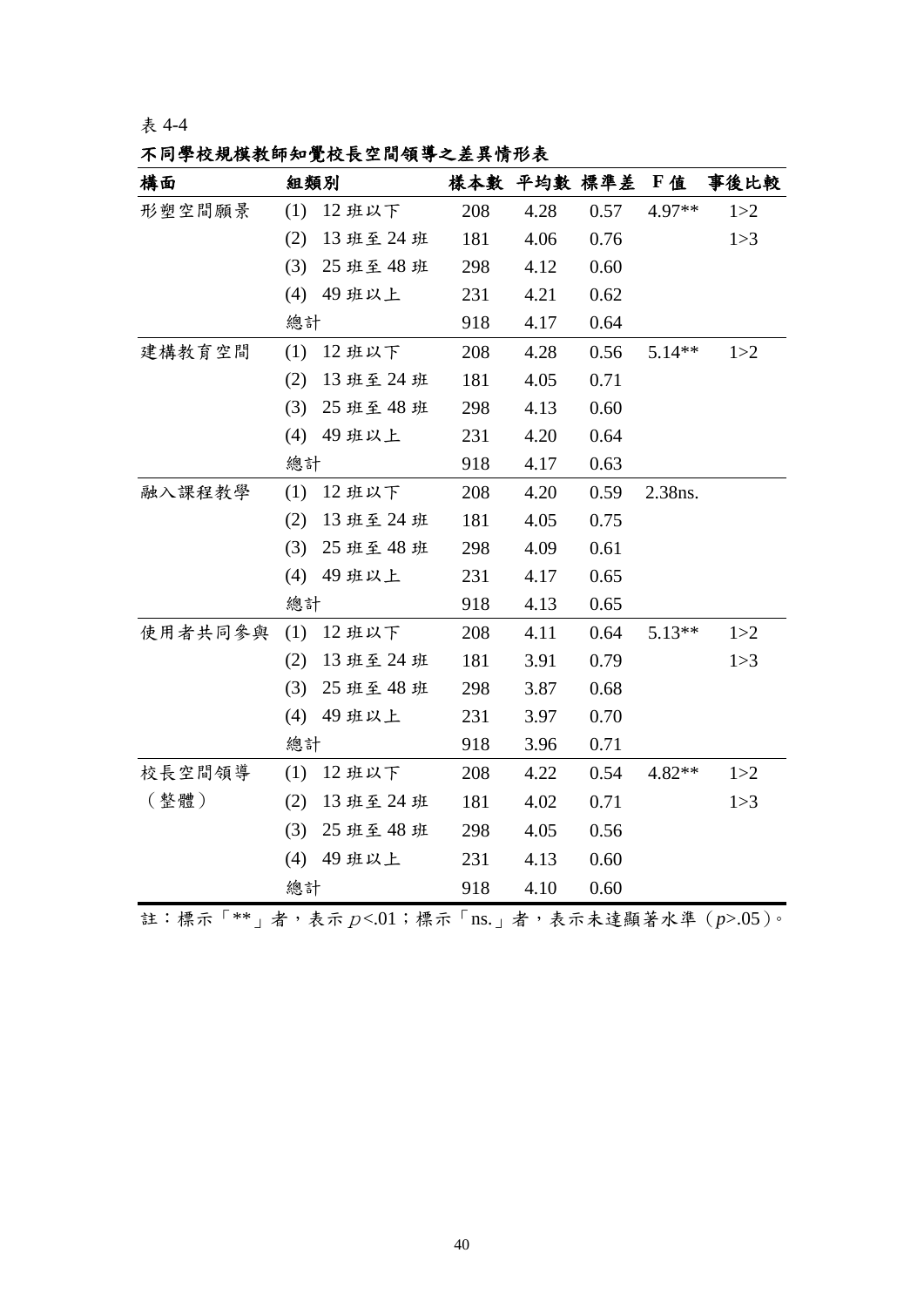## 參、得獎狀況與校長空間領導差異

根據表 4-5 中數據顯示,以平均得分情形來看,有得獎學校在「校長空間領 導」、「形塑空間願景」、「建構教育空間」、「融入課程教學」及「使用者共同參與」 之平均分數皆高於未得獎學校,但經由檢定,無論學校有無獲獎,教師知覺校長 空間領導程度無顯著差異。

表 4-5

### 不同得獎狀況教師知覺校長空間領導之差異情形表

| 構面      | 組類別 | 樣本數 | 平均數  | 標準差  | t值          |
|---------|-----|-----|------|------|-------------|
| 形塑空間願景  | 無獲獎 | 83  | 4.15 | 0.35 | $-1.07$ ns. |
|         | 有獲獎 | 24  | 4.24 | 0.37 |             |
| 建構教育空間  | 無獲獎 | 83  | 4.15 | 0.35 | $-1.68$ ns. |
|         | 有獲獎 | 24  | 4.28 | 0.38 |             |
| 融入課程教學  | 無獲獎 | 83  | 4.11 | 0.37 | $-1.38$ ns. |
|         | 有獲獎 | 24  | 4.22 | 0.35 |             |
| 使用者共同参與 | 無獲獎 | 83  | 3.93 | 0.38 | $-1.51$ ns. |
|         | 有獲獎 | 24  | 4.06 | 0.39 |             |
| 校長空間領導  | 無獲獎 | 83  | 4.08 | 0.34 | $-1.48$ ns. |
| (整體)    | 有獲獎 | 24  | 4.20 | 0.36 |             |

註:標示「ns.」者,表示未達顯著水準(*p*>.05)。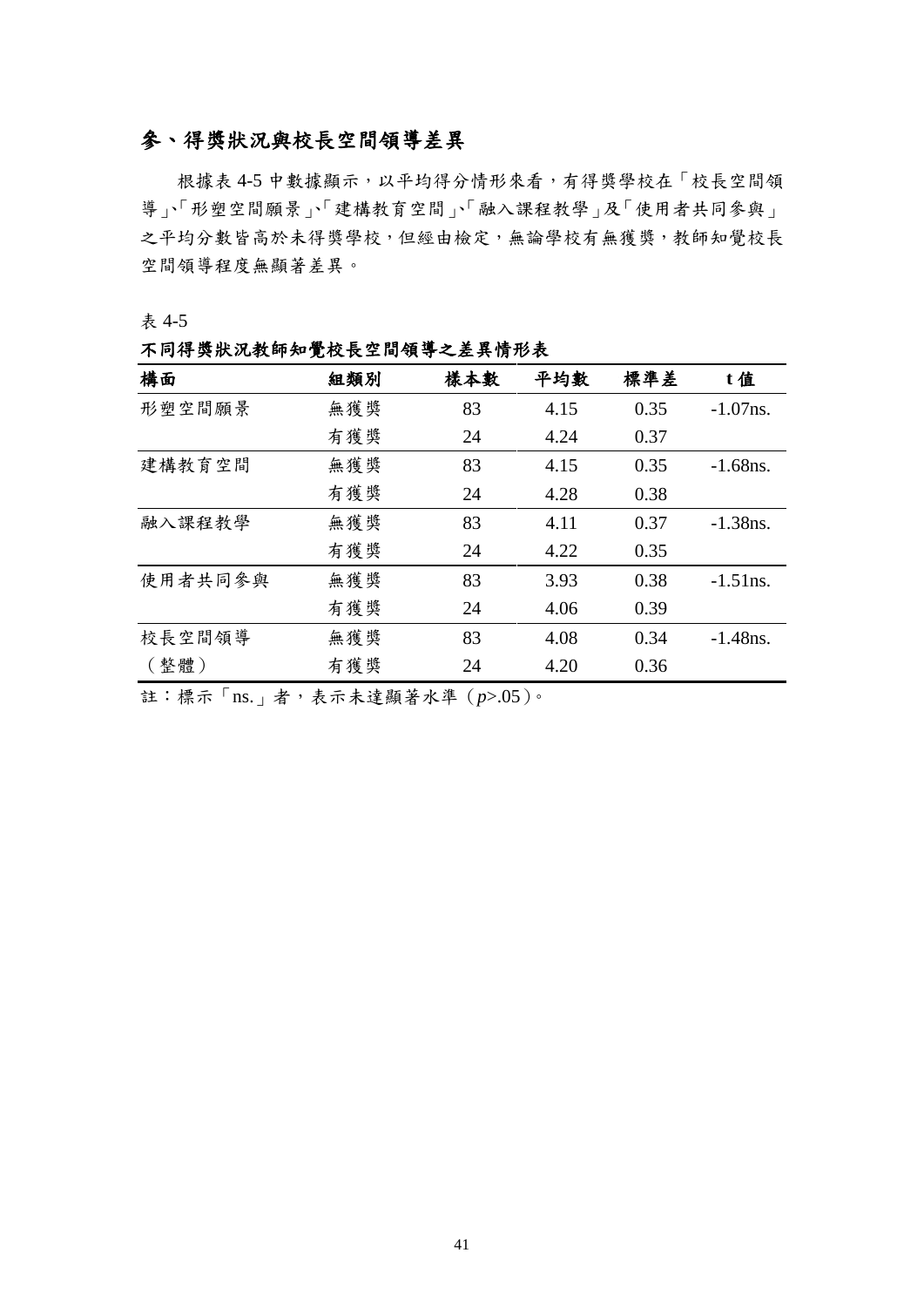### 第三項、不同人口背景變項與校長空間領導之差異

### 壹、性別與校長空間領導差異

根據表 4-6 中數據顯示,不同性別教師在知覺校長空間領導上有顯著差異。 以平均得分情形來看,「男性」在「校長空間領導整體」及各構面(形塑空間願 景、建構教育空間、融入課程教學、使用者共同參與)之平均分數均高於「女性」。

### 貳、年齡與校長空間領導差異

根據表 4-7 中數據顯示,在各組得分平均數上,教師年齡「51 歲以上」在「融 入課程教學」(平均數=4.15)低於「41歲至50歲」(平均數=4.16)以外,在其 餘構面的平均分數皆為最高,但經由檢定,不同年齡層的教師在知覺校長空間領 導無顯著差異。

### 參、在該校服務年資與校長空間領導差異

根據表 4-8 中數據顯示,國民小學教師在該校服務年資不同,則對於校長空 間領導整體及其各構面的知覺感受情形不同。其中,「校長空間領導整體」與「形 塑空間願景」、「建構教育空間」、「使用者共同參與」等構面皆有顯著差異;「融 入課程教學 | 構面無顯著差異。再以 Scheffé 法進行事後比較,結果顯示:有顯 著的部分,皆為「5年以下」大於「11年至15年」。

### 肆、擔任職務與校長空間領導差異

根據表 4-9 中數據顯示,國民小學校長空間領導在教師擔任不同的職務間皆 有顯著差異。再以 Scheffé 法進行事後比較,結果顯示如下:

- 一、「校長空間領導整體」:「教師兼主任」大於「班級導師」;「教師兼主任」 大於「科任教師」。
- 二、「形塑空間願景」:「教師兼主任」大於「班級導師」。
- 三、「建構教育空間」:「教師兼主任」大於「教師兼組長」;「教師兼主任」大 於「班級導師」;「教師兼主任」大於「科任教師」。
- 四、「融入課程教學」:「教師兼主任」大於「班級導師」;「教師兼主任」大於 「科任教師」。
- 五、「使用者共同參與」:「教師兼主任」大於「班級導師」;「教師兼主任」大 於「科任教師」。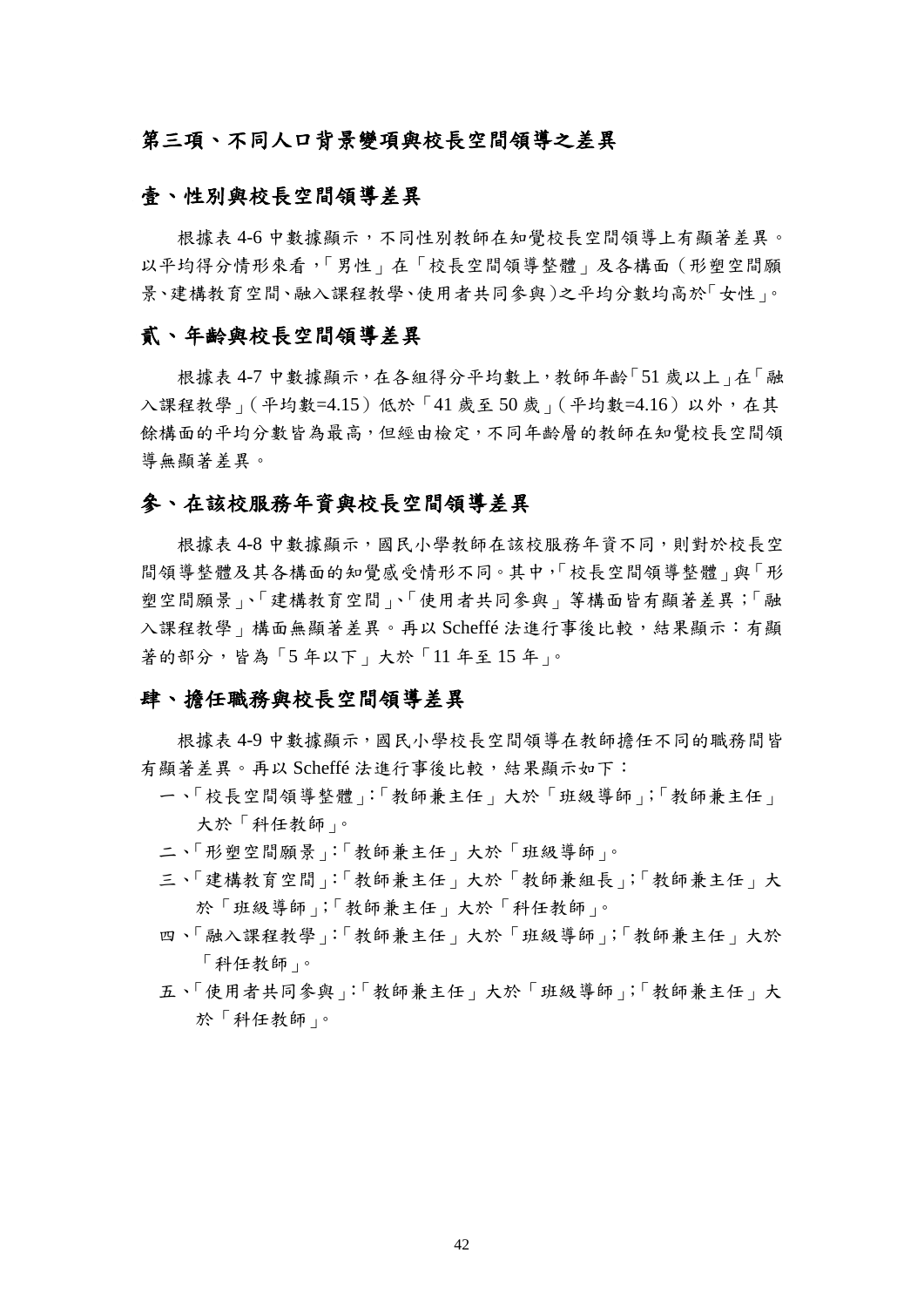## 不同性別教師知覺校長空間領導之差異情形表

|             | 男 (n=307) |      | $\pm$ (n=600) |      |           |
|-------------|-----------|------|---------------|------|-----------|
|             | 平均數       | 標準差  | 平均數           | 標準差  | t值        |
| 形塑空間願景      | 4.23      | 0.61 | 4.13          | 0.65 | $2.15*$   |
| 建構教育空間      | 4.28      | 0.58 | 4.11          | 0.65 | $3.95***$ |
| 融入課程教學      | 4.20      | 0.62 | 4.09          | 0.66 | $2.61**$  |
| 使用者共同参與     | 4.06      | 0.68 | 3.90          | 0.72 | $3.19***$ |
| 校長空間領導 (整體) | 4.19      | 0.57 | 4.06          | 0.61 | $3.24***$ |

註:標示「\*」者,表示 $p$ <.05;標示「\*\*」者,表示 $p$ <.01;標示「\*\*\*」者, 表示  $p<.001$ 。

### 表 4-7

## 不同教師年齡教師知覺校長空間領導之差異情形表

| 構面      | 組類別 |            |     | 樣本數 平均數 標準差 F 值 |      |           | 事後比較 |
|---------|-----|------------|-----|-----------------|------|-----------|------|
| 形塑空間願景  | (1) | 30 歲以下     | 99  | 4.17            | 0.60 | .46ns.    |      |
|         | (2) | 31 歲至 40 歲 | 373 | 4.14            | 0.63 |           |      |
|         | (3) | 41 歲至 50 歲 | 377 | 4.18            | 0.64 |           |      |
|         | (4) | 51 歲以上     | 69  | 4.22            | 0.69 |           |      |
| 建構教育空間  | (1) | 30 歲以下     | 99  | 4.17            | 0.60 | .82ns.    |      |
|         | (2) | 31 歲至 40 歲 | 373 | 4.13            | 0.64 |           |      |
|         | (3) | 41 歲至 50 歲 | 377 | 4.18            | 0.62 |           |      |
|         | (4) | 51 歲以上     | 69  | 4.25            | 0.65 |           |      |
| 融入課程教學  | (1) | 30 歲以下     | 99  | 4.07            | 0.61 | $.74$ ns. |      |
|         | (2) | 31 歲至 40 歲 | 373 | 4.10            | 0.65 |           |      |
|         | (3) | 41 歲至 50 歲 | 377 | 4.16            | 0.63 |           |      |
|         | (4) | 51 歲以上     | 69  | 4.15            | 0.75 |           |      |
| 使用者共同参與 | (1) | 30 歲以下     | 99  | 3.90            | 0.68 | .54ns.    |      |
|         | (2) | 31 歲至 40 歲 | 373 | 3.94            | 0.69 |           |      |
|         | (3) | 41 歲至 50 歲 | 377 | 3.97            | 0.73 |           |      |
|         | (4) | 51 歲以上     | 69  | 4.03            | 0.70 |           |      |
| 空間領導    | (1) | 30 歲以下     | 99  | 4.08            | 0.56 | .61ns.    |      |
| (整體)    | (2) | 31 歲至 40 歲 | 373 | 4.08            | 0.60 |           |      |
|         | (3) | 41 歲至 50 歲 | 377 | 4.12            | 0.61 |           |      |
|         | (4) | 51 歲以上     | 69  | 4.17            | 0.65 |           |      |
|         | 總計  |            | 918 | 4.10            | 0.60 |           |      |

註:標示「ns.」者,表示未達顯著水準(*p*>.05)。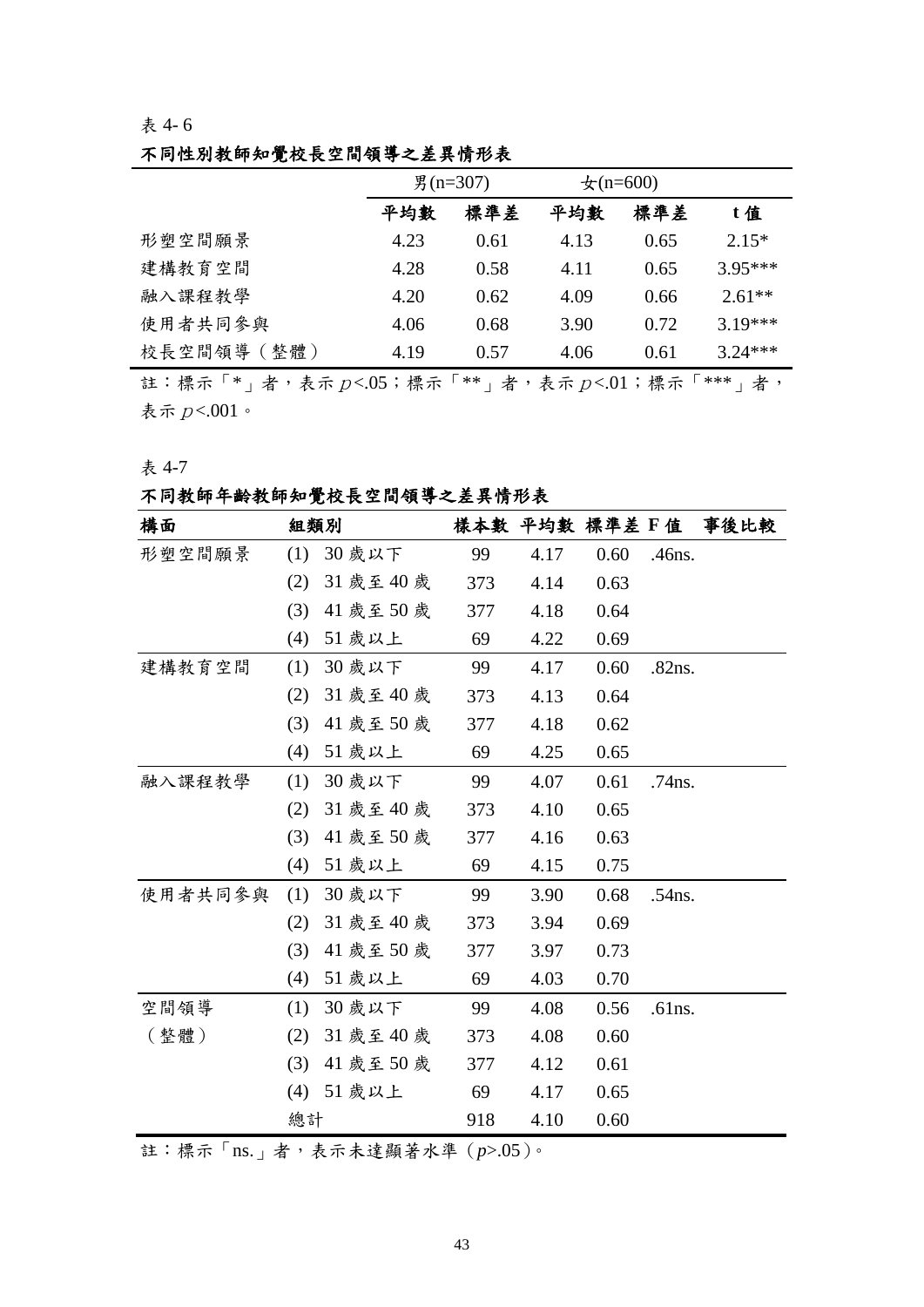不同服務年資教師知覺校長空間領導之差異情形表

| 構面      | 組類別 |         |     |      | 樣本數 平均數 標準差 下值 |         | 事後比較  |
|---------|-----|---------|-----|------|----------------|---------|-------|
| 形塑空間願景  | (1) | 5年以下    | 315 | 4.24 | 0.59           | $3.12*$ | 1 > 3 |
|         | (2) | 6年至10年  | 139 | 4.11 | 0.57           |         |       |
|         | (3) | 11年至15年 | 206 | 4.06 | 0.69           |         |       |
|         | (4) | 16年至20年 | 148 | 4.15 | 0.68           |         |       |
|         | (5) | 21 年以上  | 110 | 4.22 | 0.64           |         |       |
| 建構教育空間  | (1) | 5年以下    | 315 | 4.23 | 0.59           | $3.10*$ | 1 > 3 |
|         | (2) | 6年至10年  | 139 | 4.15 | 0.59           |         |       |
|         | (3) | 11年至15年 | 206 | 4.05 | 0.70           |         |       |
|         | (4) | 16年至20年 | 148 | 4.17 | 0.66           |         |       |
|         | (5) | 21 年以上  | 110 | 4.22 | 0.57           |         |       |
| 融入課程教學  | (1) | 5年以下    | 315 | 4.16 | 0.60           | 1.95ns. |       |
|         | (2) | 6年至10年  | 139 | 4.09 | 0.62           |         |       |
|         | (3) | 11年至15年 | 206 | 4.05 | 0.70           |         |       |
|         | (4) | 16年至20年 | 148 | 4.10 | 0.70           |         |       |
|         | (5) | 21 年以上  | 110 | 4.24 | 0.63           |         |       |
| 使用者共同参與 | (1) | 5年以下    | 315 | 4.04 | 0.68           | $2.72*$ | 1 > 3 |
|         | (2) | 6年至10年  | 139 | 3.93 | 0.69           |         |       |
|         | (3) | 11年至15年 | 206 | 3.85 | 0.73           |         |       |
|         | (4) | 16年至20年 | 148 | 3.92 | 0.73           |         |       |
|         | (5) | 21 年以上  | 110 | 4.00 | 0.68           |         |       |
| 空間領導    | (1) | 5年以下    | 315 | 4.17 | 0.56           | $3.01*$ | 1 > 3 |
| (整體)    | (2) | 6年至10年  | 139 | 4.07 | 0.55           |         |       |
|         | (3) | 11年至15年 | 206 | 4.00 | 0.66           |         |       |
|         | (4) | 16年至20年 | 148 | 4.09 | 0.63           |         |       |
|         | (5) | 21 年以上  | 110 | 4.17 | 0.58           |         |       |
|         | 總計  |         | 918 | 4.10 | 0.60           |         |       |

註:標示「\*」者,表示p<.05;標示「ns.」者,表示未達顯著水準(*p*>.05)。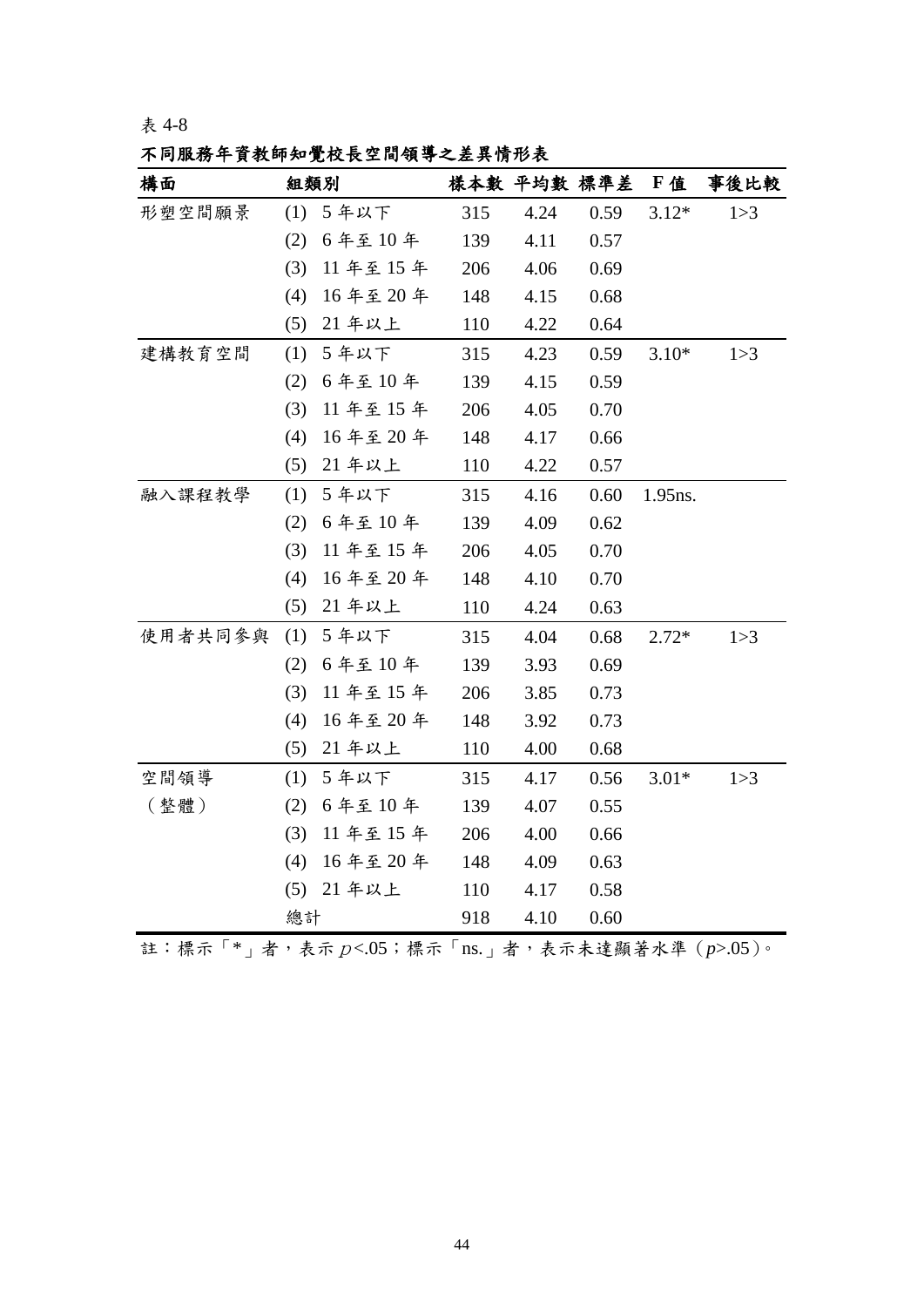不同職務教師知覺校長空間領導之差異情形表

| 構面      | 組類別 |       | 樣本  |      | 平均數 標準差 | F值        | <b>旱後比較</b> |
|---------|-----|-------|-----|------|---------|-----------|-------------|
| 形塑空間願景  | (1) | 教師兼主任 | 198 | 4.29 | 0.59    | 4.31**    | 1 > 3       |
|         | (2) | 教師兼組長 | 200 | 4.18 | 0.61    |           |             |
|         | (3) | 班級導師  | 286 | 4.09 | 0.70    |           |             |
|         | (4) | 科任教師  | 224 | 4.14 | 0.61    |           |             |
| 建構教育空間  | (1) | 教師兼主任 | 198 | 4.35 | 0.58    | 8.82***   | 1 > 2       |
|         | (2) | 教師兼組長 | 200 | 4.18 | 0.57    |           | 1 > 3       |
|         | (3) | 班級導師  | 286 | 4.08 | 0.68    |           | 1 > 4       |
|         | (4) | 科任教師  | 224 | 4.09 | 0.62    |           |             |
| 融入課程教學  | (1) | 教師兼主任 | 198 | 4.30 | 0.59    | $6.94***$ | 1 > 3       |
|         | (2) | 教師兼組長 | 200 | 4.14 | 0.61    |           | 1 > 4       |
|         | (3) | 班級導師  | 286 | 4.04 | 0.73    |           |             |
|         | (4) | 科任教師  | 224 | 4.06 | 0.59    |           |             |
| 使用者共同参與 | (1) | 教師兼主任 | 198 | 4.13 | 0.63    | $7.68***$ | 1 > 3       |
|         | (2) | 教師兼組長 | 200 | 3.99 | 0.68    |           | 1 > 4       |
|         | (3) | 班級導師  | 286 | 3.84 | 0.78    |           |             |
|         | (4) | 科任教師  | 224 | 3.88 | 0.67    |           |             |
| 校長空間領導  | (1) | 教師兼主任 | 198 | 4.27 | 0.54    | $8.04***$ | 1 > 3       |
| (整體)    | (2) | 教師兼組長 | 200 | 4.12 | 0.56    |           | 1 > 4       |
|         | (3) | 班級導師  | 286 | 4.01 | 0.67    |           |             |
|         | (4) | 科任教師  | 224 | 4.04 | 0.57    |           |             |
|         | 總計  |       | 908 | 4.10 | 0.60    |           |             |

註:標示「\*\*」者,表示 $p<.01$ ;標示「\*\*\*」者,表示 $p<.001$ 。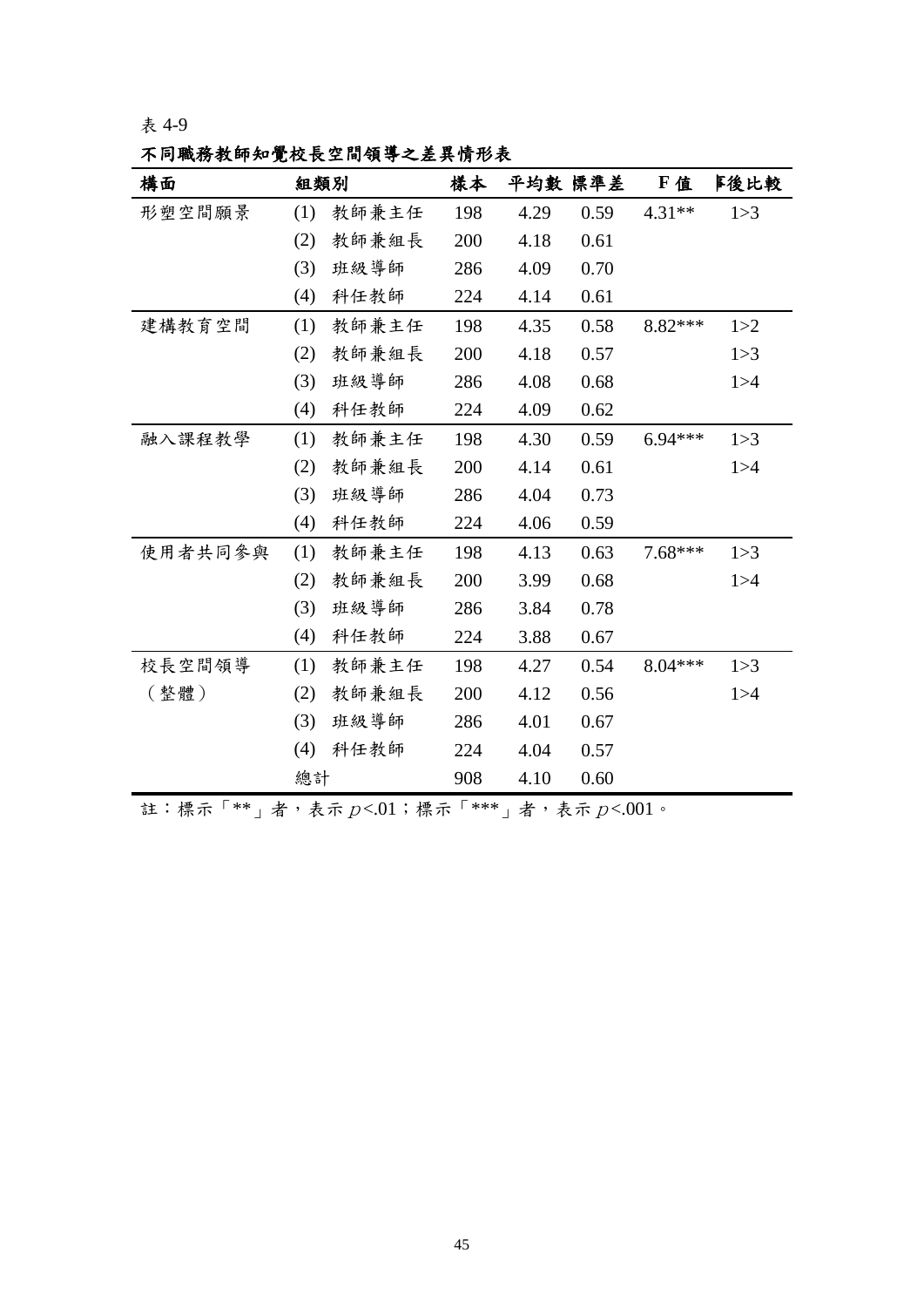### 伍、最高學歷與校長空間領導差異

根據表 4-10 中數據顯示,不同學歷教師知覺校長空間領導無顯著差異。本 研究因博士學歷人數僅有7位,故在做檢定時,因人數過少,不納入分析。

表 4-10

不同學歷教師知覺校長空間領導之差異情形表

| 構面      | 學歷         | 樣本數 | 平均數  | 標準差  | t值         |
|---------|------------|-----|------|------|------------|
| 形塑空間願景  | 學士         | 449 | 4.17 | 0.65 | $0.00ns$ . |
|         | 碩士(含四十學分班) | 459 | 4.17 | 0.62 |            |
| 建構教育空間  | 學士         | 449 | 4.16 | 0.63 | $-0.30$ ns |
|         | 碩士(含四十學分班) | 459 | 4.17 | 0.63 |            |
| 融入課程教學  | 學士         | 449 | 4.14 | 0.63 | $0.58$ ns  |
|         | 碩士(含四十學分班) | 459 | 4.11 | 0.66 |            |
| 使用者共同参與 | 學士         | 449 | 3.95 | 0.70 | $-0.26$ ns |
|         | 碩士(含四十學分班) | 459 | 3.96 | 0.71 |            |
| 校長空間領導  | 學士         | 449 | 4.10 | 0.60 | $0.00$ ns  |
|         | 碩士(含四十學分班) | 459 | 4.10 | 0.60 |            |

註:標示「ns.」者,表示未達顯著水準 ( $p$ >.05)。

綜合上述,不同環境背景變項、人口背景變項在校長空間領導之差異,研究 發現與推論如下:

- 一. 學校地理位置與教師知覺校長空間領導無顯著差異,表示此空間領導 量表,具跨地區的適用性。
- 二. 學校規模與校長空間領導在「校長空間領導整體」、「形塑空間願景」 及「使用者共同參與」皆有顯著差異,主要為學校規模「12 班以下」 大於「13班至 24班」;「12班以下」大於「25班至48班」,推論原因 為小規模的學校在校園空間的規劃與營造上,更具優勢,故教師知覺 校長空間領導程度高。
- 三. 得獎狀況與教師知覺校長空間領導無顯著差異,表示無論學校獲獎與 否,不影響教師知覺校長空間領導程度。
- 四. 不同性別教師知覺校長空間領導有顯著差異且男性平均得分皆較高, 表示男性教師知覺校長空間領導程度較女性教師為佳。
- 五. 不同年齡教師知覺校長空間領導無顯著差異,表示年齡不影響教師知 覺校長空間領導程度。
- 六. 在該校服務年資與校長空間領導差異表 4-8 中數據顯示,有顯著差異的 皆為在校服務年資「5 年以下」大於「11 年至 15 年」,故推論因新進教 師對新環境有較高敏銳度與想法,知覺校長空間領導的程度亦較高。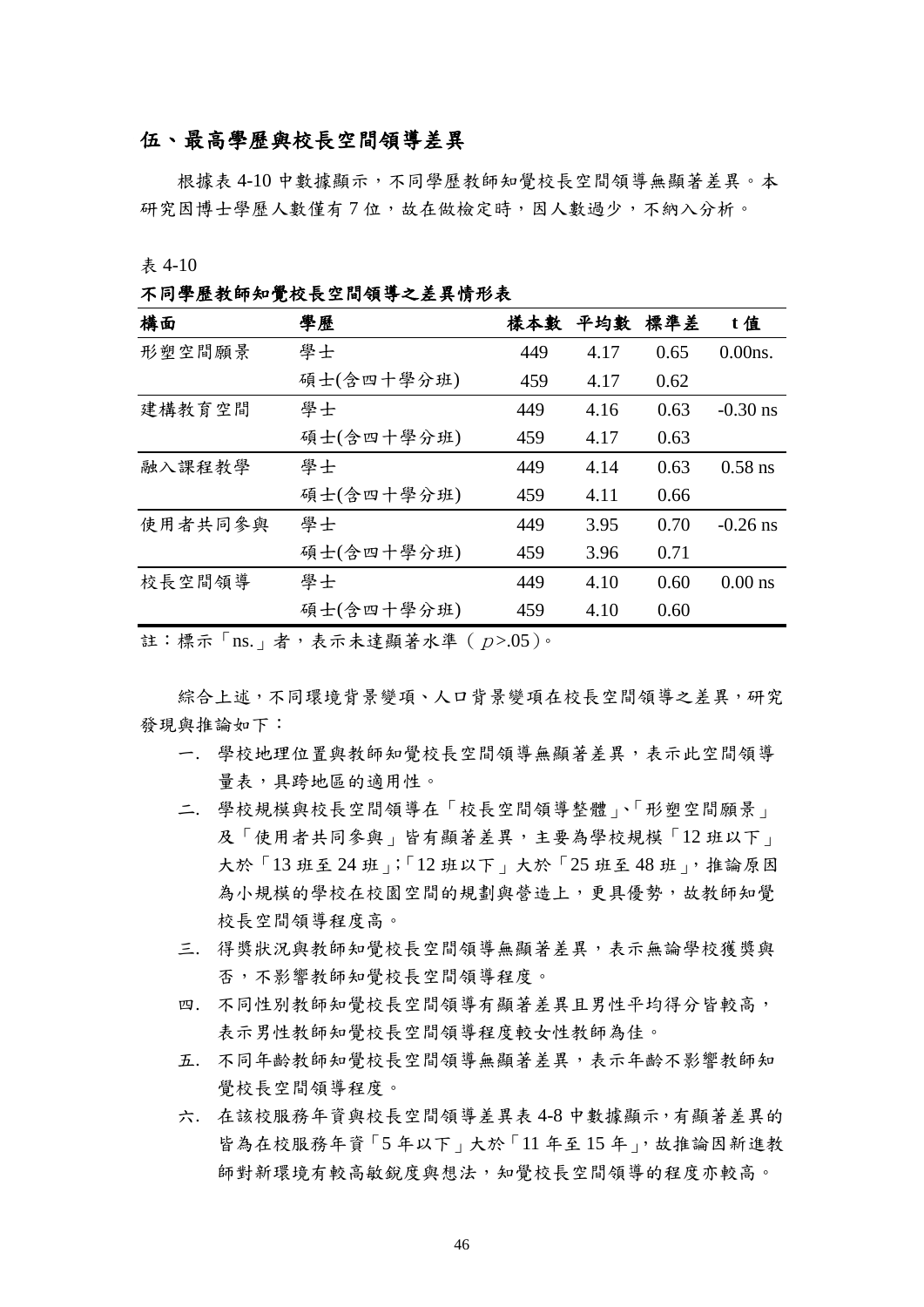- 七. 擔任職務與校長空間領導有顯著差異(表 4-9),教師兼主任在知覺校 長空間領導程度較其他職務(組長、班導、科任教師)感受程度更高。
- 八. 不同學歷教師知覺校長空間領導無顯著差異,表示學歷不影響教師知 覺校長空間領導程度。

為更深入了解臺北市與新北市校長空間領導之情形,以再進一步推論研究結 果,本研究參考湯志民、施佩吟、魏琦(2013)之研究,並與之比較研究調查結 果,其發現可以得知,「皆無顯著差異情形」之背景變項為學校地理位置、學校 得獎狀況、年齡與職務;「皆有顯著差異情形」之背景變項為職務;「研究結果 不一致」之背景變項為學校規模、性別,以下就「皆有顯著差異情形」與「研究 結果不一致」之背景變項推論之(如表 4-11):

一、學校規模:

隨著社會變遷,臺灣國民小學學校經營模式已朝學校本位、創新、開 放發展,又因近來少子女化現象,教育當局鼓勵學校發展特色,其中 小規模學校為求轉型發展並吸引學生就讀,多致力於此,而校長運用 空間領導不僅可活化閒置空間、增添學校特色,更具有顯而立見之效 果,故推論此為小規模學校教師較能知覺校長空間領導之原因。

二、性別:

此背景變項與湯志民、施佩吟、魏琦(2013)研究結果不同,本研究 發現不同性別在知覺校長空間領導上有顯著差異,且男性高於女性, 其原因尚待進一步分析與討論。

三、職務:

因學校行政團隊乃協助校長推動校務發展的核心,其中兼任主任職位 教師乃參與規劃校務者,故對於校長空間領導知覺性較高。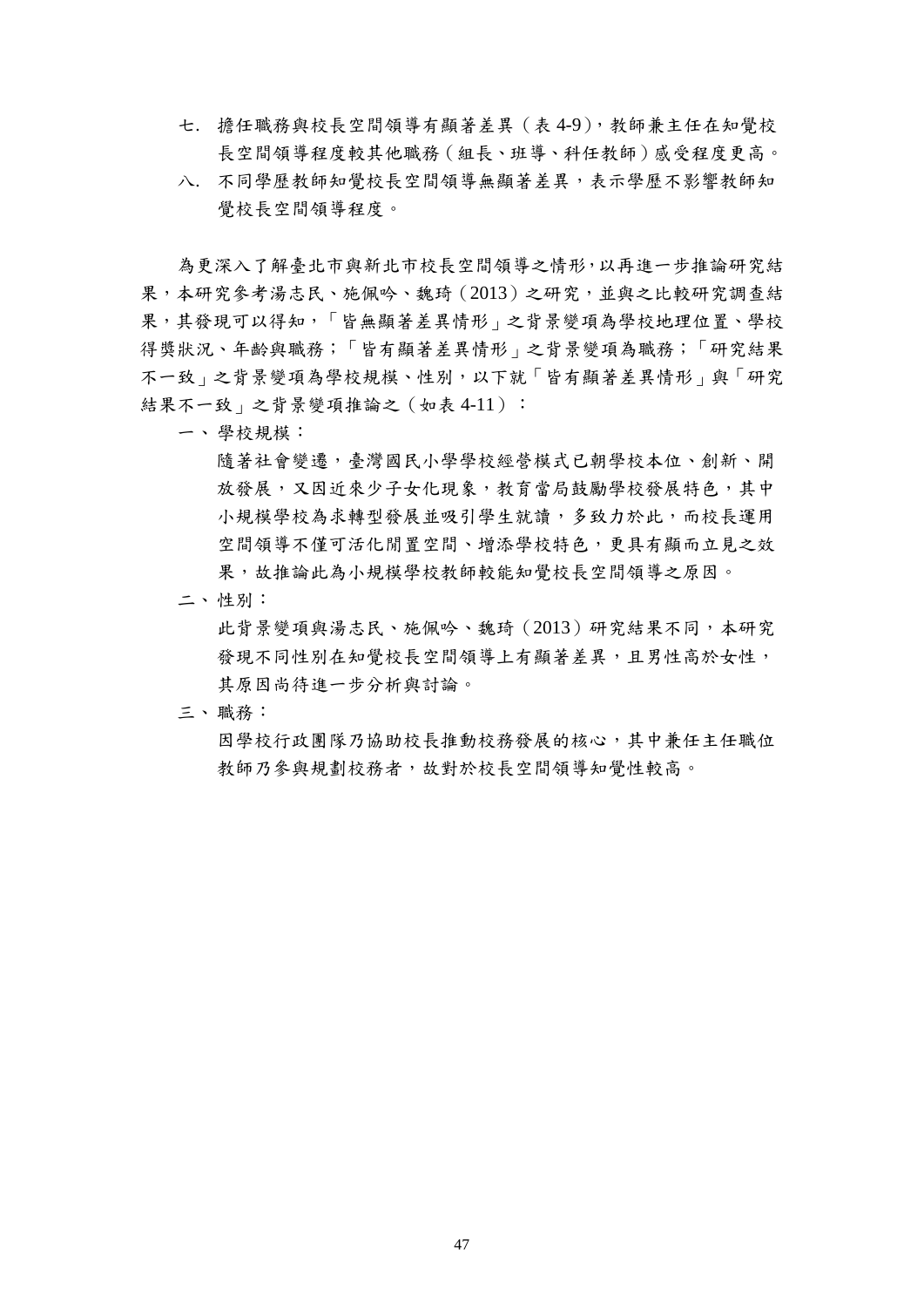| 變項   | 相關研究             | 顯著效果    | 備註               |
|------|------------------|---------|------------------|
| 學校地理 | 本研究              | X       |                  |
| 位置   | 湯志民、施佩吟、魏琦(2013) | X       |                  |
|      | 本研究              | $\circ$ | 以12班以下規模學校較高。    |
| 學校規模 | 湯志民、施佩吟、魏琦(2013) | X       | 得分平均數以12班以下規模最高。 |
| 學校得獎 | 本研究              | X       |                  |
| 狀況   | 湯志民、施佩吟、魏琦(2013) | X       |                  |
|      | 本研究              | $\circ$ | 男性教師高於女性教師。      |
| 性別   | 湯志民、施佩吟、魏琦(2013) | X       |                  |
| 年齢   | 本研究              | X       |                  |
|      | 湯志民、施佩吟、魏琦(2013) | X       |                  |
|      | 本研究              | $\circ$ | 以教師兼任主任較高。       |
| 職務   | 湯志民、施佩吟、魏琦(2013) | $\circ$ | 以教師兼任主任較高。       |
| 學歷   | 本研究              | X       |                  |
|      | 湯志民、施佩吟、魏琦(2013) | X       |                  |

校長空間領導量表統計分析結果比較表

註:標示「X」者,表示顯著效果為無顯著差異;標示「○」者,表示顯著效果 為有顯著差異。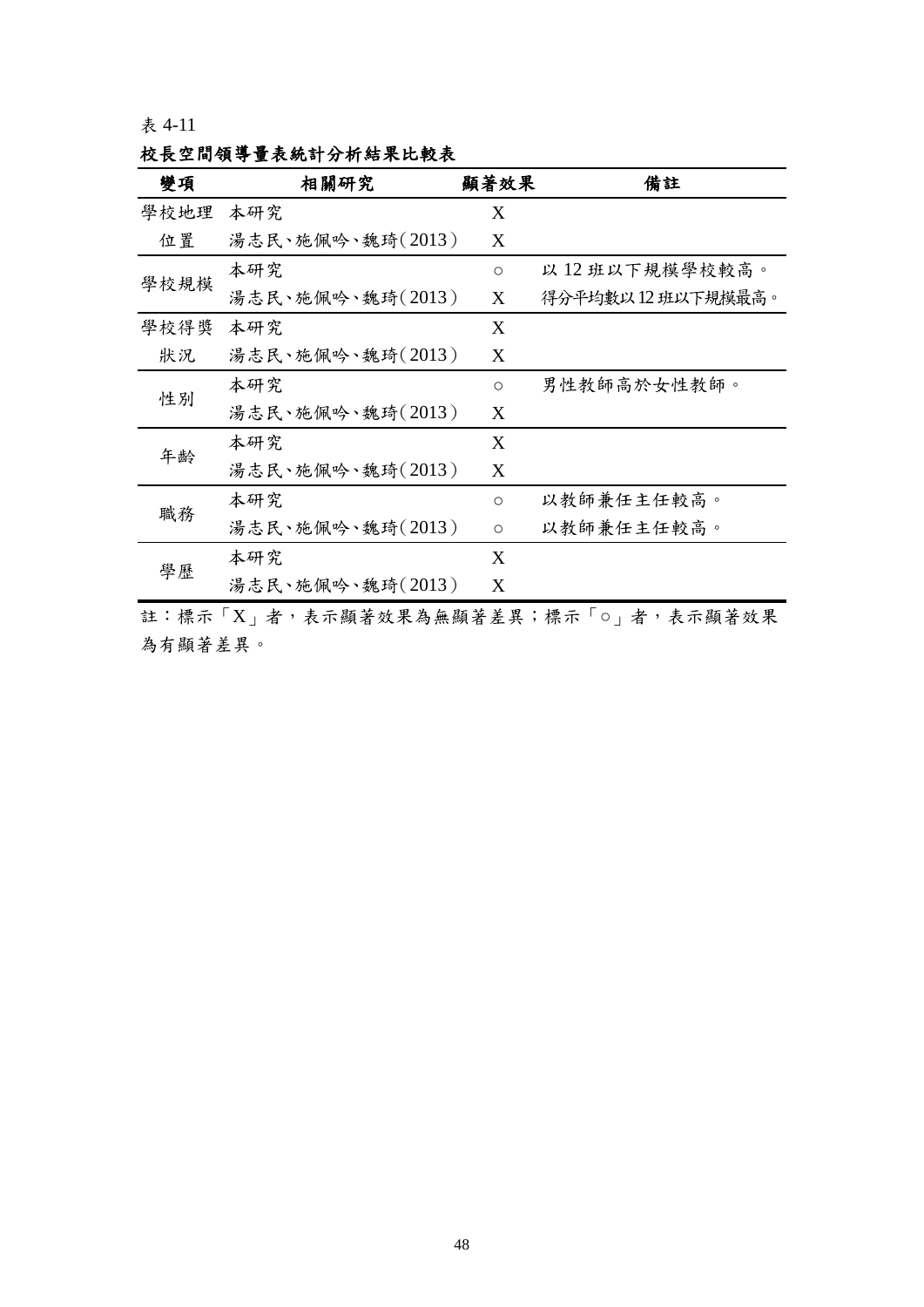### 第四項、不同環境背景變項與組織學習之差異

### 壹、學校地理位置與組織學習差異

根據表 4-12 數據顯示,臺北市與新北市教師在組織學習中的「溝通交流」 與「系統思考」構面有顯著差異,且得分平均數皆為新北市大於臺北市,表示新 北市教師知覺「溝通交流」與「系統思考」程度高於臺北市教師,而「組織學習 整體」與「建立願景」、「團隊學習」、「資訊分享」等構面在不同地理位置(臺北 市、新北市)的教師之間無顯著差異。

表 4-12

| 小门心在严且认听 "兄姐俩于目 ~ 左六月 1/1 个 |                   |      |             |      |             |  |  |
|-----------------------------|-------------------|------|-------------|------|-------------|--|--|
|                             | 臺北市 ( $n = 402$ ) |      | 新北市 (n=516) |      |             |  |  |
|                             | 平均數               | 標準差  | 平均數         | 標準差  | t值          |  |  |
| 建立願景                        | 4.03              | 0.61 | 4.11        | 0.64 | $-1.91$ ns. |  |  |
| 團隊學習                        | 4.15              | 0.58 | 4.15        | 0.63 | $-0.07$ ns. |  |  |
| 溝通交流                        | 4.11              | 0.61 | 4.20        | 0.63 | $-2.15*$    |  |  |
| 系統思考                        | 4.02              | 0.61 | 4.12        | 0.64 | $-2.17*$    |  |  |
| 資訊分享                        | 4.12              | 0.55 | 4.18        | 0.56 | $-1.58$ ns. |  |  |
| 組織學習 (整體)                   | 4.09              | 0.50 | 4.15        | 0.54 | $-1.83$ ns. |  |  |

不同地理位置教師知覺組織學習之差異情形表

註:標示「\*」者,表示 $p$ <.05;標示「ns.」者,表示未達顯著水準 ( $p$ <.01)。

## 貳、學校規模與組織學習差異

根據表 4-13 中數據顯示,「團隊學習」及「資訊分享」構面無顯著差異外, 其餘各構面(組織學習整體、建立願景、溝通交流、系統思考)皆有顯著差異。 再以 Scheffé 法進行事後比較,結果顯示如下:

- 一、「組織學習整體」:「12 班以下」大於「13 班至 24 班」;「12 班以下」大於 「25 班至 48 班」。
- 二、「建立願景」:「12 班以下」大於「13 班至 24 班」;「12 班以下」大於「25 班至 48 班」;「12 班以下」大於「49 班以上」。
- 三、「溝通交流」:「12 班以下」大於「13 班至 24 班」;「12 班以下」大於「25 班至 48 班」;「12 班以下」大於「49 班以上」。
- 四、「系統思考」:「12 班以下」大於「25 班至 48 班」。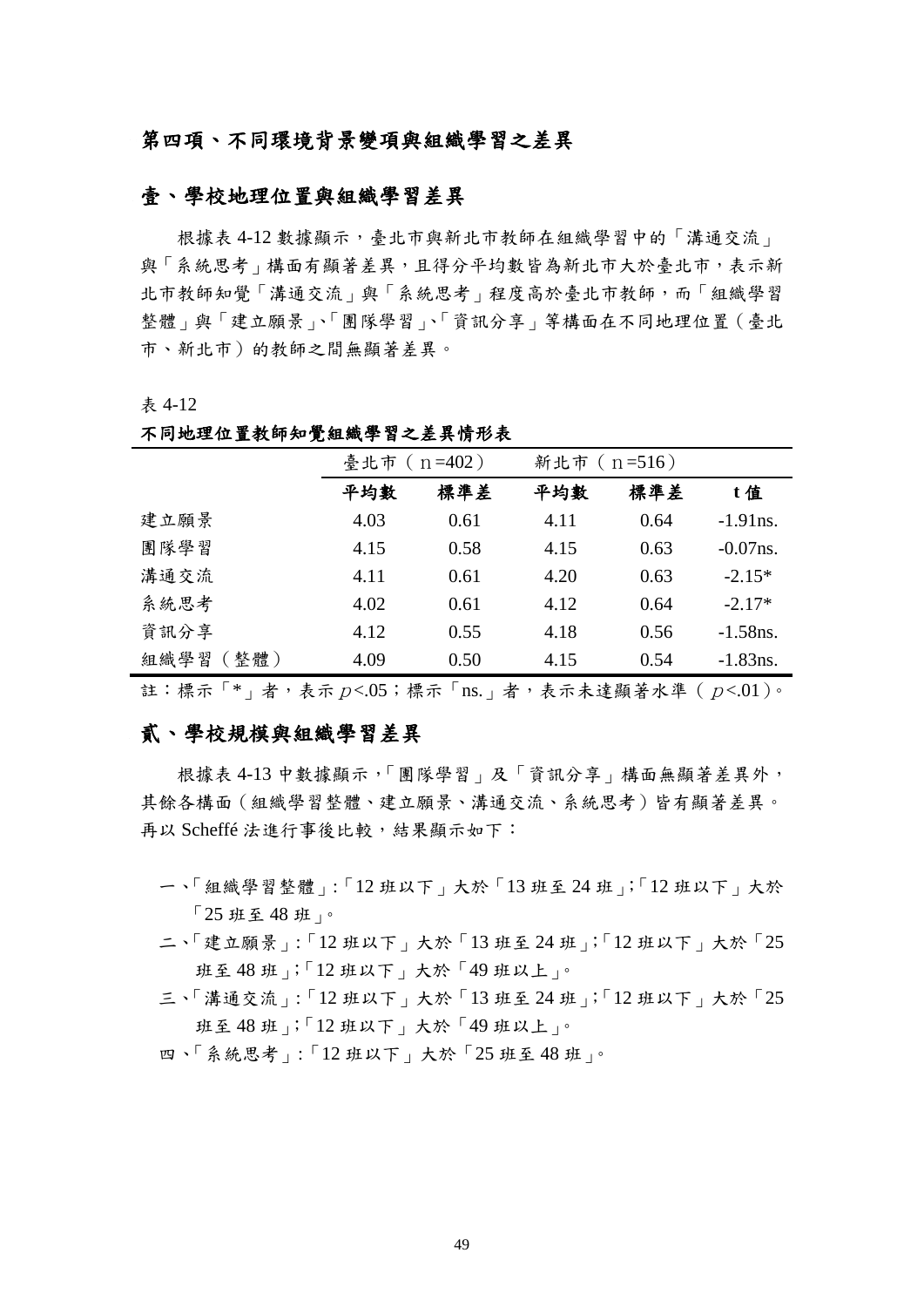# 不同學校規模教師知覺組織學習之差異情形表

| 構面       | 組類別           |     |      | 樣本數 平均數 標準差 F值 |           | 事後比較  |
|----------|---------------|-----|------|----------------|-----------|-------|
| 建立願景     | (1)12班以下      | 208 | 4.24 | 0.60           | $6.38***$ | 1 > 2 |
|          | (2)13 班至 24 班 | 181 | 4.02 | 0.66           |           | 1 > 3 |
|          | (3)25 班至 48 班 | 298 | 4.01 | 0.57           |           | 1 > 4 |
|          | (4)49 班以上     | 231 | 4.06 | 0.68           |           |       |
|          | 總計            | 918 | 4.08 | 0.63           |           |       |
| 團隊學習     | (1)12班以下      | 208 | 4.22 | 0.56           | 1.78ns.   |       |
|          | (2)13 班至 24 班 | 181 | 4.08 | 0.61           |           |       |
|          | (3)25 班至 48 班 | 298 | 4.13 | 0.59           |           |       |
|          | (4)49 班以上     | 231 | 4.17 | 0.67           |           |       |
|          | 總計            | 918 | 4.15 | 0.61           |           |       |
| 溝通交流     | (1)12班以下      | 208 | 4.31 | 0.61           | 5.39**    | 1 > 2 |
|          | (2)13 班至 24 班 | 181 | 4.10 | 0.63           |           | 1 > 3 |
|          | (3)25 班至 48 班 | 298 | 4.13 | 0.58           |           | 1 > 4 |
|          | (4)49 班以上     | 231 | 4.12 | 0.66           |           |       |
|          | 總計            | 918 | 4.16 | 0.62           |           |       |
| 系統思考     | (1)12班以下      | 208 | 4.20 | 0.58           | $3.54*$   | 1 > 3 |
|          | (2)13 班至 24 班 | 181 | 4.03 | 0.68           |           |       |
|          | (3)25 班至 48 班 | 298 | 4.03 | 0.59           |           |       |
|          | (4)49 班以上     | 231 | 4.06 | 0.67           |           |       |
|          | 總計            | 918 | 4.08 | 0.63           |           |       |
| 資訊分享     | (1)12班以下      | 208 | 4.22 | 0.50           | 1.33ns.   |       |
|          | (2)13 班至 24 班 | 181 | 4.15 | 0.58           |           |       |
|          | (3)25 班至 48 班 | 298 | 4.12 | 0.53           |           |       |
|          | (4)49 班以上     | 231 | 4.14 | 0.60           |           |       |
|          | 總計            | 918 | 4.15 | 0.55           |           |       |
| 組織學習(整體) | (1)12 班以下     | 208 | 4.23 | 0.50           | $4.33**$  | 1 > 2 |
|          | (2)13 班至 24 班 | 181 | 4.08 | 0.56           |           | 1 > 3 |
|          | (3)25 班至 48 班 | 298 | 4.08 | 0.47           |           |       |
|          | (4)49 班以上     | 231 | 4.11 | 0.57           |           |       |
|          | 總計            | 918 | 4.12 | 0.52           |           |       |

註:標示「 $*$ 」者,表示p<.05;標示「 $*$ \*」者,表示p<.01;標示「 $*$ \*\*」者, 表示p<.001;標示「ns.」者,表示未達顯著水準(*p*>.05)。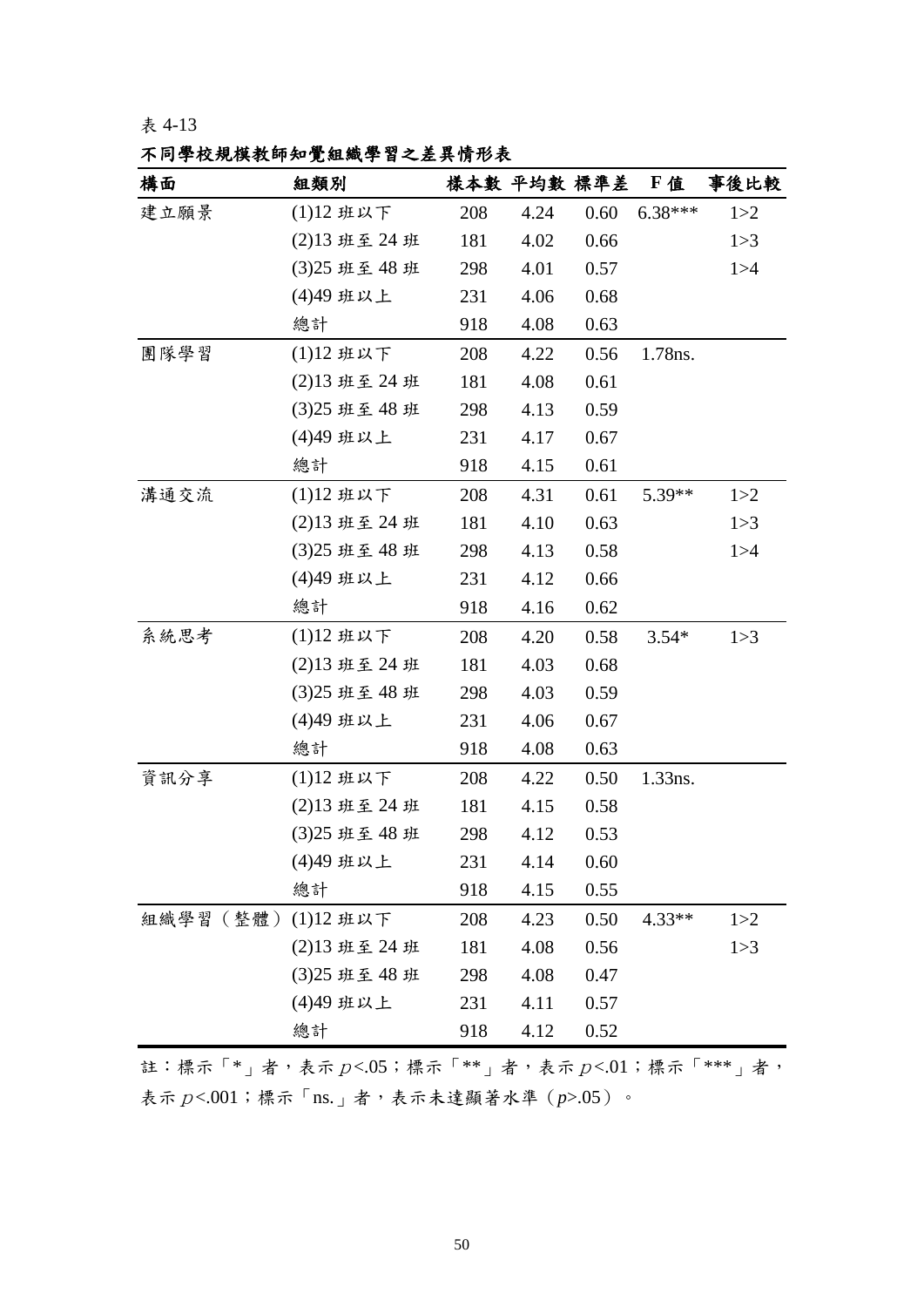# 參、得獎狀況與組織學習差異

根據表 4-14 中數據顯示,在得分平均數上,有獲獎學校其平均數均高於無 獲獎學校,在溝通交流構面其平均數(4.16)則是相同,但經檢定後,學校獲獎 與否在組織學習上無顯著差異。

表 4- 14

不同得獎狀況教師知覺組織學習之差異情形表

| 構面   | 組類別 | 樣本數 | 平均數  | 標準差  | t值          |
|------|-----|-----|------|------|-------------|
| 建立願景 | 無獲獎 | 83  | 4.06 | 0.34 | $-1.35$ ns. |
|      | 有獲獎 | 24  | 4.16 | 0.32 |             |
| 團隊學習 | 無獲獎 | 83  | 4.14 | 0.32 | $-0.85$ ns. |
|      | 有獲獎 | 24  | 4.20 | 0.24 |             |
| 溝通交流 | 無獲獎 | 83  | 4.16 | 0.32 | $0.09$ ns.  |
|      | 有獲獎 | 24  | 4.16 | 0.32 |             |
| 系統思考 | 無獲獎 | 83  | 4.06 | 0.34 | $-1.15$ ns. |
|      | 有獲獎 | 24  | 4.15 | 0.33 |             |
| 資訊分享 | 無獲獎 | 83  | 4.15 | 0.29 | $-0.68$ ns. |
|      | 有獲獎 | 24  | 4.19 | 0.21 |             |
| 組織學習 | 無獲獎 | 83  | 4.11 | 0.29 | $-0.91$ ns. |
|      | 有獲獎 | 24  | 4.17 | 0.26 |             |

註:標示「ns.」者,表示未達顯著水準(*p*>.05)。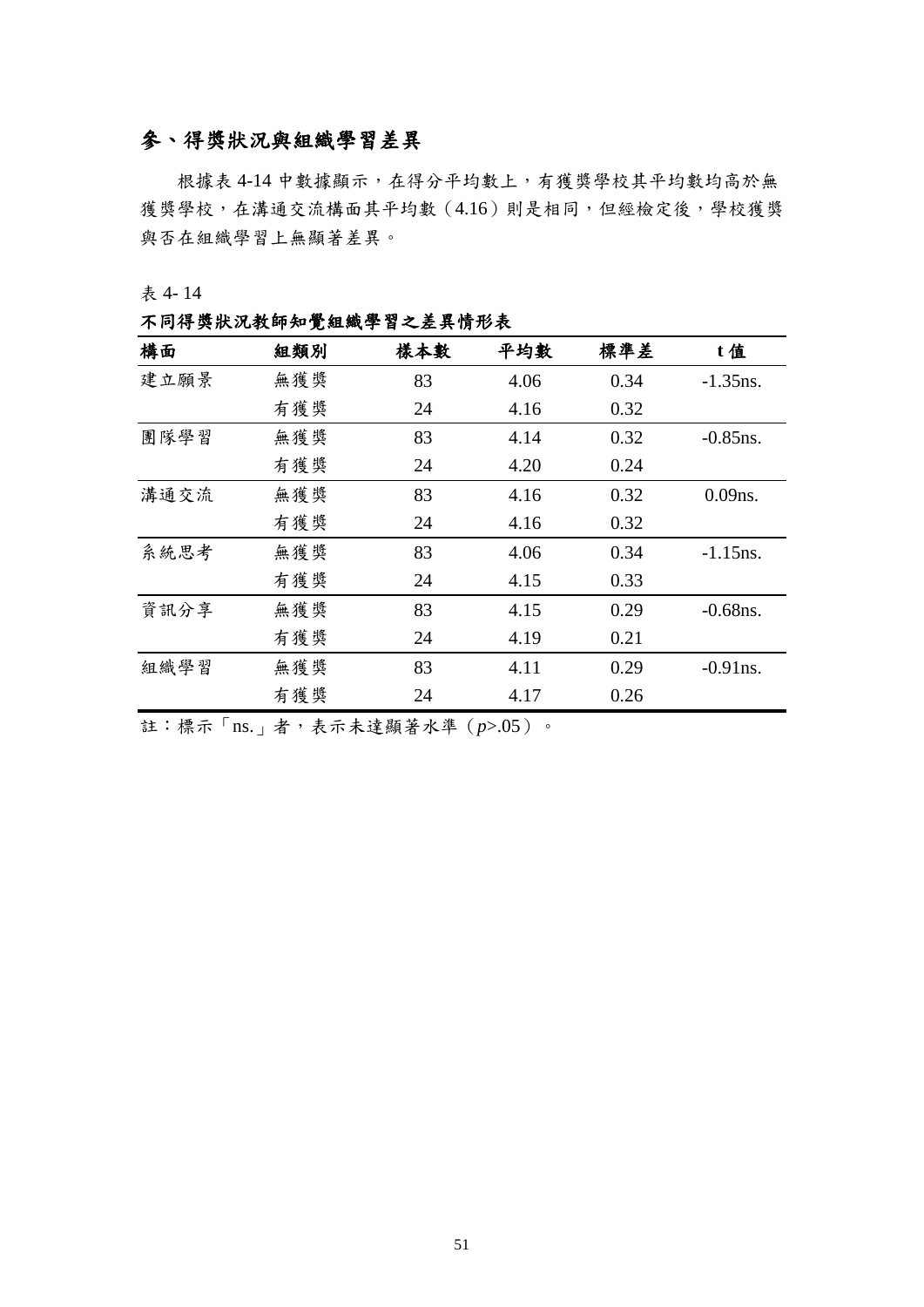### 第五項、不同人口背景變項與組織學習之差異

### 壹、性別與組織學習差異

根據表 4-15 中數據顯示,在組織學習的「建立願景」與「系統思考」構面 上,不同性別的教師所知覺情形有顯著差異,且得分平均數皆為男性大於女性, 表示男性教師知覺「建立願景」與「系統思考」程度高於女性教師,而「組織學 習整體」與「團隊學習」、「溝通交流」、「資訊分享」等構面在不同性別的教師間 無顯著差異。

### 貳、年齡與組織學習差異

根據表 4-16 中數據顯示,以平均數而言,「51 歲以上」組別,在「組織學習 整體」、「建立願景」、「團隊學習」及「資訊分享」皆得分最高;「41 歲至50 歲」 在「系統思考」構面得分平均最高;「溝通交流」構面則是「30 歲以下」和「51 歲以上 | 得分平均數相同。最後經由檢定,不同年齡教師知覺組織學習無顯著差 異。

### 參、在該校服務年資與組織學習差異

根據表 4-17 中數據顯示,在組織學習上,在該校服務年資不同的教師在「組 織學習整體」及「溝通交流」知覺情形有顯著差異。再以 Scheffé 法進行事後比 較,結果顯示如下:

- 一、「組織學習整體」:「5 年以下」大於「11 年至 15 年」;「21 年以上」大於 「11 年至 15 年」。
- 二、「溝通交流」:「5 年以下」大於「11 年至 15 年」;「5 年以下」大於「16 年 至 20 年」;「21 年以上」大於「16 年至 20 年」。
- 表 4-15

不同性別教師知覺組織學習之差異情形表

|              | 男 ( $n=307$ ) |      | $\pm$ (n=600) |      |             |
|--------------|---------------|------|---------------|------|-------------|
|              | 平均數           | 標準差  | 平均數           | 標準差  | t值          |
| 建立願景         | 4.15          | 0.61 | 4.04          | 0.64 | $2.28*$     |
| 團隊學習         | 4.14          | 0.59 | 4.16          | 0.62 | $-0.35$ ns. |
| 溝通交流         | 4.13          | 0.62 | 4.18          | 0.63 | $-1.16$ ns. |
| 系統思考         | 4.15          | 0.64 | 4.04          | 0.63 | $2.46*$     |
| 資訊分享         | 4.16          | 0.54 | 4.16          | 0.56 | $0.13$ ns.  |
| (整體)<br>組織學習 | 4.15          | 0.52 | 4.11          | 0.53 | $0.90$ ns.  |

註:標示「\*」者,表示p<.05;標示「ns.」者,表示未達顯著水準(*p*>.05)。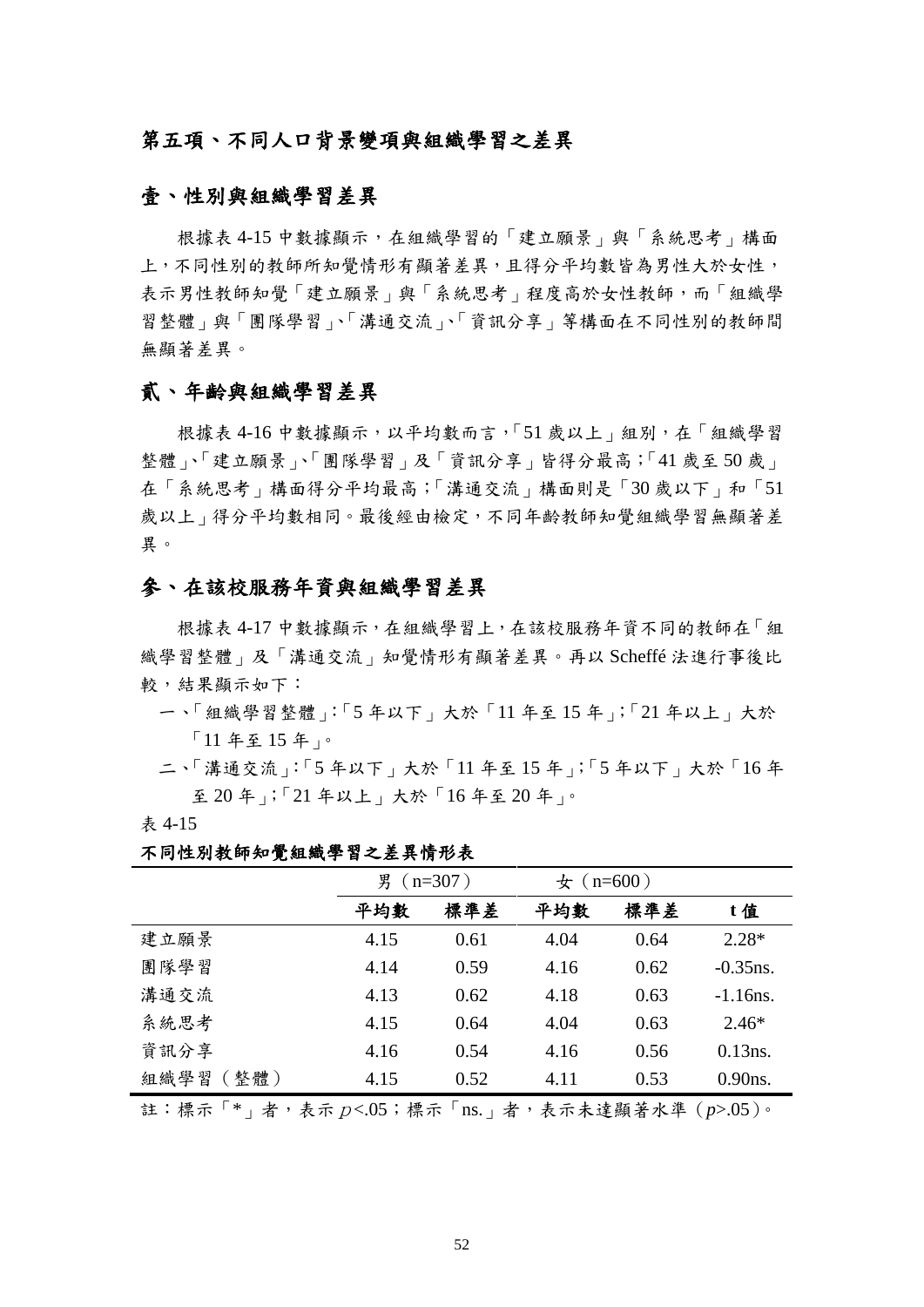表 4-16

| 不同教師年齡教師知覺組織學習之差異情形表 |  |  |
|----------------------|--|--|
|----------------------|--|--|

| 構面   | 組類別               | 樣本數 | 平均數  | 標準差  | F值      | 事後比較 |
|------|-------------------|-----|------|------|---------|------|
| 建立願景 | (1) 30 歲以下        | 99  | 4.01 | 0.63 | .81ns.  |      |
|      | 31 歲至 40 歲<br>(2) | 373 | 4.07 | 0.61 |         |      |
|      | (3)<br>41 歲至 50 歲 | 377 | 4.09 | 0.63 |         |      |
|      | (4)<br>51 歲以上     | 69  | 4.16 | 0.75 |         |      |
| 團隊學習 | (1)<br>30 歲以下     | 99  | 4.14 | 0.62 | 1.68ns. |      |
|      | (2)<br>31 歲至 40 歲 | 373 | 4.12 | 0.61 |         |      |
|      | (3)<br>41 歲至 50 歲 | 377 | 4.16 | 0.60 |         |      |
|      | (4)<br>51 歲以上     | 69  | 4.29 | 0.64 |         |      |
| 溝通交流 | 30 歲以下<br>(1)     | 99  | 4.21 | 0.63 | .57ns.  |      |
|      | 31 歲至 40 歲<br>(2) | 373 | 4.14 | 0.63 |         |      |
|      | (3)<br>41 歲至 50 歲 | 377 | 4.16 | 0.61 |         |      |
|      | (4)<br>51 歲以上     | 69  | 4.21 | 0.68 |         |      |
| 系統思考 | (1)<br>30 歲以下     | 99  | 4.10 | 0.65 | .90ns.  |      |
|      | (2)<br>31 歲至 40 歲 | 373 | 4.03 | 0.64 |         |      |
|      | (3)<br>41 歲至50 歲  | 377 | 4.11 | 0.61 |         |      |
|      | 51 歲以上<br>(4)     | 69  | 4.10 | 0.65 |         |      |
| 資訊分享 | (1)<br>30 歲以下     | 99  | 4.17 | 0.50 | 1.98ns. |      |
|      | (2)<br>31 歲至 40 歲 | 373 | 4.11 | 0.55 |         |      |
|      | (3)<br>41 歲至 50 歲 | 377 | 4.17 | 0.55 |         |      |
|      | (4)<br>51 歲以上     | 69  | 4.27 | 0.62 |         |      |
| 組織學習 | (1)<br>30 歲以下     | 99  | 4.13 | 0.52 | 1.11ns. |      |
| (整體) | (2)<br>31 歲至 40 歲 | 373 | 4.09 | 0.51 |         |      |
|      | (3)<br>41 歲至 50 歲 | 377 | 4.14 | 0.52 |         |      |
|      | 51 歲以上<br>(4)     | 69  | 4.21 | 0.60 |         |      |
|      | 總計                | 918 | 4.12 | 0.52 |         |      |

註:標示「ns.」者,表示未達顯著水準(*p*>.05)。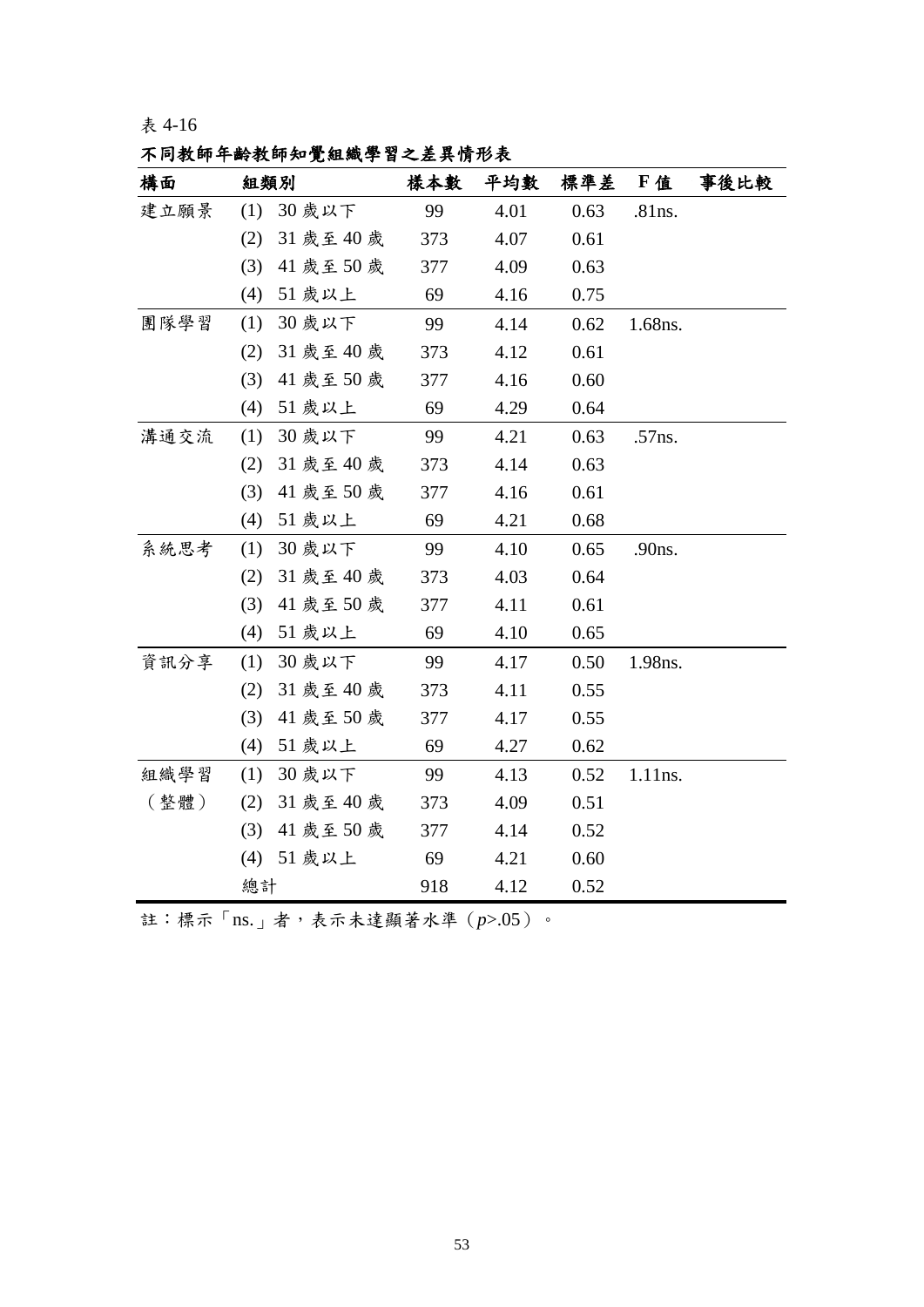表 4-17

|  |  | 不同服務年資教師知覺組織學習之差異情形表 |  |  |  |  |  |  |  |  |  |  |  |  |  |  |  |
|--|--|----------------------|--|--|--|--|--|--|--|--|--|--|--|--|--|--|--|
|--|--|----------------------|--|--|--|--|--|--|--|--|--|--|--|--|--|--|--|

| 構面   |     | 組類別         | 樣本數 | 平均數  |      | 標準差 F值  | 事後比較  |
|------|-----|-------------|-----|------|------|---------|-------|
| 建立願景 |     | (1) 5年以下    | 315 | 4.13 | 0.61 | 1.90ns. |       |
|      | (2) | 6年至10年      | 139 | 4.04 | 0.65 |         |       |
|      | (3) | 11年至15年     | 206 | 3.99 | 0.62 |         |       |
|      | (4) | 16年至20年     | 148 | 4.09 | 0.66 |         |       |
|      | (5) | 21 年以上      | 110 | 4.13 | 0.64 |         |       |
| 團隊學習 | (1) | 5年以下        | 315 | 4.20 | 0.57 | 2.16ns. |       |
|      | (2) | 6年至10年      | 139 | 4.07 | 0.70 |         |       |
|      | (3) | 11年至15年     | 206 | 4.08 | 0.61 |         |       |
|      | (4) | 16年至20年     | 148 | 4.16 | 0.62 |         |       |
|      | (5) | 21 年以上      | 110 | 4.22 | 0.56 |         |       |
| 溝通交流 | (1) | 5年以下        | 315 | 4.23 | 0.62 | $2.39*$ | 1 > 3 |
|      | (2) | 6年至10年      | 139 | 4.11 | 0.62 |         | 1 > 4 |
|      | (3) | 11年至15年     | 206 | 4.12 | 0.61 |         | 5 > 4 |
|      | (4) | 16年至20年     | 148 | 4.08 | 0.64 |         |       |
|      | (5) | 21 年以上      | 110 | 4.23 | 0.62 |         |       |
| 系統思考 | (1) | 5年以下        | 315 | 4.15 | 0.62 | 2.29ns. |       |
|      | (2) | 6年至10年      | 139 | 4.07 | 0.66 |         |       |
|      | (3) | 11年至15年     | 206 | 3.99 | 0.61 |         |       |
|      | (4) | 16年至20年     | 148 | 4.03 | 0.68 |         |       |
|      | (5) | 21 年以上      | 110 | 4.08 | 0.60 |         |       |
| 資訊分享 |     | (1) 5年以下    | 315 | 4.19 | 0.51 | 1.79ns. |       |
|      | (2) | 6年至10年      | 139 | 4.11 | 0.58 |         |       |
|      | (3) | 11年至15年     | 206 | 4.10 | 0.56 |         |       |
|      |     | (4) 16年至20年 | 148 | 4.12 | 0.60 |         |       |
|      | (5) | 21年以上       | 110 | 4.23 | 0.55 |         |       |
| 組織學習 | (1) | 5年以下        | 315 | 4.18 | 0.50 | $2.42*$ | 1 > 3 |
| (整體) | (2) | 6年至10年      | 139 | 4.08 | 0.54 |         | 5 > 3 |
|      | (3) | 11年至15年     | 206 | 4.05 | 0.52 |         |       |
|      | (4) | 16年至20年     | 148 | 4.10 | 0.56 |         |       |
|      | (5) | 21 年以上      | 110 | 4.18 | 0.52 |         |       |
|      | 總計  |             | 918 | 4.12 | 0.52 |         |       |

註:標示「\*」者,表示p<.05;標示「ns.」者,表示未達顯著水準(*p*>.05)。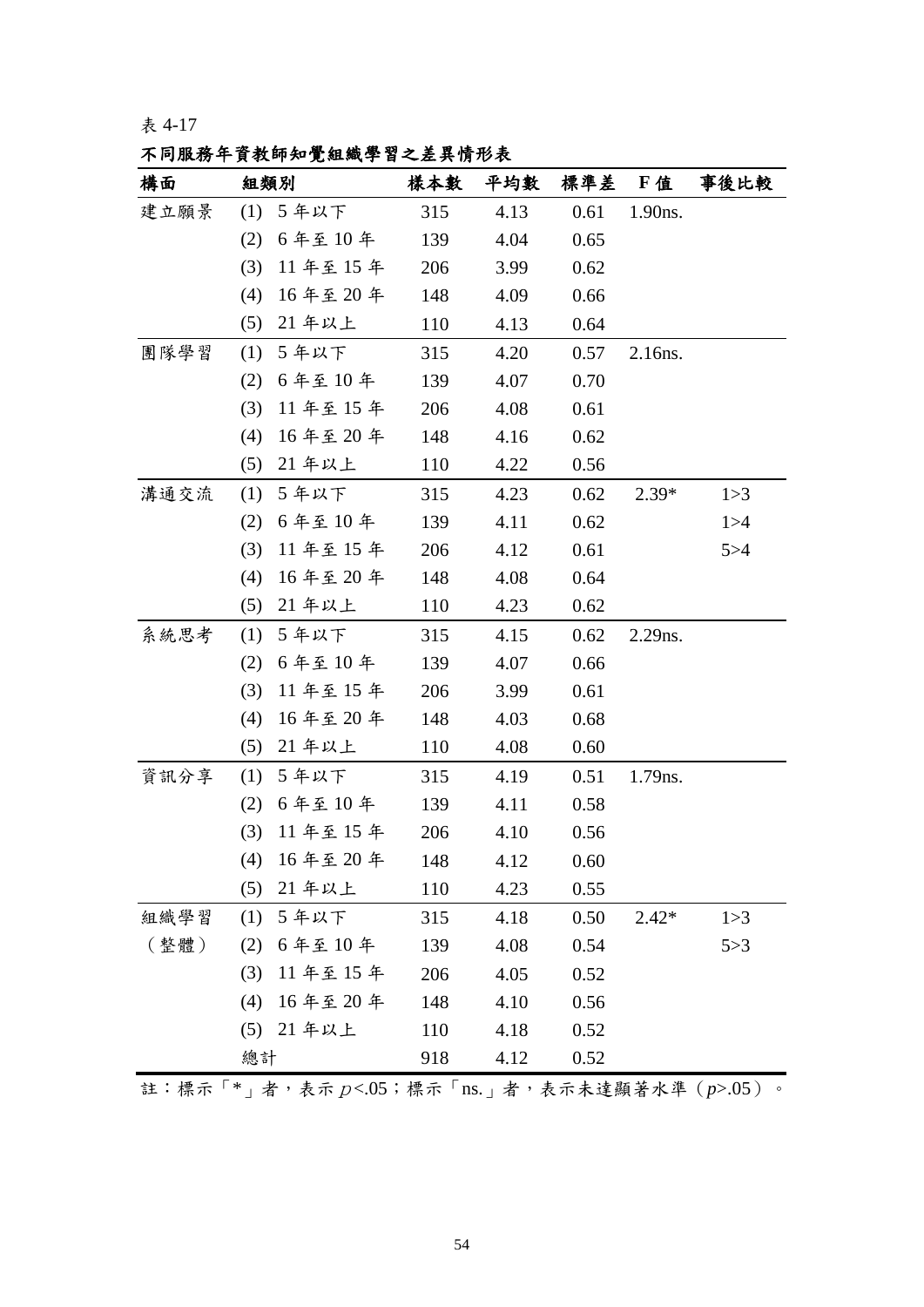### 肆、擔任職務與組織學習差異

根據表 4-18 數據顯示,關於擔任不同職務的教師所知覺組織學習情形,除 「團隊學習」與「溝通交流」無顯著差異以外,其餘(組織學習整體、建立願景、 系統思考、資訊分享)皆有顯著差異。再以 Scheffé 法進行事後比較,結果顯示 如下:

- 一、「組織學習整體」:「教師兼主任」大於「班級導師」;「教師兼主任」大於 「科任教師」。
- 二、「建立願景」:「教師兼主任」大於「班級導師」;「教師兼主任」大於「科 任教師」。
- 三、「系統思考」:「教師兼主任」大於「教師兼組長」;「教師兼主任」大於「班 級導師」;「教師兼主任」大於「科任教師」。
- 四、「資訊分享」:「教師兼主任」大於「科任教師」。

綜合上述,在教師知覺組織學習情形的程度上,兼任主任行政職務教師知覺 程度普遍較高,且以「系統思考」構面最為明顯。

### 伍、最高學歷與組織學習差異

根據表 4-19 中數據顯示,在得分平均數上,學士學歷教師皆高於碩士(含 四十學分班)學歷教師,但經由檢定,不同學歷教師在知覺組織學習上則無顯著 差異。本研究因博士學歷人數僅有7位,故在檢定時,因人數過少,不納入分析。

表 4-18

不同職務教師知覺組織學習之差異情形表

| 構面   | 組類別 |       | 樣本數 | 平均數  | 標準差  | F值         | 事後比較  |
|------|-----|-------|-----|------|------|------------|-------|
| 建立願景 | (1) | 教師兼主任 | 198 | 4.23 | 0.55 | $5.25**$   | 1 > 3 |
|      | (2) | 教師兼組長 | 200 | 4.07 | 0.64 |            | 1 > 4 |
|      | (3) | 班級導師  | 286 | 4.03 | 0.65 |            |       |
|      | (4) | 科任教師  | 224 | 4.00 | 0.66 |            |       |
| 團隊學習 | (1) | 教師兼主任 | 198 | 4.19 | 0.53 | $0.42$ ns. |       |
|      | (2) | 教師兼組長 | 200 | 4.13 | 0.64 |            |       |
|      | (3) | 班級導師  | 286 | 4.13 | 0.64 |            |       |
|      | (4) | 科任教師  | 224 | 4.15 | 0.61 |            |       |
| 溝通交流 | (1) | 教師兼主任 | 198 | 4.20 | 0.52 | $0.84$ ns. |       |
|      | (2) | 教師兼組長 | 200 | 4.14 | 0.63 |            |       |
|      | (3) | 班級導師  | 286 | 4.18 | 0.68 |            |       |
|      | (4) | 科任教師  | 224 | 4.11 | 0.63 |            |       |

(續下頁)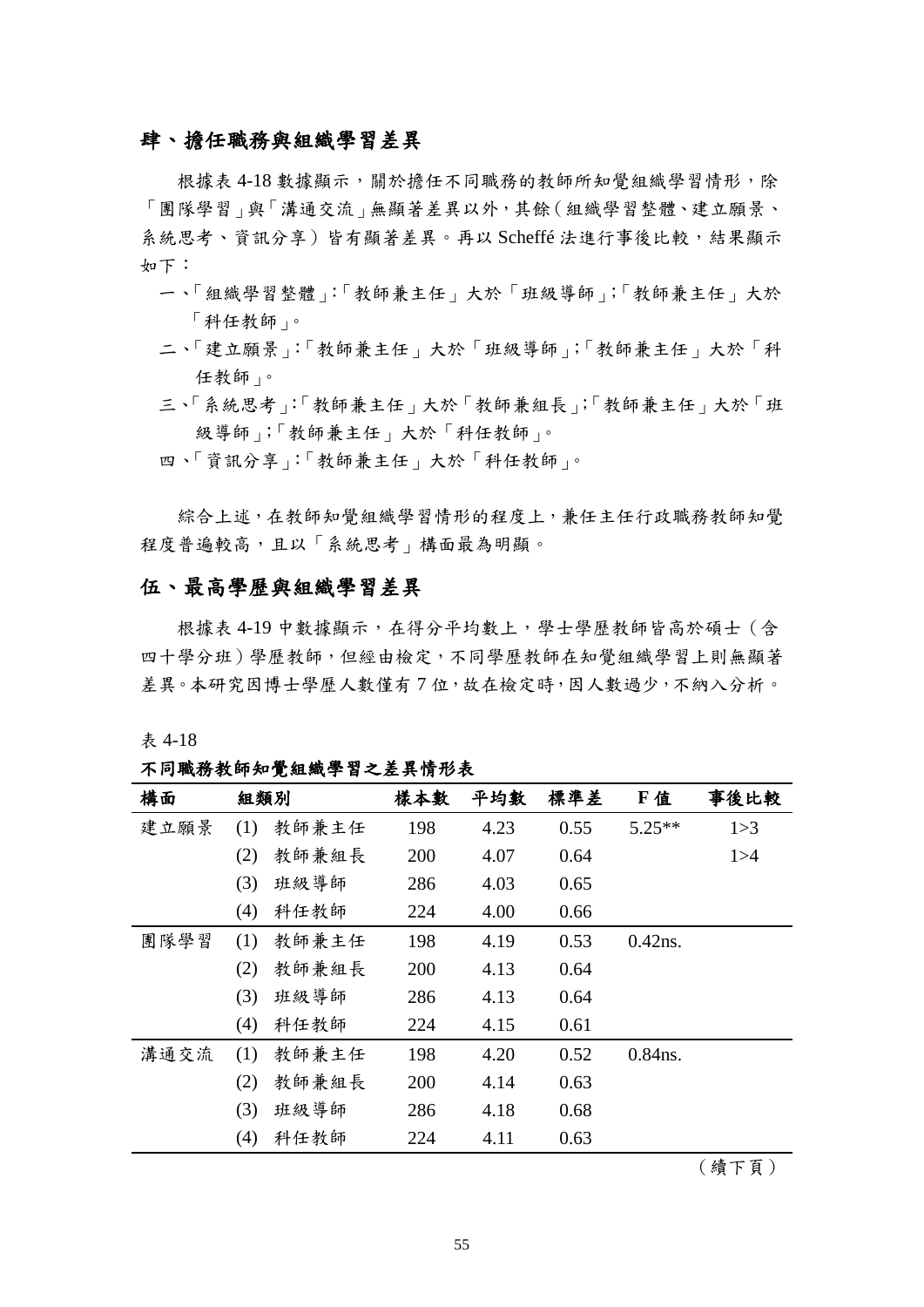| 構面   | 組類別 |       | 樣本數 | 平均數  | 標準差  | F 值       | 事後比較  |
|------|-----|-------|-----|------|------|-----------|-------|
| 系統思考 | (1) | 教師兼主任 | 198 | 4.27 | 0.54 | $9.12***$ | 1 > 2 |
|      | (2) | 教師兼組長 | 200 | 4.06 | 0.58 |           | 1 > 3 |
|      | (3) | 班級導師  | 286 | 3.97 | 0.69 |           | 1 > 4 |
|      | (4) | 科任教師  | 224 | 4.04 | 0.64 |           |       |
| 資訊分享 | (1) | 教師兼主任 | 198 | 4.25 | 0.49 | $3.71*$   | 1 > 4 |
|      | (2) | 教師兼組長 | 200 | 4.12 | 0.55 |           |       |
|      | (3) | 班級導師  | 286 | 4.16 | 0.59 |           |       |
|      | (4) | 科任教師  | 224 | 4.07 | 0.55 |           |       |
| 組織學習 | (1) | 教師兼主任 | 198 | 4.23 | 0.44 | $3.63*$   | 1 > 3 |
| (整體) | (2) | 教師兼組長 | 200 | 4.10 | 0.51 |           | 1 > 4 |
|      | (3) | 班級導師  | 286 | 4.09 | 0.57 |           |       |
|      | (4) | 科任教師  | 224 | 4.07 | 0.54 |           |       |
|      | 總計  |       | 908 | 4.12 | 0.52 |           |       |

註:標示「\*」者,表示p<.05;標示「\*\*」者,表示p<.01;標示「\*\*\*」者, 表示  $p$ <.001;標示「ns.」者,表示未達顯著水準 (p>.05)。

表 4-19

| $\pi$ + $\pi$ |  |  |  |  |  |  |  |                    |  |
|---------------|--|--|--|--|--|--|--|--------------------|--|
|               |  |  |  |  |  |  |  | 不同學歷教師知覺組織學習之差異情形表 |  |

| 構面   | 學歷         | 樣本數 | 平均數  | 標準差  | t值         |
|------|------------|-----|------|------|------------|
| 建立願景 | 學士         | 449 | 4.09 | 0.65 | $0.48$ ns. |
|      | 碩士(含四十學分班) | 459 | 4.07 | 0.62 |            |
| 團隊學習 | 學士         | 449 | 4.17 | 0.61 | $0.51$ ns. |
|      | 碩士(含四十學分班) | 459 | 4.14 | 0.60 |            |
| 溝通交流 | 學士         | 449 | 4.20 | 0.64 | $1.80$ ns. |
|      | 碩士(含四十學分班) | 459 | 4.13 | 0.60 |            |
| 系統思考 | 學士         | 449 | 4.08 | 0.62 | $0.38$ ns. |
|      | 碩士(含四十學分班) | 459 | 4.07 | 0.64 |            |
| 資訊分享 | 學士         | 449 | 4.18 | 0.57 | $1.46$ ns. |
|      | 碩士(含四十學分班) | 459 | 4.13 | 0.53 |            |
| 組織學習 | 學士         | 449 | 4.14 | 0.54 | $1.03$ ns. |
|      | 碩士(含四十學分班) | 459 | 4.11 | 0.51 |            |
|      |            |     |      |      |            |

註:標示「ns.」者,表示未達顯著水準(p>.05)。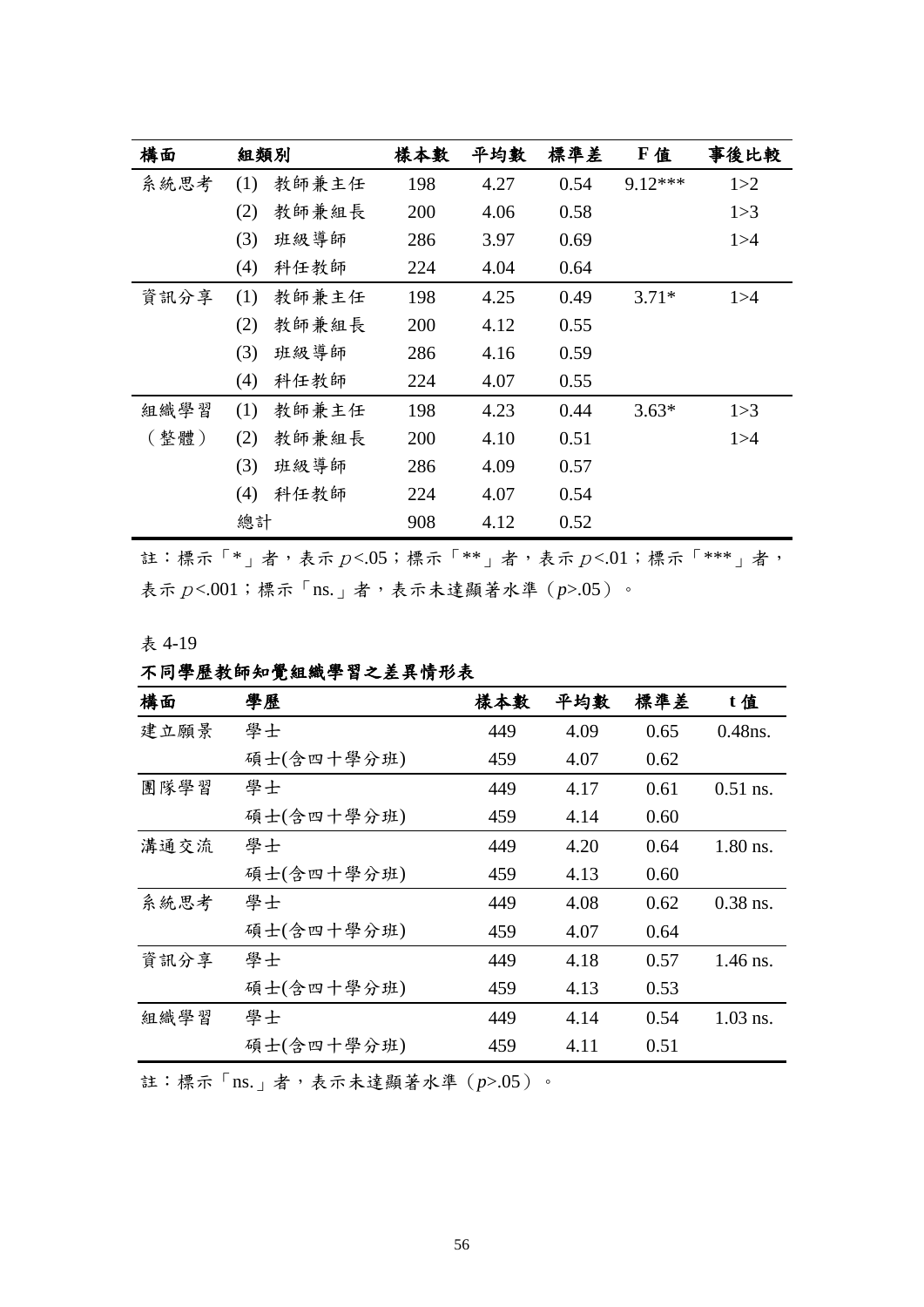綜合上述,不同環境背景變項、人口背景變項與組織學習之差異,研究發現 與推論:

- 一、不同地理位置教師在「溝通交流」與「系統思考」有顯著差異,且新北 市平均數較高,表示新北市教師知覺「溝通交流」與「系統思考」程度 高於臺北市教師。
- 二、學校規模與組織學習在「組織學習整體」、「建立願景」、「溝通交流」及 「系統思考」皆有顯著差異,「建立願景」及「溝通交流」構面,主要 為學校規模「12 班以下」大於「13 班至 24 班」;「12 班以下」大於「25 班至 48 班」;「12 班以下」大於「49 班以上」,推論原因為小規模學校 其教職員工與學生人數皆較少,在溝通交流與建立願景層面,較容易達 成共識。
- 三、學校獲獎與否在組織學習上無顯著差異,表示無論學校獲獎與否,不影 響教師知覺組織學習程度。
- 四、不同性別的教師知覺「建立願景」與「系統思考」情形有顯著差異,且 男性平均數較高,表示男性教師知覺程度高於女性教師。
- 五、不同年齡教師知覺組織學習則無顯著差異。
- 六、在該校服務年資不同的教師知覺「組織學習整體」及「溝通交流」情形 有顯著差異。
- 七、擔任不同職務的教師知覺「組織學習整體」、「建立願景」、「系統思考」 與「資訊分享」有顯著差異,且教師兼主任其平均數皆較高,表示擔任 主任行政職位者對於組織學習有較高敏感度。
- 八、不同學歷教師在知覺組織學習上無顯著差異。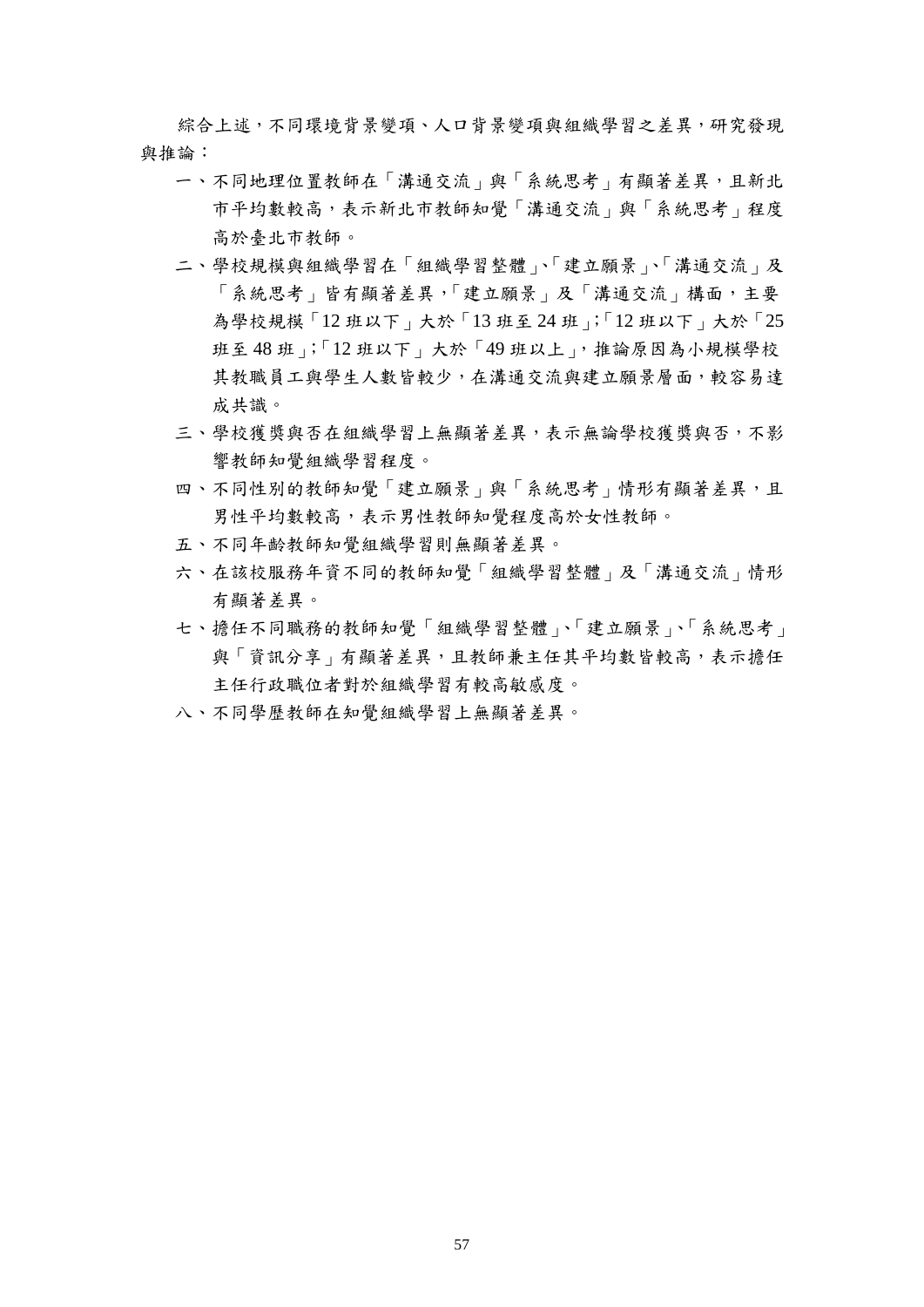### 第六項、不同環境背景變項與教學效能之差異

#### 壹、學校地理位置與教學效能差異

根據表 4-20 中數據顯示, 以平均分數而言, 新北市在教學效能整體及各構 面「多元教學策略」、「班級經營成效」及「學生學習表現」均高於臺北市;在「教 學計書完備」這一構面則是得分平均數相同,但經由檢定,不同地理位置(臺北 市、新北市)教師知覺教學效能無顯著差異。

### 貳、學校規模與教學效能差異

根據表 4-21 中數據顯示,「教學效能整體」、「教學計畫完備」及「多元教學 策略」構面無顯著差異外,其餘各構面(班級經營成效、學生學習表現)皆有顯 著差異。再以 Scheffé 進行事後比較,結果顯示:

一、「班級經營成效」:「49 班以上」大於「25 班至 48 班」。

二、「學生學習表現」:「13 班至 24 班」大於「25 班至 48 班」;「49 班以上」 大於「25 班至 48 班」。

### 參、得獎狀況與教學效能差異

根據表 4-22 中數據顯示,以平均分數來看,有獲獎的學校在「教學效能整 體」、「教學計畫完備」「多元教學策略」及「班級經營成效」構面皆高於無獲獎 的學校,在「學生學習表現」構面,雖無獲獎學校的得分平均數高於獲獎學校的 得分平均數,但此兩者僅些微差異。最後經由檢定,無論學校獲獎與否,教師知 覺教學效能無顯著差異。

表 4-20

#### 不同地理位置教師知覺教學效能之差異情形表

|           | 臺北市 (n=402) |      | 新北市 (n=516) |      |             |
|-----------|-------------|------|-------------|------|-------------|
|           | 平均數         | 標準差  | 平均數         | 標準差  | t值          |
| 教學計畫完備    | 4.28        | 0.50 | 4.28        | 0.48 | $-0.18$ ns. |
| 多元教學策略    | 4.33        | 0.49 | 4.36        | 0.49 | $-0.89$ ns. |
| 班級經營成效    | 4.31        | 0.48 | 4.34        | 0.49 | $-1.01$ ns. |
| 學生學習表現    | 3.95        | 0.56 | 3.97        | 0.60 | $-0.45$ ns. |
| 教學效能 (整體) | 4.22        | 0.44 | 4.24        | 0.44 | $-0.72$ ns. |

註:標示「ns.」者,表示未達顯著水準(*p*>.05)。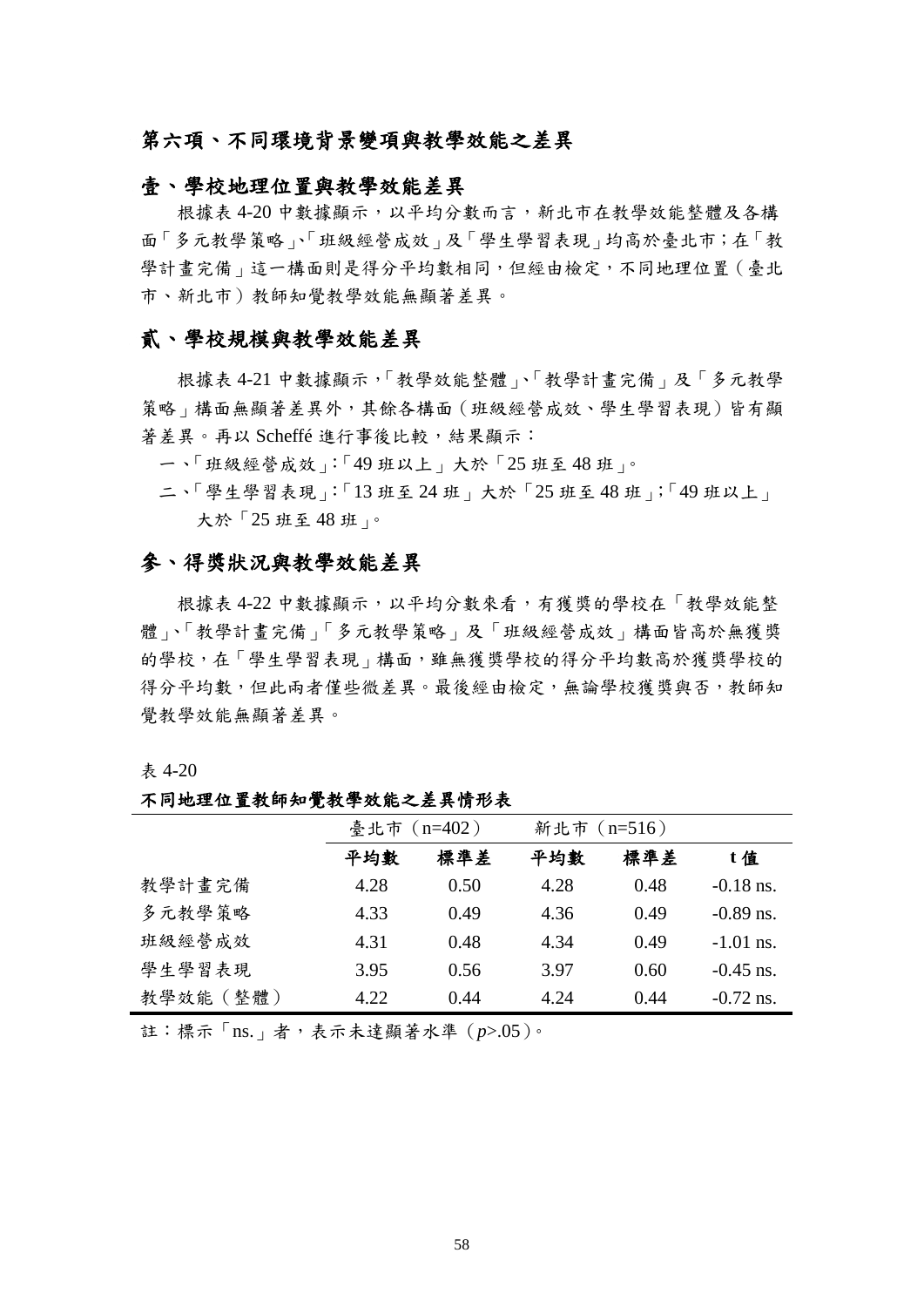# 不同學校規模教師知覺教學效能之差異情形表

| 構面               | 組類別           |     | 樣本數 平均數 標準差 |      | <b>F 值</b> | 事後比較  |
|------------------|---------------|-----|-------------|------|------------|-------|
| 教學計畫完備           | (1)12班以下      | 208 | 4.29        | 0.49 | 1.08ns.    |       |
|                  | (2)13 班至 24 班 | 181 | 4.25        | 0.47 |            |       |
|                  | (3)25 班至 48 班 | 298 | 4.26        | 0.48 |            |       |
|                  | (4)49 班以上     | 231 | 4.32        | 0.51 |            |       |
|                  | 總計            | 918 | 4.28        | 0.49 |            |       |
| 多元教學策略           | (1)12班以下      | 208 | 4.35        | 0.49 | $0.90$ ns. |       |
|                  | (2)13 班至 24 班 | 181 | 4.34        | 0.48 |            |       |
|                  | (3)25 班至 48 班 | 298 | 4.31        | 0.49 |            |       |
|                  | (4)49 班以上     | 231 | 4.38        | 0.50 |            |       |
|                  | 總計            | 918 | 4.34        | 0.49 |            |       |
| 班級經營成效           | (1)12班以下      | 208 | 4.31        | 0.50 | $2.80*$    | 4 > 3 |
|                  | (2)13 班至 24 班 | 181 | 4.35        | 0.48 |            |       |
|                  | (3)25 班至 48 班 | 297 | 4.28        | 0.46 |            |       |
|                  | (4)49 班以上     | 231 | 4.40        | 0.50 |            |       |
|                  | 總計            | 917 | 4.33        | 0.49 |            |       |
| 學生學習表現           | (1)12班以下      | 208 | 3.97        | 0.59 | $2.78*$    | 2 > 3 |
|                  | (2)13 班至 24 班 | 181 | 3.99        | 0.56 |            | 4 > 3 |
|                  | (3)25 班至 48 班 | 297 | 3.88        | 0.55 |            |       |
|                  | (4)49 班以上     | 231 | 4.02        | 0.63 |            |       |
|                  | 總計            | 917 | 3.96        | 0.58 |            |       |
| 教學效能(整體)         | (1)12班以下      | 208 | 4.23        | 0.45 | 2.18ns.    |       |
|                  | (2)13 班至 24 班 | 181 | 4.23        | 0.43 |            |       |
|                  | (3)25 班至 48 班 | 298 | 4.18        | 0.42 |            |       |
|                  | (4)49 班以上     | 231 | 4.28        | 0.46 |            |       |
|                  | 總計            | 918 | 4.23        | 0.44 |            |       |
| $\overline{r}$ . |               |     |             |      |            |       |

註:標示「\*」者,表示p<.05;標示「ns.」者,表示未達顯著水準(*p*>.05)。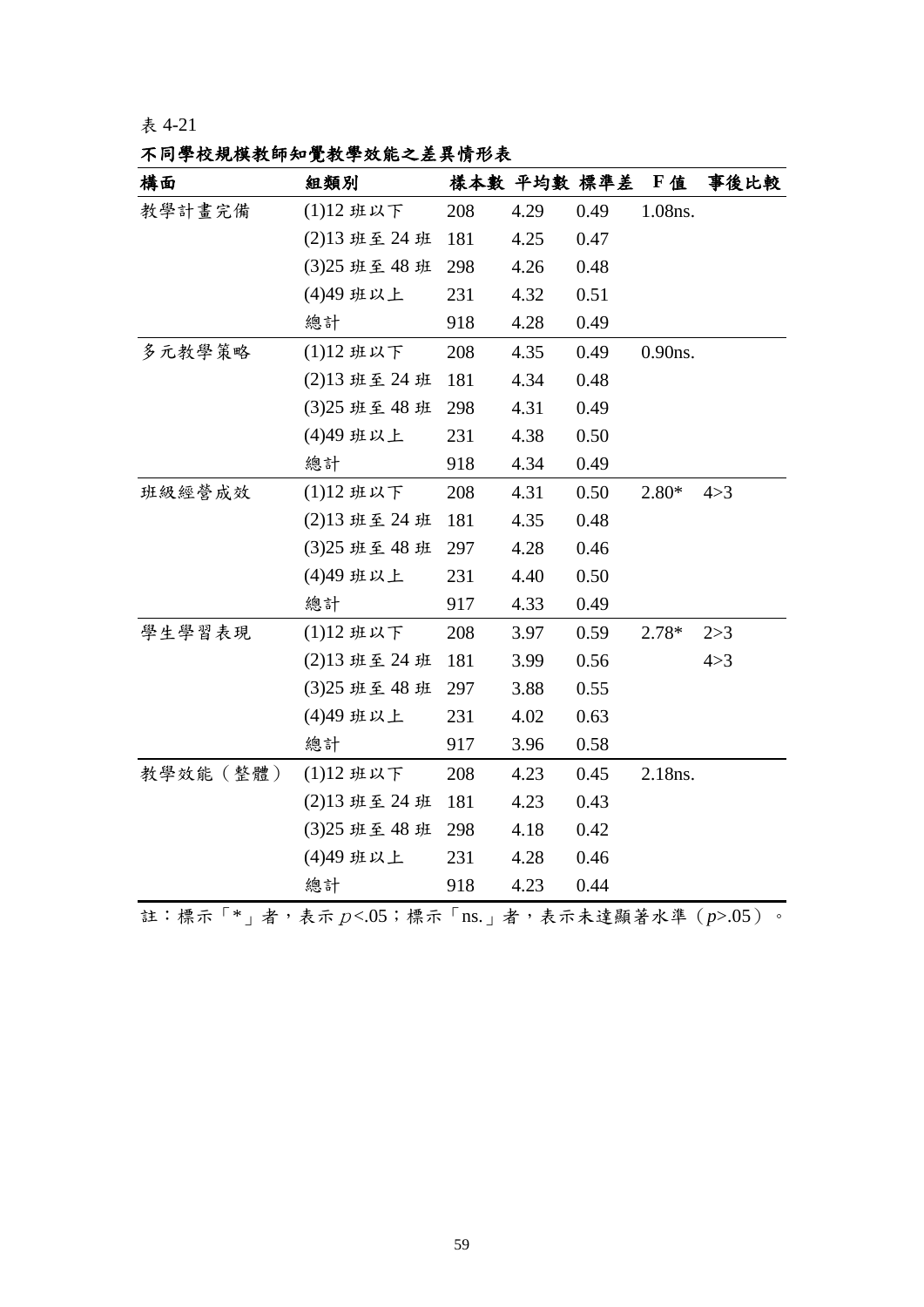表 4-22

不同得獎狀況教師知覺教學效能之差異情形表

| 構面        | 組類別 | 樣本數 | 平均數  | 標準差  | t值          |  |  |  |  |  |
|-----------|-----|-----|------|------|-------------|--|--|--|--|--|
| 教學計畫完備    | 無獲獎 | 83  | 4.27 | 0.22 | $-0.81$ ns. |  |  |  |  |  |
|           | 有獲獎 | 24  | 4.31 | 0.19 |             |  |  |  |  |  |
| 多元教學策略    | 無獲獎 | 83  | 4.33 | 0.21 | $-1.50$ ns. |  |  |  |  |  |
|           | 有獲獎 | 24  | 4.40 | 0.17 |             |  |  |  |  |  |
| 班級經營成效    | 無獲獎 | 83  | 4.32 | 0.23 | $-0.84$ ns. |  |  |  |  |  |
|           | 有獲獎 | 24  | 4.36 | 0.20 |             |  |  |  |  |  |
| 學生學習表現    | 無獲獎 | 83  | 3.97 | 0.25 | $0.25$ ns.  |  |  |  |  |  |
|           | 有獲獎 | 24  | 3.96 | 0.29 |             |  |  |  |  |  |
| 教學效能 (整體) | 無獲獎 | 83  | 4.22 | 0.21 | $-0.73$ ns. |  |  |  |  |  |
|           | 有獲獎 | 24  | 4.26 | 0.19 |             |  |  |  |  |  |
|           |     |     |      |      |             |  |  |  |  |  |

註:標示「ns.」者,表示未達顯著水準(*p*>.05)。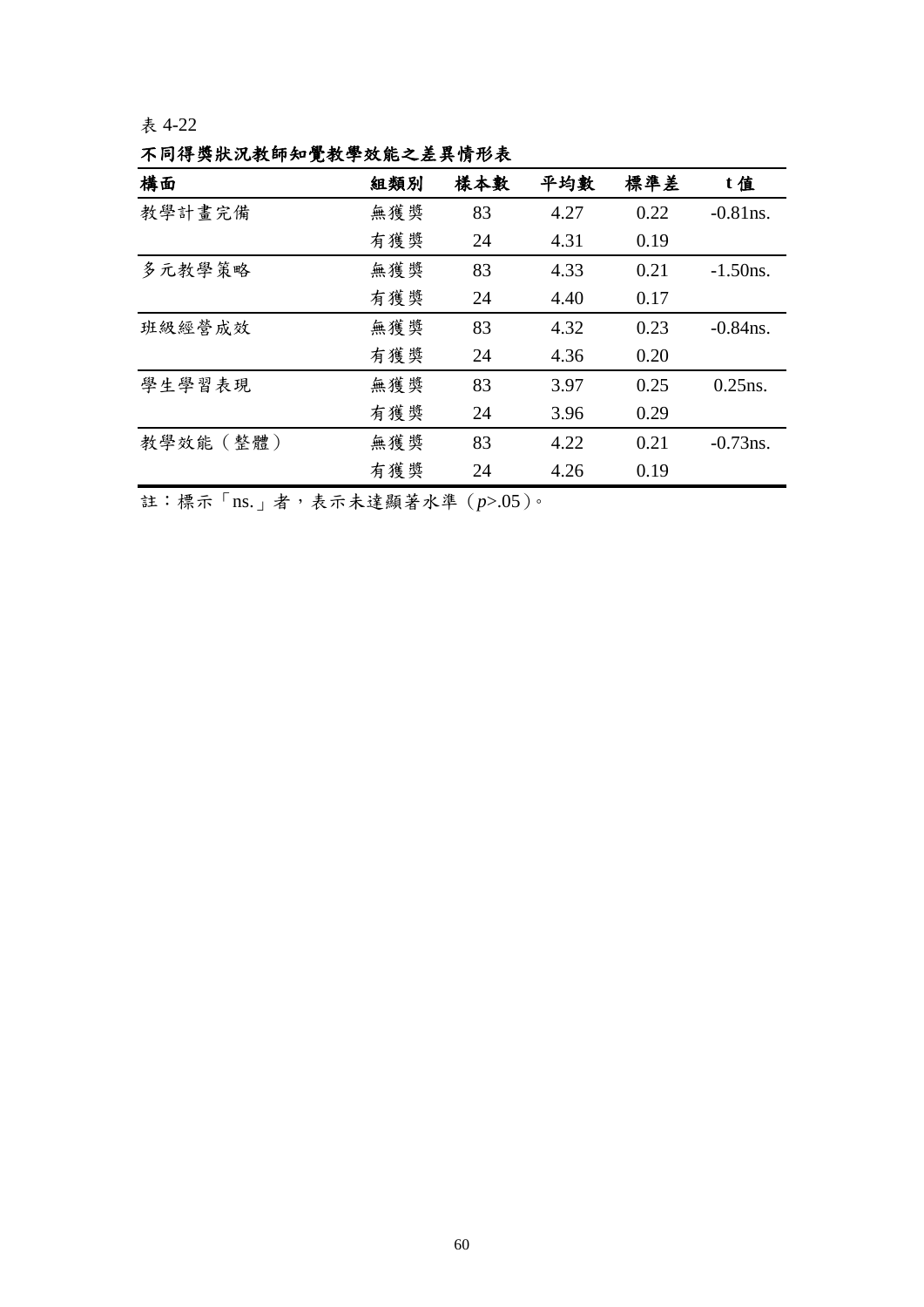## 第七項、不同人口背景變項與教學效能之差異

### 壹、性別對教學效能差異

根據表 4-23 中數據顯示,以平均分數來看,女性教師在「教學效能整體」、 「教學計畫完備」及「學生學習表現」,得分平均數均高於男性教師,而在「多 元教學策略」構面,則是男性教師得分平均數高於女性教師;「班級經營成效」 構面,得分平均數為兩者相同。最後經由檢定,不同性別教師知覺教學效能無顯 著差異。

## 貳、年齡對教學效能差異

根據表 4-24 中數據顯示,教師年齡在教學效能分構面「班級經營成效」、「學 生學習表現」上無顯著差異,但在「教學計書完備」、「多元教學策略」及「教學 效能整體」有顯著差異,再以 Scheffé 法進行事後比較,得出結果如下:

- 一、「教學效能整體」:「51 歲以上」大於「31 歲至 40 歲」。
- 二、「教學計畫完備」:「51 歲以上」大於「31 歲至 40 歲」;「51 歲以上」大於 「41 歲至 50 歲」。
- 三、「多元教學策略」:「41 歲至 50 歲」大於「31 歲至 40 歲」;「51 歲以上」 大於「31 歲至 40 歲」。

## 參、在該校服務年資對教學效能差異

根據表 4-25 數據顯示,以得分平均數來看,在該校服務年資「21年以上」 其得分平均數在「教學效能整體」及各構面(教學計畫完備、多元教學策略、班 級經營成效、學生學習表現),均為最高。但經由檢定,在該校服務年資教師知 覺教學效能無顯著差異。

表 4-23

|           | 男 (n=307)<br>標準差<br>平均數 |      | $\pm$ (n=600) |      |             |
|-----------|-------------------------|------|---------------|------|-------------|
|           |                         |      | 平均數           | 標準差  | t值          |
| 教學計畫完備    | 4.27                    | 0.50 | 4.28          | 0.48 | $-0.31$ ns. |
| 多元教學策略    | 4.36                    | 0.49 | 4.34          | 0.49 | $0.48$ ns.  |
| 班級經營成效    | 4.33                    | 0.49 | 4.33          | 0.48 | $0.03$ ns.  |
| 學生學習表現    | 3.93                    | 0.60 | 3.97          | 0.57 | $-1.06$ ns. |
| 教學效能 (整體) | 4.22                    | 0.45 | 4.23          | 0.44 | $-0.29$ ns. |

不同性別教師知覺教學效能之差異情形表

註:標示「ns.」者,表示未達顯著水準(*p*>.05)。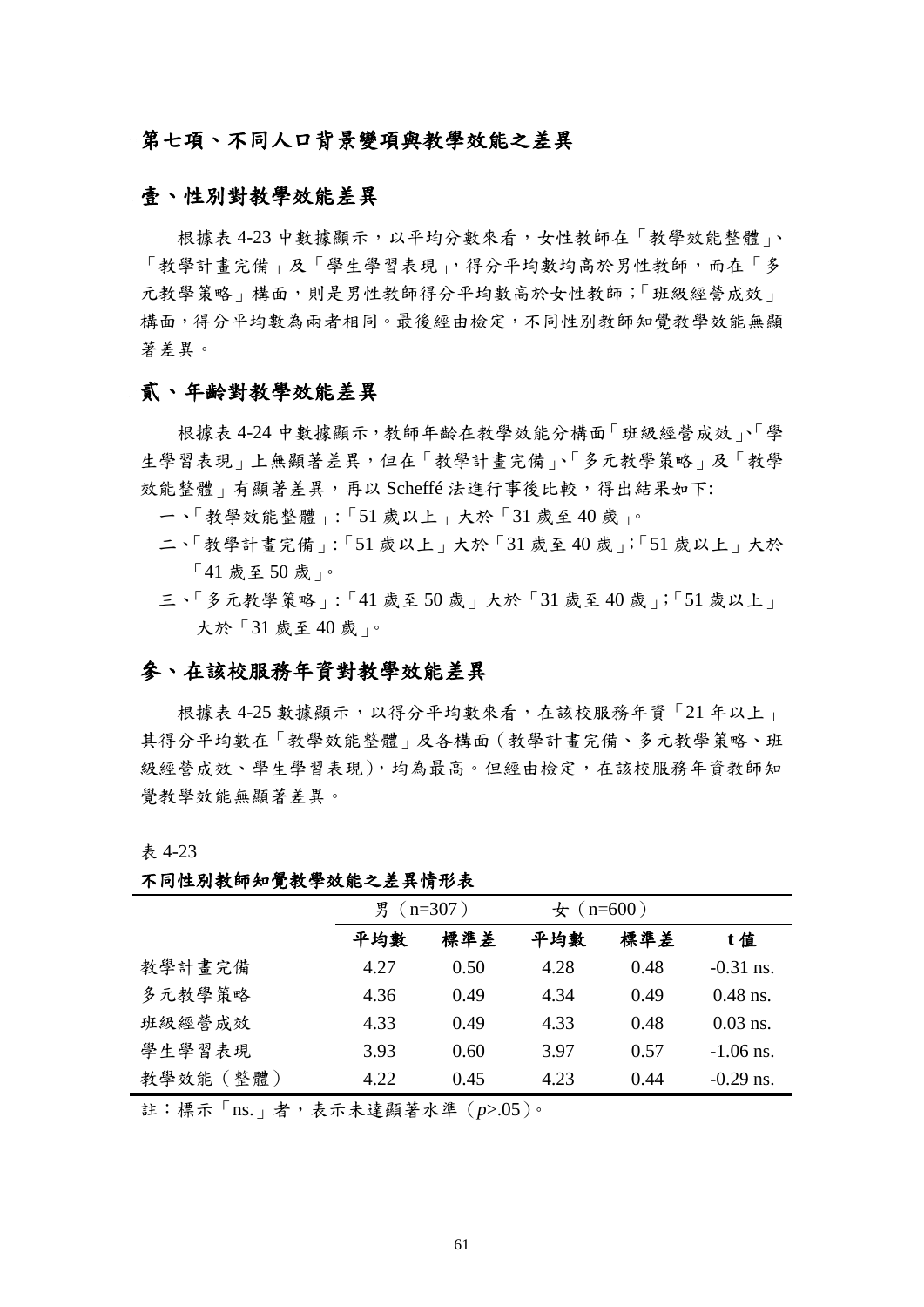表 4-24

不同教師年齡教師知覺教學效能之差異情形表

| 構面     | 組類別 |                                                    |     | 樣本數 平均數 標準差 |      | F值       | 事後比較  |
|--------|-----|----------------------------------------------------|-----|-------------|------|----------|-------|
| 教學計畫完備 | (1) | 30 歲以下                                             | 99  | 4.31        | 0.44 | 5.95**   | 4 > 2 |
|        | (2) | 31 歲至 40 歲                                         | 373 | 4.23        | 0.48 |          | 4 > 3 |
|        | (3) | 41 歲至 50 歲                                         | 377 | 4.28        | 0.50 |          |       |
|        | (4) | 51 歲以上                                             | 69  | 4.50        | 0.48 |          |       |
| 多元教學策略 | (1) | 30 歲以下                                             | 99  | 4.33        | 0.48 | $2.92*$  | 3 > 2 |
|        | (2) | 31 歲至 40 歲                                         | 373 | 4.30        | 0.49 |          | 4 > 2 |
|        | (3) | 41 歲至 50 歲                                         | 377 | 4.37        | 0.50 |          |       |
|        | (4) | 51 歲以上                                             | 69  | 4.46        | 0.45 |          |       |
| 班級經營成效 | (1) | 30 歲以下                                             | 99  | 4.32        | 0.44 | 2.19ns.  |       |
|        | (2) | 31 歲至 40 歲                                         | 373 | 4.29        | 0.48 |          |       |
|        | (3) | 41 歲至50 歲                                          | 376 | 4.35        | 0.50 |          |       |
|        | (4) | 51 歲以上                                             | 69  | 4.45        | 0.48 |          |       |
| 學生學習表現 | (1) | 30 歲以下                                             | 99  | 3.95        | 0.57 | 2.20ns.  |       |
|        | (2) | 31 歲至 40 歲                                         | 373 | 3.91        | 0.59 |          |       |
|        | (3) | 41 歲至50 歲                                          | 376 | 3.99        | 0.58 |          |       |
|        | (4) | 51 歲以上                                             | 69  | 4.07        | 0.58 |          |       |
| 教學效能   | (1) | 30 歲以下                                             | 99  | 4.23        | 0.39 | $3.93**$ | 4 > 2 |
| (整體)   | (2) | 31 歲至 40 歲                                         | 373 | 4.18        | 0.44 |          |       |
|        | (3) | 41 歲至50 歲                                          | 377 | 4.25        | 0.45 |          |       |
|        | (4) | 51 歲以上                                             | 69  | 4.37        | 0.42 |          |       |
|        | 總計  |                                                    | 918 | 4.23        | 0.44 |          |       |
|        |     | 註:標示「*」者,表示 $p$ <.05;標示「**」者,表示 $p$ <.01;標示「ns.」者, |     |             |      |          |       |

表示未達顯著水準(*p*>.05)。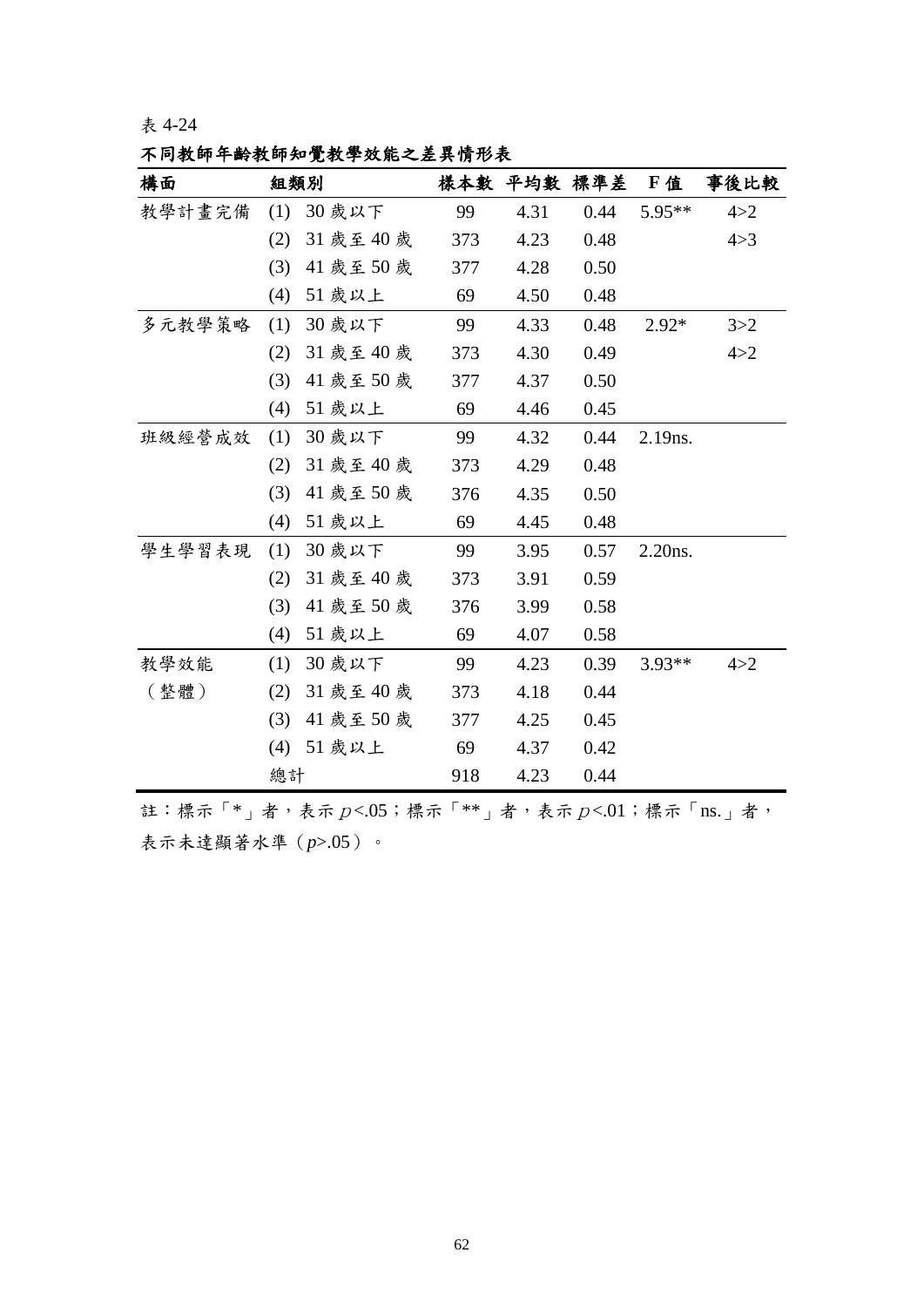表 4-25

不同服務年資教師知覺教學效能之差異情形表

| 構面     | 組類別 |             |     | 樣本數 平均數 標準差 |      | F值      | 事後比較 |
|--------|-----|-------------|-----|-------------|------|---------|------|
| 教學計畫完備 | (1) | 5年以下        | 315 | 4.30        | 0.47 | 1.47ns. |      |
|        | (2) | 6年至10年      | 139 | 4.22        | 0.49 |         |      |
|        | (3) | 11年至15年     | 206 | 4.24        | 0.50 |         |      |
|        | (4) | 16年至20年     | 148 | 4.30        | 0.46 |         |      |
|        |     | (5) 21 年以上  | 110 | 4.34        | 0.54 |         |      |
| 多元教學策略 | (1) | 5年以下        | 315 | 4.34        | 0.49 | 1.81ns. |      |
|        |     | (2) 6年至10年  | 139 | 4.29        | 0.52 |         |      |
|        | (3) | 311 年至 15 年 | 206 | 4.31        | 0.48 |         |      |
|        | (4) | 16年至20年     | 148 | 4.37        | 0.43 |         |      |
|        | (5) | 21 年以上      | 110 | 4.44        | 0.53 |         |      |
| 班級經營成效 | (1) | 5年以下        | 315 | 4.30        | 0.47 | 1.10ns. |      |
|        | (2) | 6年至10年      | 139 | 4.29        | 0.53 |         |      |
|        | (3) | 11年至15年     | 205 | 4.34        | 0.48 |         |      |
|        | (4) | 16年至20年     | 148 | 4.35        | 0.45 |         |      |
|        | (5) | 21 年以上      | 110 | 4.40        | 0.52 |         |      |
| 學生學習表現 | (1) | 5年以下        | 315 | 3.98        | 0.57 | 1.48ns. |      |
|        |     | (2) 6年至10年  | 139 | 3.88        | 0.61 |         |      |
|        | (3) | 11年至15年     | 205 | 3.92        | 0.59 |         |      |
|        | (4) | 16年至20年     | 148 | 3.99        | 0.58 |         |      |
|        |     | (5) 21 年以上  | 110 | 4.04        | 0.56 |         |      |
| 教學效能   |     | (1) 5年以下    | 315 | 4.23        | 0.42 | 1.72ns. |      |
| (整體)   |     | (2) 6年至10年  | 139 | 4.17        | 0.47 |         |      |
|        | (3) | 11年至15年     | 206 | 4.20        | 0.45 |         |      |
|        | (4) | 16年至20年     | 148 | 4.25        | 0.40 |         |      |
|        | (5) | 21 年以上      | 110 | 4.31        | 0.47 |         |      |
|        | 總計  |             | 918 | 4.23        | 0.44 |         |      |

註:標示「ns.」者,表示未達顯著水準(*p*>.05)。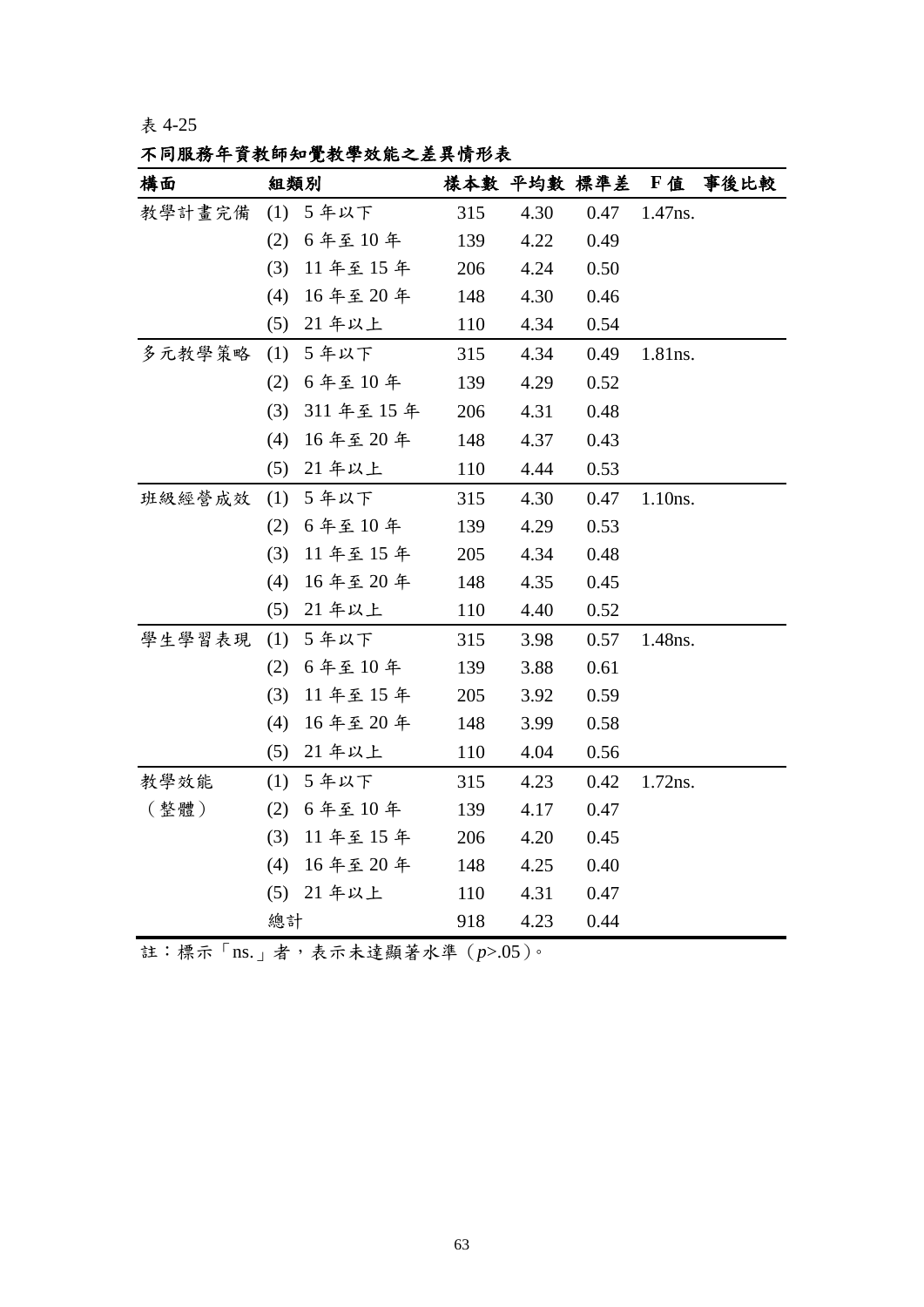## 肆、擔任職務對教學效能差異

根據表 4-26 數據顯示,「教學效能整體」及其分構面「多元教學策略」、「班 級經營成效」及「學生學習表現」在教師擔任不同職務上,皆呈現顯著差異,再 以 Scheffé 法進行事後比較,結果顯示如下:

一、「教學效能整體」:「教師兼主任」大於「教師兼組長」。

- 二、「多元教學策略」:「教師兼主任」大於「教師兼組長」;「班級導師」大於 「教師兼組長」。
- 三、「班級經營成效」:「班級導師」大於「教師兼組長」;「班級導師」大於「科 任教師」。
- 四、「學生學習表現」:「教師兼主任」大於「教師兼組長」。

表 4-26

不同職務教師教學效能之差異情形表

| 構面     |     | 組類別   | 樣本數 | 平均數  | 標準差  | F 值      | 事後比較  |
|--------|-----|-------|-----|------|------|----------|-------|
| 教學計畫完備 | (1) | 教師兼主任 | 198 | 4.32 | 0.50 | 2.08ns.  |       |
|        | (2) | 教師兼組長 | 200 | 4.21 | 0.47 |          |       |
|        | (3) | 班級導師  | 286 | 4.28 | 0.49 |          |       |
|        | (4) | 科任教師  | 224 | 4.30 | 0.48 |          |       |
| 多元教學策略 | (1) | 教師兼主任 | 198 | 4.43 | 0.50 | $5.04**$ | 1 > 2 |
|        | (2) | 教師兼組長 | 200 | 4.25 | 0.48 |          | 3 > 2 |
|        | (3) | 班級導師  | 286 | 4.38 | 0.47 |          |       |
|        | (4) | 科任教師  | 224 | 4.32 | 0.49 |          |       |
| 班級經營成效 | (1) | 教師兼主任 | 198 | 4.36 | 0.52 | $5.38**$ | 3 > 2 |
|        | (2) | 教師兼組長 | 200 | 4.25 | 0.49 |          | 3 > 4 |
|        | (3) | 班級導師  | 285 | 4.41 | 0.45 |          |       |
|        | (4) | 科任教師  | 224 | 4.28 | 0.47 |          |       |
| 學生學習表現 | (1) | 教師兼主任 | 198 | 4.08 | 0.58 | $4.45**$ | 1 > 2 |
|        | (2) | 教師兼組長 | 200 | 3.87 | 0.57 |          |       |
|        | (3) | 班級導師  | 285 | 3.96 | 0.59 |          |       |
|        | (4) | 科任教師  | 224 | 3.93 | 0.57 |          |       |
| 教學效能   | (1) | 教師兼主任 | 198 | 4.30 | 0.46 | $4.60**$ | 1 > 2 |
| (整體)   | (2) | 教師兼組長 | 200 | 4.15 | 0.43 |          |       |
|        | (3) | 班級導師  | 286 | 4.26 | 0.43 |          |       |
|        | (4) | 科任教師  | 224 | 4.21 | 0.44 |          |       |
|        | 總計  |       | 908 | 4.23 | 0.44 |          |       |

註:標示「\*\*」者,表示p<.01;標示「ns.」者,表示未達顯著水準(*p*>.05)。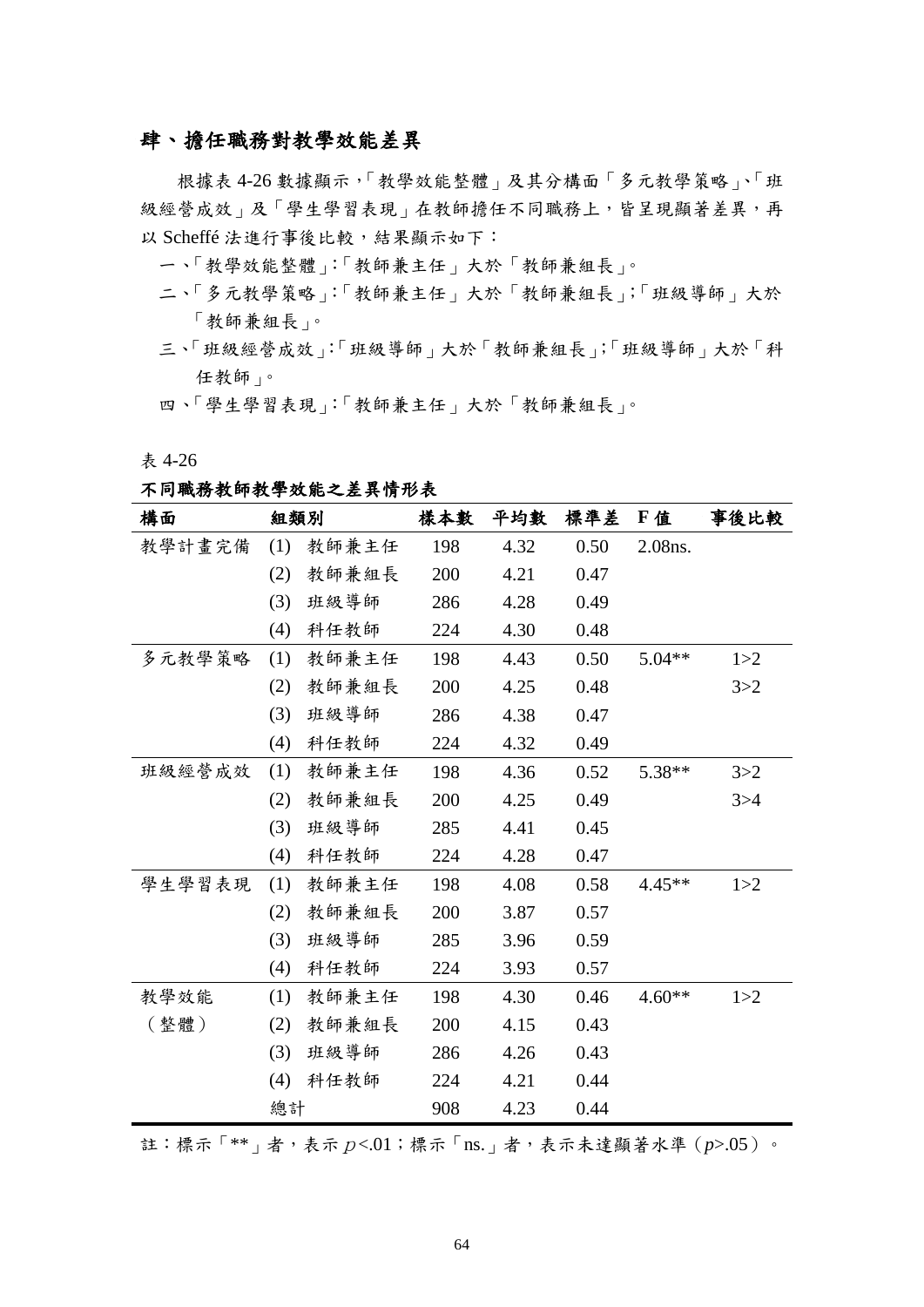## 伍、最高學歷對教學效能差異

根據表 4-27 數據顯示,以得分平均數來看,「教學效能整體」及其分構面「多 元教學策略」及「班級經營成效」,兩者雖有差異,但差異甚小,而「教學計畫 完備 | 構面則為同分;在「學生學習表現 | 構面,碩士學歷教師得分平均數高於 學士學歷教師。最後,經由檢定,不同學歷教師知覺教學效能無顯著差異,本研 究因博士學歷人數僅有7位,在檢定時,因人數過少,故不納入分析。

表 4-27

| 構面     | 學歷         | 樣本數 | 平均數  | 標準差  | t值          |
|--------|------------|-----|------|------|-------------|
| 教學計畫完備 | 學士         | 449 | 4.28 | 0.49 | $0.12$ ns.  |
|        | 碩士(含四十學分班) | 459 | 4.28 | 0.48 |             |
| 多元教學策略 | 學士         | 449 | 4.34 | 0.48 | $-0.35$ ns. |
|        | 碩士(含四十學分班) | 459 | 4.35 | 0.50 |             |
| 班級經營成效 | 學士         | 448 | 4.33 | 0.47 | $0.25$ ns.  |
|        | 碩士(含四十學分班) | 459 | 4.32 | 0.50 |             |
| 學生學習表現 | 學士         | 448 | 3.93 | 0.58 | $-1.51$ ns. |
|        | 碩士(含四十學分班) | 459 | 3.98 | 0.58 |             |
| 教學效能   | 學士         | 449 | 4.22 | 0.44 | $-0.51$ ns. |
|        | 碩士(含四十學分班) | 459 | 4.23 | 0.45 |             |

不同學歷教師知覺教學效能之差異情形表

註:標示「ns.」者,表示未達顯著水準(*p*>.05)。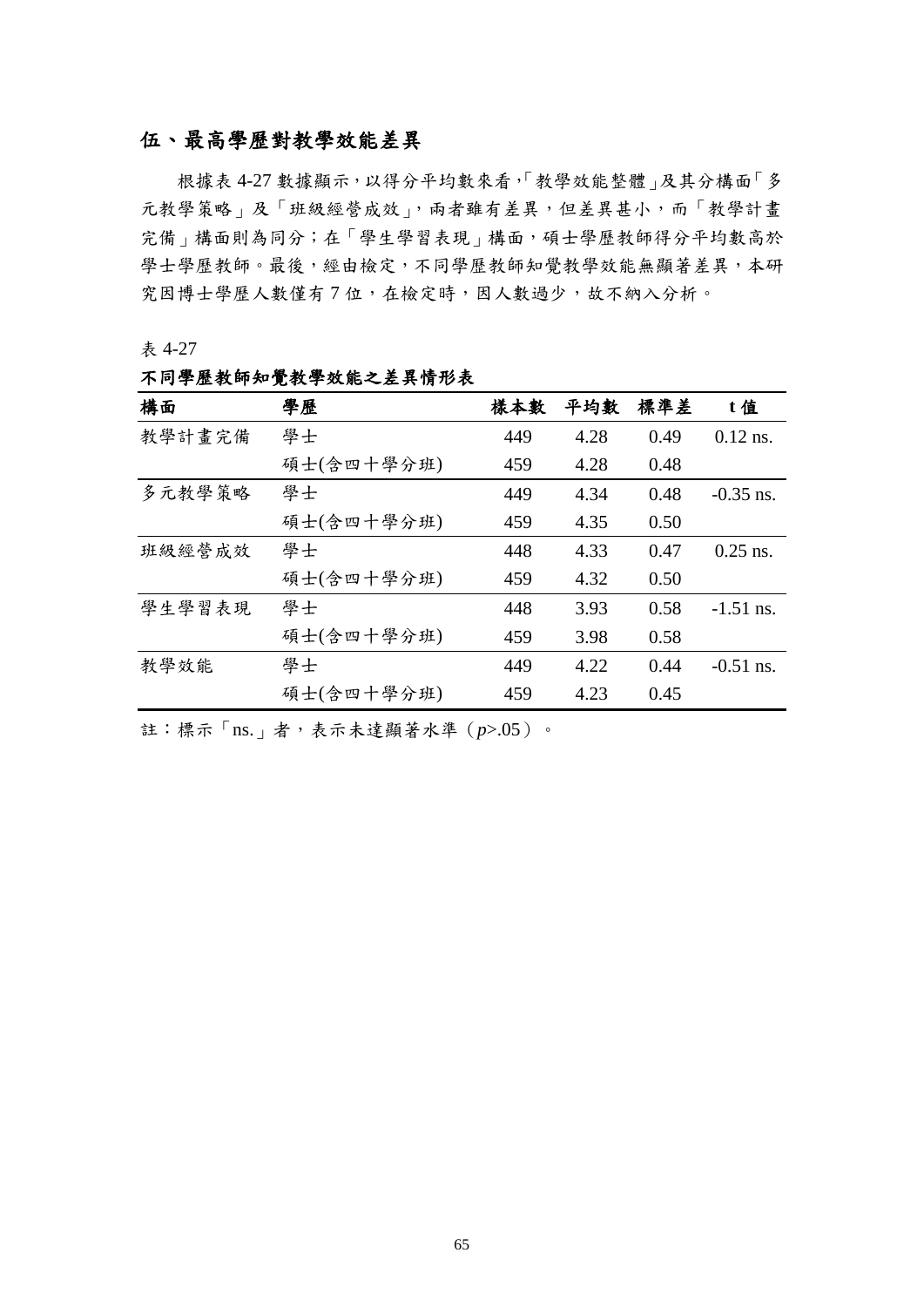綜合上述,不同環境背景變項、人口背景變項與教學效能之差異,研究發現 與推論:

- 一、學校地理位置與教師知覺教學效能無顯著差異,表示地理位置不影響 教師知覺校長空間領導程度。
- 二、學校規模與教學效能在「班級經營成效」與「學生學習表現」皆有顯 著差異,主要為學校規模「49班以上」大於「25班至48班」。
- 三、得獎狀況與教師知覺教學效能無顯著差異,表示無論學校獲獎與否, 不影響教師知覺教學效能程度。
- 四、不同性別教師知覺教學效能無顯著差異,表示性別不影響教師知覺教 學效能程度。
- 五、不同年齡教師知覺「教學效能整體」、「教學計畫完備」與「多元教學 策略」有顯著差異,且在「教學效能整體」、「教學計畫完備」與「多 元教學策略」皆是「51 歲以上」組別大於「31 歲至 40 歲」組別。
- 六、在該校服務年資與教學效能無顯著差異,表示服務年資不影響教師知 覺教學效能程度。
- 七、擔任職務與「教學效能整體」、「多元教學策略」、「班級經營成效」及 「學生學習表現」有顯著差異,在「多元教學策略」、「學生學習表現」 及「教學效能整體」皆是擔任教師兼主任職務者平均數較高;「班級經 營成效 | 構面, 班級導師皆大於教師兼組長、科任教師, 推論原因為 班級經營管理主要與班級導師較為相關。
- 八、不同學歷教師知覺教學效能無顯著差異,表示學歷不影響教師知覺教 學效能程度。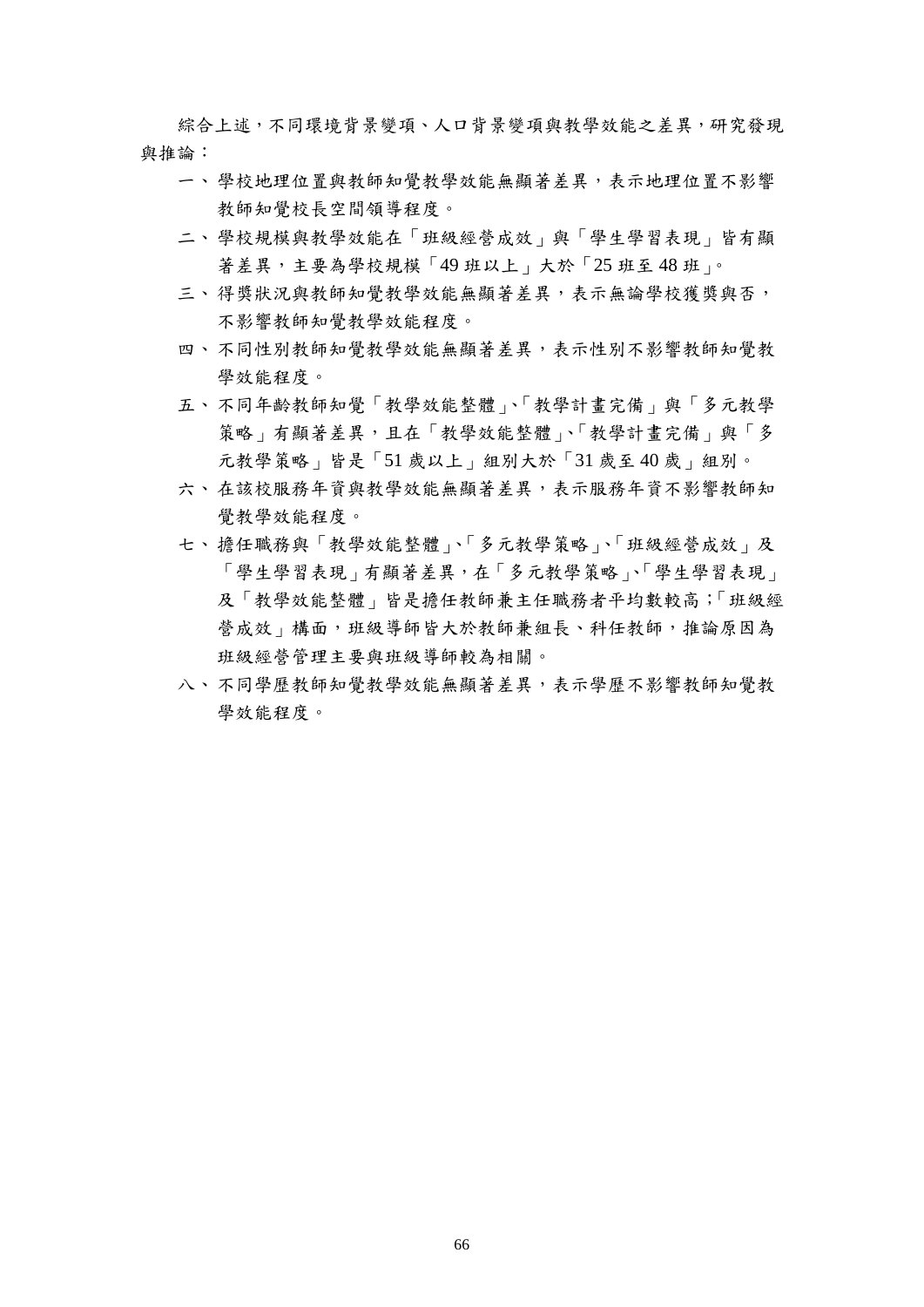# 第二節、校長空間領導與組織學習之關係

本節採Pearson's積差相關,以瞭解臺北市及新北市國民小學校長空間領導、 組織學習之間相關情形。相關係數小於.40為低度相關,介於.40~.70為中度相關, 大於.70 為高度相關。

#### 表 4-28

#### 校長空間領導與組織學習相關係數表

|                   |         | 組織學習 |      |      |  |
|-------------------|---------|------|------|------|--|
|                   | 校長空間領導  | 臺北市  | 整體   |      |  |
| 皮爾森 (Pearson)積差相關 | 形塑空間願景  | .791 | .712 | .748 |  |
|                   | 建構教育空間  | .785 | .778 | .779 |  |
|                   | 融入課程教學  | .831 | .772 | .799 |  |
|                   | 使用者共同参與 | .779 | .837 | .811 |  |
|                   | 校長空間領導  | .833 | .820 | .824 |  |

註 1:所有相關係數皆達顯著水準(*p*<.001)。

註 2:整體為臺北市與新北市合併之統計資料。

## 第一項、校長空間領導與組織學習之相關分析

校長空間領導整體與組織學習整體呈高度正相關 (r=.824), 表示運用校長 空間領導有助於組織學習的提升。

## 第二項、校長空間領導因素與組織學習之相關為何?

校長空間領導各構面與組織學習均呈高度正相關。其中,校長空間領導各構 面與組織學習相關性由高至低依序為「使用者共同參與」(r=.811)、「融入課程 教學」(r=.799)、「建構教育空間」(r=.779)、「形塑空間願景」(r=.748)。由此可 知,校長空間領導各構面的實施與組織學習有高度正相關,且以「使用者共同參 與」相關程度最高。

## 第三項、不同地區校長空間領導學校在組織學習上是否有差異存在**?**

以下根據表 4-29 分述不同地區校長空間領導與組織學習之相關情形,並比 較不同地區的差異:

#### 壹、臺北市

臺北市校長空間領導整體及其構面皆與組織學習成高度正相關,達.01 顯著 水準。其中,校長空間領導構面與組織學習相關性由高至低依序為「融入課程教 學」(r=.831)、「形塑空間願景」(r=.791)、「建構教育空間」(r=.785)「使用者共 同參與」(r=.779),表示臺北市校長實施空間領導之作為中,以「融入課程教學」 相關程度最高。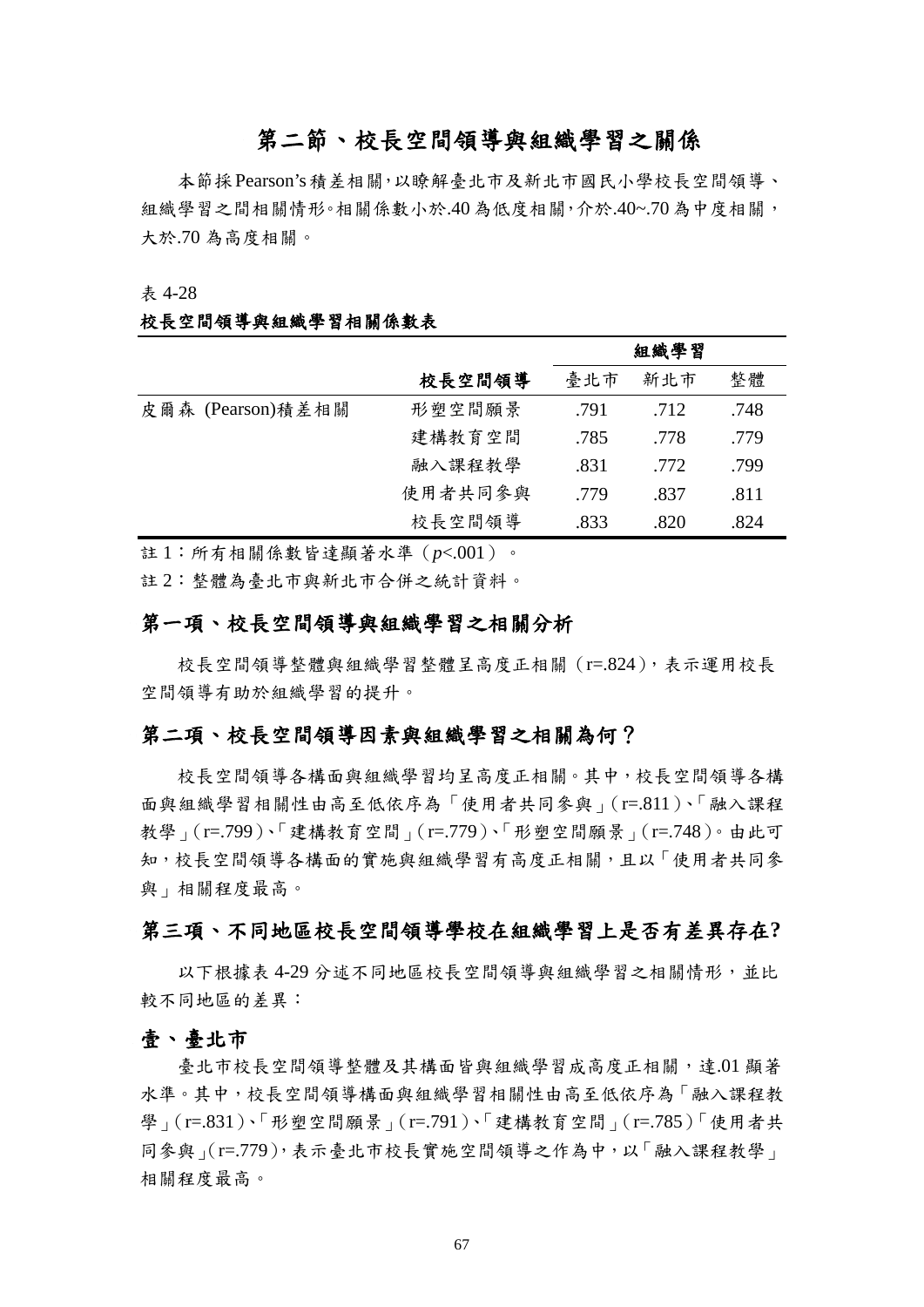## 貳、新北市

新北市校長空間領導整體及其構面皆與組織學習成高度正相關;其中,校長 空間領導構面與組織學習相關性由高至低依序為「使用者共同參與」(r=.837)、  $\lceil$ 建構教育空間 $\lceil$ (r=.778 $\rceil$ 、 融入課程教學 $\lceil$ (r=.772 $\rceil$ 、「形塑空間願景 $\lceil$ (r=.712 $\rceil$ , 表示新北市校長實施空間領導之作為中,以「使用者共同參與」相關程度最高。

綜合上述,臺北市與新北市校長空間領導與組織學習皆呈高度正相關,但校 長空間領導各構面與組織學習相關性程度的高低排序有顯著不同,以「使用者共 同參與」構面差異最大(詳見表 4-29)。

表 4-29

不同地區校長空間領導與組織學習之相關情形表

| 地區<br>排序     | 臺北市              | 新北市              |
|--------------|------------------|------------------|
|              | 融入課程教學 (r=.831)  | 使用者共同參與 (r=.837) |
| $\mathbf{2}$ | 形塑空間願景 (r=.791)  | 建構教育空間 (r=.778)  |
| 3            | 建構教育空間 (r=.785)  | 融入課程教學 (r=.772)  |
| 4            | 使用者共同參與 (r=.779) | 形塑空間願景 (r=.712)  |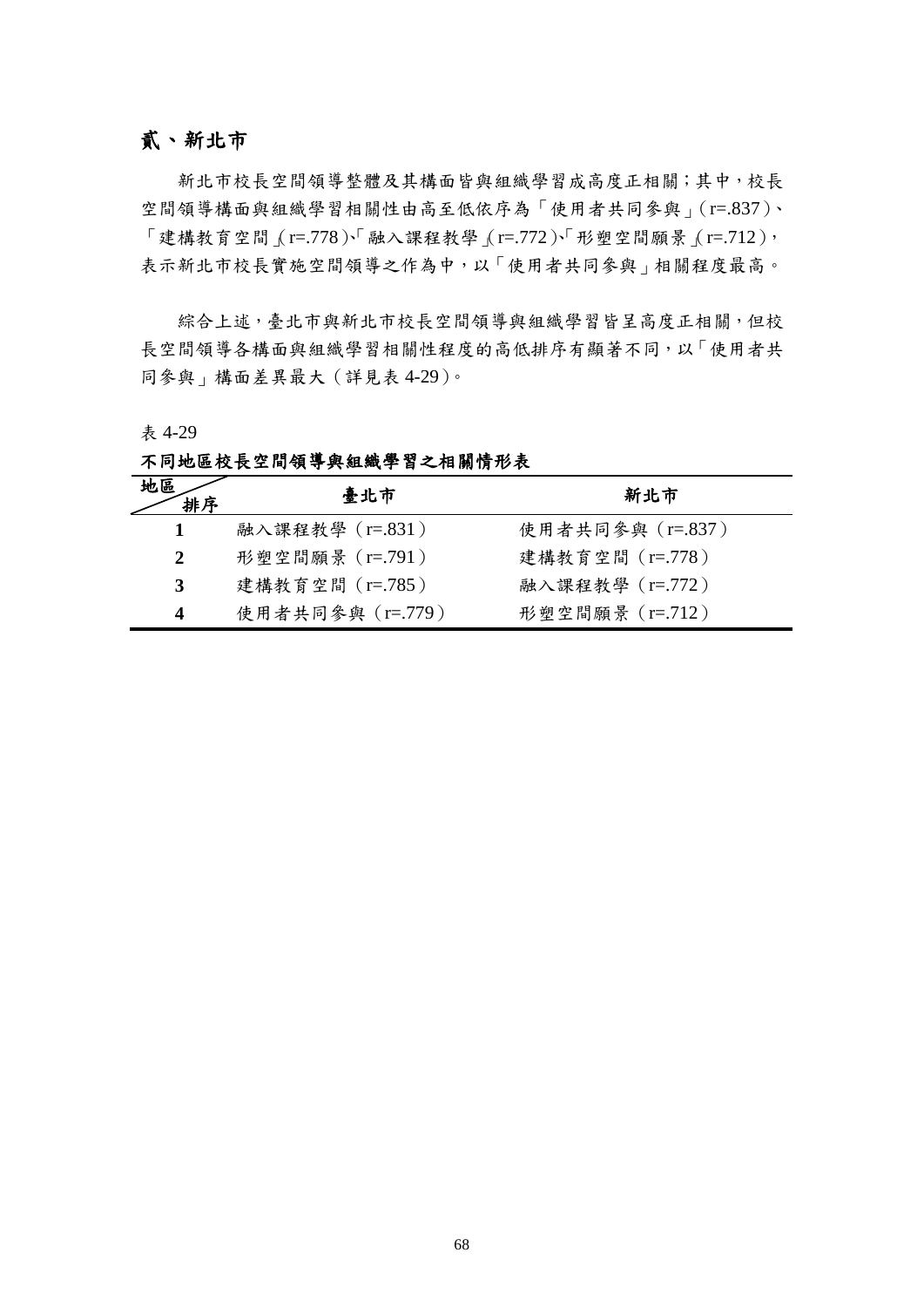# 第三節、校長空間領導與教學效能之關係

本節採Pearson's積差相關,以瞭解臺北市及新北市國民小學校長空間領導、 教學效能之間相關情形。相關係數小於.40為低度相關,介於.40~.70為中度相關, 大於.70 為高度相關。

#### 表 4-30

#### 校長空間領導與教學效能相關係數表

|                   |         | 教學效能 |      |      |  |
|-------------------|---------|------|------|------|--|
|                   | 校長空間領導  | 臺北市  | 新北市  | 整體   |  |
| 皮爾森 (Pearson)積差相關 | 形塑空間願景  | .598 | .627 | .605 |  |
|                   | 建構教育空間  | .631 | .689 | .653 |  |
|                   | 融入課程教學  | .651 | .695 | .668 |  |
|                   | 使用者共同参與 | .623 | .624 | .616 |  |
|                   | 校長空間領導  | .654 | .693 | .667 |  |

註 1:所有相關係數皆達顯著水準(*p*<.001)。

註 2:整體為臺北市與新北市合併之統計資料。

## 第一項、校長空間領導與教學效能之相關分析

校長空間領導與教學效能整體,呈顯著正相關,相關係數(r=.667)為中 度正相關。

## 第二項、校長空間領導因素與教學效能之相關為何**?**

校長空間領導各構面於教學效能整體,呈顯著正相關,相關係數分別為「形 塑空間願景 ( $r=.605$ )、「建構教育空間 ( $r=.653$ )、「融入課程教學 ( $r=.668$ ) 及「使用者共同參與」(r=.616),為中度正相關。在「融入課程教學」上,相 關係數最高,顯示校長空間領導構面中,以「融入課程教學」提升教學效能最有 影響。

#### 第三項、不同地區校長空間領導學校在教學效能上是否有差異存在**?**

校長空間領導整體與各構面於臺北市及新北市有顯著差異,且呈正相關。新 北市在空間領導整體及各構面與教學效能整體,相關係數分別為「校長空間領導 整體」(r=.693)、「形塑空間願景」(r=.627)、「建構教育空間」(r=.689)、  $\lceil$ 融入課程教學  $\lceil$  r = .695 $\rceil$ 及 $\lceil$ 使用者共同參與  $\lceil$  r = .624 $\rceil$ , 皆高於臺北市, 為中度正相關。以新北市、臺北市來說,校長空間領導之「融入課程教學」最能 影響於教學效能之提升,其相關係數為.695(新北市)及.651(臺北市),為空間 領導構面中,相關係數最高者。

綜合上述,新北市與臺北市校長空間領導與教學效能整體為中度正相關,且 兩者皆以「融入課程教學」為相關係數最高;新北市空間領導各構面與教學效能 相關係數較低者為「使用者共同參與」,而臺北市則是以「形塑空間願景」為相 關係數較低者。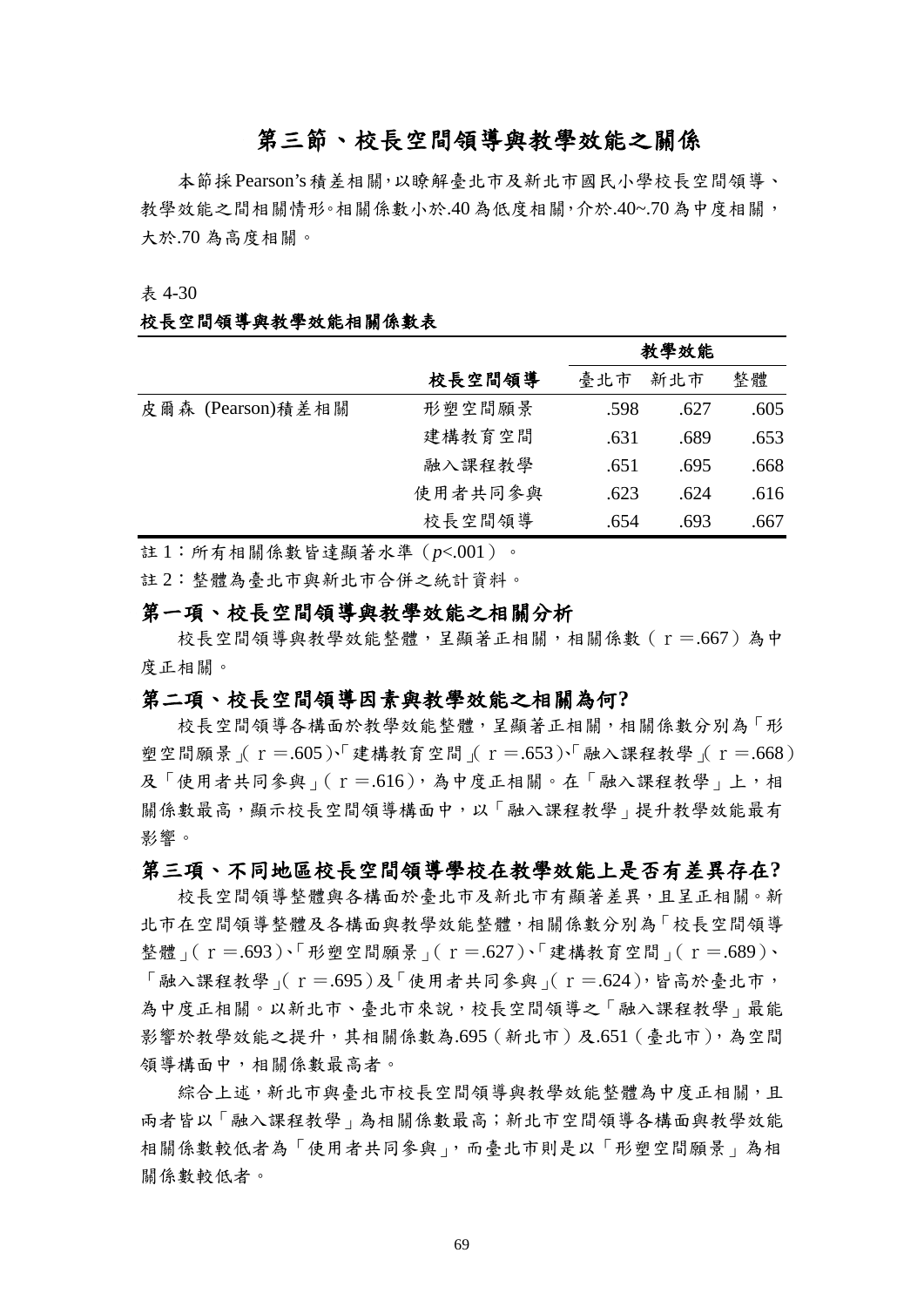# 第四節、結構方程模式分析

## 第一項、模型設定

本研究題目為「國民小學校長空間領導、組織學習與教學效能關係之研究」, 基於文獻探討,將「校長空間領導」變項分為形塑空間願景、建構教育空間、融 入課程教學與使用者共同參與等四個構面;「組織學習」變項分為建立願景、團 隊學習、溝通交流、系統思考與資訊分享等五個構面;「教學效能」變項分為教 學計書完備、多元教學策略、班級經營成效與學生學習表現等四個構面,且設定 三條影響路徑分別為,校長空間領導直接影響組織學習,路徑係數為 γ11 (校長 空間領導→組織學習)、組織學習直接影響教學效能,路徑係數為 β1 ( 組織學習 →教學效能)、校長空間領導直接影響教學效能,路徑係數為 Y21 (校長空間領導 →教學效能),以及含中介效果的校長空間領導透過組織學習影響教學效能(校 長空間領導→組織學習→教學效能)。基於上述,繪製而成圖 4-1 國民小學校長 空間領導、組織學習與教學效能之線性結構關係理論模型。

圖 4-1

國民小學校長空間領導、組織學習與教學效能之線性結構關係理論模型



#### 第二項、描述性統計與相關矩陣

本研究各觀察變項的平均數、標準差及相關係數分述如下:各觀察變項的平 均數介於 3.98 到 4.35 之間、標準差介於 0.48 到 0.66 之間,而相關係數介於.37 到.84 之間皆達顯著水準且落在合理範圍,其詳細數據如表 4-31。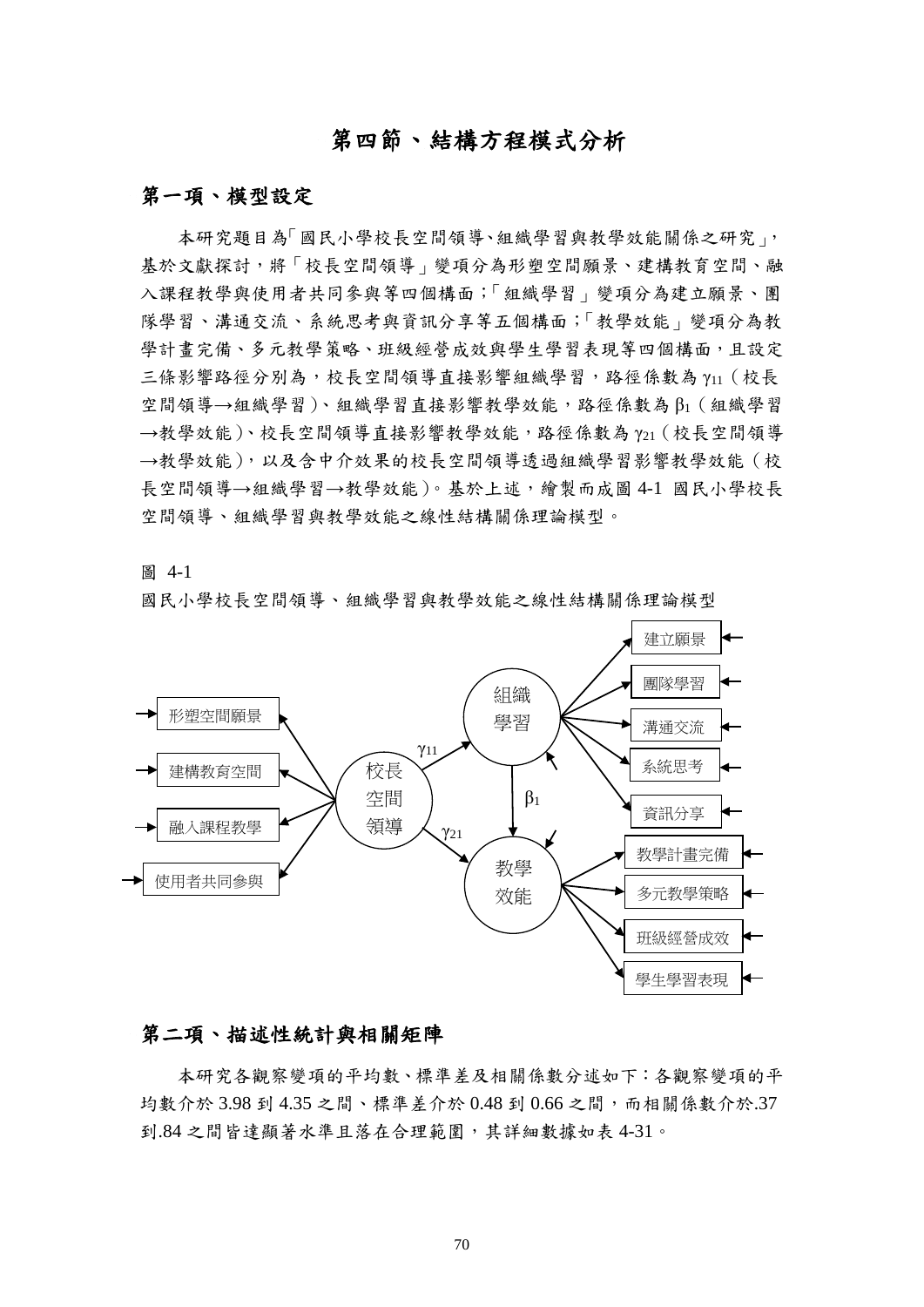# 表 4- 31

# 外顯變數描述統計與相關係數矩陣(N=877)

| 因素     | 題項         | 平均數  | 標準差  |     | $\overline{2}$ | 3   | 4   | 5              | 6   | 7   | 8            | 9   | 10  | 11  | 12           | 13 |
|--------|------------|------|------|-----|----------------|-----|-----|----------------|-----|-----|--------------|-----|-----|-----|--------------|----|
|        | 1. 形塑空間願景  | 4.19 | 0.60 |     |                |     |     |                |     |     |              |     |     |     |              |    |
|        | 2. 建構教育空間  | 4.20 | 0.59 | .84 | $\overline{1}$ |     |     |                |     |     |              |     |     |     |              |    |
| 校長空間領導 | 3. 融入課程教學  | 4.15 | 0.60 | .80 | .84            |     |     |                |     |     |              |     |     |     |              |    |
|        | 4. 使用者共同参與 | 3.98 | 0.66 | .70 | .77            | .77 | -1  |                |     |     |              |     |     |     |              |    |
|        | 5. 建立願景    | 4.10 | 0.61 | .69 | .73            | .73 | .73 | $\overline{1}$ |     |     |              |     |     |     |              |    |
|        | 團隊學習<br>6. | 4.16 | 0.59 | .54 | .58            | .57 | .58 | .65            |     |     |              |     |     |     |              |    |
| 組織學習   | 7. 溝通交流    | 4.17 | 0.60 | .48 | .54            | .56 | .53 | .64            | .69 |     |              |     |     |     |              |    |
|        | 8. 系統思考    | 4.10 | 0.60 | .64 | .67            | .70 | .69 | .73            | .66 | .67 | $\mathbf{1}$ |     |     |     |              |    |
|        | 9. 資訊分享    | 4.16 | 0.54 | .54 | .57            | .61 | .57 | .64            | .71 | .73 | .72          |     |     |     |              |    |
|        | 10. 教學計畫完備 | 4.29 | 0.48 | .48 | .50            | .50 | .46 | .55            | .56 | .54 | .56          | .62 |     |     |              |    |
| 教學效能   | 11. 多元教學策略 | 4.35 | 0.48 | .44 | .48            | .49 | .43 | .51            | .49 | .50 | .52          | .57 | .77 | 1   |              |    |
|        | 12. 班級經營成效 | 4.33 | 0.48 | .42 | .47            | .47 | .45 | .51            | .49 | .51 | .52          | .57 | .73 | .78 | $\mathbf{1}$ |    |
|        | 13. 學生學習表現 | 3.98 | 0.57 | .37 | .40            | .41 | .42 | .47            | .40 | .41 | .43          | .45 | .57 | .57 | .65          |    |

註: 所有相關係數皆達顯著水準(*p*<.001)。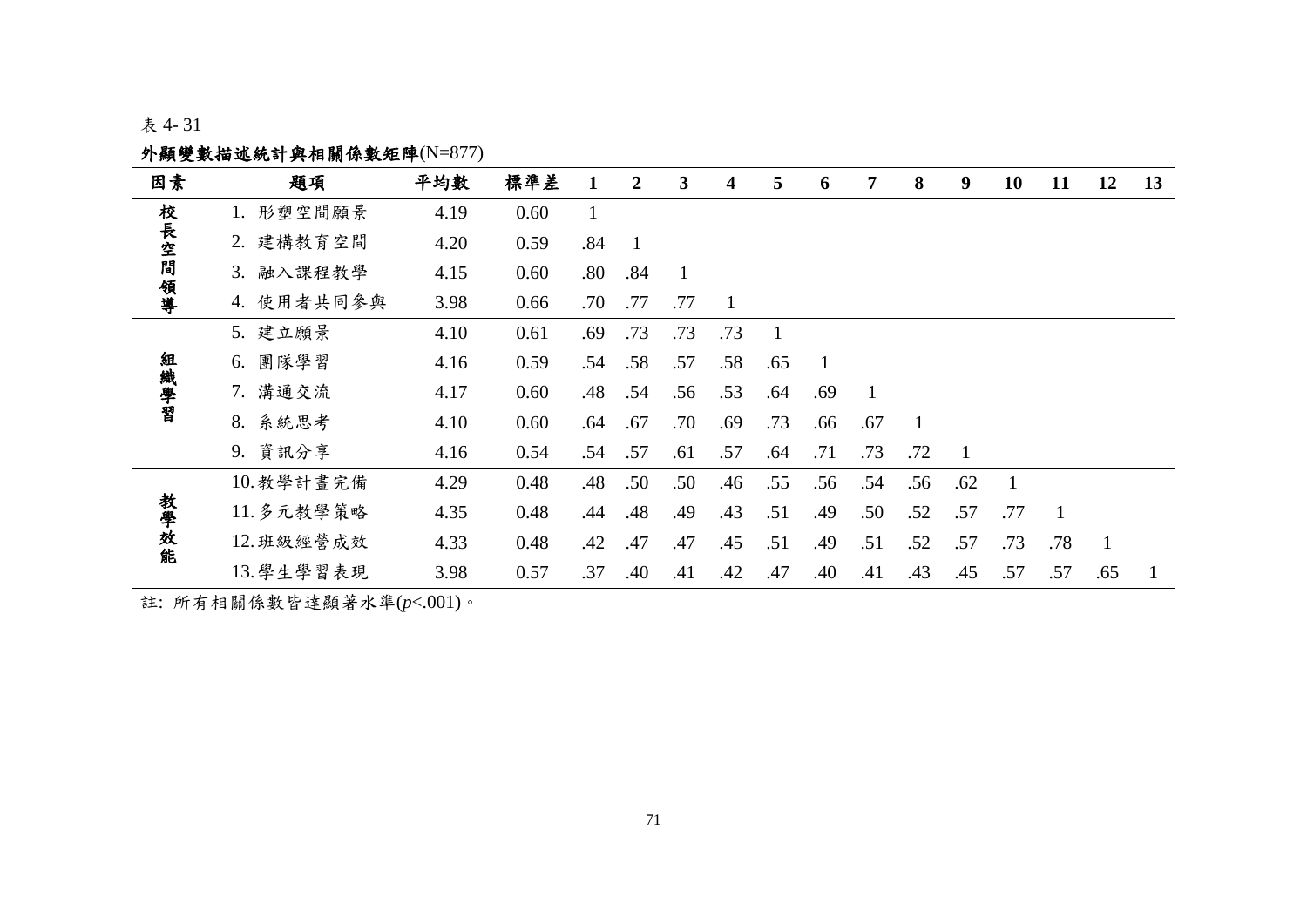## 第三項、測量模式

檢驗結構模式之前,Anderson 和 Gerbing 建議先檢驗測量模式,以確定其具 有可接受的適配程度後,方可進行結構模式之驗證;測量模式檢驗結果顯示適配 程度良好(卡方=244.46、df=54、GFI=.96、CFI=.98、NFI=.98、RMR=.010、 RMSEA=.063), 校長空間領導平均變異萃取量為.79, 組合信度為.94; 組織學習 平均變異萃取量為.65,組合信度為.90;教學效能平均變異萃取量為.72,組合信 度為.91,皆符合 Fornell 與 Larcker 及 Hair、Black、Babin 與 Anderson 建議之標 準,顯示正式問卷具有良好的信度與效度(陳柏霖、洪兆祥、余民寧,2013)。 潛在變項間之相關係數介於.60~.88 之間,皆達顯著水準(*p*< .001)且為正值, 故本研究所有研究變項間皆有顯著正相關,如表 4-32 及表 4-33 所示。

表 4-32

|         | 標準化因素負荷量 | 標準誤  | T值    | <b>AVE</b> | <b>CR</b> |
|---------|----------|------|-------|------------|-----------|
| 校長空間領導  |          |      |       | .79        | .94       |
| 形塑空間願景  | 0.87     |      |       |            |           |
| 建構教育空間  | 0.91     | 0.02 | 43.05 |            |           |
| 融入課程教學  | 0.92     | 0.03 | 37.16 |            |           |
| 使用者共同参與 | 0.85     | 0.04 | 31.19 |            |           |
| 組織學習    |          |      |       | .65        | .90       |
| 建立願景    | 0.87     |      |       |            |           |
| 團隊學習    | 0.75     | 0.03 | 26.43 |            |           |
| 溝通交流    | 0.74     | 0.03 | 25.89 |            |           |
| 系統思考    | 0.86     | 0.03 | 33.47 |            |           |
| 資訊分享    | 0.79     | 0.03 | 28.64 |            |           |
| 教學效能    |          |      |       | .72        | .91       |
| 教學計畫完備  | 0.90     |      |       |            |           |
| 多元教學策略  | 0.86     | 0.03 | 29.26 |            |           |
| 班級經營成效  | 0.89     | 0.03 | 32.46 |            |           |
| 學生學習表現  | 0.73     | 0.04 | 21.63 |            |           |

#### 正式問卷之測量模式摘要表

註:所有標準化因素負荷量皆達顯著水準(*p*<.001)。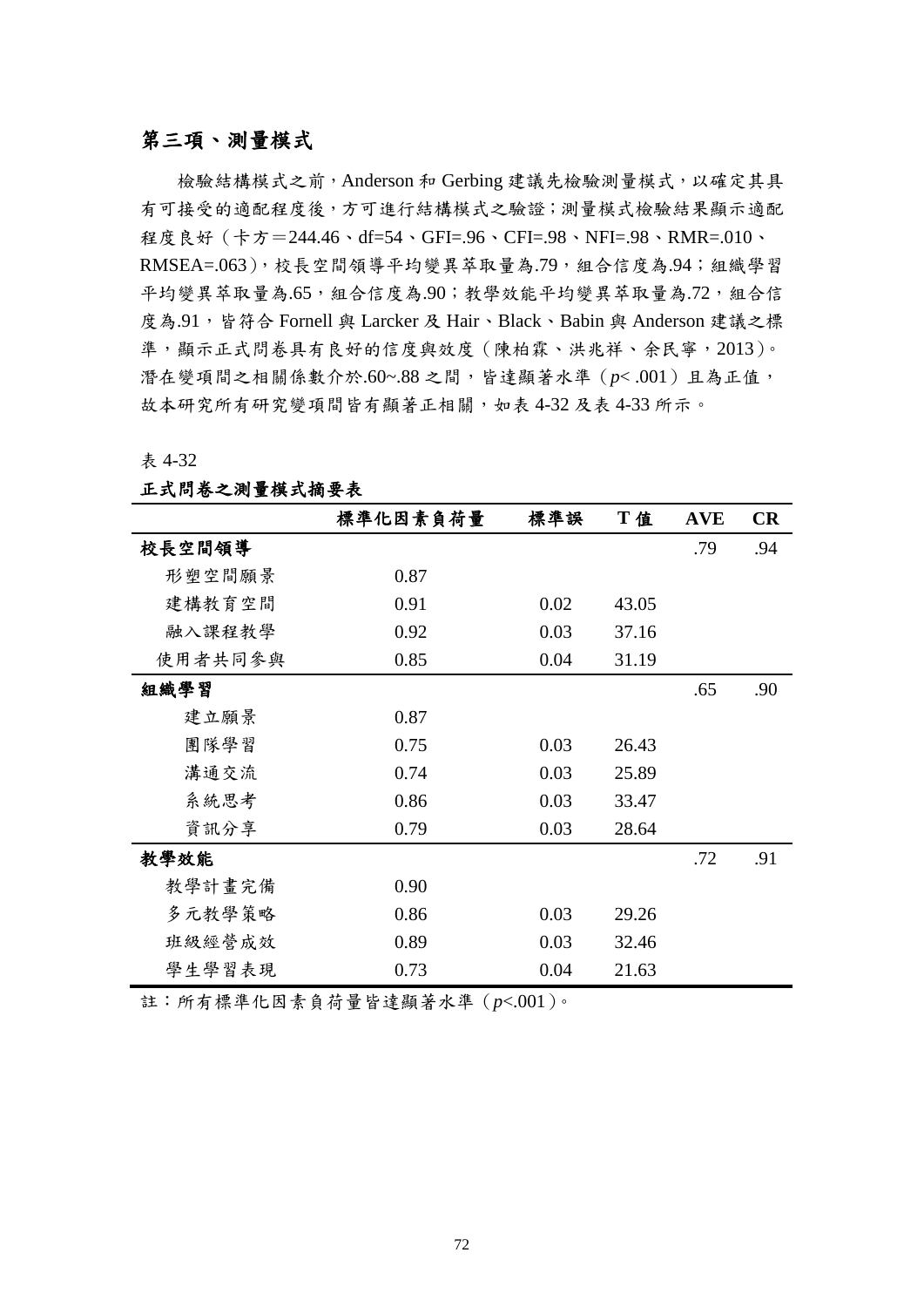#### 表 4-33

|         |         | 3 |  |
|---------|---------|---|--|
|         |         |   |  |
| .88***  |         |   |  |
| $60***$ | $73***$ |   |  |
|         |         |   |  |

測量模式的潛在變項間之相關係數

註:標示「 $***$ 」者,表示p<.001。

## 第四項、結構模式與中介效果檢定

## 壹、結構模式

國民小學校長空間領導、組織學習與教學效能之結構模式,顯示校長空間領 導對組織學習的路徑係數為.88,組織學習對教學效能的路徑係數為.72,兩者皆 達顯著。另外,校長空間領導對教學效能的路徑係數為.02,未達顯著水準(如 圖 4-2)。

圖 4-2

國民小學校長空間領導、組織學習與教學效能的結構模式圖



註:標示「\*\*\*」者,表示p<.001;標示「ns.」者,表示未達顯著水準(*p* >.05)。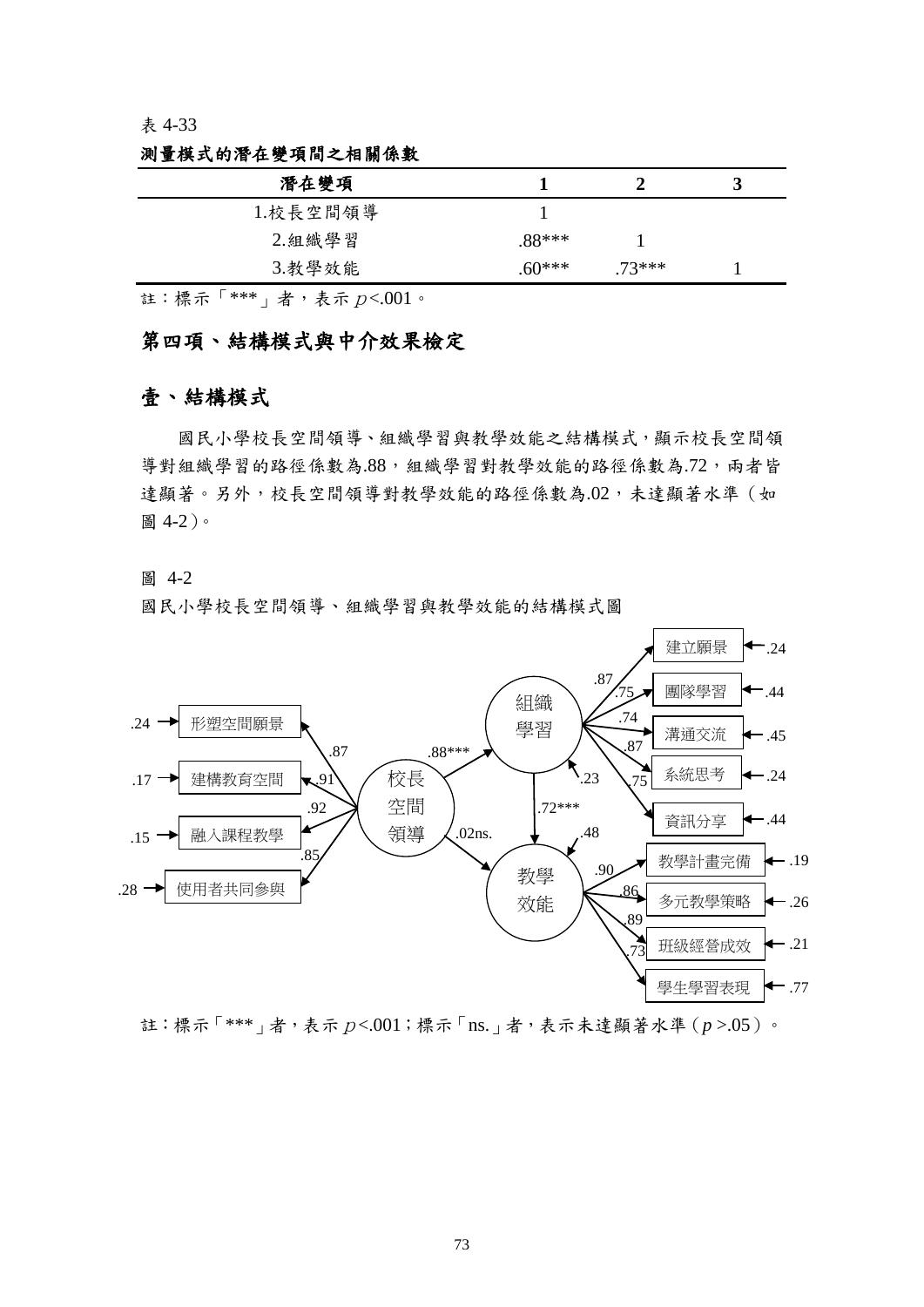# 貳、中介效果檢定

空間領導透過組織學習作為中介對教學效能之效果為.63,中介效果之 95% CI 皆未包含 0,表示中介效果達顯著水準。在中介效果顯著的情況下,空間領導 對教學效能的直接效果未達顯著水準,根據 Baron 與 Kenny 的定義,本研究模 式為完全中介(陳柏霖、洪兆祥、余民寧,2013),表示校長空間領導的效果可 完全透過組織學習轉化為對教學效能的影響(如表 4-34)。

表 4-34

#### 結構模式與中介效果拔靴法檢定表

|      | 影響方向             | 參數                                | 標準化係數    | 95% CI       |
|------|------------------|-----------------------------------|----------|--------------|
|      | 直接效果 空間領導→組織學習   | $\gamma_{11}$                     | $.88***$ |              |
| 直接效果 | 組織學習→教學效能        | $\beta_1$                         | $72***$  |              |
|      | 直接效果 空間領導→教學效能   | $\gamma_{21}$                     | .02ns.   |              |
| 中介效果 | 空間領導→組織學習→教學效能   | $\gamma_{11} * \beta_1$           | .63      | $.586 - 673$ |
| 總效果  | 空間領導→教學效能(含中介效果) | $\gamma_{21}+\gamma_{11}*\beta_1$ | .63      | $.586 - 673$ |

註 1::標示「\*\*\*」者,表示p< .001;標示「ns.」者,表示未達顯著水準(*p* >.05)。 註 2: 直接效果部分直接採用 t 檢定, 中介效果及總效果採拔靴法。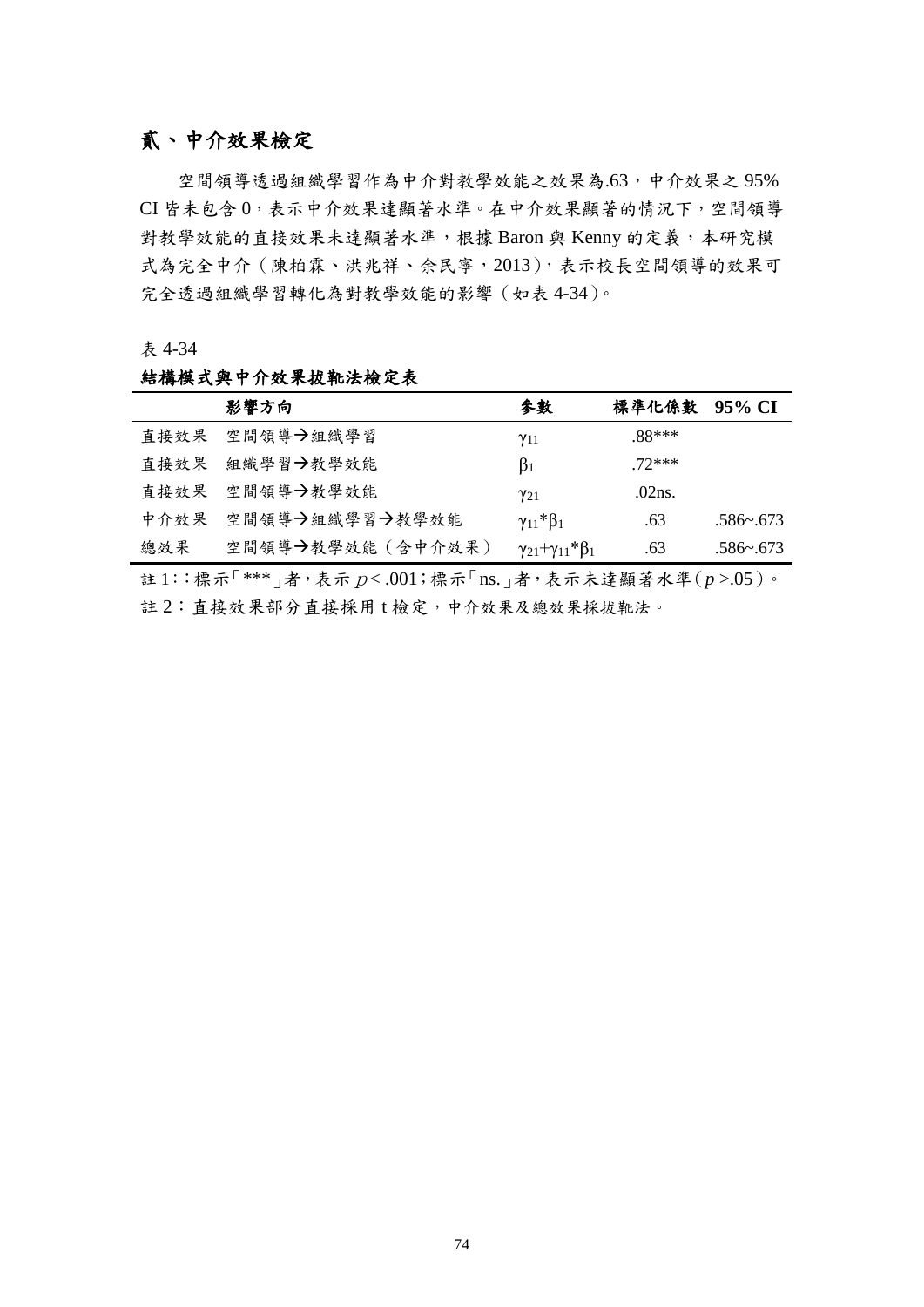# 第五節、質性訪談結果分析

## 第一項、校長空間領導

### 壹、形塑空間願景

#### 一、運用校園的優勢資源,作為發展空間願景之主軸

校長在空間領導形塑空間願景層面,可善用學校內外環境資源,作為發展 空間願景的主軸。例如,學校鄰近有一片濕地,且校內有一群熟悉濕地工作的 教育夥伴,因此校長將溼地作為空間願景,建構成生態池,更依此發展學校校 本課程與永續生態教育,成功利用校園空間資源形塑出具有特色的空間願景。

#### 二、以學校願景為依據,發展出相符應的校園空間願景

校園空間是實現學校願景之有形場域,如能依據學校願景發展校園空間願 景,可以使師生「有感」學校願景並善用校園空間實踐之。例如,校園遊樂設 施不僅是學生遊戲場所,亦可成為具象化學校願景之工具;又如,豐富色彩的 跑道展現學校願景所追求的活潑,更是有利於達成健康願景的空間。

#### 三、學校空間願景使空間兼具功能與隱喻,成為學校發展藍圖的脈絡

空間願景本身除了既有功能性以外,更具有特定意象與價值性。校長可運 用空間領導,將校園空間願景轉化為學校發展要點,規劃學校發展藍圖,使校 園空間功能性與潛在意象價值性獲得最大發揮。例如,校內建築的特殊造型、 學校無圍牆的環境與特殊建材等學校空間特色,皆具願景的表徵,可衍伸為學 校辦學的中心價值,或是成為學校發展課程的隱喻。

## 貳、建構教育空間

# 一、藉由提升學校建築空間和造型的美學,並賦予教育意涵,營造「人文校 園」

透過學校建築空間的規劃與造型的設計,可以使學校空間富有美學與教育 意涵,營造出「人文校園」的氛圍。例如,與課程相符的空間意象、學生作品 展示空間、美化且具教育意涵的設施等,經由學校建築的美化,提升校園人文 氣息。

#### 二、透過規劃環保節能設施,落實環境教育,使學校發展成為「永續校園」

經由環保節能設施的規劃,可以節能省電,並改進校園固有環境的劣勢, 使學校成為「永續校園」,亦是學生學習環境教育最好的楷模。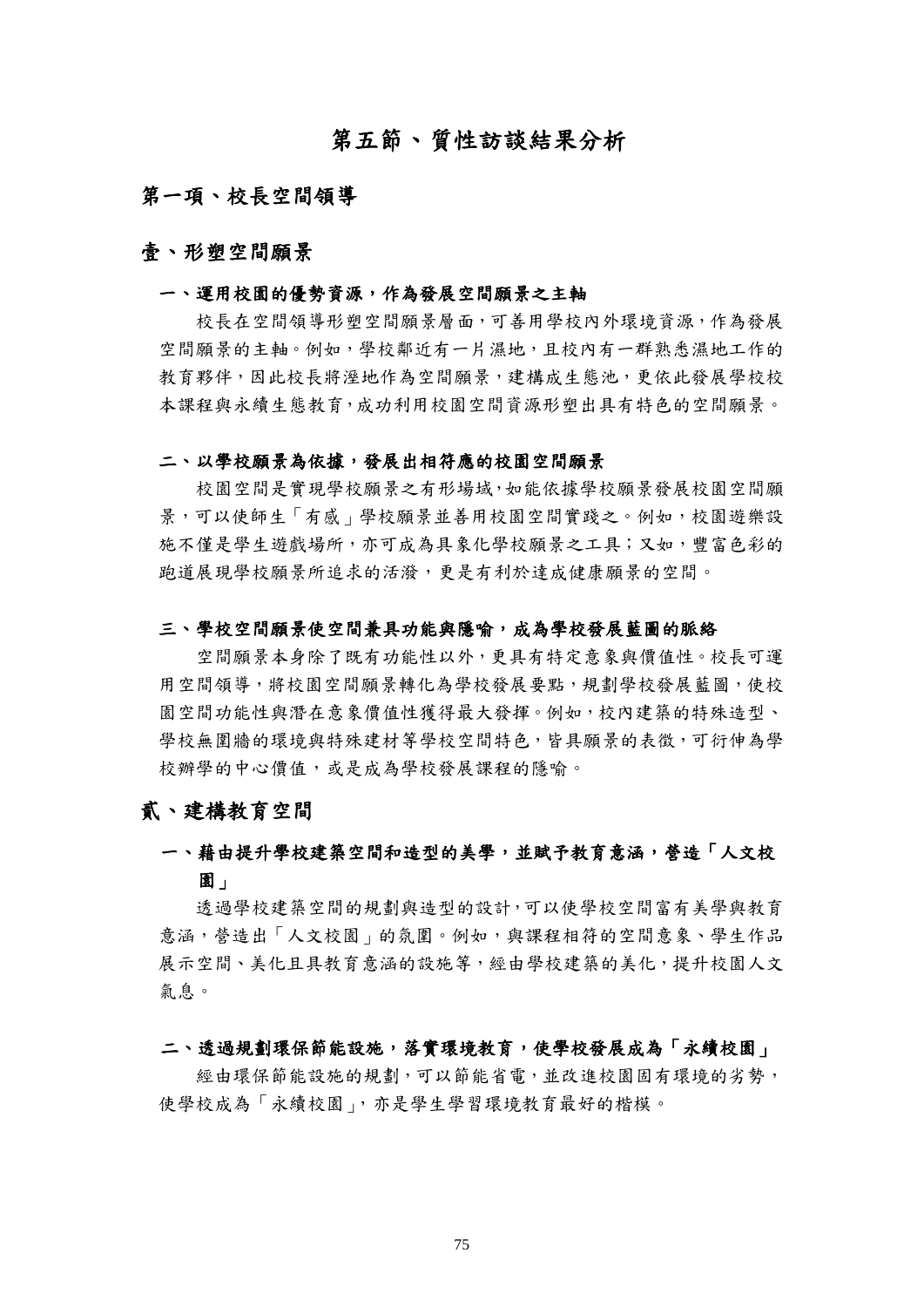## 三、多樣化「生活空間」不僅滿足學生休憩需求,更能使學生在遊戲中學習

學生每日在校時間長,故學校不僅是學生學習空間,也是「生活空間」, 應滿足學生休憩的需求。對此,遊樂場、遊樂器材即為一例,是「生活空間」 重要的設施,且善加規劃更可使學生從遊戲中學習與引發學生學習動機。

## 四、教學情境的布置與空間設施的規劃創造豐富的學習環境,引發學生學習 動機與提升學習成效

提升學生學習成效是學校不斷努力的目標,而學校空間與設施的境教功能 是潛在促進學生學習的力量;教學情境的布置與營造則可激發學生學習動機。 例如,平台即舞台、閱讀角、結合課程所佈置的教室與空間等,皆可提升學生 學習效果並引起學生學習動機。

#### 參、融入課程教學

## 一、善用數位資訊網路與教學平台的設置,融入課程教學,建構不設限的學 習情境

校長利用校園建築既有的特色如古蹟、步道,融入藝文課程教學,並結合 行動載具、QR Code、學習步道、教學平台、同步攝影等方式,善用科技提升 教學成效,豐富課程內容,不囿於空間的限制。

#### 二、校園空間的優質化,軟硬體設備與教學空間之完善,提升教學效能

學校設備、教學空間的配置、軟硬體資源的升級,有利教師教學、學生學 習表現以及課程教學發展計畫更臻於完善。例如,完善器材設施的可兼顧專業 訓練及學生安全。

#### 三、活化學校建築、校園環境規劃、課程設計,以符應多元化的教學需求

根據學校建築既有的特色、校園環境的規劃與季節的轉換,而搭配課程需 求,以發展及設計特色學校課程。例如,校外教學的參訪以清水模建築為主題; 校園環境的規劃結合四季花卉植物與自然科學;考量使用者的需求,規劃校園 硬體設備;隨著季節時令的遷移,改變課程教學計畫(如校外教學多安排在春 夏兩季)等。

## 肆、使用者共同參與

## 一、給予親師生空間規劃參與權,使其對於校園空間更有成就感,以增進校園 認同與歸屬感

校長在專科教室或班級教室的空間配置上,尊重教師的意見與考量學生學 習的需求。對於校園的參與及使用,除了開放校園給社區居民休憩,在特定節 日如運動會、家長親職日等,亦邀請家長與社區居民共襄盛舉,以增進學校公 共關係與對學校的維護。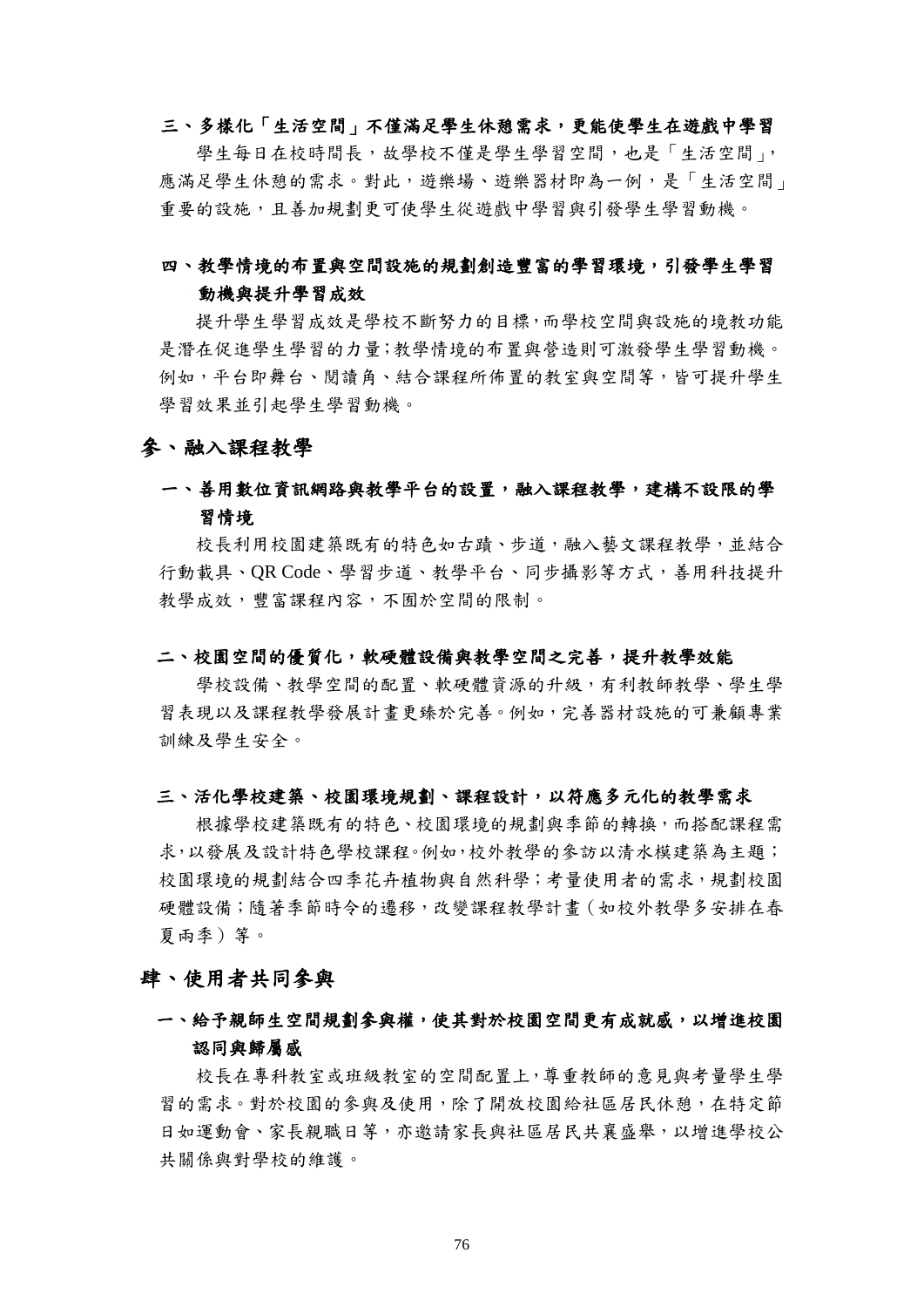#### 二、校長讓師生和家長在參與規劃空間過程中感受到教育的意義與價值

校長對於學校建築物的命名,尊重師生意見,舉辦活動讓師生集思廣益、 共同參與或藉由師生與家長投入學校各項活動,提供資源協助。親子共同參與 學校事務,不僅讓使用者對學校有向心力,更賦予教育的意涵,了解其意義與 價值。

#### 三、依使用者的各項需求,有效的運用空間與提升各項設備資源

校長對於如何有效的運用學校空間與設備,會聆聽親師生各項需求,並在 學校各項會議中,彙整其意見,依使用者的需求去提升各項設備資源且使用者 的參與是一連續性、動態的歷程。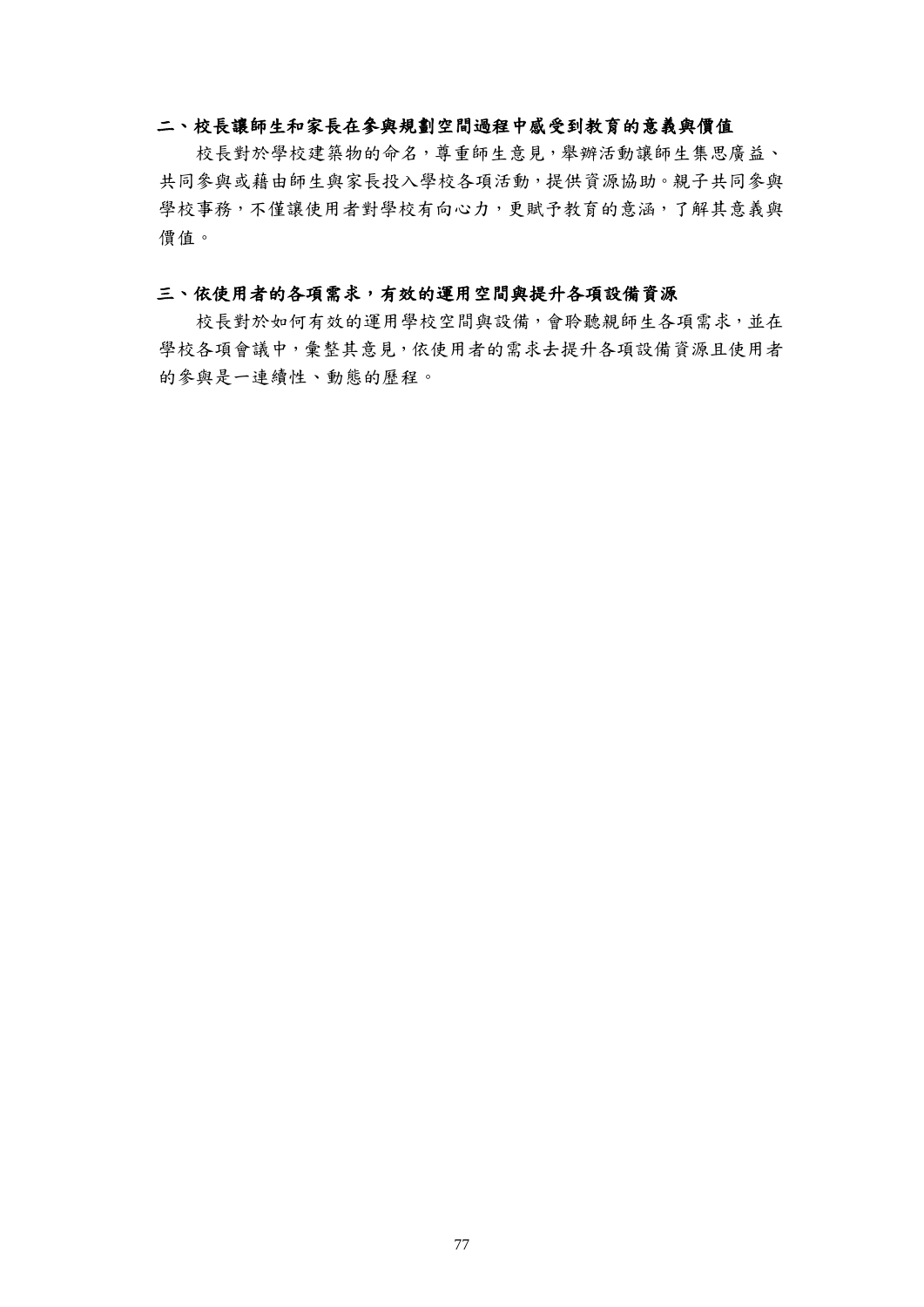## 第二項、組織學習

組織學習的構面有建立願景、團隊學習、溝通交流、系統思考與資訊分享, 從質性訪談研究中可以發現,校長運用空間領導中形塑願景、建立空間、改善環 境等方式,促進學校組織學習之發展,兩者具有相關性與連動性,顯見空間領導 之價值。

## 壹、建立願景

#### 一、學校發展出具教師共識的理想性與務實性願景,並依此訂定學校目標

學校願景代表學校的理念與未來理想藍圖,故應獲得教師們的認同,且應 同時具有教育的理想性與務實性。因此,校長可從學校建築發展出願景與教育 理念,並善用各種機會與教師溝通,凝聚全體對於願景的共識,共同依此訂定 學校目標。

#### 二、學校願景需透過具體目標與學校教師共同實踐之

學校願景係一項長期規劃,可透過訂定不同階段的目標,發展具體的方案 與策略,與學校教師共同合力逐步實踐之。

貳、團隊學習

## 一、學校成立學習團隊與舉辦各項行政會議,提供教師團隊學習機會,增進組 織學習

學校欲增進團隊學習,常見的方式為成立各種學習團隊或教師專業成長社 群,例如研究小組、領域小組、讀書會…等。不過,成立學習團隊非唯一選擇, 本研究採訪案例中,亦有校長善用學校經營策略,轉變行政會報方式,採單品 管理模式,促使教師從提案中學習,使組織學習與行政效能皆獲得提升。

## 二、學校因地利之便與他校共同辦理進修活動,讓兩校共同團隊學習,彼此共 享資源、共同成長

因地利之便改善空間,與鄰近學校策略結盟,共同辦理進修活動,提升進 修活動品質,而兩校教師彼此更能共同合作、分享與交流,達到組織學習之目 的。

#### 參、溝通交流

## 一、策略性地利用不同時機、方式及地點與組織全體成員溝通,以達溝通交流 之目的

面對不同的組織成員、事由,校長採取不同的策略進行溝通,不受限於單 一方式與地點。透過校長的領導與經營管理能力,鋪陳出學校溝通交流的網路 與脈絡。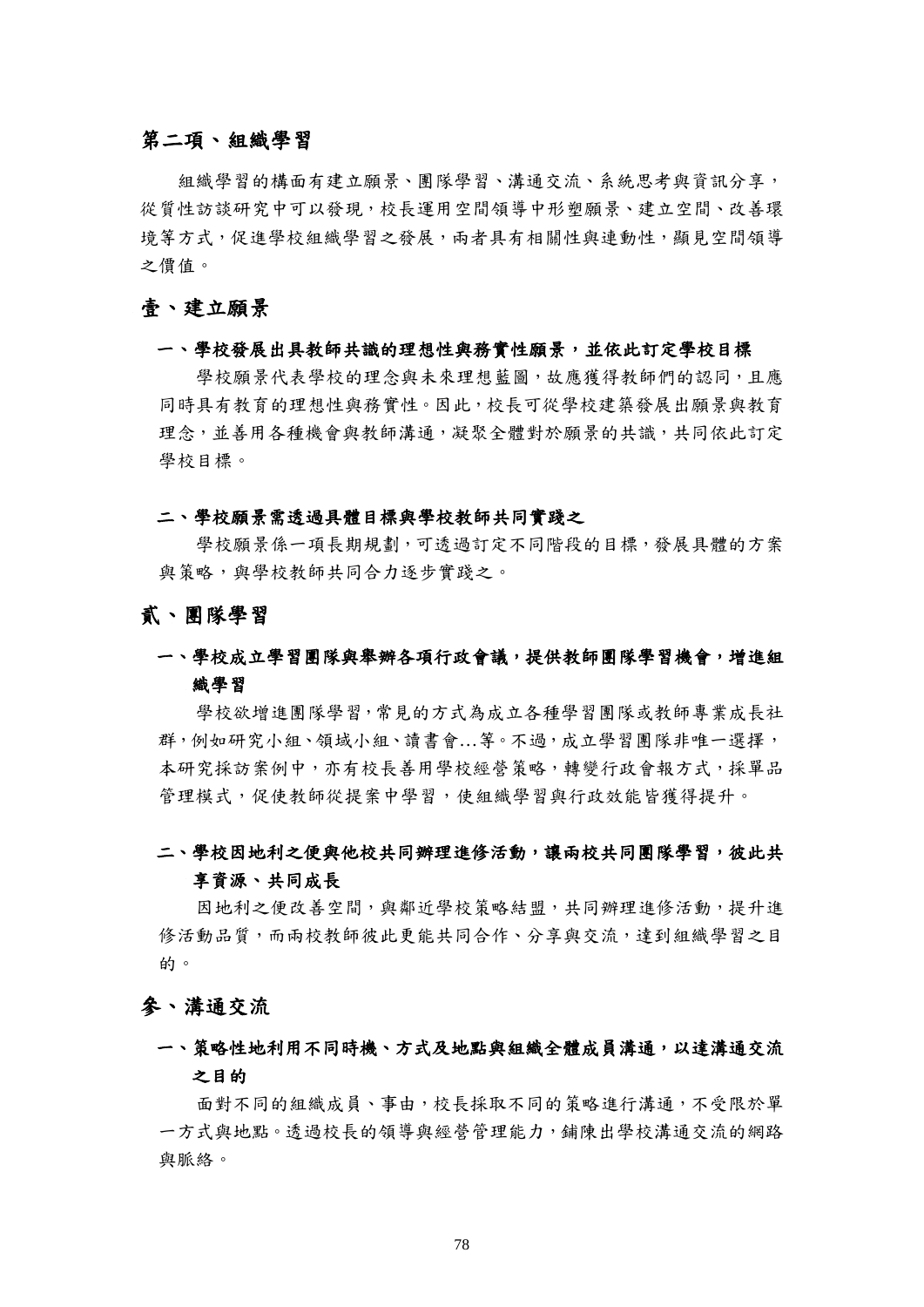#### 二、正式與非正式會議皆可達成溝通交流,關鍵在於組織成員的溝通態度

成功的溝通交流在於組織成員溝通的態度,如能彼此坦誠溝通、相互傾聽、 包容與接納,無論是正式會議或非正式會議,皆為溝通交流的良好時機。

#### 肆、系統思考

#### 一、學校推動校務應做全盤性的縱向與橫向的考量,進行整體性的系統思考

學校推動校務或發展教育空間,須全盤考量縱向願景、目標與方案,以及 橫向人、事、時、地、物與附加價值,進行整體性的系統思考。例如,建構新 空間時,應盡可能賦予其多元功能,使其能夠辦理各項活動。

## 二、規劃校務工作時,應以系統性思維考量校內外資源,使資源發揮其最大可 能性

校務工作的推動有賴於資源,故規劃校務工作時,校長與行政同仁應做系 統性思考,統整並善用校內外資源,協助校務工作的推動。因此,平時建置校 內設施與空間資源時,即應以系統性思考,考量其最大功能性,使之彈性運用 並發揮資源最大效益。

### 伍、資訊分享

#### 一、善用網路資源與電子看板等經濟工具,促進資訊的分享與傳播

知識與經驗的價值建立在其擴散的程度,透過分享教學經驗、資源與成果 給他人,再從他人身上獲得回饋,形成良性共同成長的循環。對此,網路傳播 快速且廣泛,可多加善用部落格等網路資源工具,一則累積成果,二則彼此分 享與回饋。

#### 二、使用 **E** 化軟體與調整硬體空間配置,有利資訊交流與傳達

現今網路資訊科技的發達,帶來資訊交流上的便利。在 E 化的時代,運 用數位資源可以提升行政效能、即時獲得最新訊息與回饋,有利資訊的傳達與 交流。例如,google 平台、line 通訊軟體、社區網站論壇、電腦程式等,皆是 促進溝通交流的工具。除了使用E化軟體工具以外,硬體環境的改變亦可增進 資訊交流。例如,透過空間配置的調整,將相關行政處室集結一處,便於學校 行政工作的推展與會議的召開。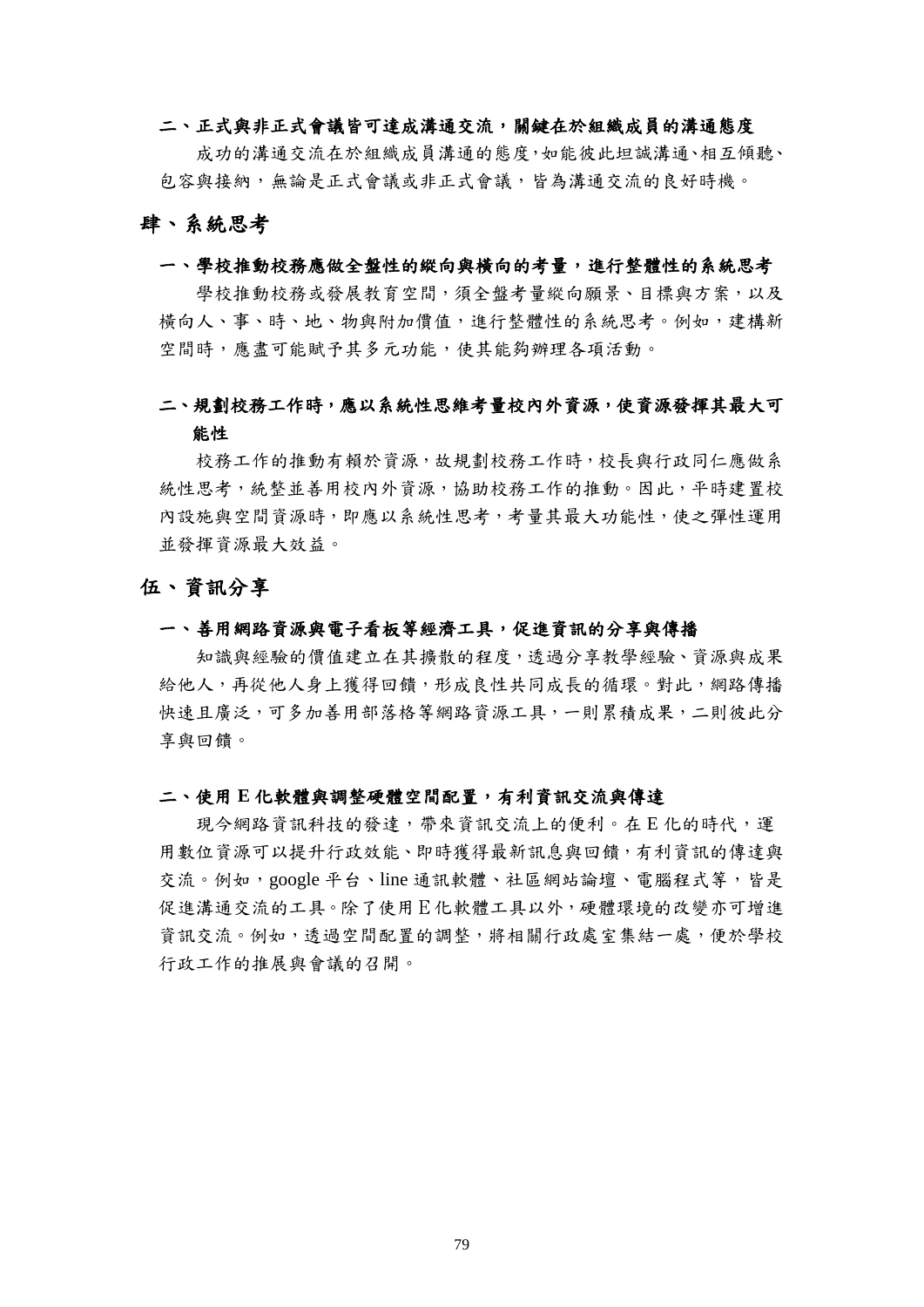## 第三項、教學效能

教學效能構面為教學計畫完備、多元教學策略、班級經營成效與學生學習表 現,在與校長晤談的過程中,校長以學校整體角度去談論教學效能,包括教師如 何以多元教學計畫、多元教學策略去符應教學目標與學生需求;學生學習成果的 展現,顯示有效的教學與學生學習成效的提升,並透過空間建置與改善,提升教 學效能。

## 壹、教學計畫完備

#### 一、多元教學計畫,符應教學目標與學生需求

教師依據學校願景、教學目標與學生需求,擬定合宜的教學計畫,如依校 本課程發展各年級的課程企劃;依學校願景,塑造健康、活潑的孩童,發展一 系列有關運動的課程計畫,除了培養孩童正確的運動習慣,亦可將公益服務性 質的運動納入計畫中。

#### 二、整合學校周遭環境資源做重建與規劃,發展多元教學課程,豐富教學計書

依校區的重建與規劃,發展完善的教學課程,並融入在地藝術、生態課程、 環保教育課程等。如天災人禍導致颱災、土石流災害,除了對校區進行整建, 亦可藉此教育孩童正確的環保觀念,將原本土石流災害參觀點,賦予教育意義, 機會教育或統整學校資源,發展生態課程,如臺灣原生植栽區。

## 貳、多元教學策略

#### 一、善用各種教學策略如班群教學、協同教學、情境教學等

教師運用不同教學方法,啟發學生思考。傳統以教師為主體的講述法,現 今已慢慢轉變為以學生為主體,善用各種資源,豐富教學課程。以班群教學為 例,便是共同設計統整課程、共同規範開放的學習空間、共同分擔教學任務等。

#### 二、有效使用各種資源輔助教學,提升學生學習成效

課程的完善需要教師悉心設計與善加利用各種資源輔助教學,教學媒材的 改變,便利教師取得教學資源,如結合智慧型手機、網路教學平台、行動載具 等,隨時更新教學資訊,豐富課程內容,以激發學生學習興趣與提升教學效果。

## 三、依校園建築特色與空間佈置發展教學活動,帶領學生關懷周邊環境,學習 與自然相處。

學校以綠建築聞名或校園有原生植栽區等,教師可將校園特色融入課程設 計,如自然課程結合校內原生植栽,帶領學生親自走訪校園做觀察紀錄,讓學 生親自體驗與接觸大自然。在教學的過程中亦適時宣導重要觀念,如與環境保 育有關的綠化、美化、節約能源的觀念,深植在學生心中。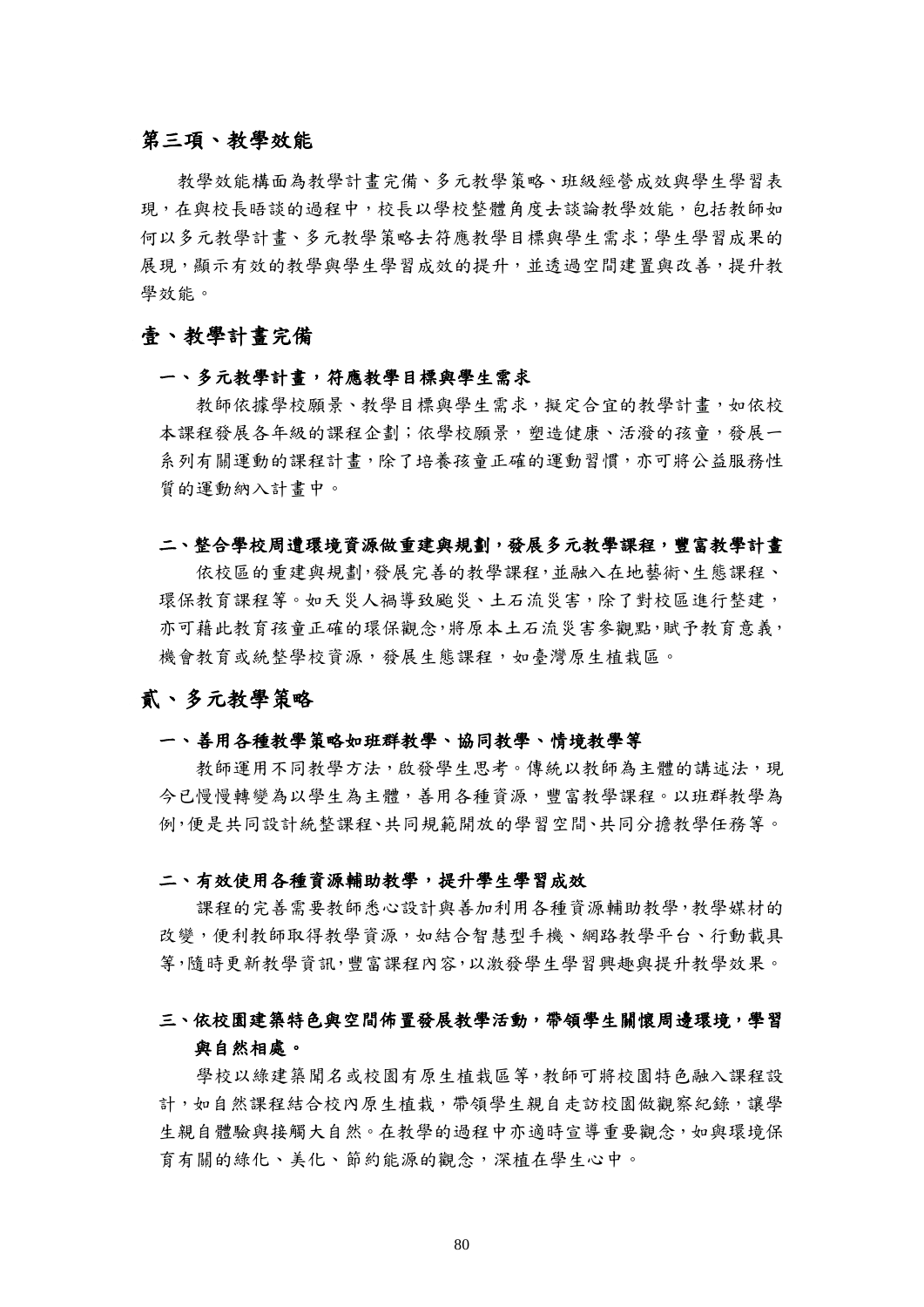## 參、班級經營成效

#### 一、以在地特色或擇定主題建置課程特色,符應學校願景與課程願景。

建置班級特色或發展課程特色,讓孩童接觸多元的教學內容,如鄉土教學、 藝術與人文教學、生命教育等。將課程特色轉換成情境教室,學生更容易進入 教學主題;舉實際生活的案例或是實地參訪(校外教學),有利孩童更深入的了 解在地情懷。

#### 二、藉由班級經營管理,營造友善校園

學校是小型社會的縮影,教師除了教導課本的知識外,善加利用班級經營 改善孩童不好的外顯行為,如班級公約的訂定,或教導孩童正確的情緒管理與 舒壓管道,以減少人際互動的衝突,營造友善校園環境。

### 肆、學生學習表現

#### 一、學生具有積極的學習態度並勇於展現自我

校園空間提供學生多元展能的機會,使其適性成長,鼓勵服務學習或是參 與社團活動,並在學校各個角落均佈置學生藝文創作品;期末舉辦學生學習成 果展,透過學習成果交流,交換學習心得,激勵學生更加努力學習。

#### 二、透過空間建置與改善,增進學生學習表現

教學空間的建置與改善,提升學生學習的成效,如圖書館的翻修或重建, 進而提升校內的閱讀風氣或館藏圖書的借用率;操場跑道的整修與維護,讓孩 童更盡情的運動、奔跑,強化其體適能,且完善的跑道亦兼顧使用者的安全性。

#### 三、學生的作品成為在地特色之一,美化社區環境並賦予教育意涵

學校與社區共同配合,將學生創意與巧思的作品,裝置成公共藝術,增添 人文氣息,並藉由參與社區活動與環境營造,展現孩童才能。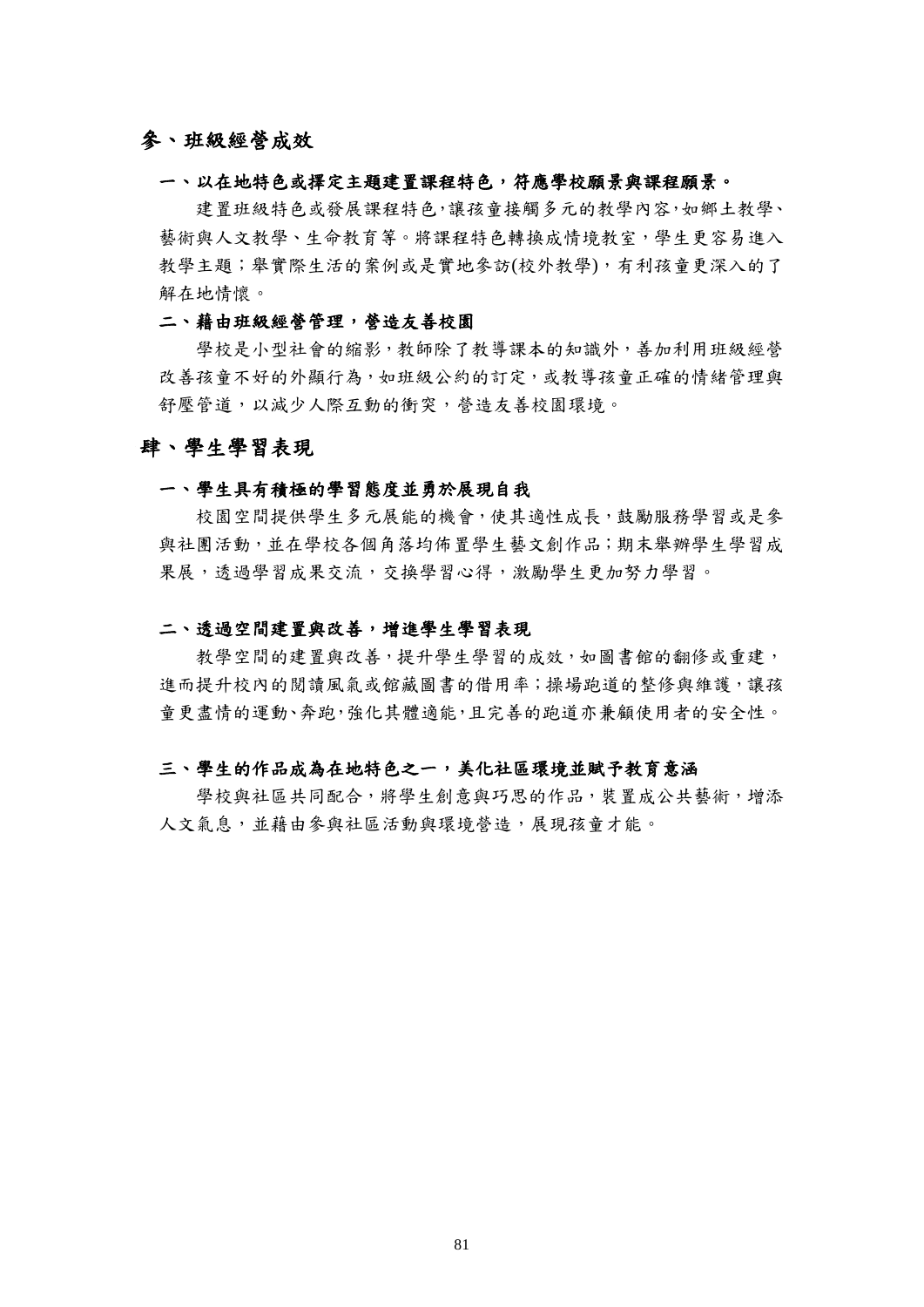## 第四項、空間領導的價值

#### 壹、空間領導相較於其他領導,有立即性的效益和主體性的宣示效果,

## 能很快地看出其成效與校園整體空間規劃的轉變

空間領導是藉由建構對教育有實質影響力的環境,以引領學校空間與教育的 發展(湯志民,2008)。與其他領導方式相比,空間領導較為具體可見,更能讓 學校成員感受到學校的改變,因環境的改變,而影響到人的心理層面,感覺空間 變美、變完善,提升對組織的信心,可獲得立即性的效益。而硬體空間的建構, 本身則具有主體性的宣示效果,更能協助行政措施的推展。

### 貳、空間領導對境教的影響力相當大,其對於美感與氛圍的營造在非

# 正式課程上,更是相輔相成,故校園整體空間的規劃與教育空間 的建構皆很重要

空間領導即是運用境教的力量,透過校園整體空間的規劃與教育空間的建構, 營造出學校的美感與學習的氛圍。例如,空間的佈置、環境的美化等,皆潛在地 影響著學生學習成效與教師教學效能。

## 參、運用空間領導營造滿足使用者需求的空間,可以增進組織成員的

#### 認同感與建立彼此的信任感,發揮廣大且具體可見的影響力

空間最主要且最基本的功能,即為滿足使用者的需求,空間領導便是藉由改 善空間環境,滿足使用者的需求,進而獲得增進組織成員的認同與建立信任的效 果。

基於本研究乃湯志民、魏琦、施佩吟(2013)《國民小學校長空間領導、教 師組織承諾與學校效能關係之研究》研究之延伸,研究對象皆相同(臺北市與新 北市公立國民小學),且皆進行質性訪談研究,進而提出空間領導的價值,因此 兩者可相互比較探討,以下分別敘述本研究與湯志民、魏琦、施佩吟(2013)之 研究所提出的空間領導價值,再提出綜整之結論。

首先,關於本研究所提出的空間領導價值說明如下:

- 一、空間領導相較於其他領導,有立即性的效益和主體性的宣示效果,能很 快地看出其成效與校園整體空間規劃的轉變。
- 二、空間領導對境教的影響力相當大,其對於美感與氛圍的營造在非正式課 程上,更是相輔相成,故校園整體空間的規劃與教育空間的建構皆很重 要。
- 三、運用空間領導營造滿足使用者需求的空間,可以增進組織成員的認同感 與建立彼此的信任感,發揮廣大且具體可見的影響力。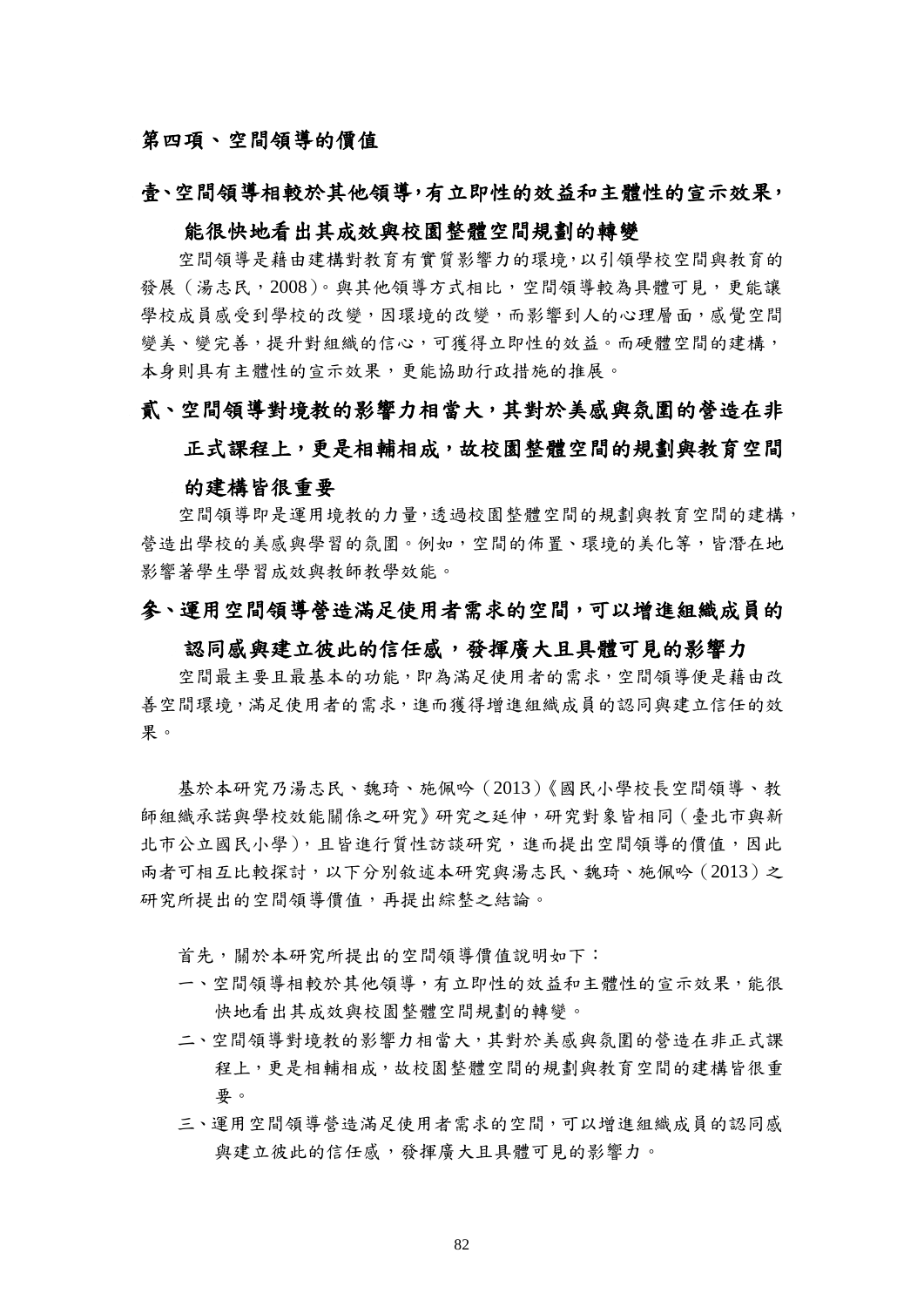另外,湯志民、魏琦、施佩吟(2013)之研究則提出以下四點:

- 一、空間領導可以凝聚共識,促進人和,建置優質環境。
- 二、空間領導運用環境較為具體會有立即性的效益(如美感、愉悅的感受)。
- 三、空間領導既有潛在影響力,較為穩定,但可能需要較長時間。
- 四、空間領導具正面價值和正向的效果,可以激發人的學習活動。

最後,綜合比較湯志民、魏琦、施佩吟(2013)之研究與本研究對於空間領 導價值之發現大致相同,可以綜整以下三點:

- 一、空間領導共同提到的價值有,「具體且立即性效益」、「潛在非正式影響 力」與「建構校園優質環境與教育空間之規劃」等。
- 二、空間領導價值實際影響力在於「增進組織成員的認同感」與「建立彼此 的信任感」,且更具體指出「凝聚共識」與「促進人和」。
- 三、本研究所發現的空間領導新價值則為,「營造滿足使用者需求的空間」、 「境教的影響力」與「主體性宣示效果促進空間領導的成效」等。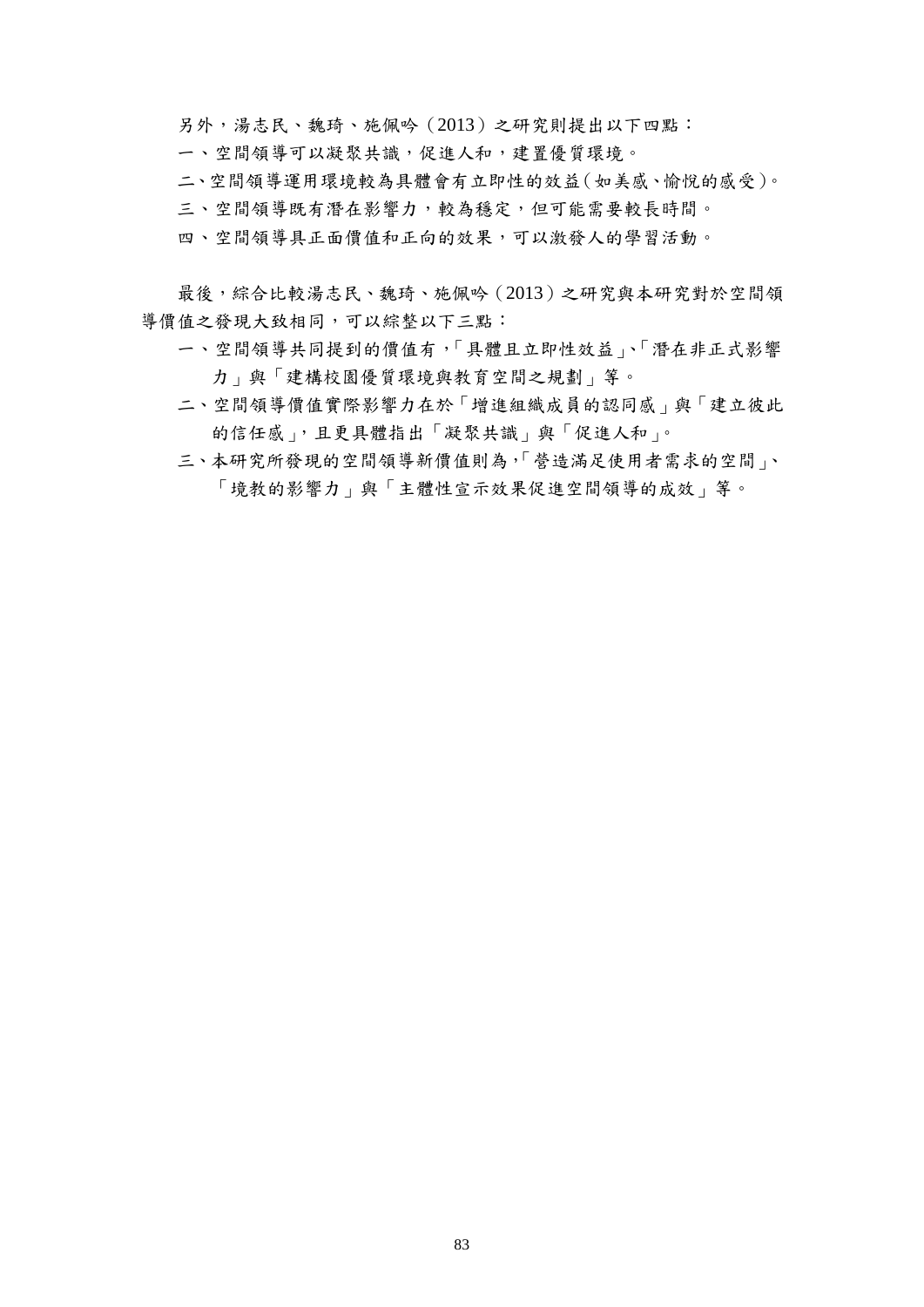## 第五項、曾遭遇的困難與解決之道

## 壹、經費不足、採購和招標等問題,是校長實施空間領導常見之困境

空間環境的改善是空間領導主要的實施方式,然而受限於公立學校經費來源 有限,以及相關採購、招標法規的限制,使校長在建構與維護理想教育空間時, 遇到困難。對此,本研究案受訪校長提到其解決策略有二:其一為主動向外尋求 資源與協助,例如,積極撰寫相關計畫爭取經費、活用家長與社區資源、找尋企 業贊助、募款等;其二為校長需培養自身對經費運用的敏感度,能適時彈性調配 經費,使經費發揮最大效益。

### 貳、每個校長的領導風格與教育理念迥異,因此校長任期制可能不利於

#### 空間領導的延續性

空間領導有利於帶領學校形塑校園空間願景,營造特色校園空間,發展學校 特色。然而,現行校長任期與遴選制度,雖能定期更換校長,為學校注入新活水, 但因每位校長領導風格與教育理念的差異,對於空間使用的想法不同,可能不利 於學校特色的傳承與維護,其中最可能改變的即特色空間。對此,本研究案受訪 校長提到,遴選接任校長時,應考量校長專長與領導經營風格,為學校選出最適 任的傳承者。

## 參、組織成員在環境調整或改變時,因彼此理念、需求不同,而有不同

#### 的聲音或不願配合的情況

校長運用空間領導改進學校空間時,有時會因組織成員彼此理念、需求不同, 而受到阻礙。例如,學校既有文化與傳統影響組織成員深遠,造成觀念與習慣上 的差異;又如,空間既有使用者與慣用者對空間的定義與領導者不同,不願意配 合環境的調整;或是,空間重組後人力、物力、財力的重新配置等問題,常使組 織成員不喜於創新環境的改變。對此,在未獲得支持下,校長亦不應貿然強力推 行,需從中扮演溝通協調的角色,並提出解決方案,凝聚大眾共識後,始能改變 環境。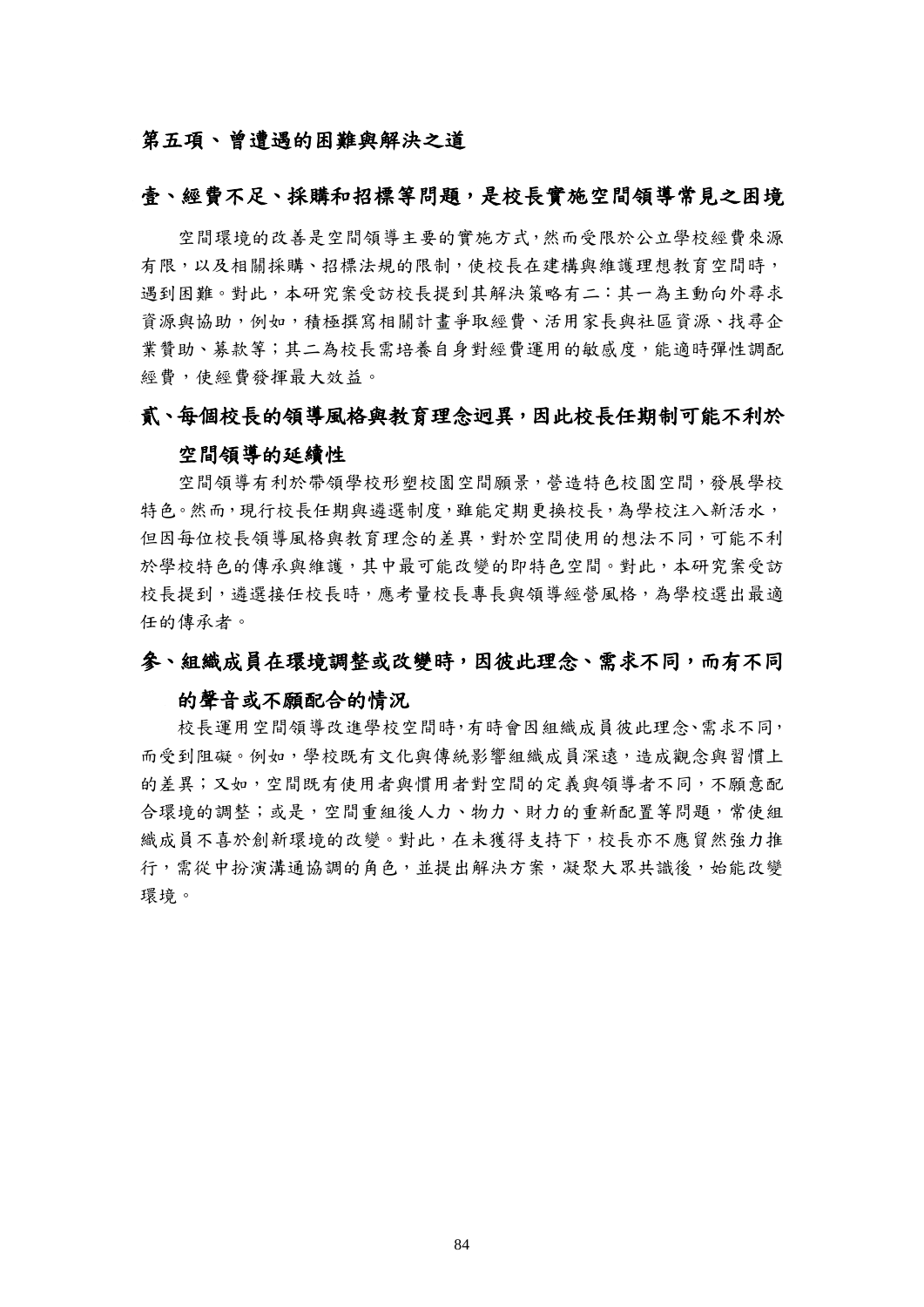# 第五章、結論與建議

## 第一節、結論

本研究根據研究目的、文獻探討及結果分析與討論,茲提出結論如下:

## 壹、臺北市與新北市國民小學校長空間領導達到高程度,在「形塑空

## 間願景」、「建構教育空間」層面的表現突出

根據問卷調查結果,國民小學校長空間領導部分,以「形塑空間願景」、「建 構教育空間」二層面,表現突出,分數為 4.17,其整體平均數為 4.10,為高程度 表現。以校長空間領導而言,「形塑空間願景」、「建構教育空間」為較具體可見 的立即性效益,故平均分數而言,亦較高。

## 貳、臺北市與新北市組織學習達高程度,以「溝通交流」層面最明顯

組織學習以「溝通交流」層面分數最高為 4.16,整體平均分數為 4.12,顯示 學校教師及行政同仁,對於組織學習所具之知覺為高程度表現,而在「溝通交流」 得分最高,表示學校行政同仁,具有良好的溝通管道、能傾聽並接納彼此的意見, 亦能提供建設性意見。

### 參、臺北市與新北市教學效能達高程度,以「多元教學策略」層面成

#### 效最好

教學效能以「多元教學策略」層面分數最高為 4.34,整體平均分數為 4.23, 顯示學校教師及行政同仁,對於教學效能所具之知覺為高程度表現,而在「多元 教學策略 | 得分最高,表示教師對於多元教學方法、變化教學活動、善用各種資 源輔助教學等,成效最好。

## 肆、部分不同背景變項(如學校規模與職務)在國民小學校長空間領

### 導、組織學習與教學效能上有差異

不同背景變項(包括地理位置、學校規模、得獎狀況、性別、年齡、在該校 服務年資、職務與學層)之校長空間領導、組織學習與教學效能差異情形,茲說 明如下:

一、校長空間領導,在學校規模、性別、在該校服務年資及擔任職務有顯著差 異:

- (一) 學校規模與校長空間領導在「校長空間領導整體」、「形塑空間願景」及 「使用者共同參與」皆有顯著差異,主要為學校規模「12 班以下」大於 「13 班至 24 班」;「12 班以下」大於「25 班至 48 班」,推論原因為小規 模的學校在校園空間的規劃與營造上,更具優勢,故教師知覺校長空間 領導程度高。
- (二) 不同性別教師知覺校長空間領導有顯著差異且男性平均得分皆較高,表 示男性教師知覺校長空間領導程度較女性教師為佳。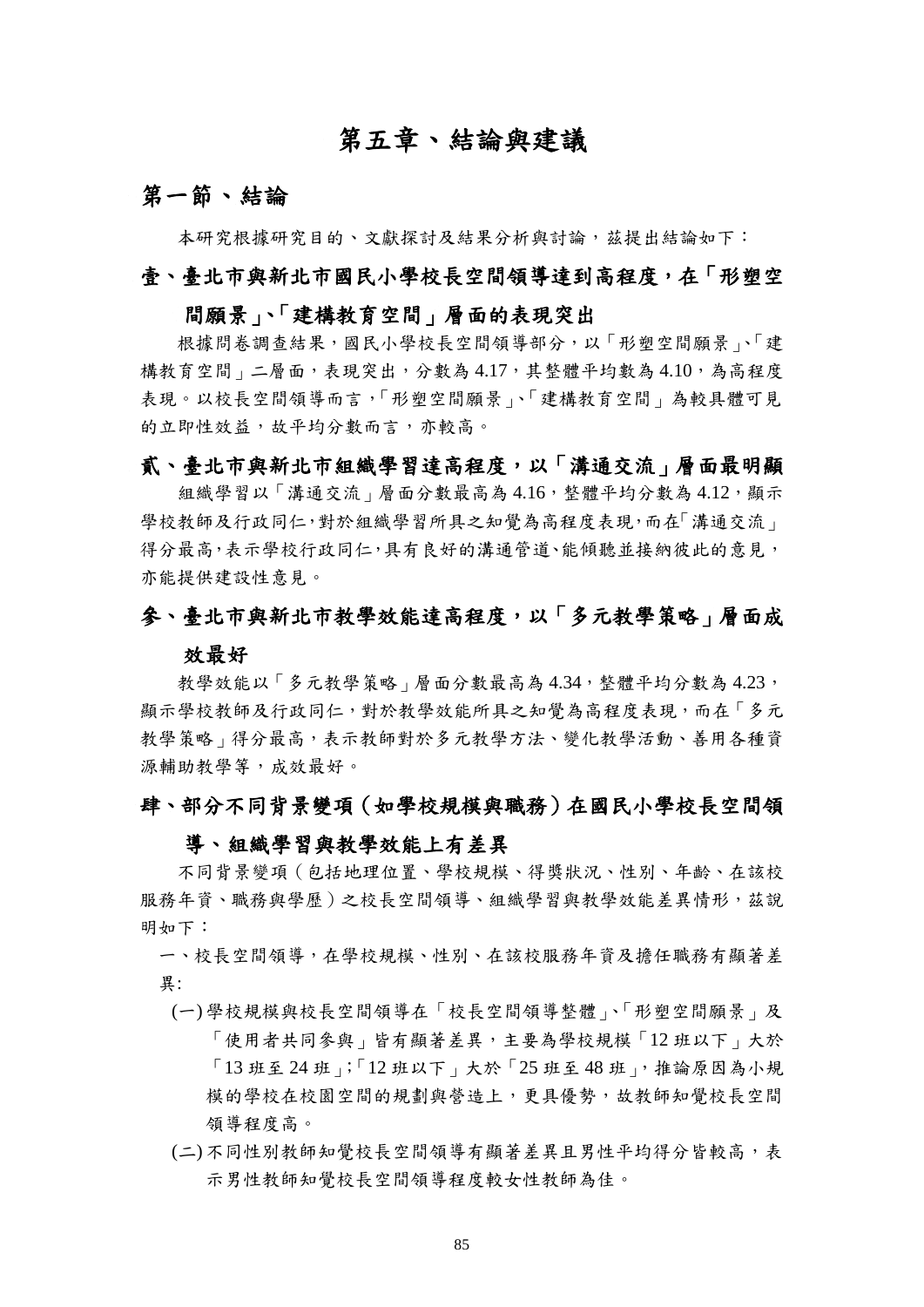- (三) 在該校服務年資與校長空間領導差異表 4-8 中數據顯示,有顯著差異的 皆為在校服務年資「5年以下」大於「11年至15年」,據此推論因新進 教師對於新環境有較高的敏銳度與想法,知覺校長空間領導的程度亦較 高。
- (四) 擔任職務與校長空間領導有顯著差異(表 4-9),教師兼主任在知覺校長 空間領導程度較其他職務(組長、班導、科任教師)感受程度更高。

二、組織學習,在地理位置、學校規模、性別、在該校服務年資及擔任職務有 顯著差異:

- (一)不同地理位置教師在「溝通交流」與「系統思考」有顯著差異,且新北 市平均數較高,表示新北市教師知覺「溝通交流」與「系統思考」程度 高於臺北市教師。
- (二) 學校規模與組織學習在「組織學習整體」、「建立願景」、「溝通交流」及 「系統思考」皆有顯著差異,「建立願景」及「溝通交流」構面,主要為 學校規模「12班以下」大於「13班至 24班」;「12班以下」大於「25 班至 48 班」;「12 班以下」大於「49 班以上」,推論原因為小規模學校其 教職員工與學生人數皆較少,在溝通交流與建立願景層面,較容易達成 共識。
- (三) 不同性別的教師知覺「建立願景」與「系統思考」情形有顯著差異,且 男性平均數較高,表示男性教師知覺程度高於女性教師。
- (四) 在該校服務年資不同的教師知覺「組織學習整體」及「溝通交流」情形 有顯著差異。
- (五) 擔任不同職務的教師知覺「組織學習整體」、「建立願景」、「系統思考」 與「資訊分享」有顯著差異,且教師兼主任其平均數皆較高,表示擔任 主任行政職位者對於組織學習有較高敏感度。
- 三、教學效能,在學校規模、年齡及擔任職務有顯著差異:
	- (一)學校規模與教學效能在「班級經營成效」與「學生學習表現」皆有顯著 差異,主要為學校規模「49班以上」大於「25班至48班」。
	- (二) 不同年齡教師知覺「教學效能整體」、「教學計畫完備」與「多元教學策 略 | 有顯著差異,且在「教學效能整體」、「教學計畫完備 | 與「多元教 學策略」皆是「51 歲以上」組別大於「31 歲至40 歲」組別。
	- (三) 擔任職務與「教學效能整體」、「多元教學策略」、「班級經營成效」及「學 生學習表現」有顯著差異,在「多元教學策略」、「學生學習表現」及「教 學效能整體」皆是擔任教師兼主任職務者平均數較高;「班級經營成效」 構面,班級導師皆大於教師兼組長、科任教師,推論原因為班級經營管 理主要與班級導師較為相關。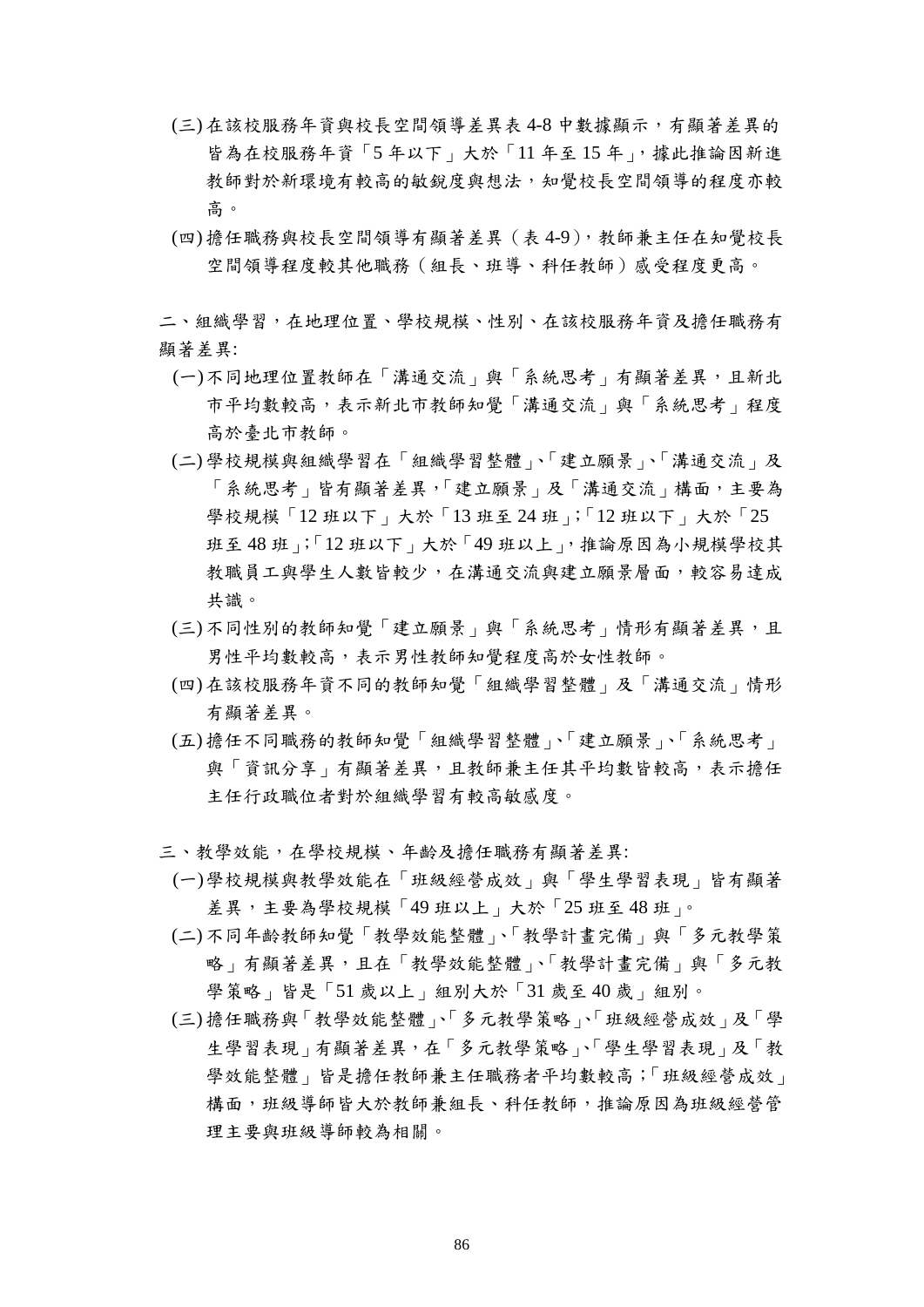## 伍、國民小學校長空間領導、組織學習與教學效能三者間具有中高度

### 顯著正相關

由測驗模式的潛在變項間之相關係數中可得知,國民小學校長空間領導、組 織學習與教學效能此三個變項在整體層面上,其相關係數具有中高度顯著正相關。 因此,校長在空間願景的形塑、教育空間的建置、課程教學的融入及使用者共同 參與來強化教師組織學習,進而提升教學效能。

### 陸、國民小學校長空間領導、組織學習與教學效能具有良好的聚斂效

## 度

國民小學校長空間領導、組織學習與教學效能的測量模式中顯示,校長空間 領導、組織學習及教學效能的標準化因素負荷量皆大於.7,平均變異萃取量和組 合信度的數值皆落在合理範圍,顯示本研究此三個潛在變項皆具有良好的聚斂效 度。

#### 柒、組織學習在校長空間領導與教學效能間扮演完全中介,故國民小

#### 學校長空間領導可經由組織學習對教學效能產生正向影響

國民小學校長空間領導、組織學習與教學效能的結構方程模式之適配性檢定 獲得支持,能解釋主要變項間的關係。本研究發現,「組織學習」在國民小學校 長空間領導與教學效能間扮演完全中介的角色。故空間領導要對教學效能產生影 響,必須要透過組織學習,諸如建立願景、團隊學習、溝通交流、系統思考和資 訊分享,以此強化空間領導對教學效能之成效。反之,即使校長空間領導施行良 好,但倘若學校教師組織學習未能發揮作用,教學效能還是無法提升,故學校應 重視教師之「組織學習」與空間領導相輔相成,才能使校長空間領導效用之極大 化。

#### 捌、空間領導之價值在於潛在非正式影響力、增進組織成員的認同與

#### 信任感、主體性宣示效果與立即性效益以及滿足使用者的需求

空間領導是藉由建構對教育有實質影響力的環境,以引領學校空間與教育的 發展。空間領導相較於其他領導,有立即性的效益和主體性的宣示效果,能很快 地看出其成效與校園整體空間規劃的轉變。因環境的改變,而影響到人的心理層 面,提升對組織的信心,可獲得立即性的效益;而硬體空間的建構,本身則具有 主體性的宣示效果,更能協助行政措施的推展。

空間領導於學校實際作為,依空間領導四構面分別敘述之。「形塑空間願景」 使空間兼具功能與隱喻,成為學校發展藍圖的脈絡;「建構教育空間」賦予空間 教育意涵,營造人文校園、永續校園,並透過教學情境的布置,引發學生學習動 機與提升學習成效;「融入課程教學」活化學校建築、校園環境規劃、課程設計, 符應多元化的教學需求,建構不設限的學習情境,以提升教學效能;「使用者共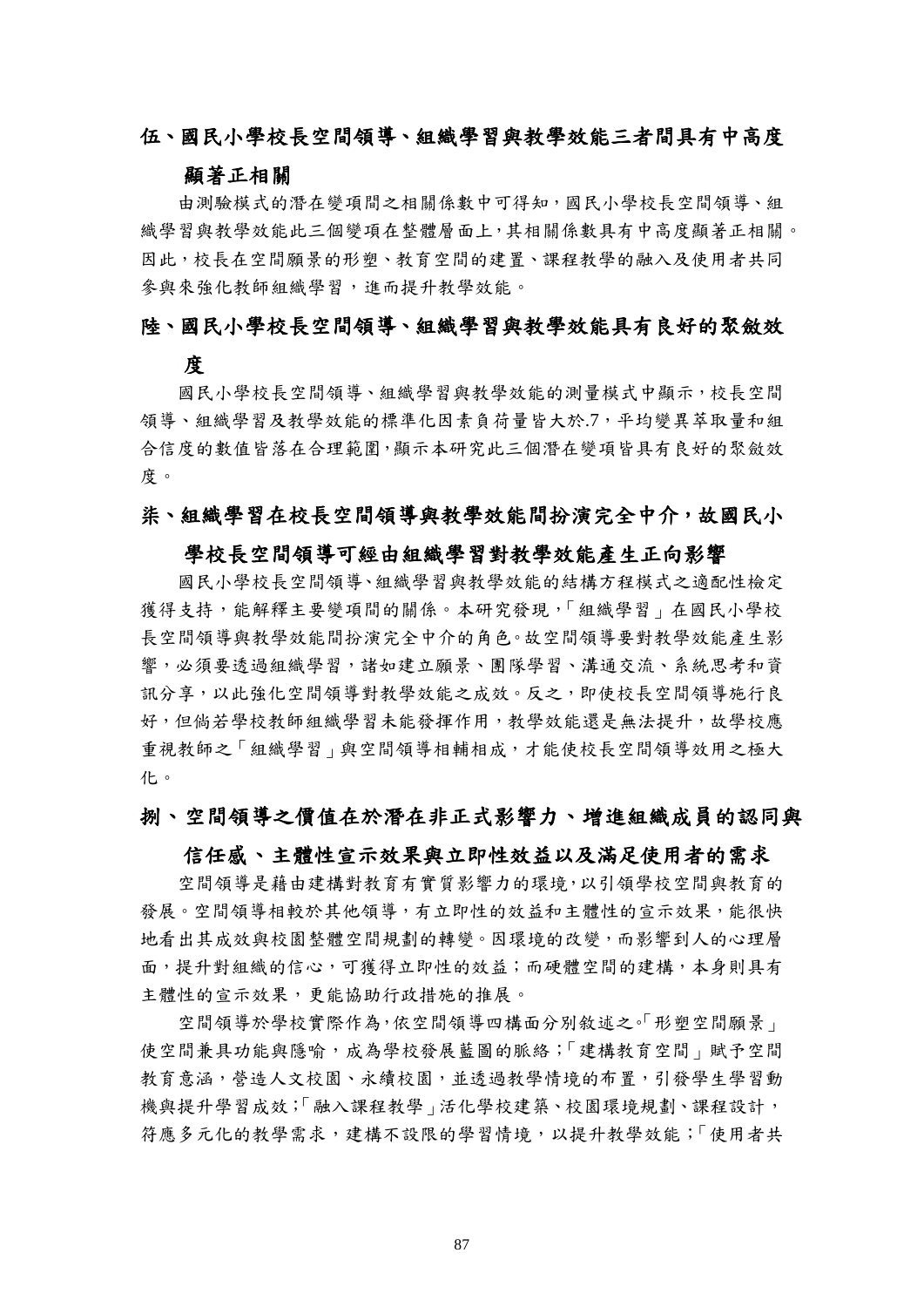同參與 商合利師生空間規劃參與權,以增進校園認同與歸屬感,並依使用者的 各項需求,有效的運用空間與提升各項設備資源。

空間領導之價值在於潛在非正式影響力、增進組織成員的認同與信任感、主 體性宣示效果與立即性效益以及滿足使用者的需求。

## 玖、校長施行空間領導易遭遇組織成員不支持、經費不足等困境,校

## 長應透過溝通、協調取得共識,並多方爭取資源與支持,俾能有

#### 利空間領導的延續

組織成員在環境調整或改變時,因彼此理念、需求不同,而有不同的聲音或 不願配合的情況,以致於校長在施行空間領導之時,遇到的困境諸如同仁的不支 持、經費不足、採購和招標等問題以及每任校長的領導風格與教育理念迥異,因 受限於校長任期制的影響,而不利於空間領導的延續。其解決之道有三,其一, 校長應從中扮演溝通協調的角色,凝聚大眾共識,因應環境的調整與改變;其二, 校長應積極主動向外尋求資源與協助或撰寫相關計畫以爭取經費。最後,在遴選 接任校長時,應考量校長專長與領導經營風格,為學校選出最適任的傳承者,以 利空間領導的延續。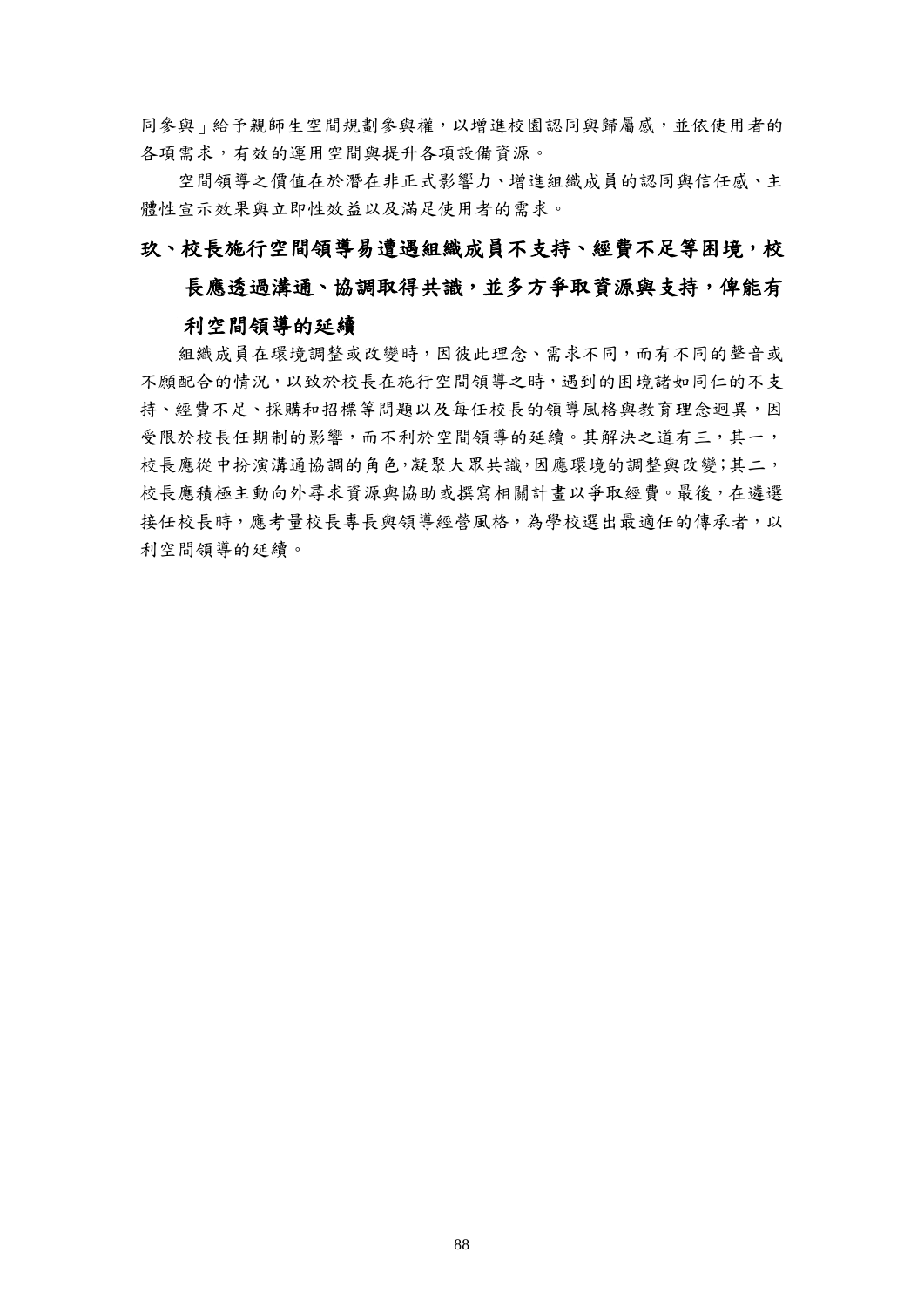# 第二節、建議

## 壹、對實務之建議

## 一、藉由相關政策的推展、研習的辦理與組織溝通交流的機會,對校長與教師 提倡校長空間領導

隨著時空的演變及教育需求的不同,校園空間歷經不同階段的轉型。近年 來,少子女化影響,造成學校閒置空間產生,各校開始著重閒置空間的活化, 期能建置多功能、具特色、符合課程需求的教育空間,校長空間領導早已廣泛 運用於學校經營實務之中。此外,在研究上,亦證實校長空間領導對於學校創 新經營、教師組織承諾、組織學習、課程發展、學校組織氣氛、教師工作滿意 度、學校效能、教學效能等,皆有正向影響,是故,無論在實務運用或學術研 究方面,皆顯示校長空間領導有價值與影響力,值得推展。其因此本研究建議, 教育行政主管機關在政策上可加強辦理校長空間領導之相關研習,提升校長對 於空間領導的知能;而校長可落實空間領導作為,並善用組織溝通交流機會與 教師分享其空間領導的理念,提升教師對於校長空間領導的認同。

#### 二、「融入課程與教學」與「建構教育空間」可作為校長空間領導之主軸

本研究結果發現,在校長空間領導各層面之因素負荷量當中,每一層面皆 達高程度,顯示無論從哪一層面推展,皆有顯著影響力,惟學校實務上可能受 限於時間與經費之考量,而無法一次全面推展到位。對此,建議校長可以將「融 入課程與教學」與「建構教育空間」兩構面作為首要推展之重點,能具有立即 性效益。在「融入課程與教學」上,可藉由完善教育資源、學科教學空間、教 學設備與教學平台,擴充學校發展課程之資源,增強學校發展課程之能力,使 教師更能施展多元教學策略,促進學校課程之發展。在「建構教育空間」上, 應考量學校具「學習空間」與「生活空間」需求之多面性,並兼顧校園美學與 環保節能,營造「人文校園」與「永續校園」。

#### 三、善用校長空間領導,推動組織學習

自 Peter M. Senge 提出學習型組織、Peter F. Drucker 強調知識工作者,至 佐藤學的學習共同體,皆顯示組織學習的重要性。對此,根據本研究調查結果, 校長空間領導對組織學習具有顯著而高度的正向影響力,且校長空間領導與組 織學習各構面因素負荷量皆高,表示無論透過哪一層面的校長空間領導皆有助 於組織學習的推動。因此,建議學校應考量校內外資源,選擇適切的校長空間 領導層面,善用校長空間領導的力量,以推動學校組織學習。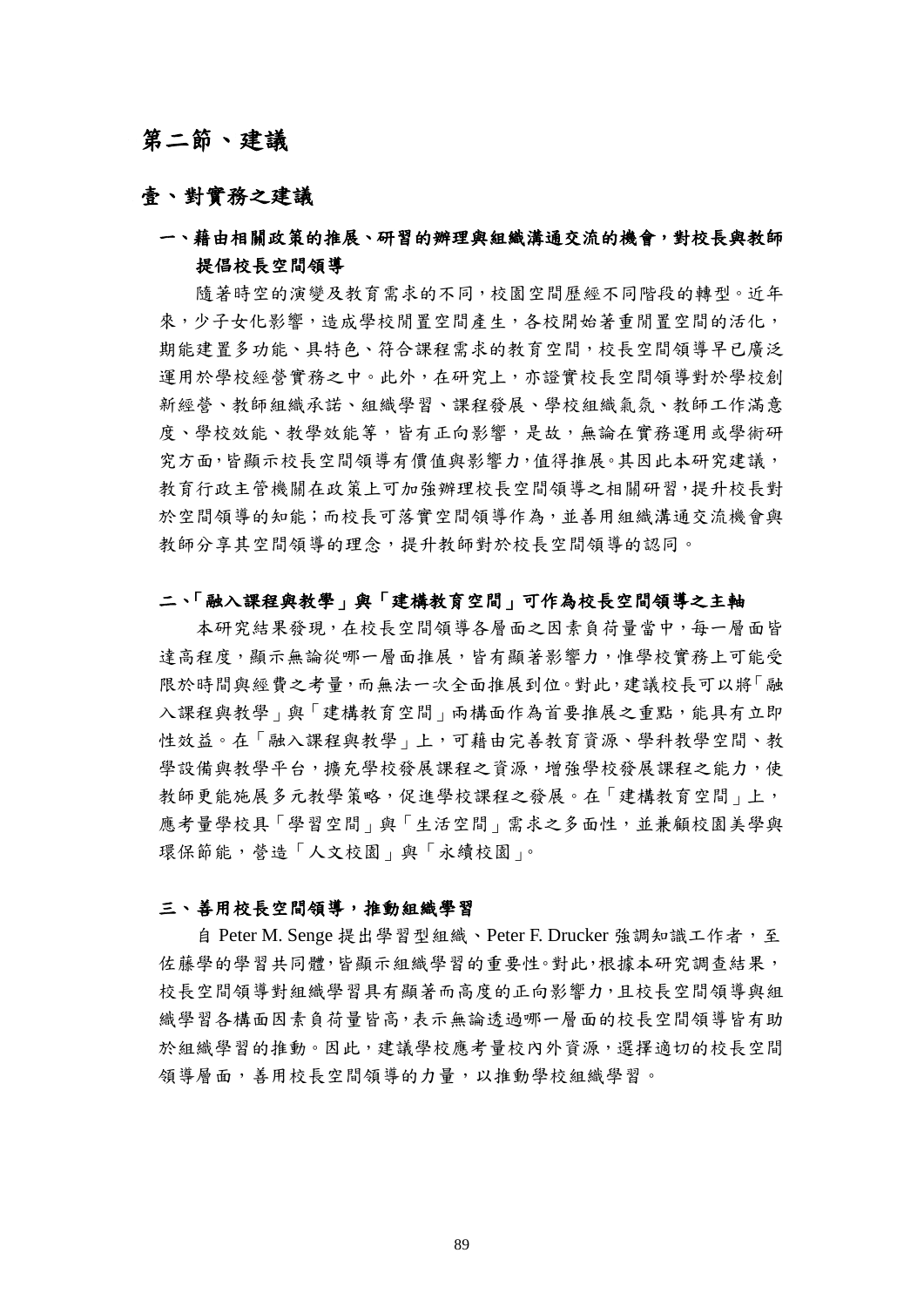#### 四、運用組織學習之「建立願景」、「系統思考」,促進教學效能

根據研究結果顯示,形成「組織學習」此一概念的「建立願景」與「系統 思考」因素負荷量最高,故應運用組織學習之「建立願景」發展出具教師共識 的學校願景並透過「系統思考」與具體目標共同實踐之,以促進教學效能。

#### 五、校長空間領導應善用組織學習以提升教學效能

根據研究結果發現,校長空間領導需透過組織學習之中介機制,更能有效 提升教學效能。因此,校長空間領導應善用組織學習,促進教學效能的提升。 檢定結果顯示「組織學習」的效果為完全中介,為有效提升教學效能,校長在 施行空間領導時,亦重視組織學習的推展,兩者雙管齊下,有助於教學效能之 提升。若因學校有時間與成本上之考量,可擇因素負荷量高的構面優先實施之。 根據本研究結果,建議學校從校長空間領導建構融入課程教學的教育空間,再 經由教師組織學習的歷程,共同建立願景與系統思考,進而完備教學計畫與增 進班級經營成效,提升教學效能。

#### 六、利用校長空間領導建置有效溝通平台,以提升教師組織學習之效能

資訊分享與溝通交流乃組織學習重要一環,宜善用校長空間領導建置有效 溝通平台,暢通訊息傳播與溝通管道,以提升教師組織學習之效能。因此,建 議校長宜考量學校附近居民的社經背景,建置最有效的溝通平台與社區居民進 行對話與溝通,提供共同參與機會,例如,地處偏遠學校的社區居民多為年長 者,對於電子資訊較不熟悉,故傳達資訊或是公共事項時,可選擇電子看板或 是利用鄰里的廣播;高社經背景的社區,學校則可善用網路與意見交流平台, 藉以提供校內最新消息與促進溝通,以增進校園使用者、親師生對於學校事務 的參與並提升對學校的認同感。

## 七、教育行政主管機關制定相關計畫給予經費補助,而學校則積極尋求資源, 以共同解決實施空間領導的經費問題

經費不足是校長空間領導實施過程中常見問題,對於公立學校而言,政府 教育經費為財務主要來源,因此經費不足問題應由教育行政主管機關與學校共 同解決。本研究建議,教育行政主管機關宜制定校園空間規劃與改善相關計畫, 使學校有機會申請經費補助,以改善教育空間;而學校部分則應積極主動向外 尋求資源與協助,且校長應培養自身對經費運用的敏感度,妥善調配經費運用, 使有限資源發揮最大效益。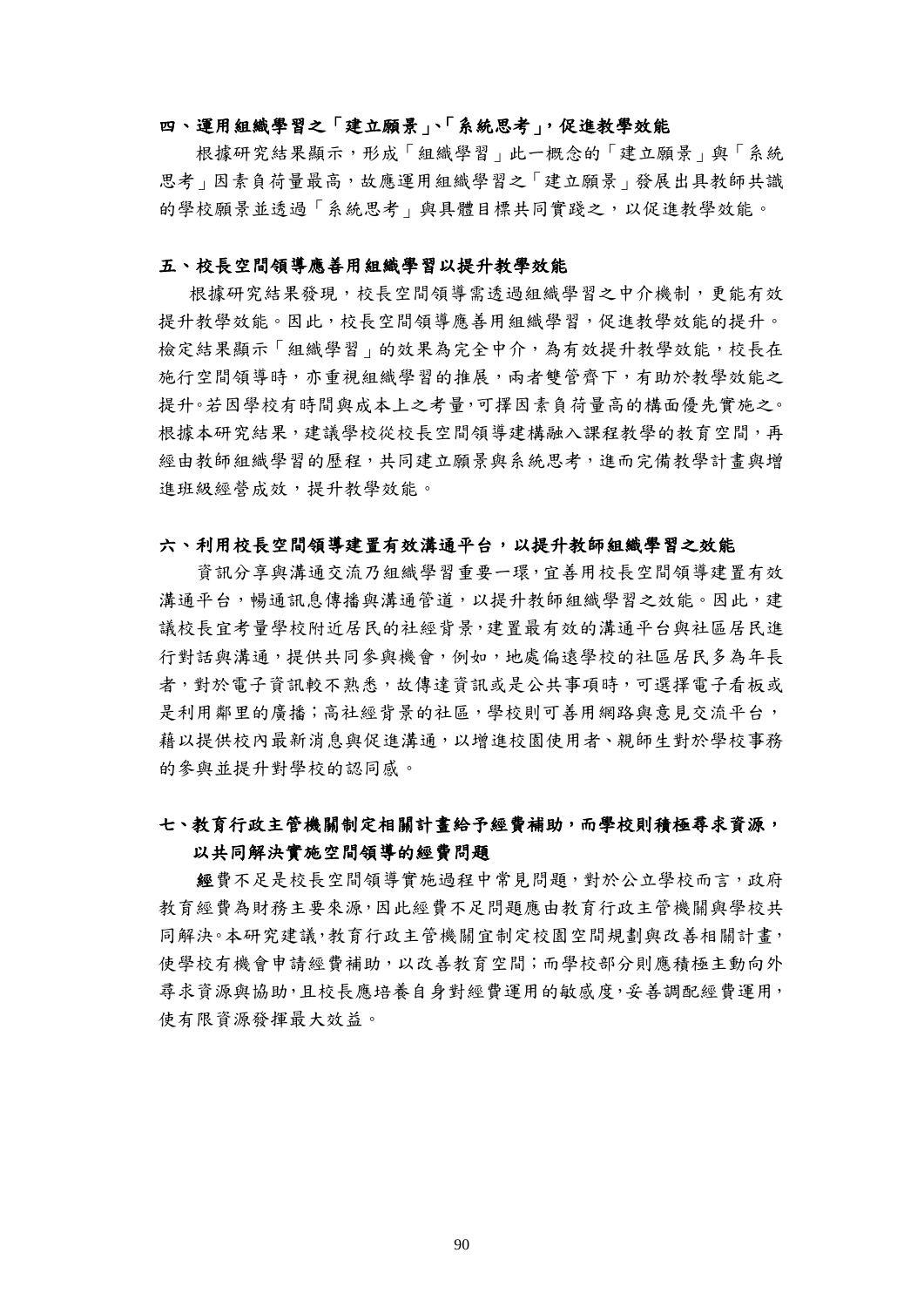## 八、讓教師有機會參與行政,促進教師對校長空間領導的知覺,並透過參與組 織學習,提升教學效能

本研究結果發現,兼任行政職務的國民小學教師所知覺「校長空間領導」、 「組織學習」與「教學效能」之程度較高。由此可知,兼任行政職務教師可能 因職務關係,對校長空間領導較為有感,並且其參與學校組織學習程度較高, 進而在教學效能上亦能有所提升。為使非兼任行政職務的學校教師提升教學效 能,建議藉由讓教師有機會參與行政,例如,擔任專長領域的召集人、參與任 務小組等,使之更為了解校長空間領導之作為與組織學習之運作,進而提升其 教學效能。

## 貳、對未來研究之建議

#### 一、探討其他研究變項,促進校長空間領導領域之學術發展

本研究僅探討校長空間領導、組織學習與教學效能之關係。然而,綜觀相 關研究,校長空間領導影響層面甚廣,非僅限於教學效能。因此,建議未來研 究可探討校長空間領導與其他變項之關係,並持續追蹤校長空間領導的實施現 況,了解校長空間領導在學校實務運用情形,以供教育行政主管機關、校長與 教師參考,且促進校長空間領導領域之學術發展。

#### 二、擴大研究範圍,以提高研究結果類推性

因本研究僅針對臺北市與新北市公立國民小學教師進行問卷調查,未包含 其他縣市、學校級別與私立學校,故研究結果僅能推及臺北市與新北市公立國 民小學,不宜過度推論。建議未來研究可擴大研究範圍,針對全臺灣進行整體 調查,進一步了解國內校長空間領導與組織學習實施之情形,及影響教學效能 之成效,以增廣研究結果的類推能力。

#### 三、採取不同學校層級為研究對象,以了解校長空間領導於各學校層級之影響

綜觀校長空間領導相關研究(含本研究),多數以國民中小學為研究對象, 其原因可能在於目前國民中小學積極發展學校特色,以建立學校品牌,期吸引 更多學童就讀,故在校園規劃上多有著墨,可供校長空間領導研究之參考。然 而,其他學校層級亦不乏校長空間領導之例,比如擁有百年校舍的高中校園、 以建築聞名的大專校院等,尤其目前正值十二年國教推行之際,著重高中職優 質化、均質化與特色,學校教育空間資源成為重要指標之一,因此建議未來研 究可以不同學校層級(如,高中、大學)為研究對象,以了解校長空間領導於 各學校層級之影響。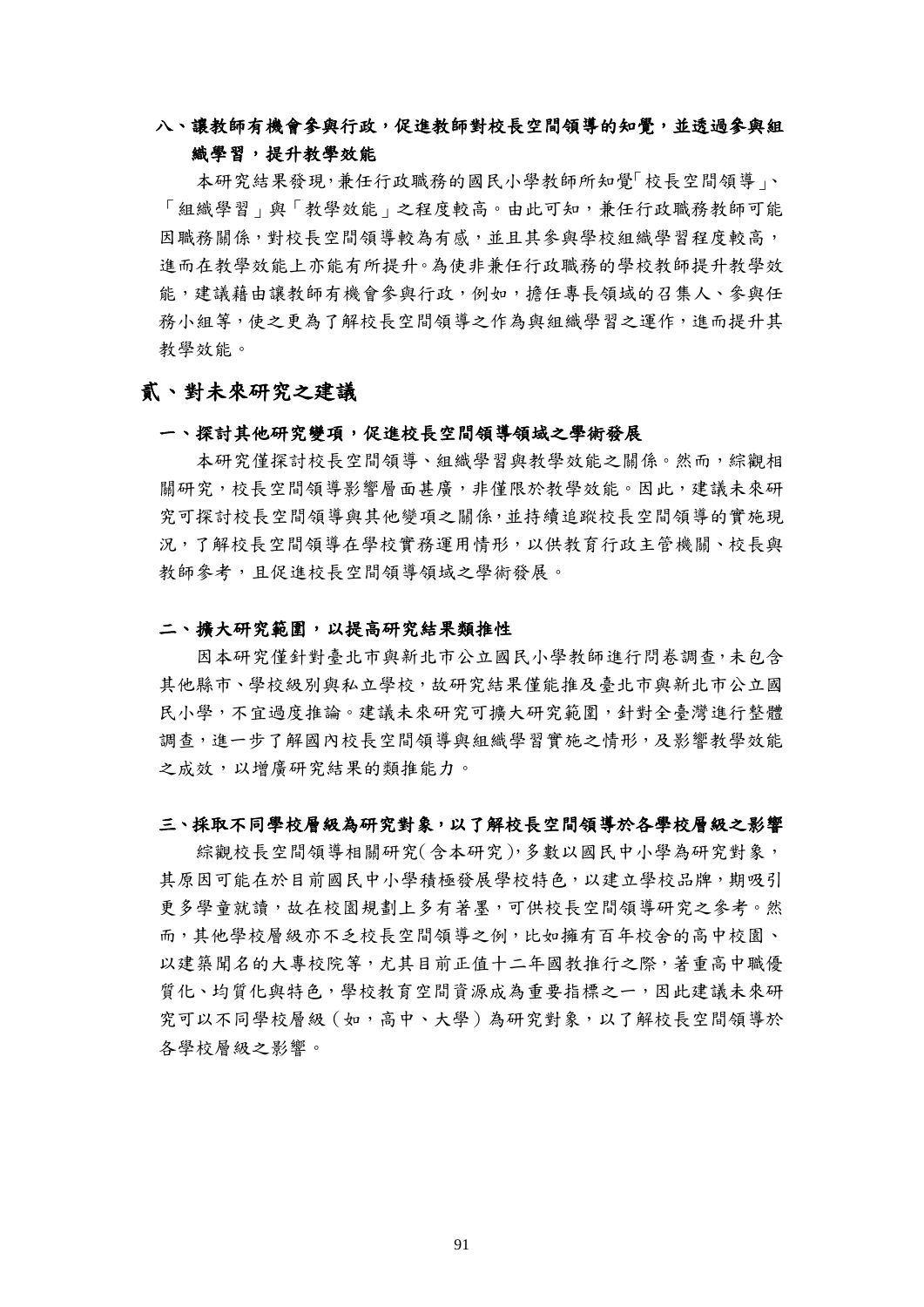### 四、運用不同的研究方法,以進一步探究校長空間領導影響之歷程

為使研究結果可大範圍推估現況與建構理論模型,大部分校長空間領導研 究以量化為研究方法,本研究為求更深入了解實務運作情形,採用量化問卷調 查及訪談數位校長,以蒐集質性研究資料,但對於校長空間領導實務運作的了 解,仍其有侷限性。因此,建議未來研究可多元運用不同的研究方法,例如採 質性個案研究,進一步探究校長空間領導影響之歷程與實務運作之情形,以推 動學術之發展。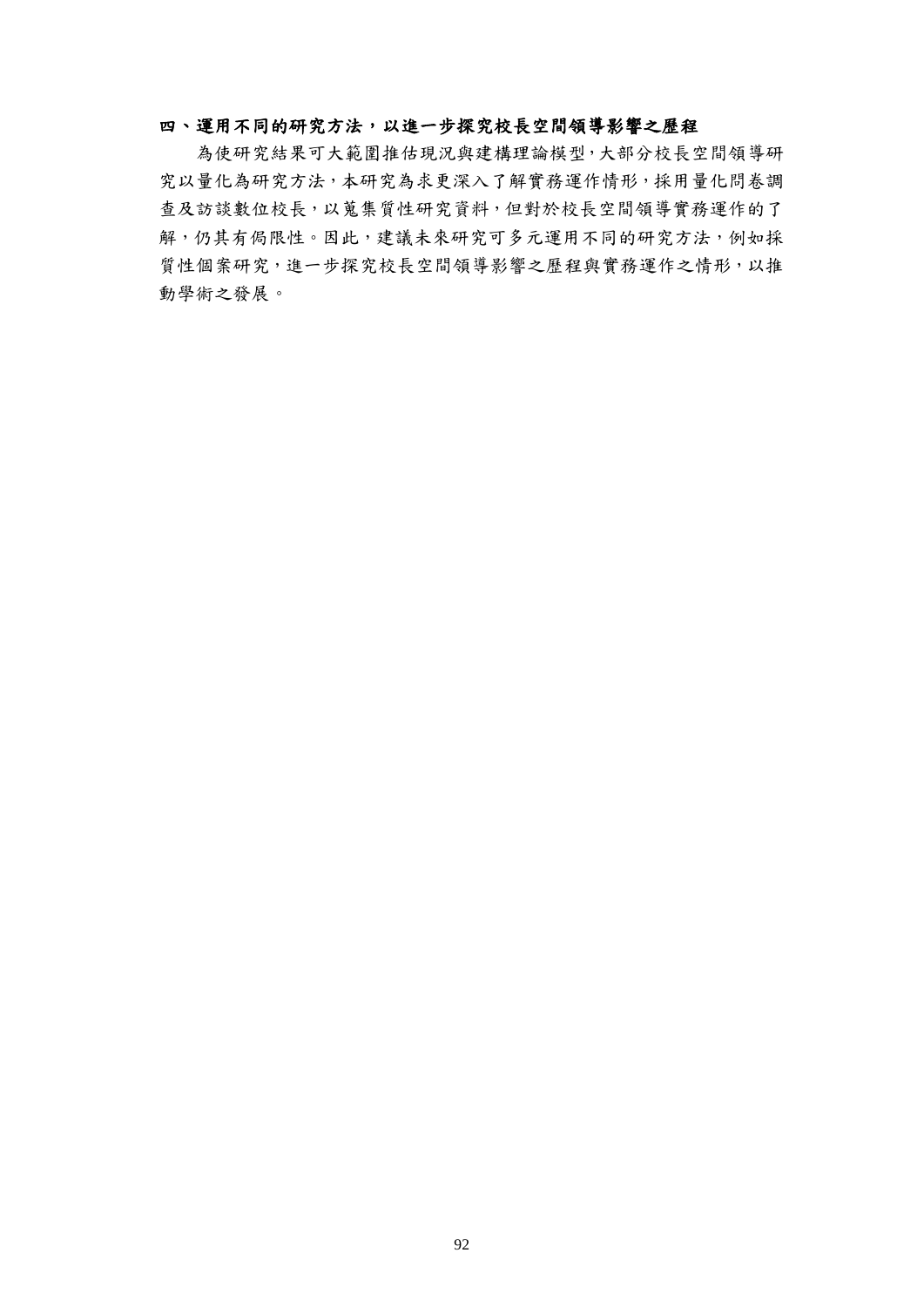# 參考文獻

第一節、中文部分

- 王世璋(2005)。國小校長轉型領導學校組織學習與學校組織創新關係之研究( 未出版之碩士論文)。國立政治大學,臺北市。
- 王念孟(2006)。運用結構方程模式探討領導型態、組織文化、組織承諾、組織 學習、知識管理以及組織績效之關係**--**以保險金融產業為例。國立東華大學 企業管理學系碩士在職專班碩士論文,未出版,花蓮市。
- 王英州(2008)。台東縣國民小學校長課程領導與教師教學效能關係之研究(未 出版之碩士論文)。國立臺東教育大學,臺東市。
- 王淑怡(2001)。國民小學教師教學效能指標之建構(未出版之碩士論文)。臺北 市立師範學院,臺北市。
- 白穗儀(1999)。國民中學組織學習與教師專業成長關係之研究(未出版之碩士 論文)。國立彰化師範大學,彰化縣。
- 石國嬪(2007)。校長轉型領導組織學習與學校效能關係之研究(未出版之碩士 論文)。國立臺灣海洋大學教育研究所,基隆市。
- 江志正(2000)。國民小學組織學習、教師個人學習與學校組織效能關係之研究 (未出版之碩士論文)。國立高雄師範大學,高雄市。
- 江易穎(2001)。國中音樂教師「專業成長」與「教學效能」之研究(未出版之 碩士論文)。國立臺灣師範大學,臺北市。
- 何琪雯(2010)。台中市國民小學校長服務領導與組織學習關係之研究(未出版 之碩士論文)。國立暨南國際大學,南投縣。
- 余季容(2002)。國中一般智能優異班教師教學效能之研究(未出版之碩士論文)。 國立彰化師範大學,彰化縣。
- 余錦漳(2001)。國民小學組織學習與教師專業成長之相關因素研究(未出版之 碩士論文)。國立高雄師範大學,高雄市。
- 吳昌期(2006)。國民小學校長變革領導、組織學習與組織文化關係之研究(未 出版之博士論文)。國立臺灣教育大學,臺北市。
- 吳明烈(2003)。組織學習與學習型學校。臺北市:高等教育。
- 吳長法(2003)。應用學習型組織理念在國小校長領導之行動研究(未出版之碩 士論文)。國立中正大學,嘉義縣。
- 吳清山(2000)。學校行政(第五版)。臺北市:心理。
- 吳清山(2013)。空間領導。教育研究月刊,**231**,125-126。
- 吳清基等編著(2005)。優質學校。臺北市:臺北市教師研習中心。
- 李安忠(2007)。國中特教教師覺知校長轉型領導及其教學效能關係之研究(未 出版之碩士論文)。國立屏東教育大學,屏東縣。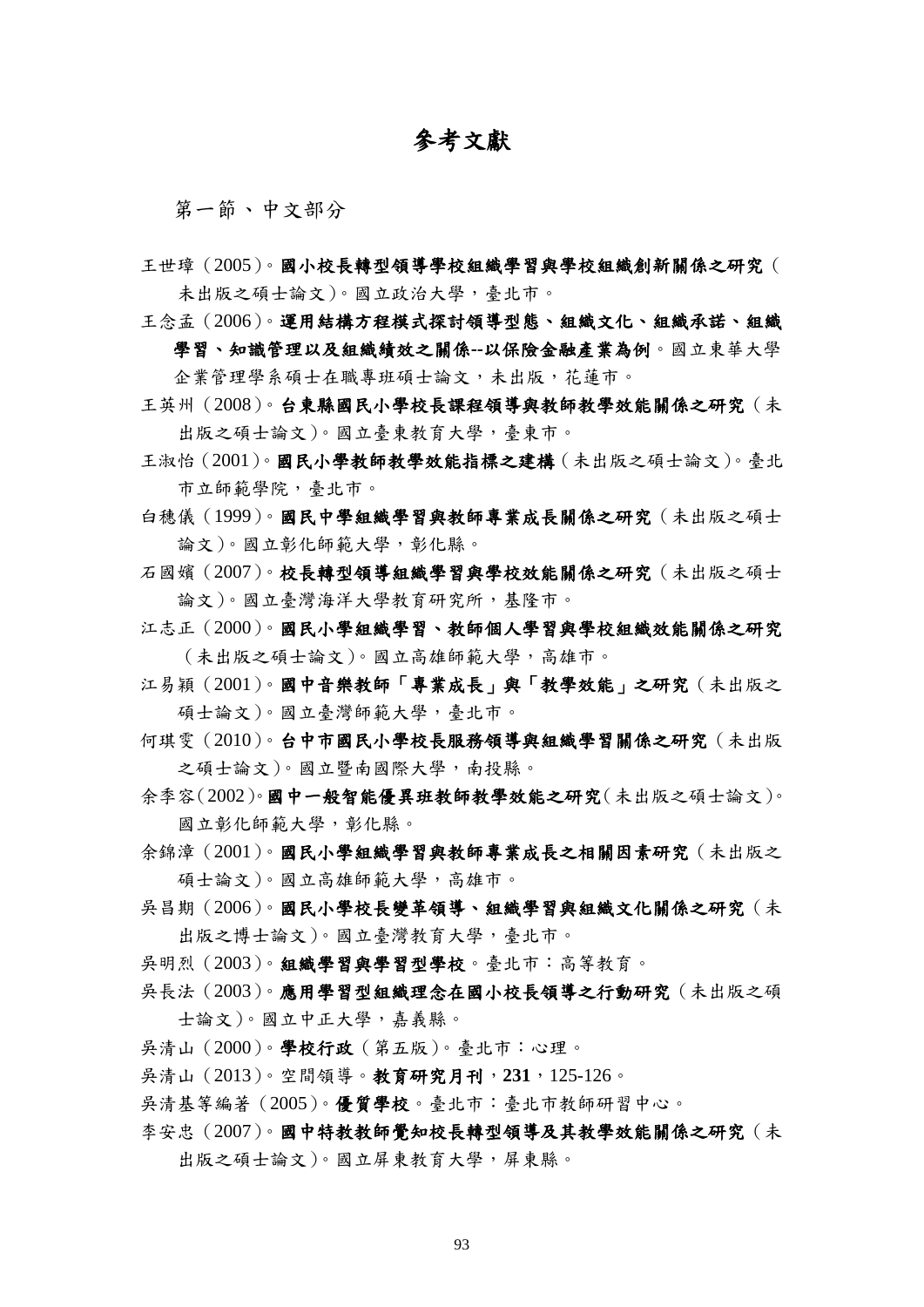- 李育枝(2011)。大學校院學生事務人員組織學習與工作效能之研究(未出版之 碩士論文)。國立臺灣師範大學,臺北市。
- 李欣雯(2007)。國民小學組織文化、組織學習與組織變革之關係研究(未出版 之碩士論文)。國立臺灣海洋大學,基隆市。
- 李冠霖(2010)。國民小學校長空間領導與學校效能關係之研究(未出版之碩士 論文)。國立屏東教育大學,屏東縣。
- 李悅宜(2007)。國小校長轉型領導與音樂教師教學效能關係之研究(未出版之 碩士論文)。臺北市立教育大學,臺北市。
- 李瑞娥(2003)。國民學校終身學習文化、組織學習、組織創新與學校效能關係 之研究:學習型學校模型之建構(未出版之博士論文)。國立高雄師範大學, 高雄市。
- 李慶裕(2012)。國民中學空間領導指標建構之研究(未出版之碩士論文)。國立 暨南國際大學,南投縣。
- 汪成琳(2002)。特殊教育學校校長教學領導與教師教學效能關係之研究(未出 版之碩士論文)。國立彰化師範大學,彰化縣。
- 林明地(2000)。助長學校組織學習的關鍵:校長轉型領導。學校行政,**8**,4-11。
- 林炯炘(2005)。國民小學啟智班教師組織承諾與教學效能之研究(未出版之碩 士論文)。國立彰化師範大學,彰化。
- 林美真(2008)。國民中學校長轉型領導對學校組織學習影響之研究(未出版之 碩士論文)。國立政治大學,臺北市。
- 林海清(1994)。高中教師激勵模式與其工作滿意服務士氣教學效能之研究(未 出版之博士論文)。國立政治大學,臺北市。
- 林惠煌(2003)。臺北縣國民小學校長教學領導與教師教學效能關係之研究(未 出版之碩士論文)。國立臺北教育大學,臺北市。
- 林詠懷(2006)。臺中市國民小學校長的轉型領導與教師教學效能、社區參與學 校教育之相關研究(未出版之碩士論文)。明道大學,臺中市。
- 林順智(2005)。國民小學教師參與學校本位專業發展情形與教學效能相關之研 究(未出版之碩士論文)。國立台中教育大學,臺中市。
- 林漢政(2003)。國民小學校長轉型領導行為與教師效能感關係之研究(未出版 之碩士論文)。國立中正大學,嘉義縣。
- 林麗惠(1999)。組織學習與學習型組織。臺北市:師大書苑。
- 姚麗英(2014)。高級中學校長正向領導、學校組織學習與教師創新教學關係之 研究(未出版之碩士論文)。國立政治大學,臺北市。
- 柯份(2014)。國民小學校長優質領導、學校環境營造與教師教學效能關係之研 究(未出版之博士論文)。國立臺北教育大學,臺北市。
- 洪自強(2011)。高雄市國民中學校長願景領導、教師組織學習與組織創新關係 之研究(未出版之碩士論文)。國立高雄師範大學,高雄市。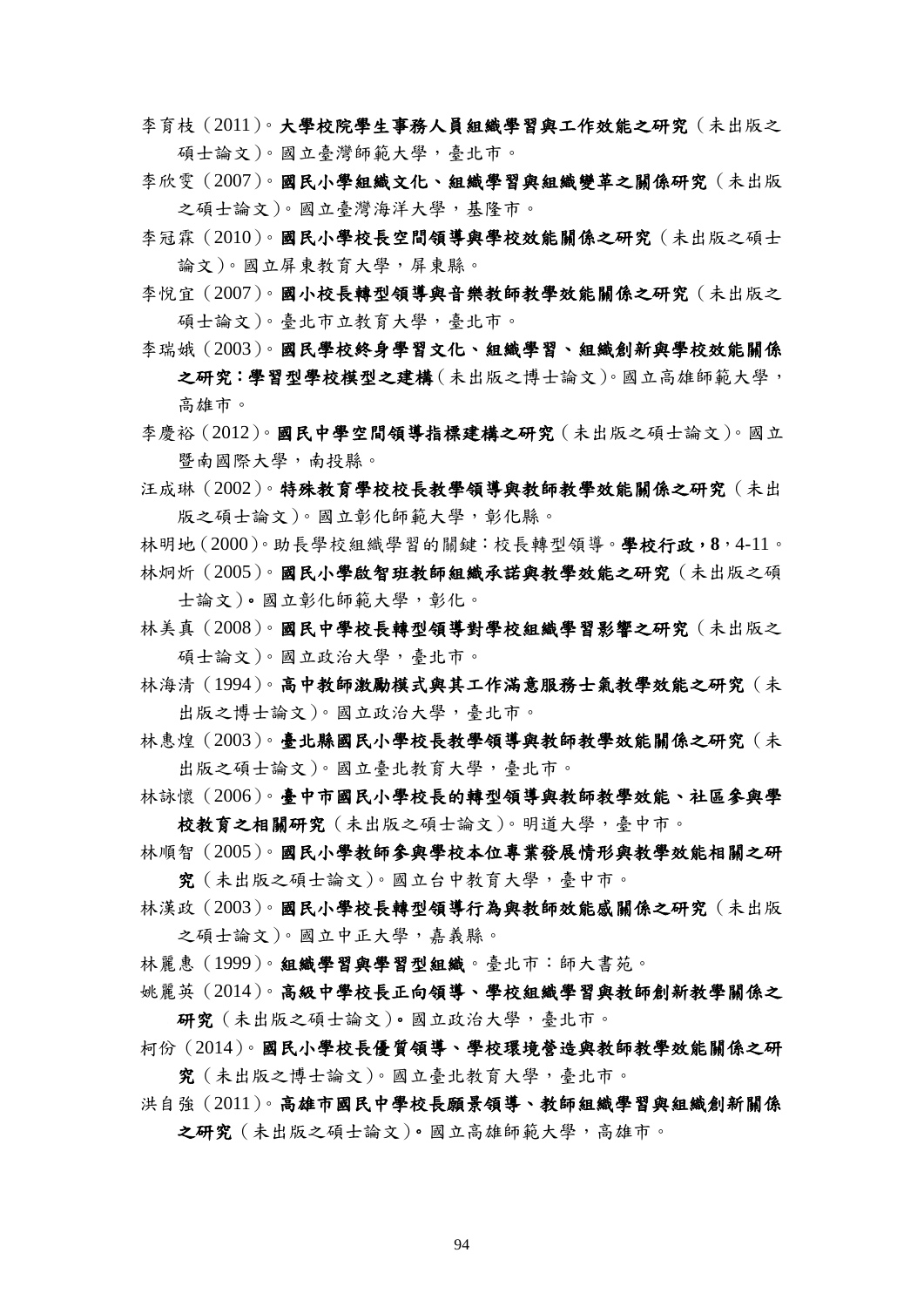洪志林(2011)。國民小學校長多元架構領導、教師專業學習社群與教學效能關 係之研究(未出版之碩士論文)。國立屏東教育大學,屏東縣。

- 洪啟昌(2005)。教育行政機關組織文化、知識管理與組織學習關係之研究(未 出版之博士論文)。國立政治大學,臺北市。
- 洪敏源(2012)。彰化縣國小校長多元領導策略、教師專業學習社群與教學效能 關係之研究(未出版之碩士論文)。康寧大學,臺南市。
- 孫志麟(1991)。國民小學教師自我效能及其相關因素之研究(未出版之碩士論 文)。國立政治大學,臺北市。
- 孫志麟(2001)。教師自我效能與教學行為的關係--實徵取向的分析。國立臺北 師範學院學報,**14**,109-140。
- 孫露華(2004)。國小自然與生活科技領域教師教學信念與教學效能之研究(未 出版之碩士論文)。國立高雄師範大學,高雄市。
- 徐良煥(2009)。國小校長課程領導行為與教師教學效能之相關研究**-**以教師知識 分享策略為中介變項(未出版之碩士論文)。國立新竹教育大學,新竹市。
- 徐進文(2007)。國民小學校長服務領導與教師教學效能相關之研究(未出版之 碩士論文)。國立屏東教育大學,屏東縣。
- 徐蔚文(2010)。國民小學教師生涯發展階段與教學效能關係之研究(未出版之 碩士論文)。國立政治大學,臺北市。
- 殷寶寧(總編)(2006)。友善吧!校園**:**國民中小學友善校園評估手冊。臺北市: 教育部。
- 秦夢群(2010)。教育領導:理論與應用。臺北市:五南。
- 馬蕙慈(2004)。國民小學教師在職進修對教學效能關聯性之研究(未出版之碩 士論文)。元智大學,桃園縣。
- 張文忠(2009)。屏東縣國小校長轉化領導與組織學習關係之研究(未出版之碩 士論文)。國立屏東教育大學,屏東縣。
- 張伯瑲(2011)。競值架構應用在國民小學校長領導行為、學校組織文化與教學 效能關係之研究(未出版之碩士論文)。國立政治大學,臺北市。
- 張奕華(1997)。國民小學組織學習與學校效能關係之研究(未出版之碩士論文)。 國立台中師範學院,台中市。
- 張昭仁(2001)。國小校長轉型領導、互易領導與學校組織學習能力關係之研究 (未出版之碩士論文)。國立臺灣師範大學,臺北市。
- 張家慶(2006)。高雄市國小成人教育教師多元文化教育態度和教學效能之相關 研究(未出版之碩士論文)。國立中山大學,高雄市。
- 張素花(2012)。國民小學校長分布式領導、教師情緒勞務對教師教學效能影響 之研究(未出版之博士論文)。國立臺北教育大學,臺北市。
- 張嘉原(2008)。國民小學學校組織健康、組織學習與教師效能感關係之研究( 未出版之碩士論文)。國立政治大學,臺北市。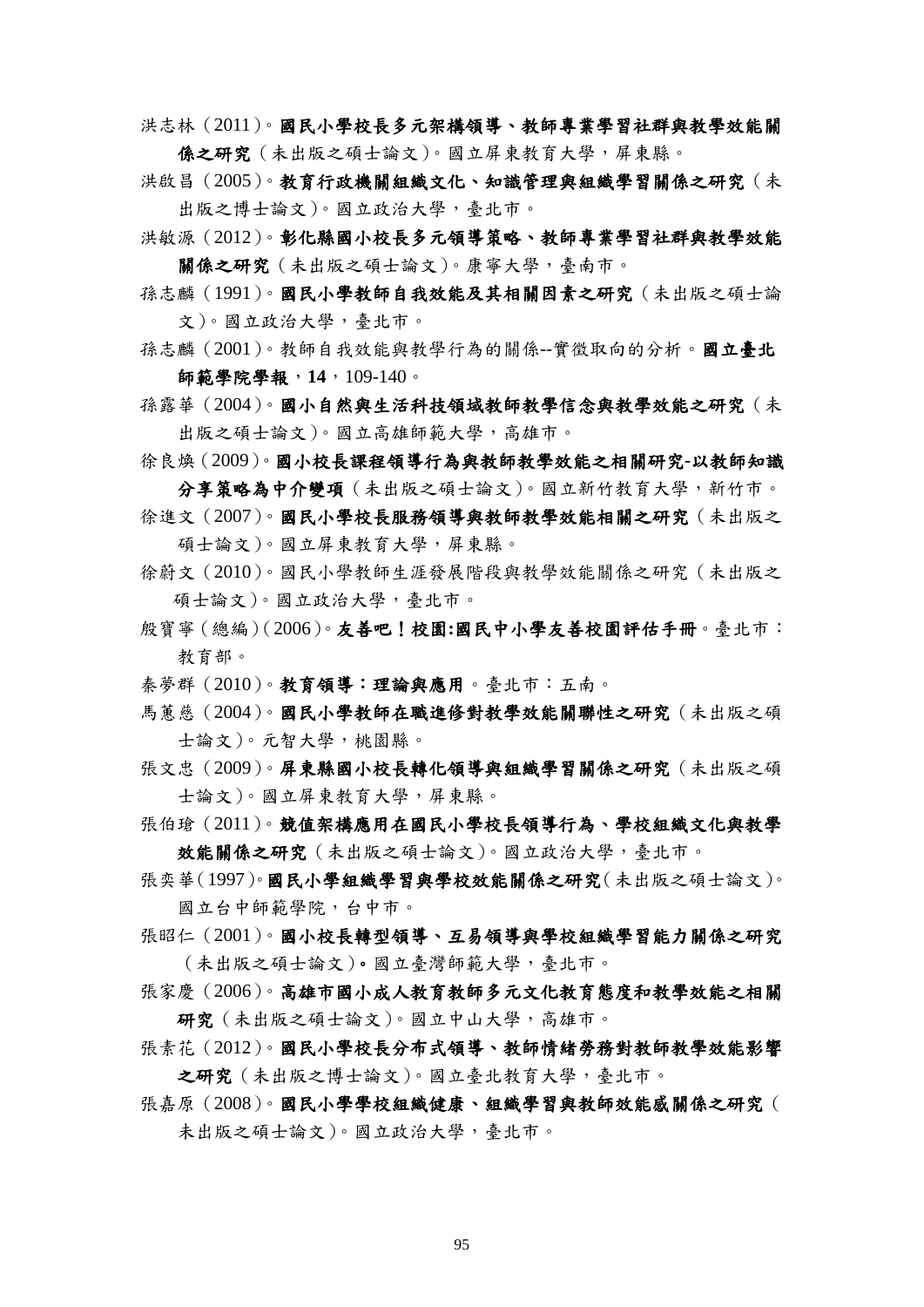- 張碧娟(1999)。國民中學校長教學領導、學校教學氣氛與教師教學效能關係之 研究(未出版之博士論文)。國立政治大學,臺北市。
- 張賢坤(2004)。桃園縣國民小學校長轉型領導與教師教學效能關係之研究(未 出版之碩士論文)。國立臺北師範學院,臺北市。
- 教育部(2003)。為下一代蓋所好學校:突破與創新(新校園運動)。臺北市:作 者。
- 教育部國民及學前教育署(2012)。**102**年度推動國民中小學營造空間美學與發展 特色學校第三階段第一年實施計書。取自education.chcg.gov.tw/files/5\_10112 24\_實施計畫.doc
- 教育部國民教育司(2009年6月18日)。教育部98年度校園空間活化之十大經典特 色國民中小學。教育部電子報。取自[http://epaper.edu.tw/news.aspx?news\\_sn=](http://epaper.edu.tw/news.aspx?news_sn=2266) [2266](http://epaper.edu.tw/news.aspx?news_sn=2266)
- 莊明達(2012)。國民小學校長空間領導、品牌管理與創新經營關係之研究(未 出版之博士論文)。國立臺北教育大學,臺北市。
- 郭小蘋(2011)。校長教學領導與教師教學效能關係之後設分析(未出版碩士論 文)。中興大學,臺中市。
- 郭小蘋、吳勁甫(2011)。臺灣地區近年來校長教學領導與教師教學效能學位論 文研究走向之分析。嘉大教育研究學刊,**27**,1-27。
- 郭亞婷(2014)。教師認知校長課程領導、參與專業學習社群與教學效能關係之 探討**--**以臺北市國民小學為例(未出版之碩士論文)。國立臺北教育大學, 臺北市。
- 郭金發(2005)。基隆市國民小學校長課程領導及教師教學效能之研究(未出版 之碩士論文)。國立臺北師範學院,臺北市。
- 郭朝渭(2006)。桃園縣國中領域教學研究會運作與提昇教學效能之研究(未出 版之碩士論文)。國立東華大學,花蓮縣。
- 郭錦麗(2009)。國民小學教師知覺校長靈性領導與組織學習關係之研究(未出 版碩士論文)。國立中正大學,嘉義縣。
- 郭蘭(2003)。國民中學教師參與在職進修動機與教學效能關係之研究**--**以臺灣 中部四縣市為例(未出版之碩士論文)。國立臺北教育大學,臺北市。
- 陳木金(1997)。國民小學教師領導技巧、班級經營策略與教學效能關係之研究 (未出版博士論文)。國立政治大學,臺北市。
- 陳火城(2005)。高雄市國小教師數學教學信念與教學效能關係之研究(未出版 之碩士論文)。國立高雄師範大學,高雄市。
- 陳正達(2005)。澎湖縣國民小學校長課程領導與教師教學效能關係之研究(未 出版之碩士論文)。國立臺南大學,臺南市。
- 陳易昌(2006)。國民小學校長科技領導、組織學習與學校效能之研究(未出版 之碩士論文)。臺北市立教育大學,臺北市。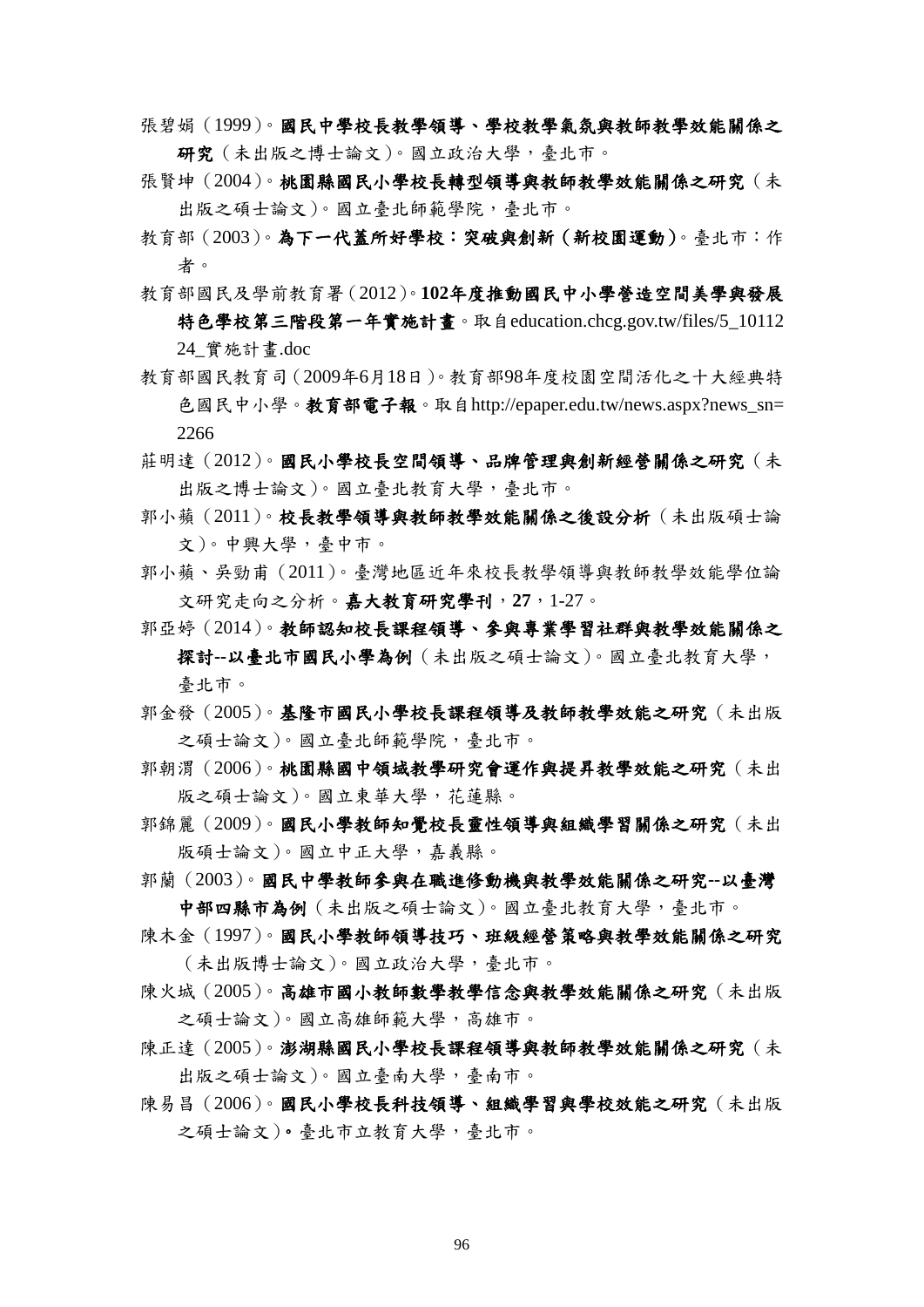陳俊雄(2010)。高雄市國小校長轉型領導、組織氣候與教師教學效能關係之研 究(未出版之碩士論文)。高雄師範大學,高雄市。

陳建銘(2009)。國民小學校長策略領導、組織學習與學校創新經營效能關係之 研究(未出版之博士論文)。國立臺北教育大學,臺北市。

- 陳柏霖、洪兆祥、余民寧(2013)。網路閱讀態度、網路閱讀行為及網路閱讀素 養之同時性橫斷面研究。教育科學研究期刊,**58**(3),23-50。(DOI:10.62 09/JORIES.2013.58(3).02)(TSSCI期刊,國科會計書編號: NSC 101-2420-H-004-001)—2013.10.25.出版
- 陳炫佑(2013)。臺中市國民小學校長空間領導與教師工作滿意度關係之研究( 未出版之碩士論文)。國立政治大學,臺北市。
- 陳虹君(2011)。國小教師知覺校長科技領導與教師教學自我效能關係之研究( 未出版之碩士論文)。臺北科技大學,臺北市。
- 陳鈞泓(2011)。屏東縣國民小學科技領導、組織學習、創新經營與學校效能關 係之研究(未出版之碩士論文)。國立屏東教育大學,屏東縣。
- 陳慕賢(2003)。國民小學校長課程領導與教師教學效能關係之研究**--**以臺北縣 為例(未出版之碩士論文)。國立政治大學,臺北市。
- 傳齊榮(2009)。臺北市國民小學校長科技領導與教師教學效能關係之研究(未 出版之碩士論文)。淡江大學,臺北縣。
- 曾雅慧(2012)。臺北市國民小學校長空間領導與學校組織氣氛關係之研究(未 出版之碩士論文)。國立政治大學,臺北市。
- 湯志民(2007)。優質學校校園營造的指標及其意涵。載於吳清基等著,優質領 航**─**校園營造(6-27頁)。臺北市:臺北市教師研習中心。
- 湯志民(2008a)。空間領導:理念與策略。教育研究月刊,**164**,18-38。
- 湯志民(2008b)。領導的新理論:空間領導。論文發表於澳門教育暨青年局、廣 東省教育廳聯合主辦之「2008校長論壇」研討會,澳門。
- 湯志民(2008c)。教育領導新論:空間領導的理念與策略。載於臺北市政府教育 局、臺灣教育政策與評鑑學會、中華民國教育行政學會、暨大教育政策與行 政系、市教大教育行政與評鑑所、中小學校長培育中心主辦,**2008**年教育品

質與教育評鑑會議手冊暨論文集(一)(35-56頁)。臺北市:作者。 湯志民(2009a)。空間領導方式之探討。至聖先師,65,19-24。 湯志民(2009b)。空間領導的策略與方式。載於臺北縣政府教育局編印,**2010**

臺北縣邁向卓越學校**-**指針系統與行動方案(75-90頁)。臺北縣:作者。 湯志民(2010a)。學校建築與規劃:臺灣未來十年的新方向。載於中華民國學校

建築研究學會主編,**2010**學校建築研究**:**學校校園建築生態工法(9-48頁)。 臺北市:作者。

湯志民(2011)。學校空間領導指標建構探析。敎育研究,**209**,68-84。

湯志民(2012)。臺北市和新北市國民中小學空間領導方式之研究。敎育與心理 研究, 35(1), 1-28。(TSSCI)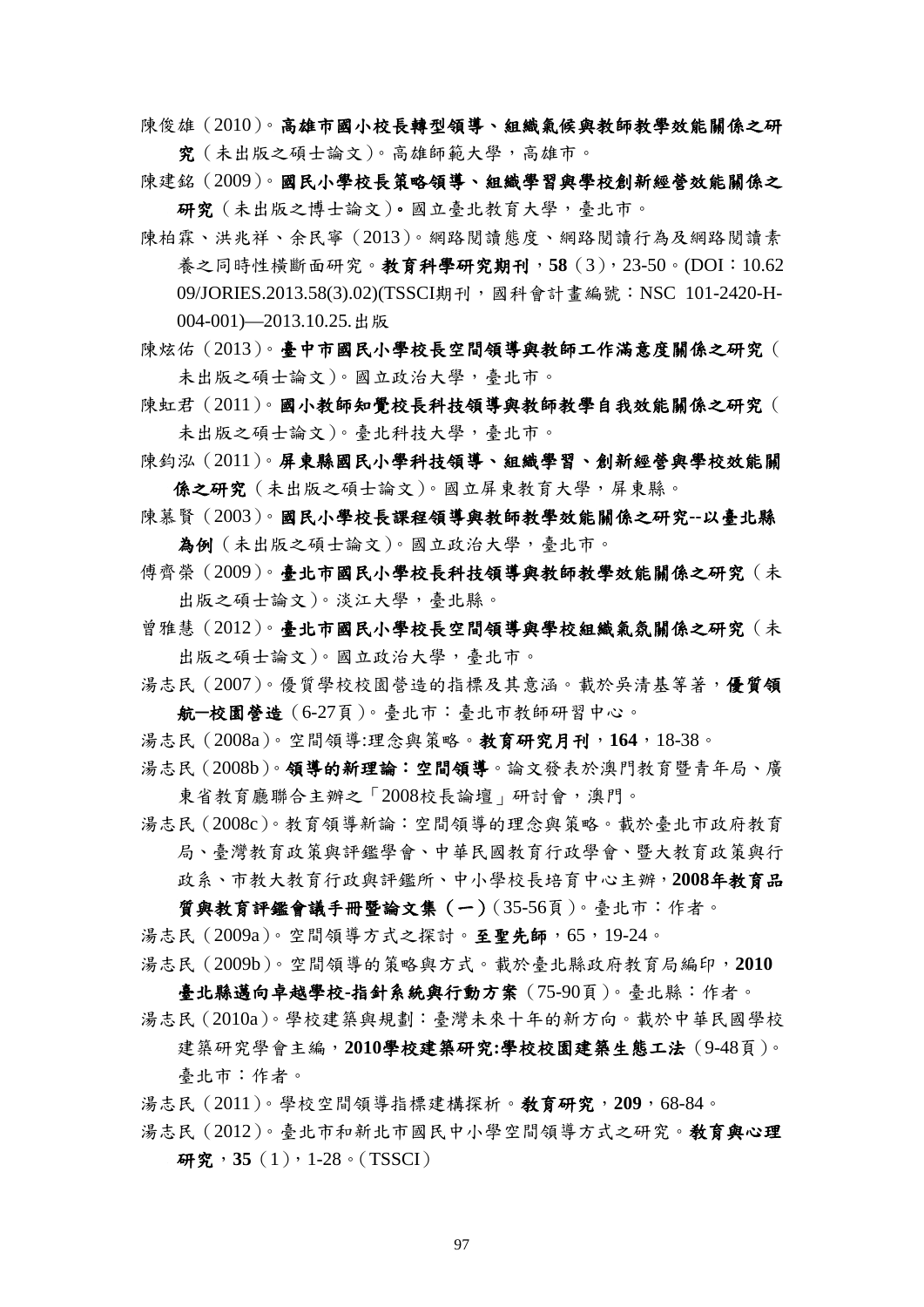湯志民(2013)。空間領導:原則與理論基礎。教育行政研究,**3**(2),1-30。

湯志民、施佩吟和魏琦(2013)。國民小學校長空間領導、教師組織承諾與學校

效能關係之研究。行政院國家科學委員會專題研究計畫成果報告(編號:N SC101-2410-H-004-131-)。臺北市:國立政治大學教育學系。

湯志民、湯為國、蔡坤良和蔡念芷(2009c)。臺北縣市國中小學校創新經營策略 之研究。行政院國家科學委員會專題研究計畫成果報告(編號:NSC97-241

0-H-004-030-)。臺北市:國立政治大學教育行政與政策研究所。

- 湯志民、劉侑承、劉冠廷和曾雅慧(2010b)。學校創新經營**-**空間領導之研究。 行政院國家科學委員會專題研究計畫成果報告(NSC98-2410-H-004-014-)。 臺北市:國立政治大學教育行政與政策研究所。
- 湯秀琴(2012)。國民中學校長知識領導、組織學習與學校創新經營效能關係之 研究**-**以桃竹苗四縣市為例(未出版之碩士論文)。國立政治大學,臺北市。

湯艷鳳(2013)。臺北市國小教師專業學習社群與教學效能之研究(未出版之碩 士論文)。國立臺北教育大學,臺北市。

- 馮益宏(2008)。學校創新策略與教師教學效能關係之研究(未出版之碩士論文)。 高雄師範大學,高雄市。
- 馮莉雅(2001)。國中教師教學效能評鑑之研究(未出版之博士論文)。國立高雄 師範大學,高雄市。
- 馮綉雯(2002)。國民小學教師教學信念與教學效能之研究(未出版之碩士論文)。 屏東師範學院,屏東縣。
- 黃于哲(2011)。屏東縣國民小學校長課程領導策略、教師知識管理與教學效能 關係之研究(未出版之碩士論文)。國立屏東教育大學,屏東縣。
- 黃中慧(2009)。臺北縣教師知覺校長課程領導與教師教學效能之調查研究(未 出版之碩士論文)。國立臺北教育大學,臺北市。
- 黃怡誠(2009)。高雄縣國民小學校長課程領導與教師教學效能之研究(未出版 之碩士論文)。國立屏東教育大學,屏東縣。
- 黃明月(1998)。學習社會的心理學基礎。載於中華民國成人教育學會主編,學 習社會(157-176頁)。臺北市:師大書苑。
- 黃昱瑋(2006[\)。雲林縣國民小學團體動力與組織學習關係之研究\(未出版之碩](http://ndltd.ncl.edu.tw/cgi-bin/gs32/gsweb.cgi?o=dnclcdr&s=id=%22094NCYU5576006%22.&searchmode=basic) [士論文\)。國立嘉義大學,嘉義市。](http://ndltd.ncl.edu.tw/cgi-bin/gs32/gsweb.cgi?o=dnclcdr&s=id=%22094NCYU5576006%22.&searchmode=basic)
- 黃秋柑(2004)。彰化縣高職教師專業成長與教學效能關係之研究(未出版之碩 士論文)。國立中正大學,嘉義縣。
- 黃偉菖(2009)。屏東縣國民小學校長課程領導與教師教學效能之研究(未出版 之碩士論文)。國立屏東教育大學,屏東縣。
- 黃湘玲(2006)。臺北縣市國民小學組織學習與知識創造之研究(未出版之碩士 論文)。臺北市立教育大學,臺北市。
- 黃錦桃(2007)。高雄市國小國語文教師教學信念與教學效能之研究(未出版之 碩士論文)。國立高雄師範大學,高雄市。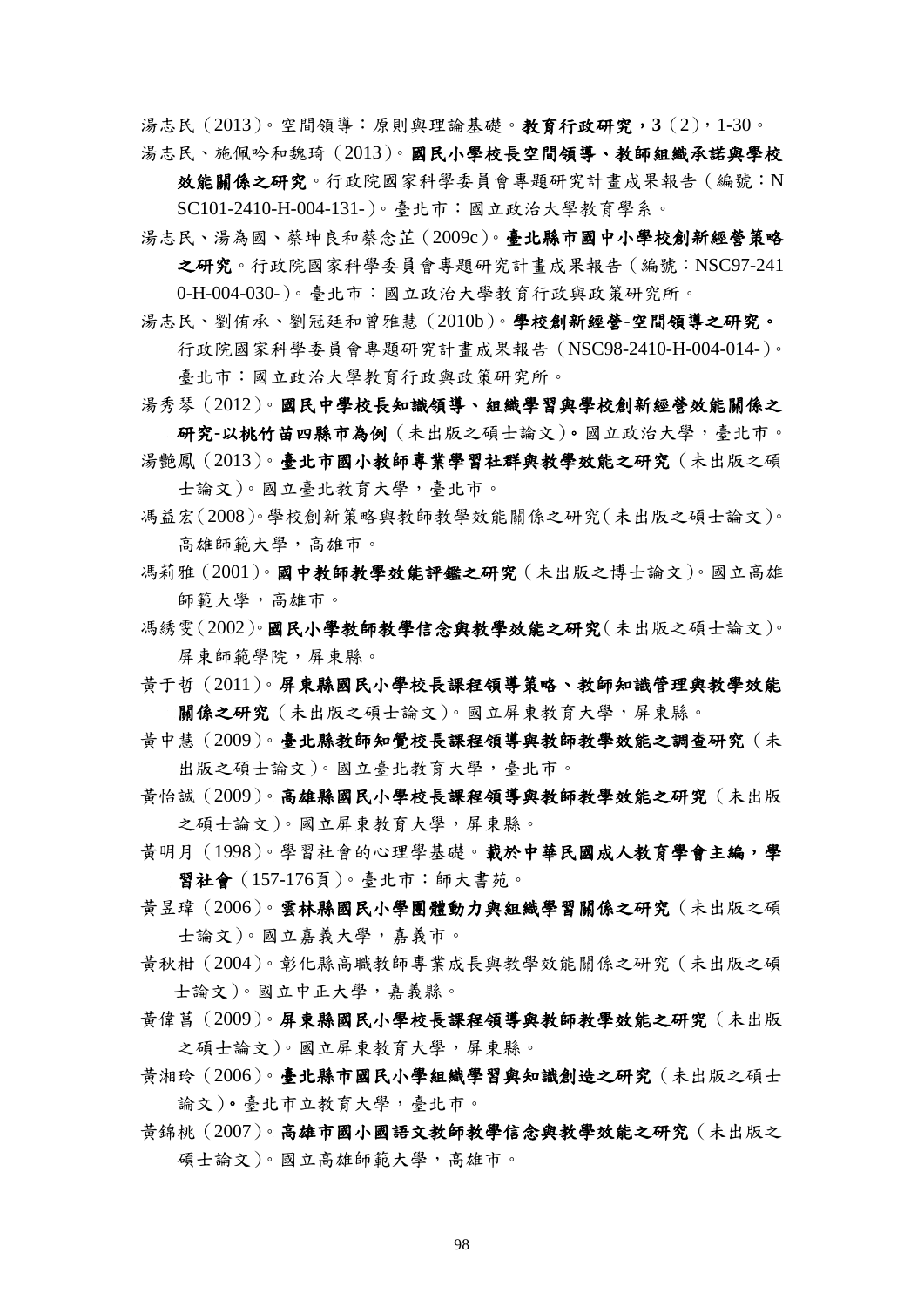- 楊正德(2011)。臺北縣國小教師在職進修動機、教學準備度與教學效能關係之 研究(未出版之碩士論文)。臺灣師範大學,臺北市。
- 楊智雄(2007)。國民小學校長授能領導與組織學習之研究(未出版之碩士論文)。 國立臺灣師範大學,臺北市。
- 楊瑞麟(2005)。國小教師組織學習與教學效能之相關研究(未出版之碩士論文)。 國立花蓮師範大學,花蓮縣。
- 楊鯉榕(2006)。新舊制國小實習教師教學信念與教學效能之研究(未出版之碩 士論文)。國立高雄師範大學,高雄市。
- 萬以寧(1995)。組織學習,世紀挑戰。戰略生產力雜誌,**475**,62-63。
- 葉以煥(2012)。臺北市高職校長轉型領導、教師教學自我效能與創新工作行為 的關係之研究(未出版之碩士論文)。臺北科技大學,臺北市。
- 葉佳文(2006)。臺灣地區公立高中校長教學領導、教師組織承諾與教師教學效 能關係之研究(未出版之博士論文)。國立政治大學,臺北市。
- 葉連祺(2011)。教育領導研究突破之初步思考。載於臺北市立教育大學教育行 政與評鑑研究所等主辦,「建國百年教育行政與評鑑:挑戰與展望」學術研

討會會議手冊暨論文集(477-1~477-20頁)。臺北市:臺北市立教育大學。 嘉義縣政府(2009)。嘉義縣**2001~2009**新校園空間美學專輯。嘉義縣:作者。

- 臺北縣政府教育局(2009)。**2010**臺北縣邁向卓越學校**-**指標系統與行動方案。臺 北縣:作者。
- 劉明超(2011)。國民中學校長服務領導、組織學習與學校行政服務品質關係之 研究(未出版之博士論文)。國立政治大學,臺北市。
- 劉秋珍(2005)。國小校長課程領導、組織創新氣氛與教師效能關係之研究(未 出版之碩士論文)。國立高雄師範大學,高雄市。
- 潘雲龍(2009)。新竹縣國民小學校長課程領導與教師教學效能之研究(未出版 之碩士論文)。國立臺北教育大學,臺北市。
- 蔡政明(2003)。國民小學校長課程領導與教師教學效能之研究(未出版之碩士 論文)。國立臺中師範學院,臺中市。
- 蔡春綢(2003)。臺北縣國民小學社會科教師在職進修動機與教學效能之相關性 研究(未出版之碩士論文)。國立花蓮師範學院,花蓮縣。
- 蔡家廷(2004)。國民小學學校對管理、組織氣氛與教師教學效能關係之研究( 未出版之碩士論文)。國立台東大學,台東縣。
- 蔡麗華(2001)。臺北縣國民小學教師工作投入與教學效能關係之研究(未出版 之碩士論文)。國立臺北教育大學,臺北市。
- 鄭女玲(2012)。空間領導在本土教育課程發展之行動研究(未出版之碩士論文)。 國立屏東教育大學,屏東縣。
- 盧美文(2006)。國小校長轉型領導、組織學習與學校效能關係之研究(未出版 之碩士論文)。國立花蓮教育大學,花蓮縣。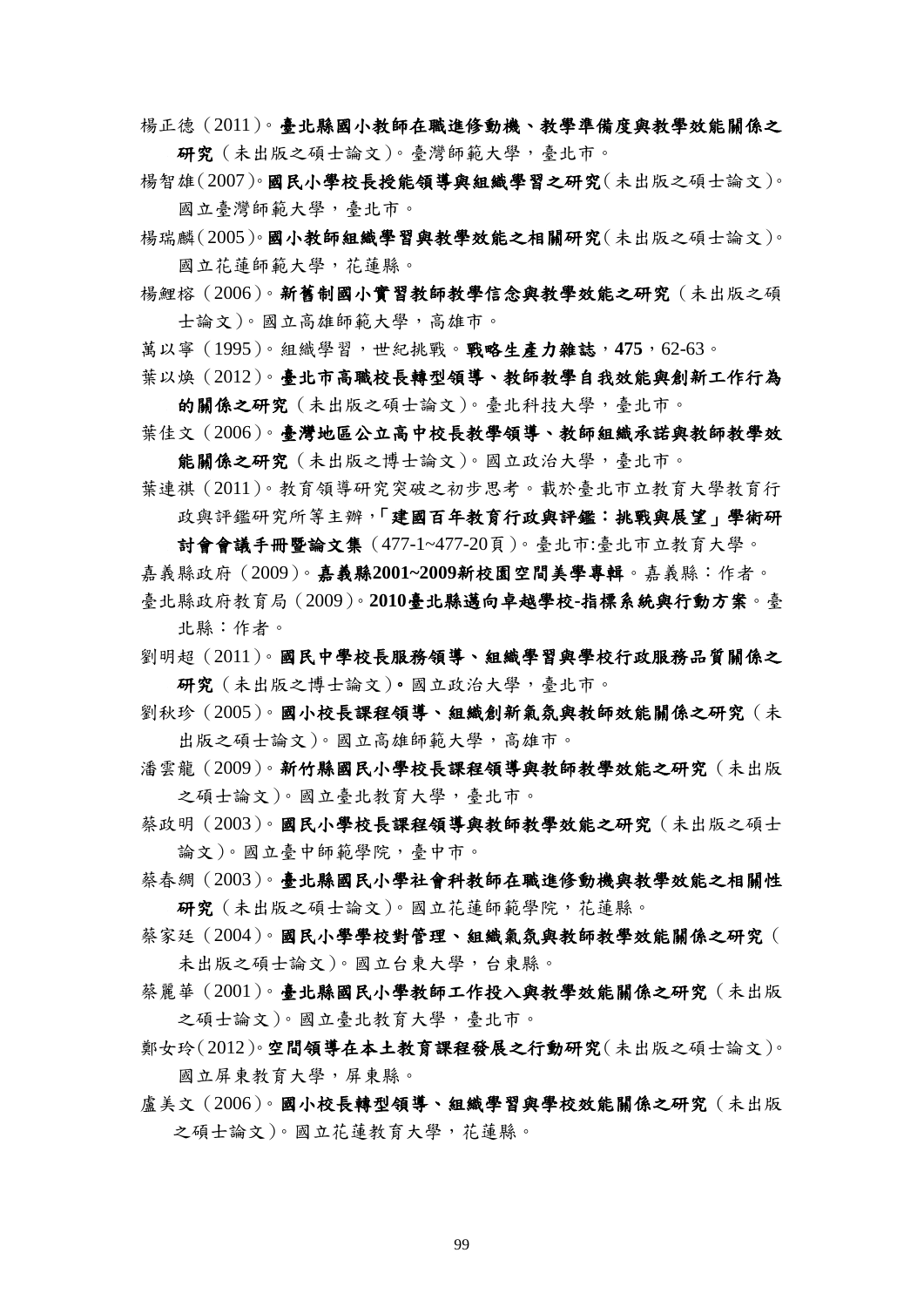- 盧偉斯(1995)。組織學習概念的發展與義辨。公共行政的議題與新趨勢(上冊), 張家洋主編,臺北:編者自印發行。
- 蕭增鈺(2013)。國民小學校長正向領導與教師教學效能關係之研究(未出版之 碩士論文)。國立臺中教育大學,臺中市。
- 賴協志(2008)。國民小學校長知識領導、組織學習與學校效能關係之研究(未 出版之博士論文)。臺北市立教育大學,臺北市。
- 謝文全(2013)。教育行政學(四版三刷)。臺北市:高等教育。
- 謝琇玲、蘇國禎(2005)。我國大學校院知識管理與組識學習能力之關係研究: 組織知識制度的中介效果。教育學刊,**24**,149-173。
- 謝豐宇、賴志峰(2012)。國民中學校長服務領導、教師組織公民行為與教師教 學效能關係之研究。學校行政雙月刊,**82**,47-82。
- 簡玉琴(2002)。桃園縣國民小學教師自我效能與教學效能關係之研究(未出版 之碩士論文)。臺北師範學院,臺北市。
- 簡毓玲(2001)。國民小學校長教學視導對教師教學效能影響之研究(未出版之 碩士論文)。國立臺北教育大學,臺北市。
- 顔曉湘(2011)。國民小學校長課程領導、組織學習與學校效能關係之研究(未 出版之博士論文)。國立嘉義大學,嘉義縣。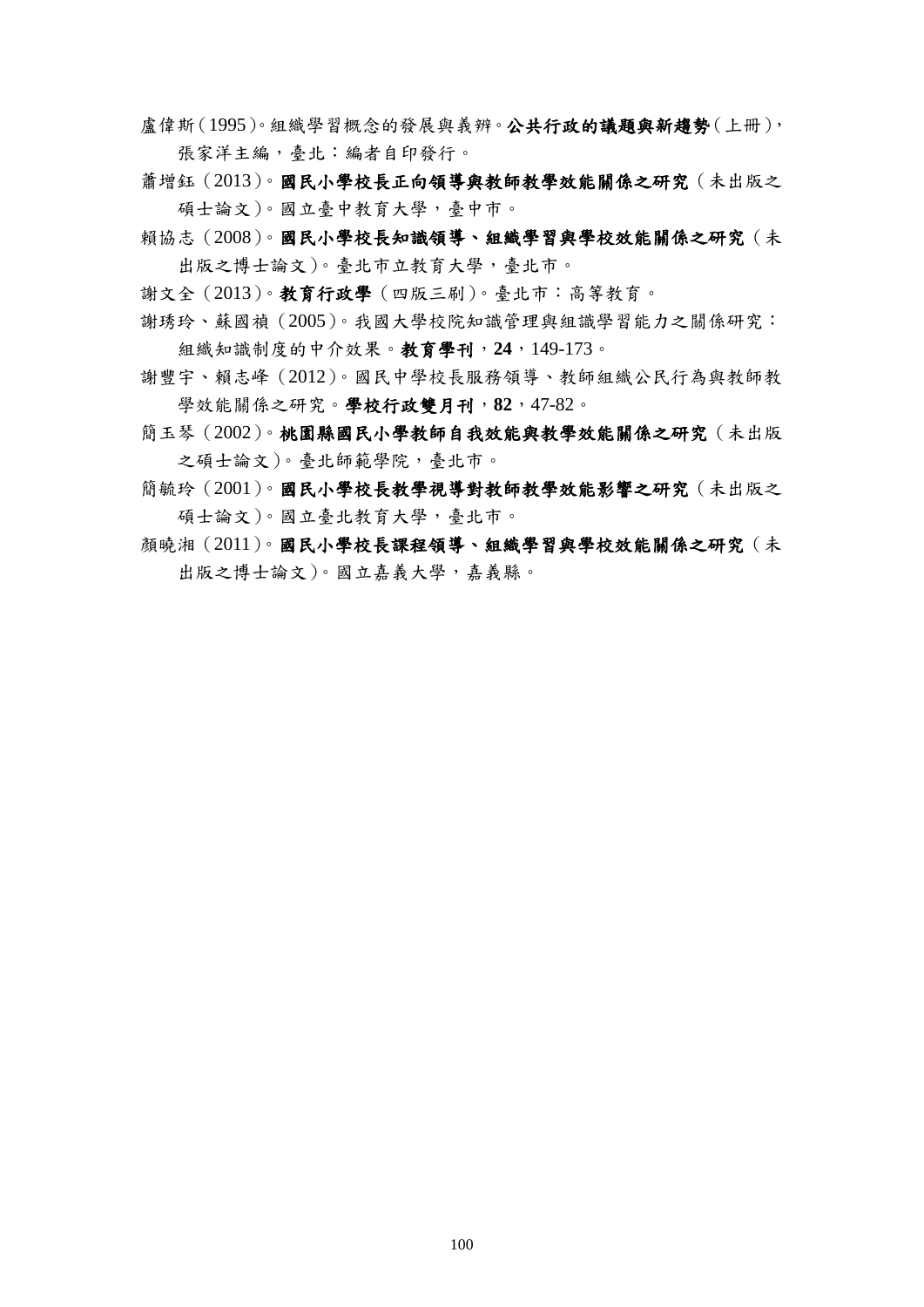第二節、西文部分

- Argyris, C., & Schön, D. A. (1978). *Organizational learning: A theory of action perspective.* MA: Addison-Wesley.
- Ashton, P. T., & Webb, R. B. (1986). *Making a difference: Teachers' sense of efficacy and student achievement*. New York: Longman.
- Borich, G. D. (1994). *Observation skills for effective teaching*. New York: Macmillan.
- Butler, A. (2001)*.* [Preservice music teachers' conceptions of teaching effectiveness,](http://web.ebscohost.com.ezproxy2.lib.nccu.edu.tw/ehost/viewarticle?data=dGJyMPPp44rp2%2fdV0%2bnjisfk5Ie46bNIsaa3SLKk63nn5KyP5%2bLxh%2by2r0qtqK9HsKavSp6uuE22sLFInrfLPvLo34bx1%2bGM5%2bXsgeKzq0m2r7NJr6iuULac6nns3bt97Jziervl5Iuk6t9%2fu7fMPt%2fku02urbVJs6uxUaTc7Yrr1%2fJV5OvqhPLb9owA&hid=105)  [microteaching experiences, and teaching performance](http://web.ebscohost.com.ezproxy2.lib.nccu.edu.tw/ehost/viewarticle?data=dGJyMPPp44rp2%2fdV0%2bnjisfk5Ie46bNIsaa3SLKk63nn5KyP5%2bLxh%2by2r0qtqK9HsKavSp6uuE22sLFInrfLPvLo34bx1%2bGM5%2bXsgeKzq0m2r7NJr6iuULac6nns3bt97Jziervl5Iuk6t9%2fu7fMPt%2fku02urbVJs6uxUaTc7Yrr1%2fJV5OvqhPLb9owA&hid=105)*. Journal of Research in Music Education, 49*(3), 258-272.
- Daft, R. L., & Weick, K. E. (1984). Toward a model of organizations as interpretation systems. *Academy of Management Review, 9*, 284-295.
- Dodgson. (1993). Learning, trust, and technological collaboration. *Human Relations, 46*(1), 77-95.
- Dorai, R., & McMurray, A. J. (2002). *A study of the organizational learning profile.*  Conference Proceedings of Academy of Human Resource Development, Honolulu, Hawaii.
- Dresel, M., & Rindermann, H. (2011). Counseling university instructors based on student evaluations of their teaching effectiveness: A multilevel test of its effectiveness under consideration of bias and unfairness variables. *Research in Higher Education, 52*(7), 717-737.
- Duncan, R. B., & Weiss, A. (1979). Organizational learning: Implications for organizational design, in B. Staw (Ed.),*Research in Organizational Behavior.*Greenwich, CT: JAI Press.
- Fiol, C. M., & Lyles, M. A. (1985). Organizational learning. *Academy of Management Review, 10*(4), 803–813.
- Gibson, S., & Dembo, M. H. (1984). Teacher efficacy: A construct validation. *Journal of Educational Psychology, 76*(4), 569-582.
- Hanson, E. M. (2003). Educational administration and organizational behavior (5th ed.). Boston: Allyn & Bacon.
- Hill, F. H. (1991). *Assessing the relationship between reflective practice, contentknowledge and teaching effectiveness of student teachers*. (ERIC DocumentReproduction Service, No. ED338565).
- Hoover-Dempsey, K. V., Bassler, O. C., & Brissie, J. S. (1987). Parent involvement: Contributions of teacher efficacy, school socioeconomic status, and other school characteristics*. American Educational Research Journal, 24*, 417-435.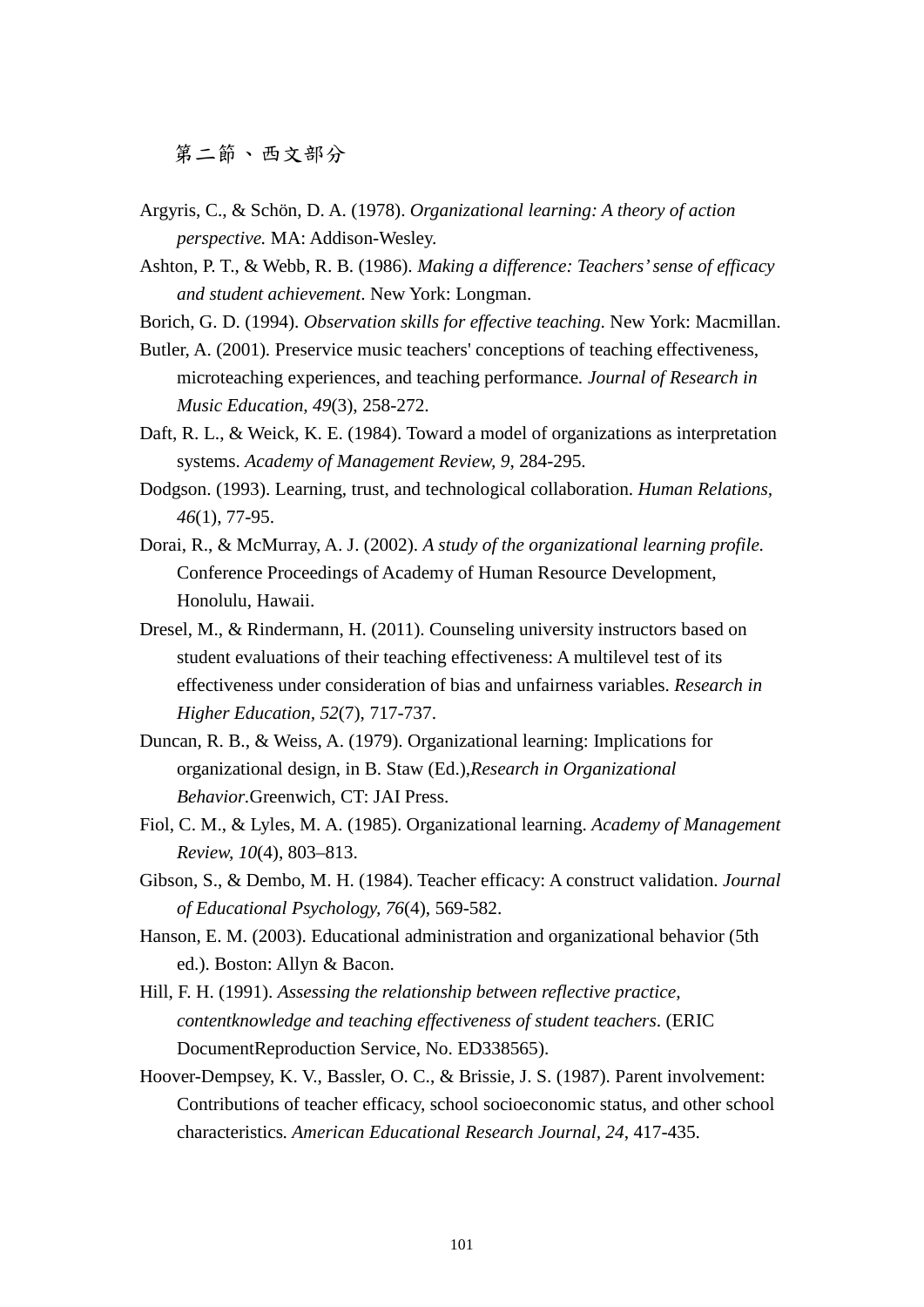- Huber. (1991). A theory of the effects of advanced information technologies on organizational design, Iintelligence, and decision making. *Academy of Management Review, 15*, 47-71.
- Jerez-Gomez, P., Cespedes-Lorente, J., & Valle-Cabrera, R. (2005). Organizational learning capability: A proposal of measurement. *Journal of Business Research, 58*(6), 715-725.
- Jones, R. G. (2001). *Organizational theory: Text and case* (3rd ed.). Boston: Addison-Wesley.
- Levitt, B., & March, J. G. (1988). Organizational learning. *Annual Review of Sociology, 14*, 319-340.
- Lines, R. (2005). The structure and function of attitudes toward organizational change. *Human Resource Development Review, 4*(1), 8–32.
- Lunenburg, F. C., & Ornstein, A. C. (2008). *Educational administration: Concepts & practices* (5th ed.), Belmont, CA: Thomson Higher Education.
- Madsen, K., & Cassidy, J. W. (2005). [The effect of focus of attention and teaching](http://web.ebscohost.com.ezproxy2.lib.nccu.edu.tw/ehost/viewarticle?data=dGJyMPPp44rp2%2fdV0%2bnjisfk5Ie46bNIsaa3SLKk63nn5KyP5%2bLxh%2by2r0qtqK9HsKavSp6uuE22sLFInrfLPvLo34bx1%2bGM5%2bXsgeKzq0m2r7NJr6iuULac6nns3bt97Jziervl5Iuk6t9%2fu7fMPt%2fku02urbZLsKyvSqTc7Yrr1%2fJV5OvqhPLb9owA&hid=105)  [experience on perceptions of teaching effectiveness and student learning.](http://web.ebscohost.com.ezproxy2.lib.nccu.edu.tw/ehost/viewarticle?data=dGJyMPPp44rp2%2fdV0%2bnjisfk5Ie46bNIsaa3SLKk63nn5KyP5%2bLxh%2by2r0qtqK9HsKavSp6uuE22sLFInrfLPvLo34bx1%2bGM5%2bXsgeKzq0m2r7NJr6iuULac6nns3bt97Jziervl5Iuk6t9%2fu7fMPt%2fku02urbZLsKyvSqTc7Yrr1%2fJV5OvqhPLb9owA&hid=105) *Journal of Research in Music Education, 53*(3), 222-233.
- Marks, H. M., & Louis, K. S. (1999). Teacher empowerment & the capacity for organizational learning, *Education Administration Quarterly, 35*, 707-750*.*
- Meyers, W. P. (1999). Non-linear learning in large technological firms: Period four implies chaos. *Research Policy, 19*, 97-115.
- Modaff, W. M. (1992).*The development of the student audit teacher behaviors.*  Columbia: University of Missouri.
- Money, S. M. (1992). What is teaching effectiveness? A survey of student and teacher perceptions of teacher effectiveness. *Humber Coll. of Applied Arts and Technology,* Etobicoke (0ntario). North Campus. Candina 0ntario :Geographic srce./country of publication. (ERIC Document Reproduction Service No.ED 351 056).
- Morgan, G., & Ramirez, R. (1984). Active learning: A holographic metaphor for guiding social change. *Human Relations, 37*, 1-27.
- Nevis, E. C., Dibella, A. J., & Gould, J. M. (1995). Understanding organizations as learning systems, *Sloan Management Review, 36*(2), 73-85.
- Probst, G., & Buchel, B. (1997). *Organizational learning: The competitive advantage of the future,* London: Prentice Hall.
- Putman, S. M. (2012). Investigating teacher efficacy: Comparing preservice and inservice teachers with different levels of experience, *Action in Teacher Education, 34*(1), 26-40.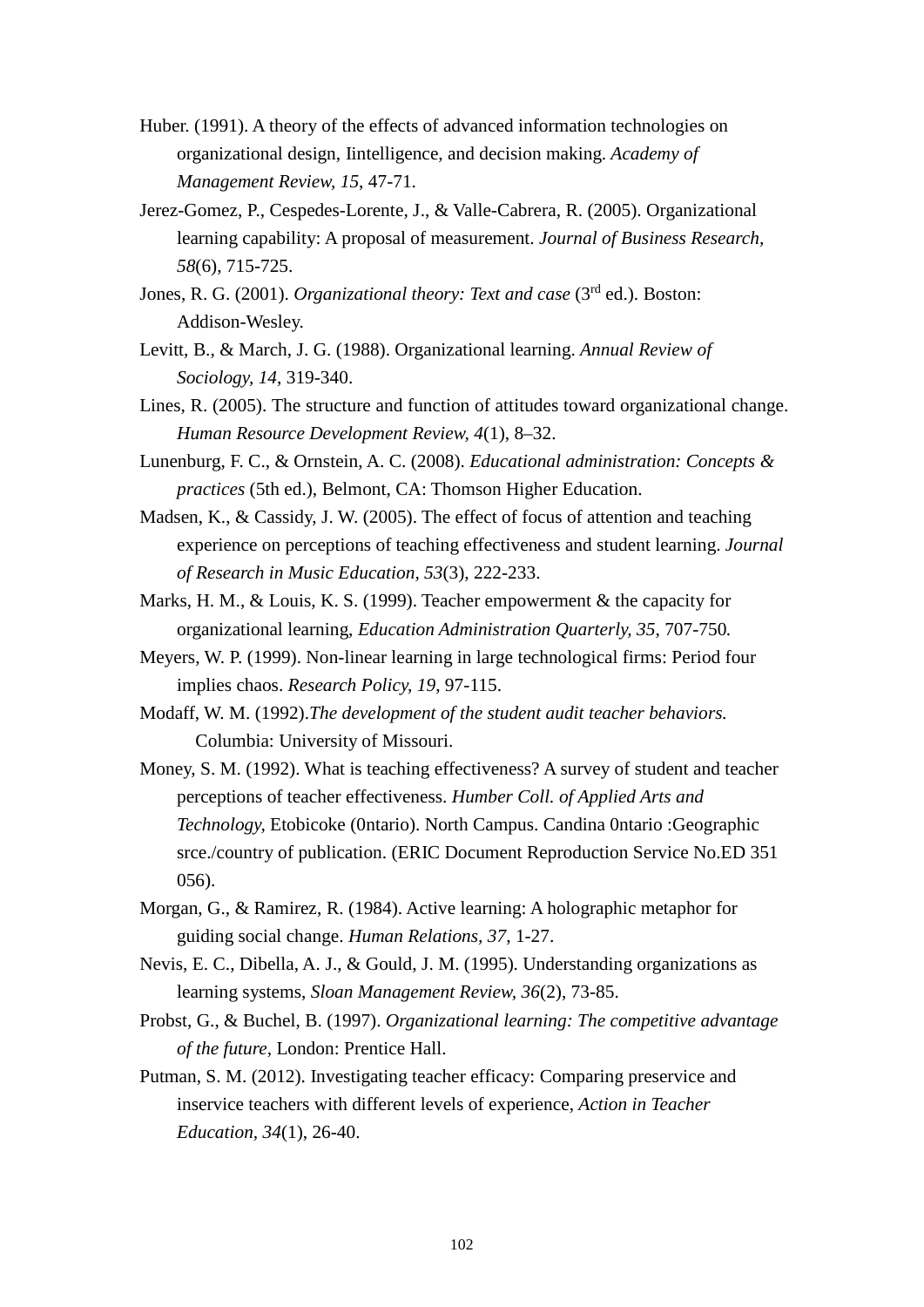- Shrivastava, P., (1983). A typology of organizational learning systems. *Journal of Management Studies, 20*(1), 7-28.
- Simon, A. H., (1953). Birth of an organization: The economic cooperation administration. *Public Administration Review, 13*(4), 227-236.
- Sinkula, J. M., Baker, W. E., & Noordewier, T. (1997). A framework for marker-based organization learning: linking values, knowledge, and behavior. *Journal of the Academy of Marketing Science, 25*(4), 305-318.
- Storck, J., & Hill, P. A. (2000). Knowledge diffusion through strategic communities, *Sloan Management Review, 41*(2), 96-115.
- Tobin, R. D. (1993)*. Re-educating the corporation*:*Foundations for the learning organization.*Hoboken, NJ: John Wiley & Sons.
- Wick, C. W., & Leon, L. S. (1995). From ideas to action: Creating a learning organization. *Human Resource Management, 34*(2), 299-311.
- Woolfolk, A. E., & Hoy, W. K. (1990). Prospective teachers' sense of efficacy and beliefs about control.*Journal of Educational Psychology, 82*(1), 81-91.
- Zahra, S. (2010). Organizational learning and entrepreneurship in family firms: Exploring the moderating effect of ownership and cohesion. *Small Business Economics*. doi:10.1007/s11187-010-9266-7.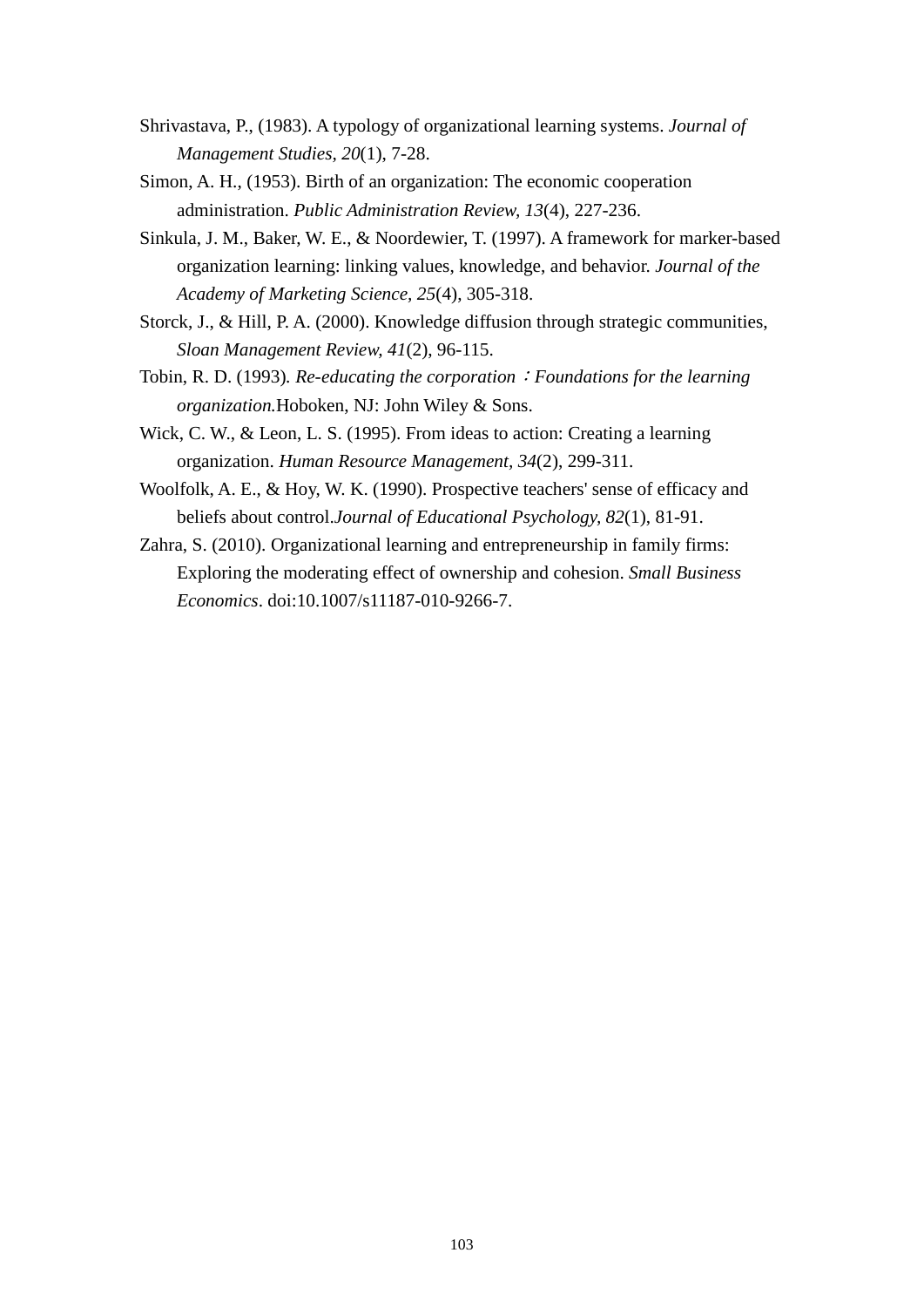## 附錄

附錄一

# 國民小學校長空間領導、組織學習與教

# 學效能關係之調查問卷

(預試問卷)

各位教育先進您好,

 感謝您協助填寫本問卷,本問卷係由本人所受之國科會研究專案所使用之研究 工具,旨在了解國民小學空間領導、組織學習與教學效能間的關係,期據以作為未 來教育決策、校長領導及未來研究方向之參考。本問卷係以李克特五點量表做為填 答標準,請您依據實際狀況填答,您的填答資料僅供學術研究分析之用,請安心填 答。最後,懇請於103年3月7日(五)前將問卷完成後,置入所附之彌封信封,再統 一寄回。耑此

敬頌

教安

政治大學教育學院 院長 湯志民 敬上 中華民國 103 年 1 月

聯絡人:簡宜珍(0956-827-997)、陳詩媛(0915-632-089) 聯絡信箱:簡宜珍(j19900826@gmail.com)、陳詩媛(qt1222w@hotmail.com)

壹、基本資料(請在適當的「□」中打「v」)

一、性別:

□男 □女

二、現任職務:

□教師兼主任 □教師兼組長 □班級導師 □科任教師

三、學歷:

 □學士 □碩士(含四十學分班) □博士 四、在該校服務年資: 年 五、年齡: 歲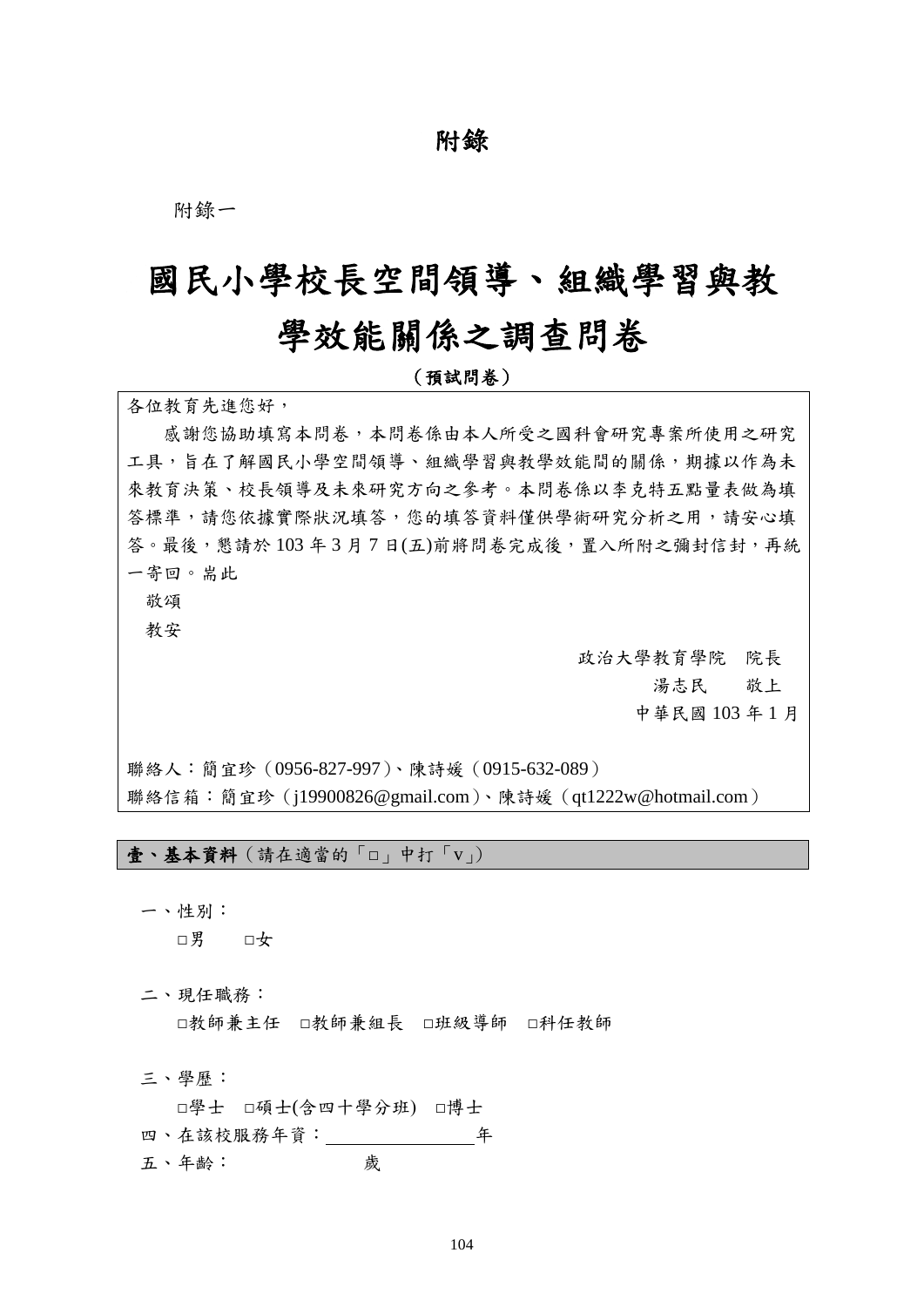## 貳、填答說明

一、本問卷共分三大部分,請根據您的看法,在適當的「□」中打「v」。 二、每一題都請填答。

## 第壹部分:校長空間領導

|    |                            | 非常符合   | 符合     | 普通     | 不符合    | 非常不符合  |
|----|----------------------------|--------|--------|--------|--------|--------|
|    | 一、形塑空間願景                   |        |        |        |        |        |
| 1. | 校長會帶領師生共同發展校園空間願景。         | $\Box$ | $\Box$ | $\Box$ | $\Box$ | $\Box$ |
| 2. | 校長能掌握校內外資源發展校園空間願景。        | $\Box$ | $\Box$ | $\Box$ | П      | $\Box$ |
| 3. | 校長能以學校願景做為發展校園空間願景的依據。     | $\Box$ | $\Box$ | $\Box$ | $\Box$ | $\Box$ |
| 4. | 校長能以學校空間願景做為校園發展藍圖。        | $\Box$ | $\Box$ | $\Box$ | $\Box$ | $\Box$ |
| 5. | 校長能使校園景觀或建築風格反映出學校空間發展願景。  | $\Box$ | $\Box$ | $\Box$ | $\Box$ | $\Box$ |
|    |                            |        |        |        |        |        |
|    | 二、建構教育空間                   |        |        |        |        |        |
| 1. | 校長重視學校建築空間和造型,以展現「人文校園」風貌。 | $\Box$ | $\Box$ | $\Box$ | $\Box$ | $\Box$ |
| 2. | 校長重視多樣化休憩活動設施的規劃,以提供多樣的「生  | $\Box$ | $\Box$ | $\Box$ | П      | $\Box$ |
|    | 活空間」。                      |        |        |        |        |        |
| 3. | 校長重視環保節能設施的規劃,以營造「永續校園」之教  | $\Box$ | $\Box$ | $\Box$ | $\Box$ | $\Box$ |
|    | 育意境。                       |        |        |        |        |        |
| 4. | 校長重視提供適於學生使用的空間與設施,以提升學習效  | $\Box$ | $\Box$ | $\Box$ | $\Box$ | $\Box$ |
|    | 果。                         |        |        |        |        |        |
| 5. | 校長能鼓勵佈置教學情境,以激勵學生學習動機。     | $\Box$ | $\Box$ | $\Box$ | $\Box$ | $\Box$ |
|    |                            |        |        |        |        |        |
|    | 三、融入課程教學                   |        |        |        |        |        |
| 1. | 校長重視數位資訊網路與教學平台的設置,以建構無所不  | $\Box$ | □      | $\Box$ | □      | $\Box$ |
|    | 在的學習情境。                    |        |        |        |        |        |
| 2. | 校長重視各學科教學空間與設備之完善,以提升「正式課  | $\Box$ | $\Box$ | $\Box$ | $\Box$ | $\Box$ |
|    | 程」的實施成效。                   |        |        |        |        |        |
| 3. | 校長能活化學校建築與校園環境規劃,以符應教師多元化  | $\Box$ | $\Box$ | $\Box$ | $\Box$ | $\Box$ |
|    | 的教學需求。                     |        |        |        |        |        |
| 4. | 校長能建置教育資源分享空間與平台,以促進學校教育交  | $\Box$ | $\Box$ | $\Box$ | $\Box$ | $\Box$ |
|    | 流。                         |        |        |        |        |        |
| 5. | 校長重視良好的空間規劃,以促進師生人際互動。     | $\Box$ | $\Box$ | $\Box$ | $\Box$ | $\Box$ |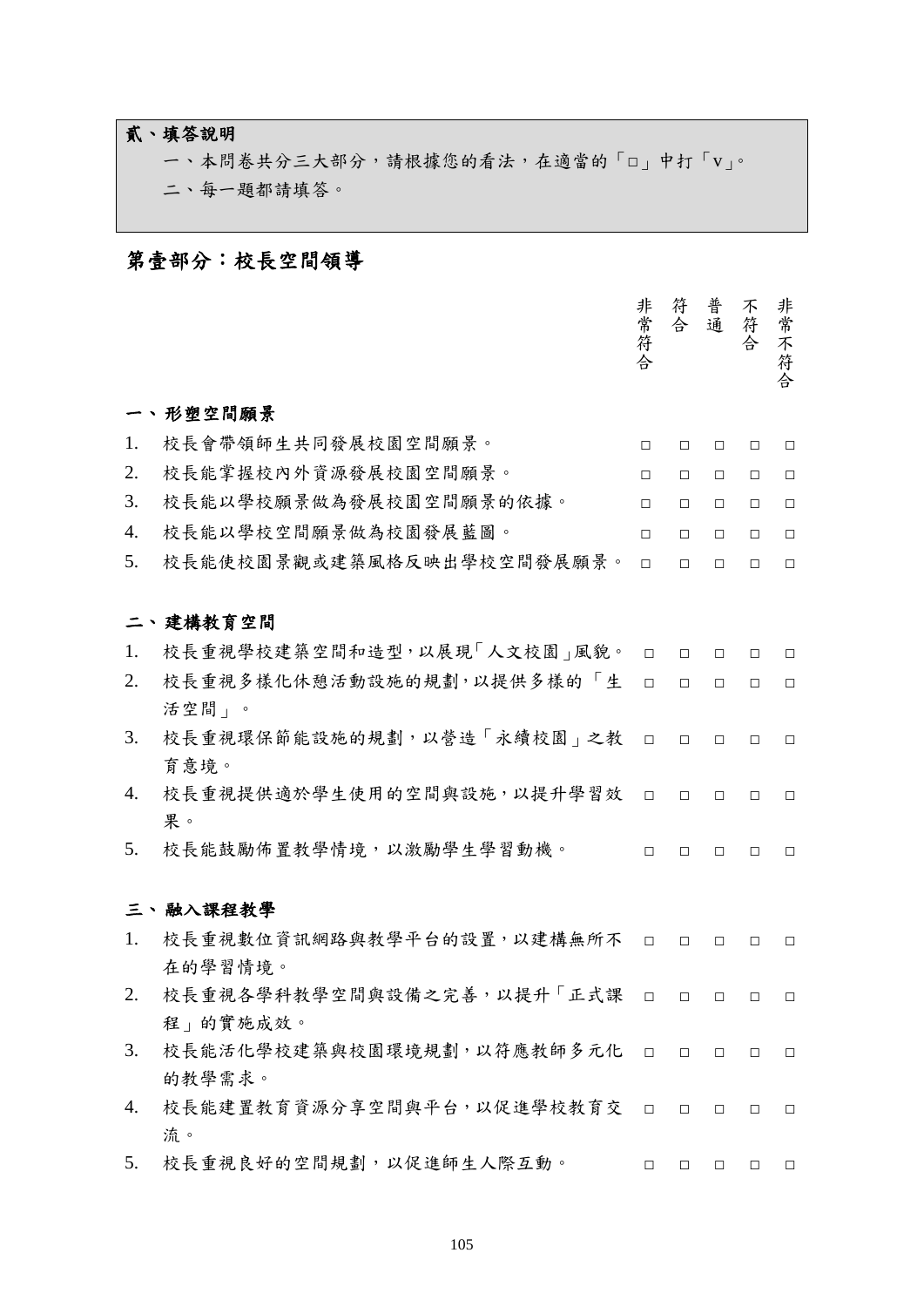#### 四、 使用者共同參與

- 1. 校長重視建置符合「學校本位課程」需求之教學空間(如 □ □ □ □ □ 設置鄉土教室、星象館…等), 以提升教學效果。
- 2. 校長能給予師生空間規劃參與權,使師生對於校園空間更 □ □ □ □ □ 有成就感。
- 3. 校長能讓校園使用者都有機會參與校園規劃,以增進 校 □ □ □ □ □ 園認同與歸屬感。
- 4. 校長能讓師生和家長在參與規劃過程中感受到空間意義 與價值。 □ □ □ □ □
- 5. 校長能透過師生共同參與,使課程與教學能有效的運用空 □ □ □ □ □ 間與設備。

### 第貳部分:組織學習

|                                                                            | 非常符合   | 符<br>合 | 普通     | 不符合    | 非常不符合  |
|----------------------------------------------------------------------------|--------|--------|--------|--------|--------|
| 建立願景                                                                       |        |        |        |        |        |
| 本校願景兼具理想性與務實性。<br>1.                                                       | П      | П      | П      | П      | П      |
| 本校能訂定符合願景之學校目標。<br>2.                                                      | $\Box$ | $\Box$ | $\Box$ | $\Box$ | $\Box$ |
| 本校能凝聚教師共識以發展學校願景。<br>3.                                                    | $\Box$ | $\Box$ | $\Box$ | $\Box$ | $\Box$ |
| 本校有具體的方案與策略,以逐步實踐學校願景。<br>4.                                               | П      | П      | $\Box$ | $\Box$ | $\Box$ |
| 本校教師認同學校願景並合力實踐。<br>5.                                                     | $\Box$ | $\Box$ | $\Box$ | $\Box$ | $\Box$ |
| 團隊學習<br>ニ、<br>本校成立各種學習團隊或教師專業學習社群(例如,研究<br>1.<br>小組、領域小組、讀書會),提供教師團隊學習的機會。 | $\Box$ | $\Box$ | П      | П      | П      |
| 本校教師積極參與學習團隊或教師專業學習社群。<br>2.                                               | $\Box$ | $\Box$ | $\Box$ | П      | $\Box$ |
| 3.<br>本校教師在各學習團隊中,都樂於彼此學習成長。                                               | П      | П      | П      | П      | П      |
| 本校會依據學校及教師需求,辦理各種進修研習活動。<br>$\overline{4}$ .                               | $\Box$ | $\Box$ | П      | $\Box$ | П      |
| 本校常組成各種學習團隊且在校內或校外觀摩學習。<br>5.                                              | П      | $\Box$ | $\Box$ | $\Box$ | $\Box$ |
| 溝通交流<br>三、<br>本校會運用溝通、對話方式,鼓勵教師參與學校事務。<br>1.                               | П      | □      | □      | □      | $\Box$ |

2. 本校同仁會利用不同的時機、方式及地點進行溝通。 □ □ □ □ □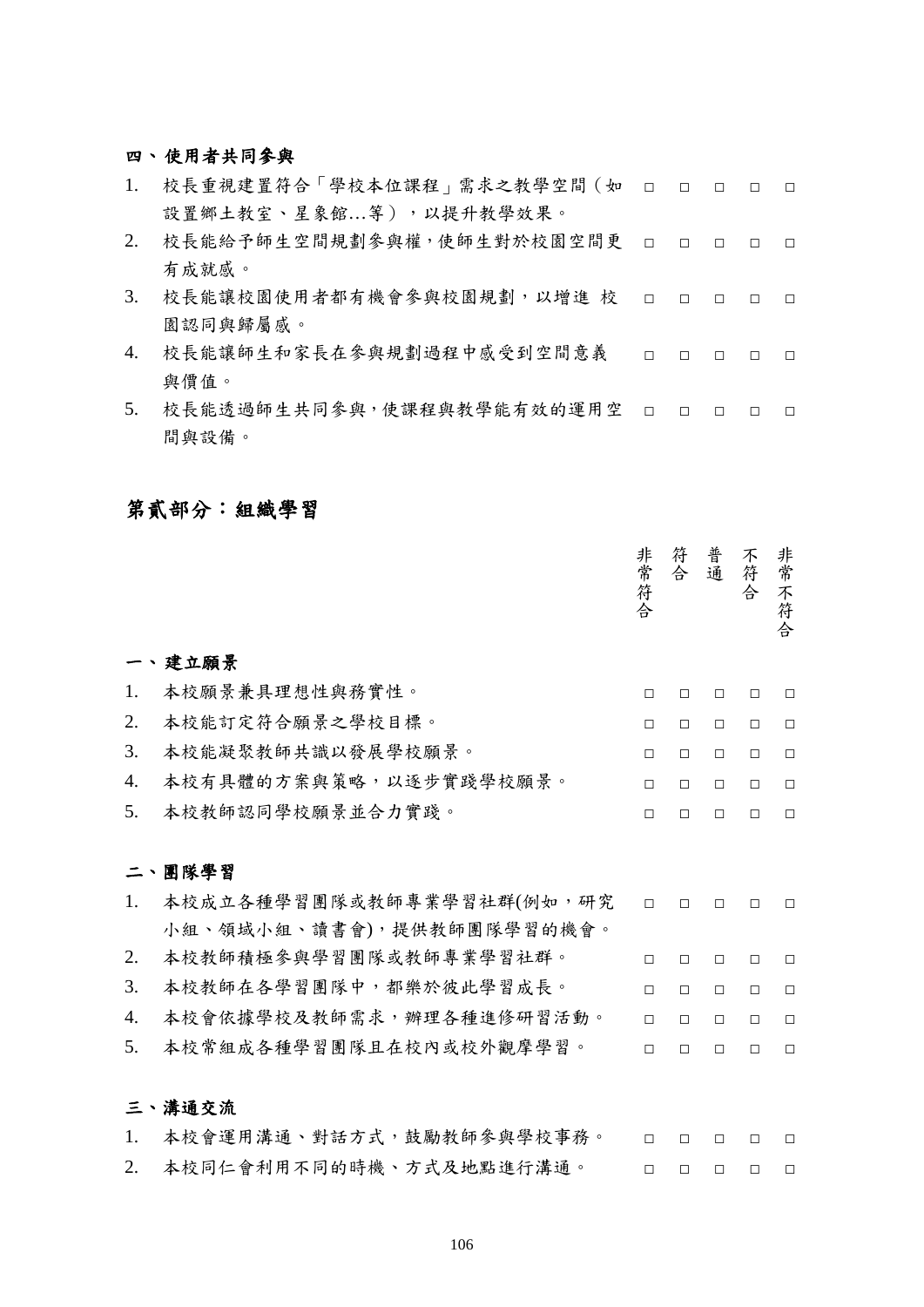| 3.               | 本校同仁能坦誠溝通,相互傾聽意見。      | H |   |   |   | П |
|------------------|------------------------|---|---|---|---|---|
| $\overline{4}$ . | 本校同仁討論問題時,彼此能接納不同的意見。  | П | п | П | П | П |
| 5.               | 本校同仁能在溝通交流時,提供建設性意見。   | П | п | п |   | П |
|                  |                        |   |   |   |   |   |
|                  | 四、系統思考                 |   |   |   |   |   |
| 1.               | 本校推動校務會做整體性之思考。        | П | п | П | П | П |
| 2.               | 本校推動校務工作能統整並善用校內外資源。   | П | П | П | п | Л |
| 3.               | 本校會整合各項教學及行政措施,使之有效推展。 | П | п | П | п | П |
| 4.               | 本校跨處室業務與活動皆能做系統規劃與推展。  | П | п | п | П | П |

5. 本校能重視各種行政措施的後續反應及回饋意見,以供未 □ □ □ □ □ 來發展之參考。

#### 五、 資訊分享

| 1. 本校教師間樂於分享教學經驗與教學資源。 |  |        | $\Box$ |  |
|------------------------|--|--------|--------|--|
| 2. 本校同仁會利用機會分享研習心得。    |  |        | $\Box$ |  |
| 3. 本校會蒐集並提供相關教育資訊。     |  | $\Box$ |        |  |
| 4. 本校建置網路平台以利資訊交流。     |  |        | $\Box$ |  |
| 5. 本校訊息能有效傳達給每位教師。     |  |        | $\Box$ |  |

### 第參部分、教學效能

|    | 教學計畫完備                    | 非常符合   | 符<br>合 | 普通     | 不<br>符<br>合 | 非常<br>不<br>符<br>合 |
|----|---------------------------|--------|--------|--------|-------------|-------------------|
| 1. | 我會依據教學目標與學生需求,擬定合宜的教學計畫。  | $\Box$ | П      | П      | $\Box$      | П                 |
| 2. | 我會事先觀察與評量學生的先備知識和經驗,擬定適宜的 | $\Box$ | $\Box$ | $\Box$ | $\Box$      | $\Box$            |
|    | 教學計書。                     |        |        |        |             |                   |
| 3. | 我會在進行教學前準備齊全並熟悉授課單元的內容。   | П      | П      | П      | $\Box$      | П                 |
| 4. | 我會因應學生的個別差異,準備合適的教材。      | П      | П      | П      | Л           | $\Box$            |
| 5. | 我會依課程難易,規劃適宜的教學進度。        | П      |        |        | П           | П                 |
|    |                           |        |        |        |             |                   |

### 二、 多元教學策略

- 1. 我會運用不同教學方法,如講述法、討論法、問答法等, □ □ □ □ □ 啟發學生思考。
- 2. 我會運用開放性問題,促使學生進行深入或創造性思考。 □ □ □ □ □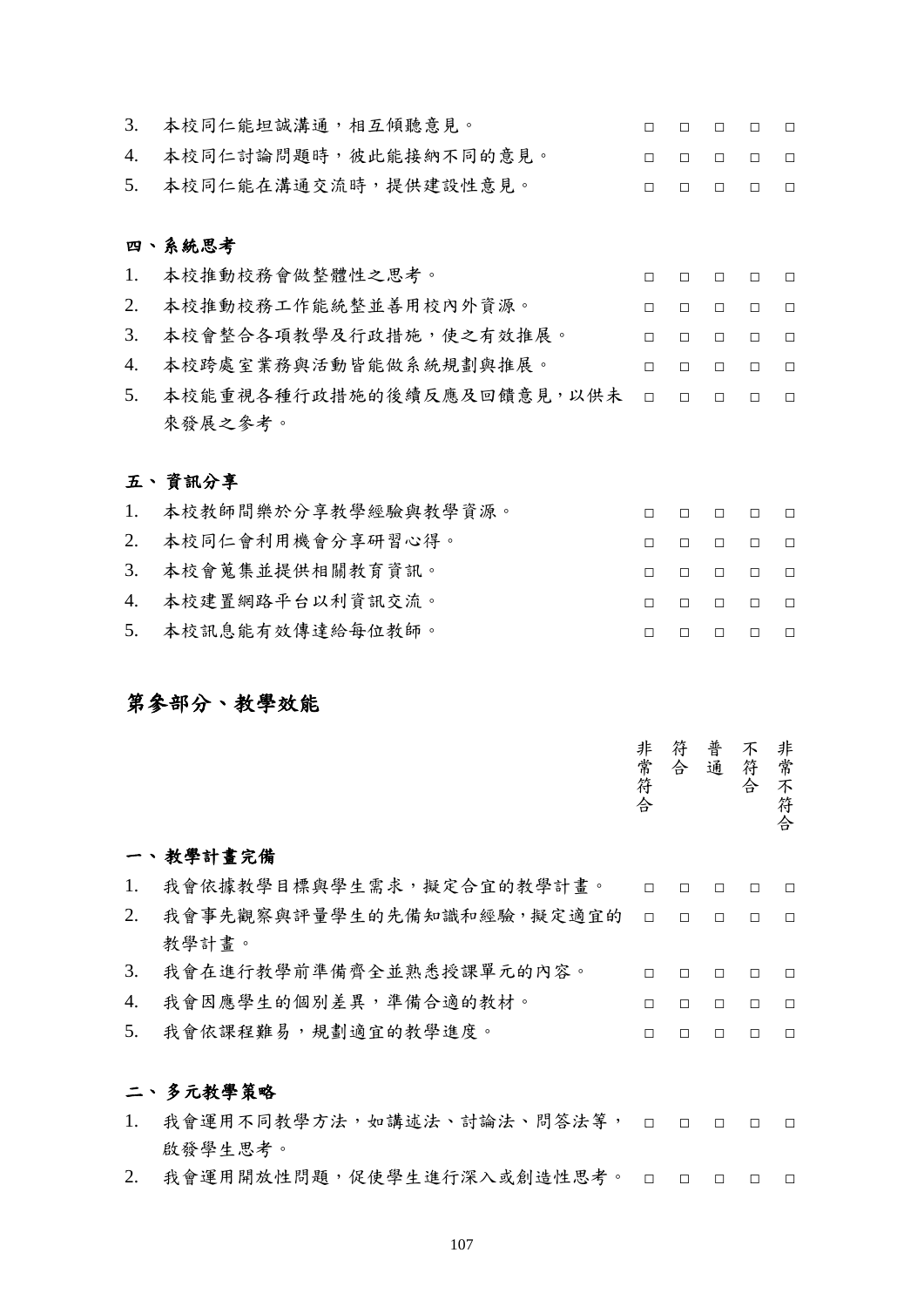| 3.               | 我會由淺而深進行教學,讓學生容易了解。       | $\Box$ | $\Box$ | $\Box$ | $\Box$ | $\Box$ |
|------------------|---------------------------|--------|--------|--------|--------|--------|
| $\overline{4}$ . | 我會有效使用各種資源輔助教學,如教學媒體或教具,以 | $\Box$ | $\Box$ | $\Box$ | $\Box$ | $\Box$ |
|                  | 激發學生學習興趣提升教學效果。           |        |        |        |        |        |
| 5.               | 我會透過學生感興趣之話題,變化教學活動以維持學生的 | $\Box$ | $\Box$ | $\Box$ | П      | $\Box$ |
|                  | 學習注意力。                    |        |        |        |        |        |
|                  |                           |        |        |        |        |        |
|                  | 三、班級經營成效                  |        |        |        |        |        |
| 1.               | 我會研擬並善用適宜的班級公約。           | □      | □      | □      | П      | $\Box$ |
| 2.               | 我會營造融洽的學習氣氛,讓學生都能以班級為榮。   | $\Box$ | $\Box$ | $\Box$ | П      | $\Box$ |
| 3.               | 我會依學生和班級特質,發展班級特色。        | $\Box$ | $\Box$ | $\Box$ | $\Box$ | $\Box$ |
| $\overline{4}$ . | 我尊重學生自由表達意見的權利,培養學生相互包容尊重 | $\Box$ | П      | П      | П      | П      |
|                  | 的習慣。                      |        |        |        |        |        |
| 5.               | 我會善用機會,激勵學生積極參與教學活動。      | $\Box$ | П      | П      | П      | П      |
|                  |                           |        |        |        |        |        |
|                  | 四、學生學習表現                  |        |        |        |        |        |
| 1.               | 我的學生有強烈學習動機精神。            | П      | П      | П      | П      | П      |
| 2.               | 我的學生有正確的學習態度,對各項學習表現積極。   | П      | П      | $\Box$ | П      | $\Box$ |
| 3.               | 我的學生會主動尋求解決問題,並樂於探究學習。    | П      | $\Box$ | $\Box$ | П      | $\Box$ |
| 4.               | 我的學生能將所學運用到日常生活中,展現學習遷移的成 | П      | $\Box$ | $\Box$ | $\Box$ | $\Box$ |
|                  | 效。                        |        |        |        |        |        |
| 5.               | 我的學生樂於分享自我學習成長經驗。         | $\Box$ | П      | П      | $\Box$ | $\Box$ |
|                  |                           |        |        |        |        |        |

~~~~~~~~~~~~~~~本問卷到此結束,感謝您的填答。~~~~~~~~~~~~~~~~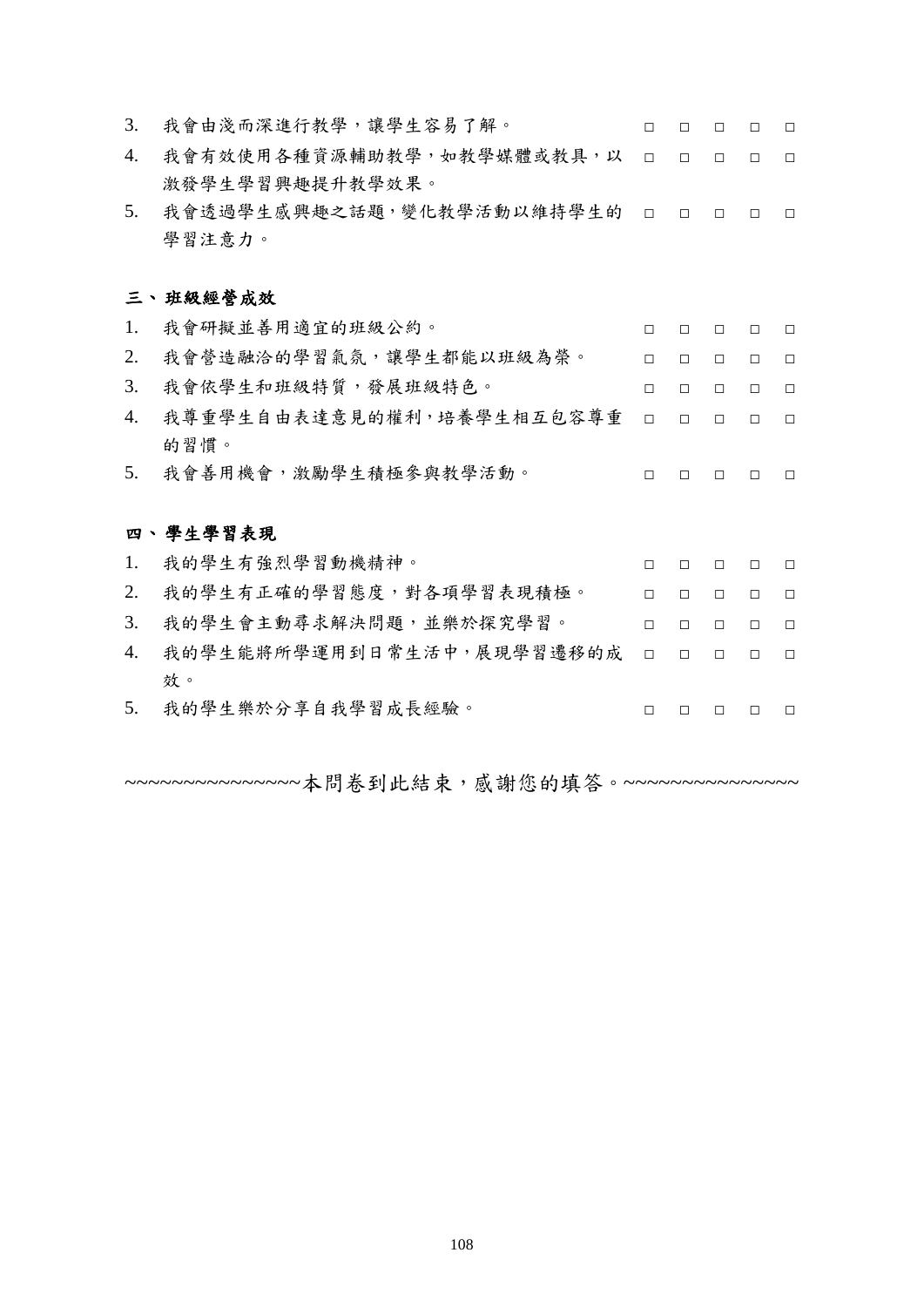附錄二

# 國民小學校長空間領導、組織學習與教 學效能關係之調查問卷

#### (正式問卷)

各位教育先進您好, 感謝您協助填寫本問卷,本問卷係由本人所受之國科會研究專案所使用之研究 工具,旨在了解國民小學空間領導、組織學習與教學效能間的關係,期據以作為未 來教育決策、校長領導及未來研究方向之參考。本問卷係以李克特五點量表做為填 答標準,請您依據實際狀況填答,您的填答資料僅供學術研究分析之用,請安心填 答。最後,懇請於 103年5月 26日(一)前將問卷完成後,置入所附之彌封信封,再 統一寄回。耑此 敬頌 教安 政治大學教育學院 院長 湯志民 敬上 中華民國 103 年 5 月 16 日 聯絡人: 簡宜珍(0956-827-997)、陳詩媛(0915-632-089)

聯絡信箱:簡宜珍(j19900826@gmail.com)、陳詩媛(qt1222w@hotmail.com)

壹、基本資料(請在適當的「□」中打「v」)

一、性別: □男 □女

二、現任職務:

□教師兼主任 □教師兼組長 □班級導師 □科任教師

三、學歷:

□學士 □碩士(含四十學分班) □博士

四、在該校服務年資: 年

五、年齡: 歲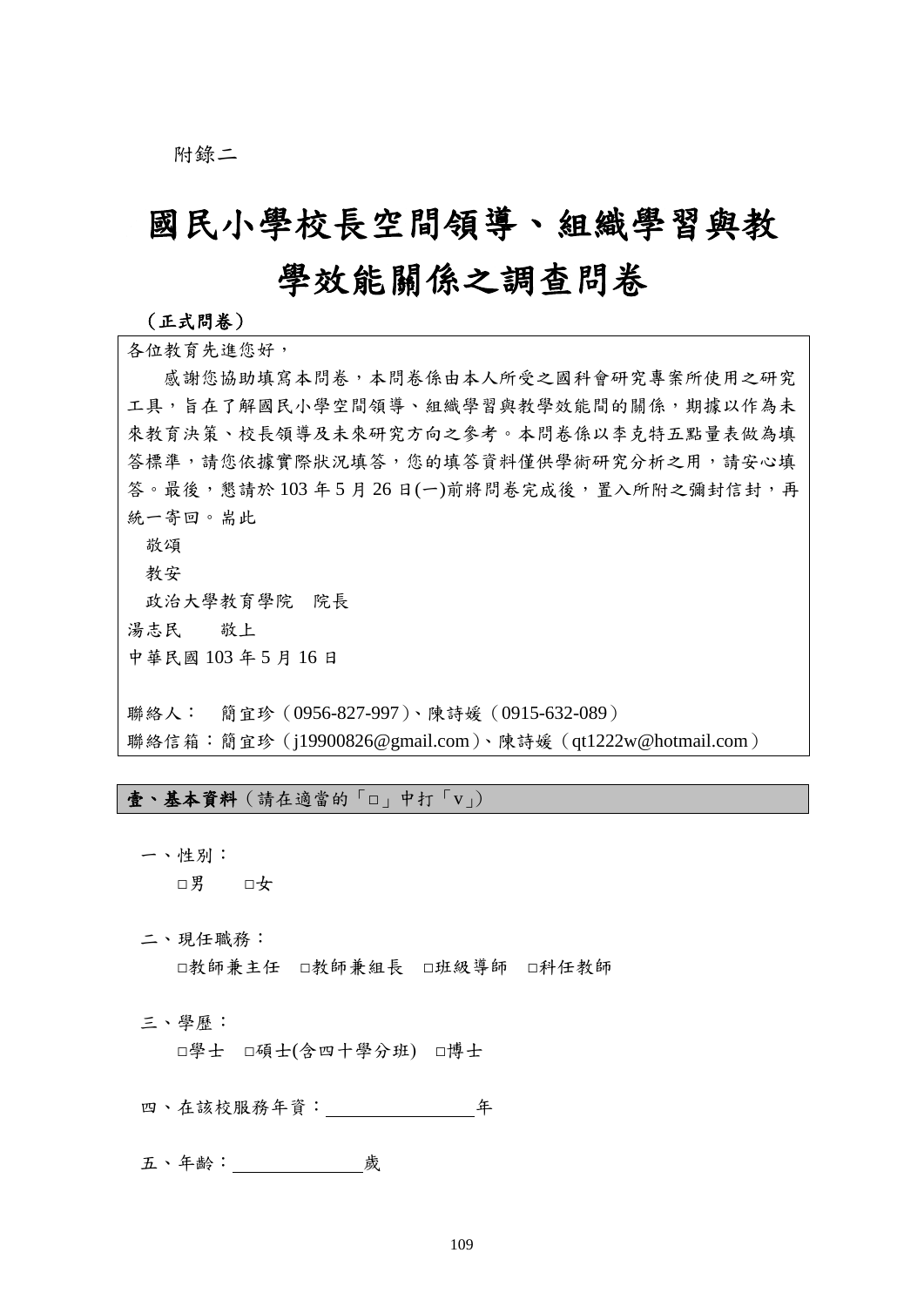## 貳、填答說明

一、根據您的看法,在適當的「□」中打「v」。

二、請留意每一題皆需填答。

|                                       | 非常符合   | 符<br>合 | 普<br>通 | 不<br>符<br>合 | 非常不符合  |
|---------------------------------------|--------|--------|--------|-------------|--------|
| 校長會帶領師生共同發展校園空間願景。                    | $\Box$ | $\Box$ | $\Box$ | $\Box$      | $\Box$ |
| 校長能掌握校內外資源發展校園空間願景。                   | $\Box$ | $\Box$ | $\Box$ | $\Box$      | $\Box$ |
| 校長能以學校願景做為發展校園空間願景的依據。                | $\Box$ | $\Box$ | $\Box$ | $\Box$      | $\Box$ |
| 校長能以學校空間願景做為校園發展藍圖。                   | $\Box$ | $\Box$ | $\Box$ | $\Box$      | $\Box$ |
| 校長能使校園景觀或建築風格反映出學校空間發展願景。             | $\Box$ | $\Box$ | $\Box$ | $\Box$      | $\Box$ |
|                                       |        |        |        |             |        |
| 校長重視學校建築空間和造型,以展現「人文校園」風貌。            | $\Box$ | $\Box$ | $\Box$ | П.          | $\Box$ |
| 校長重視多樣化休憩活動設施的規劃,以提供多樣的<br>「生活        | $\Box$ | $\Box$ | $\Box$ | $\Box$      | $\Box$ |
| 空間」。                                  |        |        |        |             |        |
| 校長重視環保節能設施的規劃,以營造「永續校園」之教育意           | $\Box$ | $\Box$ | $\Box$ | П           | $\Box$ |
| 境。                                    |        |        |        |             |        |
| 校長重視提供適於學生使用的空間與設施,以提升學習效果。           | $\Box$ | $\Box$ | $\Box$ | $\Box$      | $\Box$ |
| 校長能鼓勵佈置教學情境,以激勵學生學習動機。                | П      | $\Box$ | $\Box$ | $\Box$      | $\Box$ |
|                                       |        |        |        |             |        |
| 校長重視數位資訊網路與教學平台的設置,以建構無所不在的           | $\Box$ | $\Box$ | $\Box$ | $\Box$      | $\Box$ |
| 學習情境。                                 |        |        |        |             |        |
| 校長重視各學科教學空間與設備之完善,以提升「正式課程」           | $\Box$ | $\Box$ | $\Box$ | $\Box$      | $\Box$ |
| 的實施成效。<br>校長能活化學校建築與校園環境規劃,以符應教師多元化的教 | $\Box$ | $\Box$ |        |             |        |
| 學需求。                                  |        |        | П.     | $\Box$      | $\Box$ |
| 校長能建置教育資源分享空間與平台,以促進學校教育交流。           | $\Box$ | $\Box$ | $\Box$ | $\Box$      | $\Box$ |
| 校長重視良好的空間規劃,以促進師生人際互動。                | П      | $\Box$ | $\Box$ | П           | $\Box$ |
|                                       |        |        |        |             |        |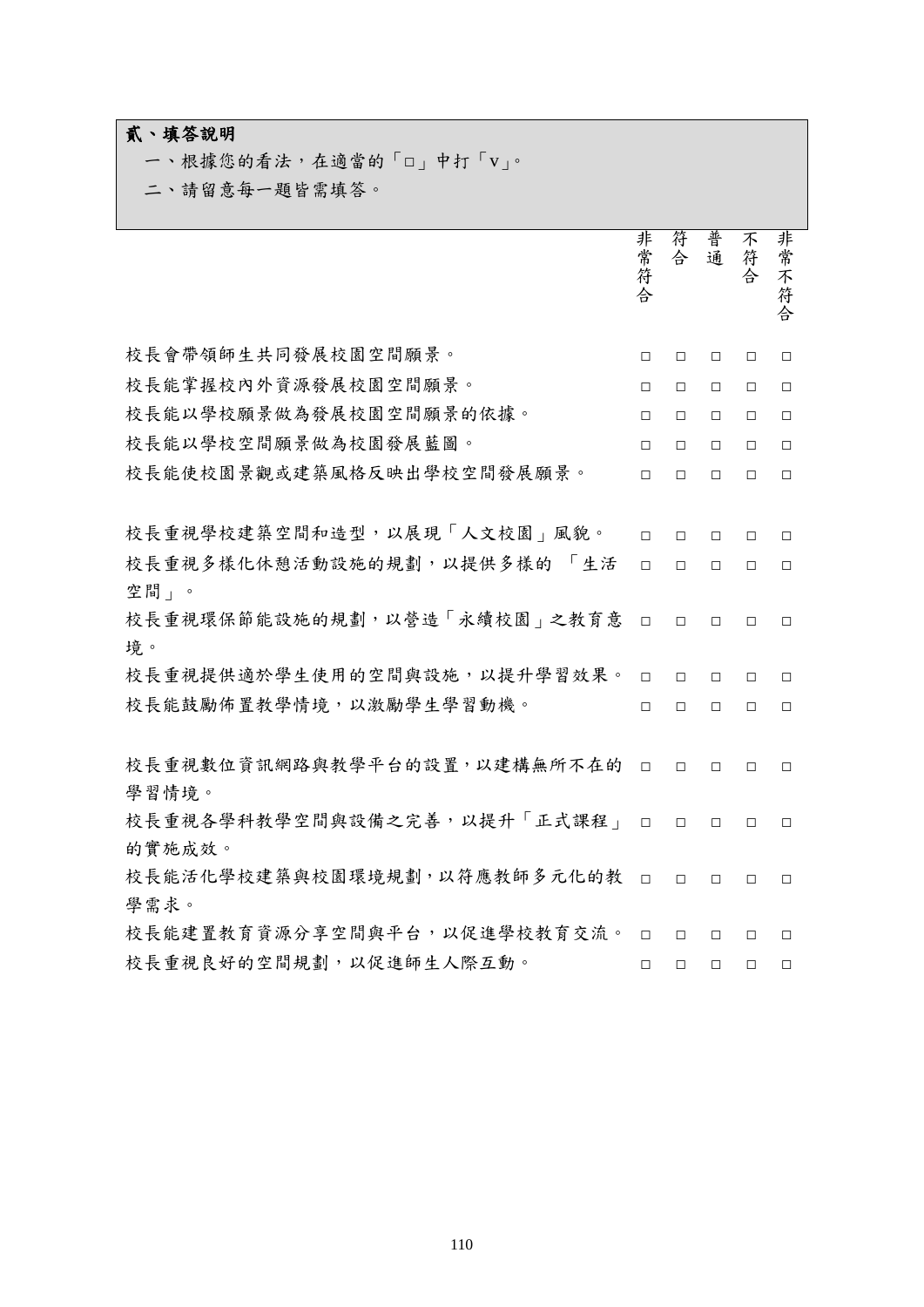|                                                        | 非常符合   | 符合     | 普通     | 不符<br>合 | 非常不符合  |
|--------------------------------------------------------|--------|--------|--------|---------|--------|
| 校長重視建置符合「學校本位課程」需求之教學空間(如設置<br>鄉土教室、星象館等),以提升教學效果。     | $\Box$ | $\Box$ | $\Box$ | $\Box$  | $\Box$ |
| 校長能給予師生空間規劃參與權,使師生對於校園空間更有成<br>就感。                     | $\Box$ | $\Box$ | $\Box$ | $\Box$  | $\Box$ |
| 校長能讓校園使用者都有機會參與校園規劃,以增進 校園認<br>同與歸屬感。                  | $\Box$ | $\Box$ | $\Box$ | $\Box$  | $\Box$ |
| 校長能讓師生和家長在參與規劃過程中感受到空間意義與價<br>值。                       | $\Box$ | $\Box$ | $\Box$ | $\Box$  | $\Box$ |
| 校長能透過師生共同參與,使課程與教學能有效的運用空間與<br>設備。                     | $\Box$ | $\Box$ | $\Box$ | $\Box$  | $\Box$ |
| 本校願景兼具理想性與務實性。                                         | □      | $\Box$ | □      | $\Box$  | $\Box$ |
| 本校能訂定符合願景之學校目標。                                        | $\Box$ | $\Box$ | $\Box$ | $\Box$  | $\Box$ |
| 本校能凝聚教師共識以發展學校願景。                                      | $\Box$ | $\Box$ | $\Box$ | $\Box$  | $\Box$ |
| 本校有具體的方案與策略,以逐步實踐學校願景。                                 | $\Box$ | $\Box$ | $\Box$ | $\Box$  | $\Box$ |
| 本校教師認同學校願景並合力實踐。                                       | $\Box$ | $\Box$ | $\Box$ | $\Box$  | $\Box$ |
| 本校成立各種學習團隊或教師專業學習社群(例如,研究小<br>組、領域小組、讀書會),提供教師團隊學習的機會。 | $\Box$ | $\Box$ | $\Box$ | $\Box$  | $\Box$ |
| 本校教師積極參與學習團隊或教師專業學習社群。                                 | □      | $\Box$ | $\Box$ | $\Box$  | $\Box$ |
| 本校教師在各學習團隊中,都樂於彼此學習成長。                                 | $\Box$ | $\Box$ | $\Box$ | $\Box$  | $\Box$ |
| 本校會依據學校及教師需求,辦理各種進修研習活動。                               | $\Box$ | $\Box$ | $\Box$ | $\Box$  | $\Box$ |
| 本校常組成各種學習團隊且在校內或校外觀摩學習。                                | $\Box$ | $\Box$ | $\Box$ | $\Box$  | $\Box$ |
| 本校同仁會利用不同的時機、方式及地點進行溝通。                                | $\Box$ | $\Box$ | $\Box$ | $\Box$  | $\Box$ |
| 本校同仁能坦誠溝通,相互傾聽意見。                                      | $\Box$ | $\Box$ | $\Box$ | $\Box$  | $\Box$ |
| 本校同仁討論問題時,彼此能接納不同的意見。                                  | $\Box$ | $\Box$ | $\Box$ | $\Box$  | $\Box$ |
| 本校同仁能在溝通交流時,提供建設性意見。                                   | $\Box$ | $\Box$ | $\Box$ | $\Box$  | $\Box$ |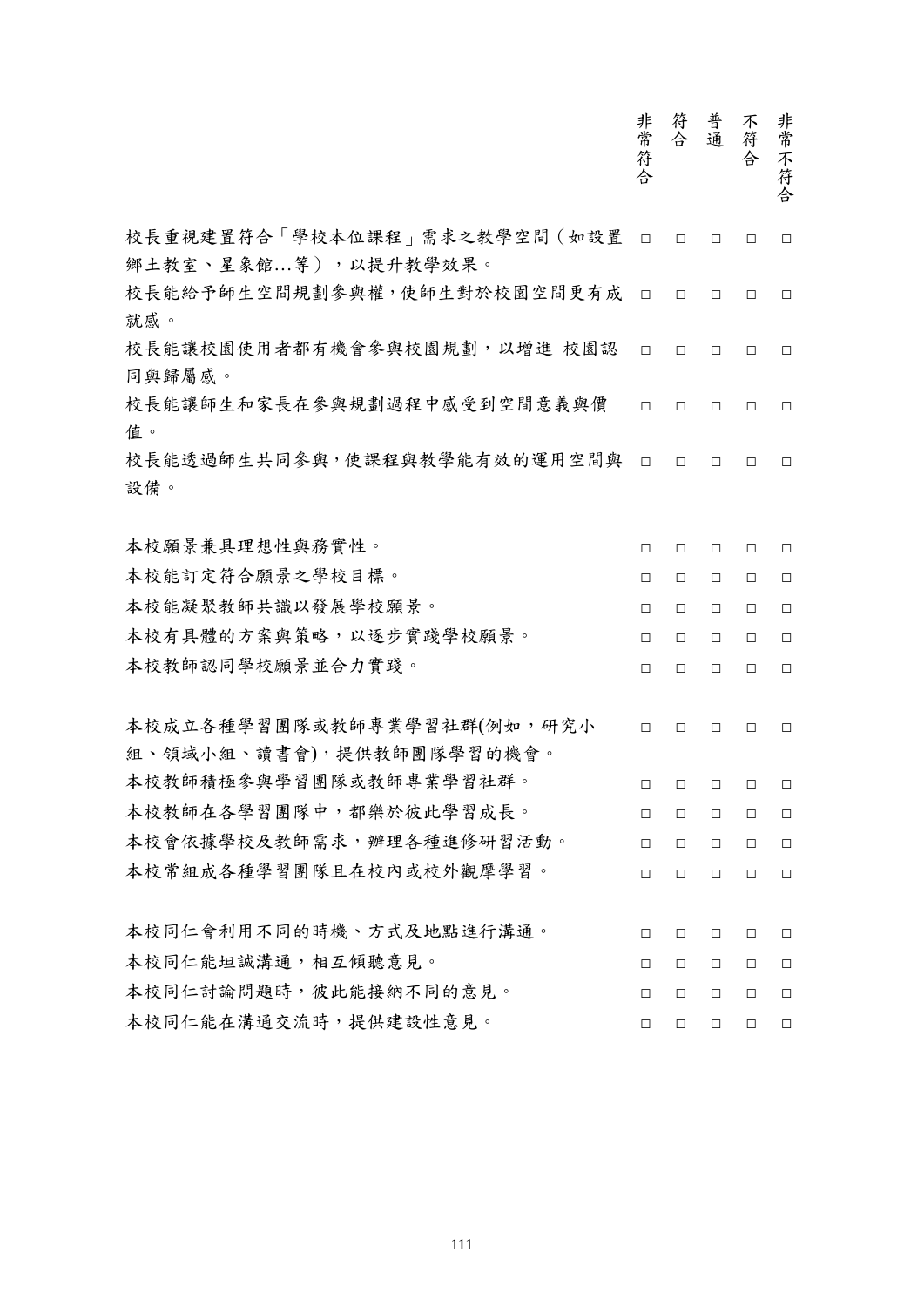|                                        | 非常符合   | 符合     | 普通     | 不符<br>合 | 非常不符合  |
|----------------------------------------|--------|--------|--------|---------|--------|
| 本校推動校務會做整體性之思考。                        | $\Box$ | $\Box$ | $\Box$ | $\Box$  | $\Box$ |
| 本校推動校務工作能統整並善用校內外資源。                   | $\Box$ | $\Box$ | $\Box$ | $\Box$  | $\Box$ |
| 本校會整合各項教學及行政措施,使之有效推展。                 | $\Box$ | $\Box$ | $\Box$ | $\Box$  | $\Box$ |
| 本校跨處室業務與活動皆能做系統規劃與推展。                  | $\Box$ | $\Box$ | $\Box$ | $\Box$  | $\Box$ |
| 本校能重視各種行政措施的後續反應及回饋意見,以供未來發            | $\Box$ | $\Box$ | $\Box$ | $\Box$  | $\Box$ |
| 展之參考。                                  |        |        |        |         |        |
| 本校教師間樂於分享教學經驗與教學資源。                    | $\Box$ | $\Box$ | $\Box$ | $\Box$  | □      |
| 本校同仁會利用機會分享研習心得。                       | $\Box$ | $\Box$ | $\Box$ | $\Box$  | $\Box$ |
| 本校會蒐集並提供相關教育資訊。                        | $\Box$ | $\Box$ | $\Box$ | $\Box$  | $\Box$ |
| 本校建置網路平台以利資訊交流。                        | $\Box$ | $\Box$ | $\Box$ | $\Box$  | $\Box$ |
| 本校訊息能有效傳達給每位教師。                        | $\Box$ | $\Box$ | $\Box$ | $\Box$  | $\Box$ |
|                                        |        |        |        |         |        |
| 我會依據教學目標與學生需求,擬定合宜的教學計畫。               | $\Box$ | $\Box$ | $\Box$ | $\Box$  | $\Box$ |
| 我會事先觀察與評量學生的先備知識和經驗,擬定適宜的教學            | $\Box$ | $\Box$ | $\Box$ | $\Box$  | $\Box$ |
| 計畫。                                    |        |        |        |         |        |
| 我會在進行教學前準備齊全並熟悉授課單元的內容。                | $\Box$ | $\Box$ | $\Box$ | $\Box$  | □      |
| 我會因應學生的個別差異,準備合適的教材。                   | $\Box$ | $\Box$ | $\Box$ | $\Box$  | $\Box$ |
| 我會依課程難易,規劃適宜的教學進度。                     | □      | $\Box$ | $\Box$ | $\Box$  | $\Box$ |
| 我會運用不同教學方法,如講述法、討論法、問答法等,啟發 口<br>學生思考。 |        | $\Box$ | $\Box$ | $\Box$  | $\Box$ |
| 我會運用開放性問題,促使學生進行深入或創造性思考。              | $\Box$ | $\Box$ | $\Box$ | $\Box$  | $\Box$ |
| 我會由淺而深進行教學,讓學生容易了解。                    | $\Box$ | $\Box$ | $\Box$ | $\Box$  | $\Box$ |
| 我會有效使用各種資源輔助教學,如教學媒體或教具,以激發            | $\Box$ | $\Box$ | $\Box$ | $\Box$  | $\Box$ |
| 學生學習興趣提升教學效果。                          |        |        |        |         |        |
| 我會透過學生感興趣之話題,變化教學活動以維持學生的學習            | $\Box$ | $\Box$ | $\Box$ | $\Box$  | $\Box$ |
| 注意力。                                   |        |        |        |         |        |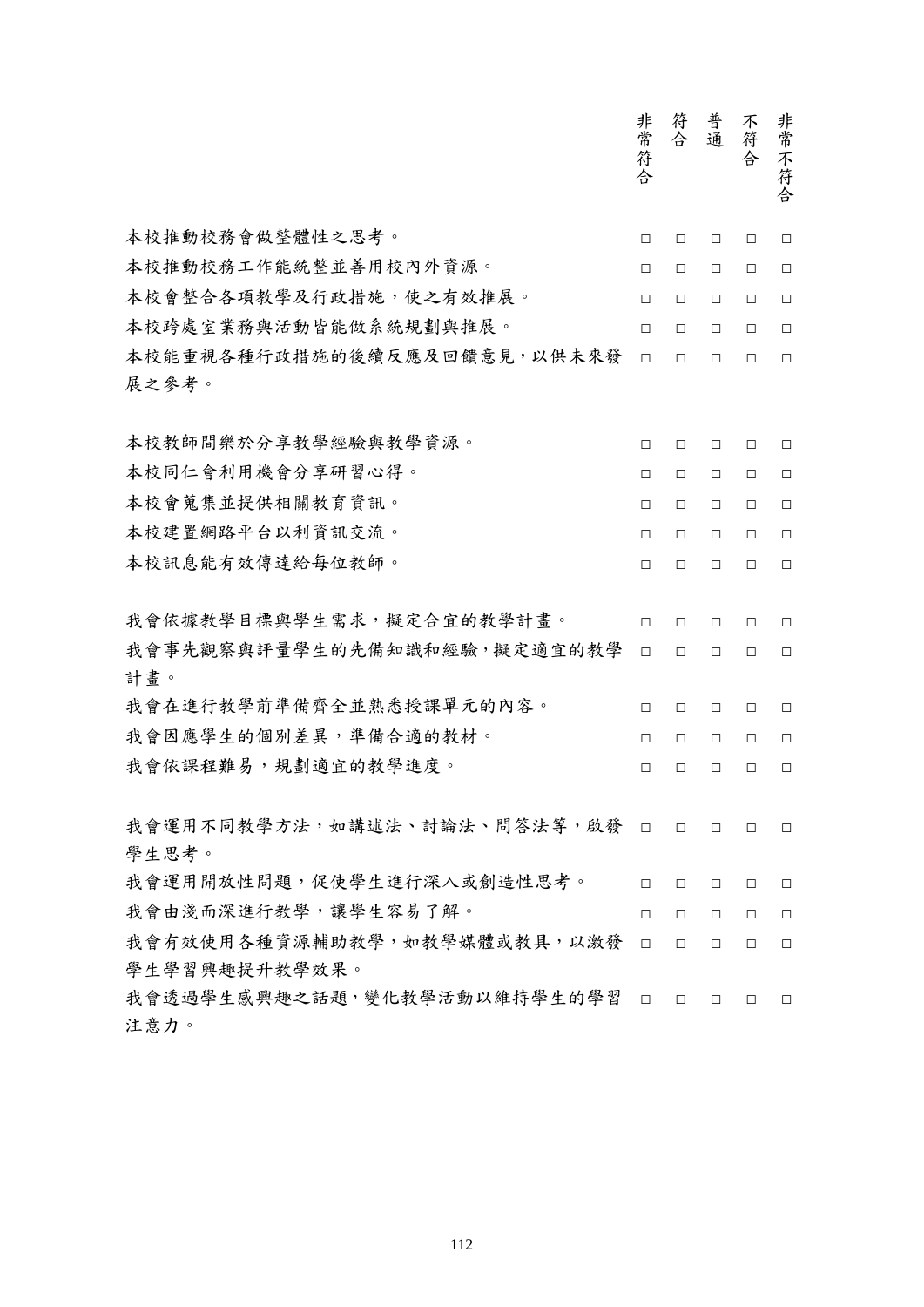|                             | 非常符合   | 符<br>合 | 普通     | 不符<br>合 | 非常不符<br>合 |
|-----------------------------|--------|--------|--------|---------|-----------|
| 我會研擬並善用適宜的班級公約或教室上課規則。      | $\Box$ | П      | П.     | П       | $\Box$    |
| 我會在上課時,營造融洽的學習氣氛。           | $\Box$ | $\Box$ | $\Box$ | $\Box$  | $\Box$    |
| 我會依學生和班級特質,發展班級或課程特色。       | $\Box$ | $\Box$ | $\Box$ | $\Box$  | $\Box$    |
| 我尊重學生自由表達意見的權利,培養學生相互包容尊重的習 | $\Box$ | $\Box$ | $\Box$ | $\Box$  | $\Box$    |
| 慣。<br>我會善用機會,激勵學生積極參與教學活動。  | $\Box$ | П      | $\Box$ | $\Box$  | П.        |
| 我的學生有強烈學習動機精神。              | $\Box$ | П      | $\Box$ | П       | П         |
| 我的學生有正確的學習態度,對各項學習表現積極。     | $\Box$ | $\Box$ | $\Box$ | $\Box$  | $\Box$    |
| 我的學生會主動尋求解決問題,並樂於探究學習。      | $\Box$ | $\Box$ | $\Box$ | $\Box$  | $\Box$    |
| 我的學生能將所學運用到日常生活中,展現學習遷移的成效。 | $\Box$ | $\Box$ | $\Box$ | $\Box$  | $\Box$    |
| 我的學生樂於分享自我學習成長經驗。           | $\Box$ | П      | П      | П       | П         |
|                             |        |        |        |         |           |

~~~~~~~~~~~~~~~本問卷到此結束,感謝您的填答。~~~~~~~~~~~~~~~~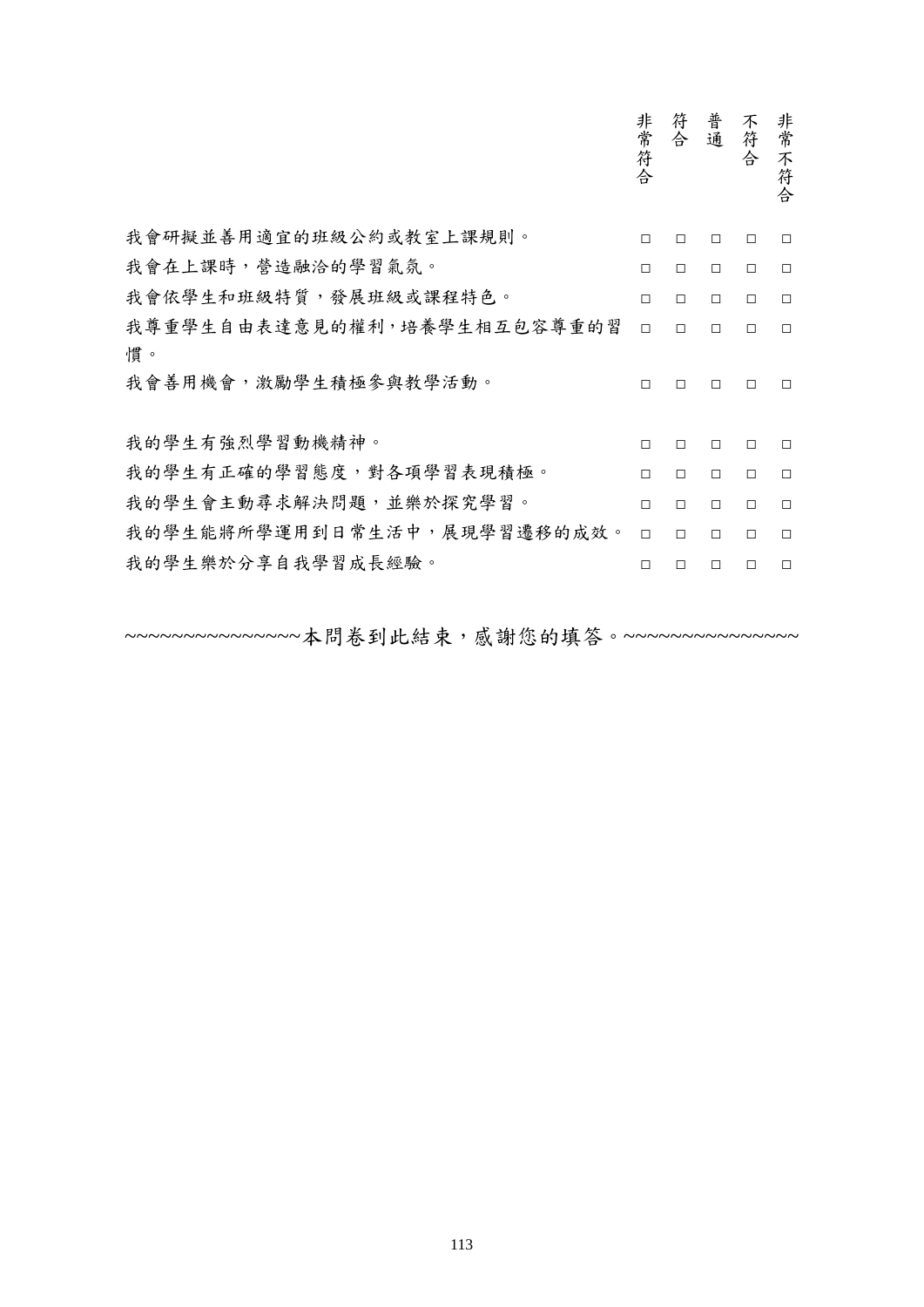#### 訪談大綱

一、您個人運用「空間領導」(形塑空間願景、建構教育空間、融入 課程教學、使用者共同參與)於學校之實際的作為為何?請舉例說明 之。

二、您個人運用空間領導對組織學習(建立願景、團隊學習、溝通交 流、系統思考、資訊分享)之影響為何?

三、您個人運用空間領導對教學效能(教學計畫完備、多元教學策略、 班級經營成效、學生學習表現)之影響為何?

四、依您個人經驗,您是否曾運用過其他領導方式?相較之下,您認 為空間領導的價值性及效果如何?

五、您個人在空間領導的運用上是否曾遭遇困境?如何解決?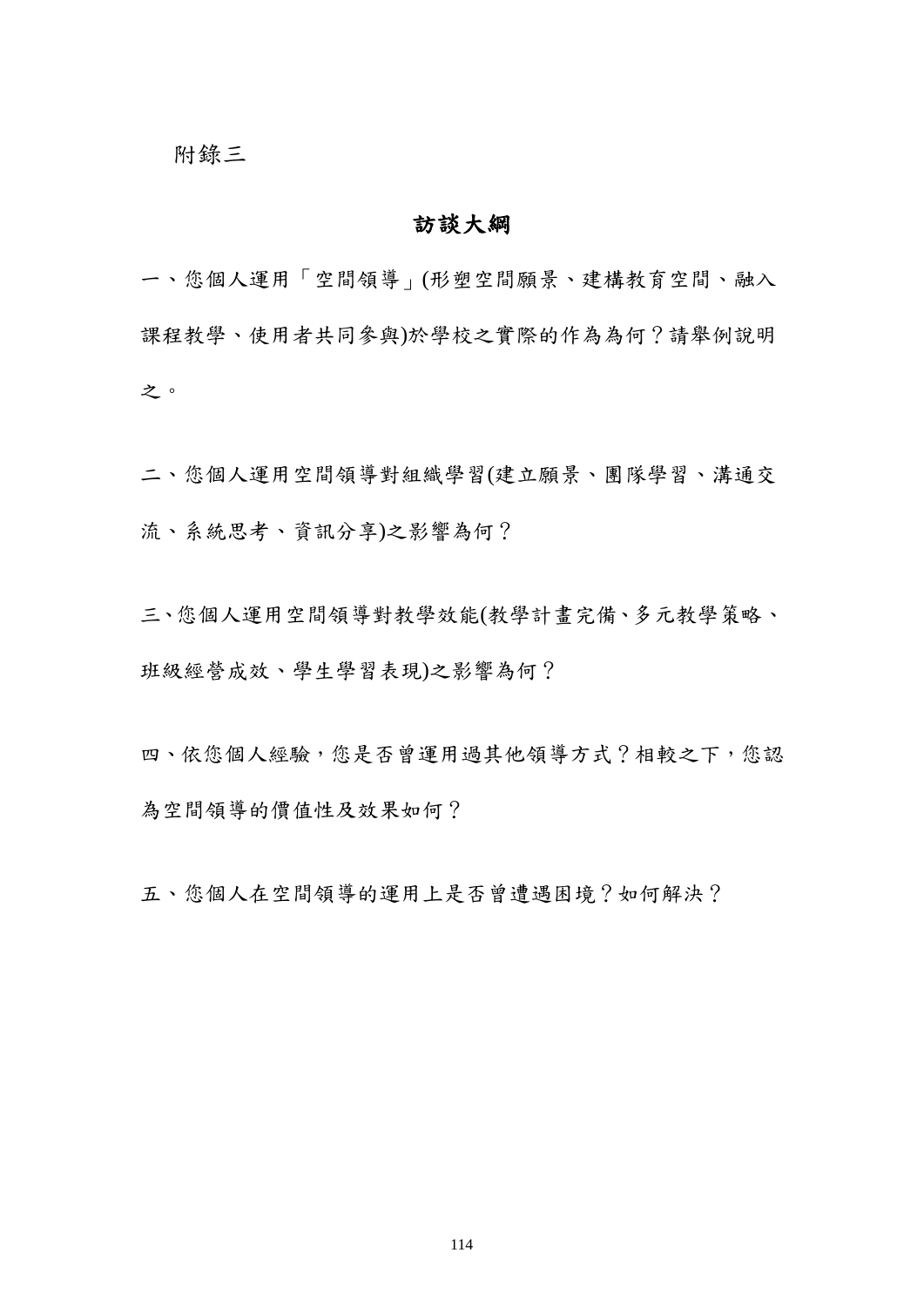# 科技部補助計畫衍生研發成果推廣資料表

日期:2014/10/30

| 計畫名稱:國民小學校長空間領導、組織學習與教學效能關係之研究<br>科技部補助計畫<br>計畫主持人:湯志民 |                                           |  |  |  |  |  |  |
|--------------------------------------------------------|-------------------------------------------|--|--|--|--|--|--|
|                                                        | 計畫編號: 102-2410-H-004-180-SSS<br>學門領域:教育行政 |  |  |  |  |  |  |
|                                                        | 無研發成果推廣資料                                 |  |  |  |  |  |  |
|                                                        |                                           |  |  |  |  |  |  |
|                                                        |                                           |  |  |  |  |  |  |
|                                                        |                                           |  |  |  |  |  |  |
|                                                        |                                           |  |  |  |  |  |  |
|                                                        |                                           |  |  |  |  |  |  |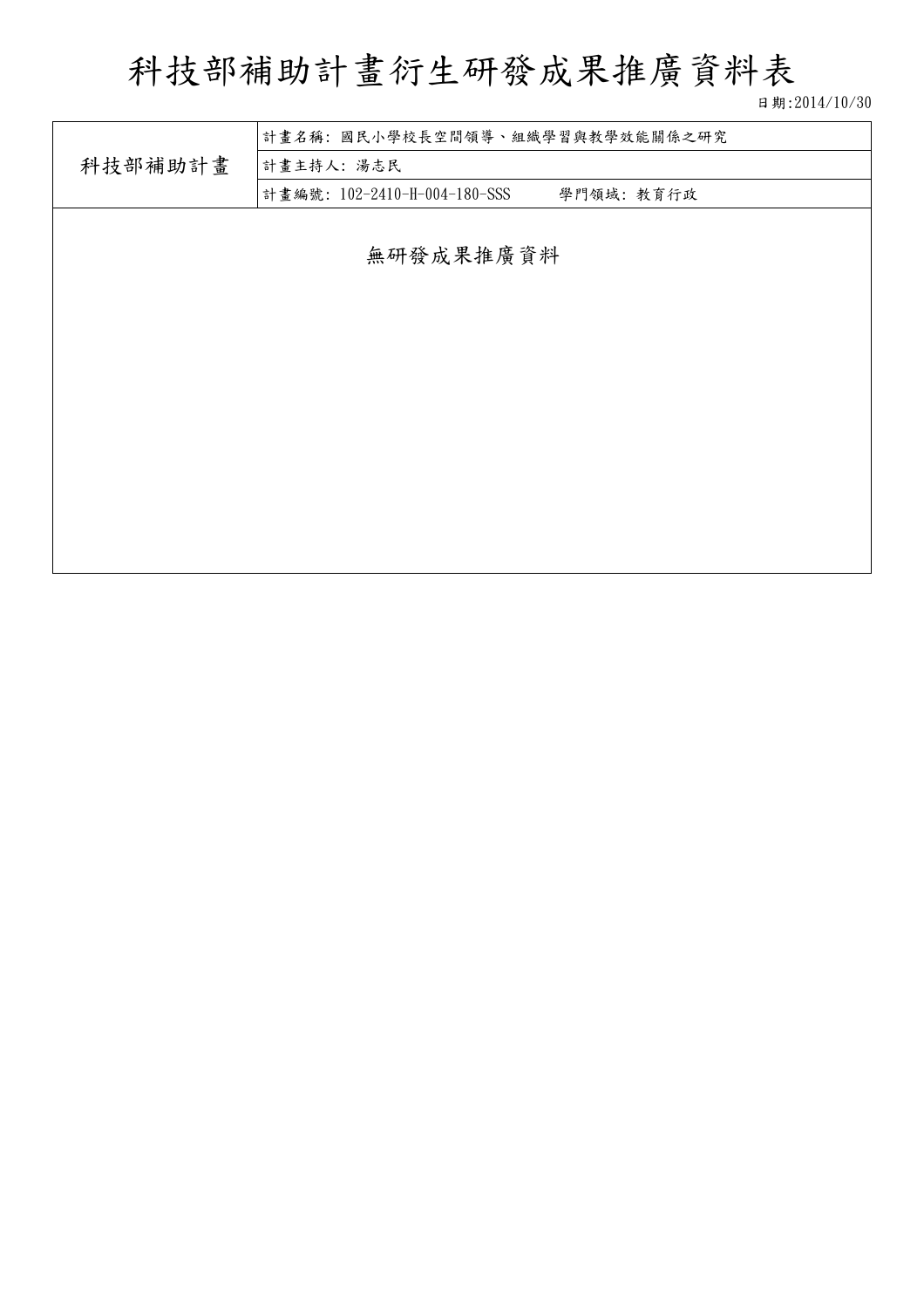102 年度專題研究計畫研究成果彙整表

| 計畫主持人:湯志民<br>計畫編號: 102-2410-H-004-180-SSS |        |                                       |                  |                  |              |     |                               |
|-------------------------------------------|--------|---------------------------------------|------------------|------------------|--------------|-----|-------------------------------|
|                                           |        | <b>計畫名稱:國民小學校長空間領導、組織學習與教學效能關係之研究</b> |                  |                  |              |     |                               |
| 成果項目                                      |        |                                       | 實際已達成            | 量化<br>預期總達成      | 本計畫實<br>際貢獻百 | 單位  | 備註 (質化說<br>明:如數個計畫<br>共同成果、成果 |
|                                           |        |                                       | 數(被接受<br>或已發表)   | 數(含實際已<br>達成數)   | 分比           |     | 列為該期刊之<br>封面故事<br>等)          |
|                                           |        | 期刊論文                                  | $\boldsymbol{0}$ |                  | 100%         |     |                               |
|                                           | 論文著作   | 研究報告/技術報告                             | $\boldsymbol{0}$ | 0                | 100%         | 篇   |                               |
|                                           |        | 研討會論文                                 | $\boldsymbol{0}$ | $\theta$         | 100%         |     |                               |
|                                           |        | 專書                                    | $\boldsymbol{0}$ | 0                | 100%         |     |                               |
|                                           | 專利     | 申請中件數                                 | $\boldsymbol{0}$ | 0                | 100%         | 件   |                               |
|                                           |        | 已獲得件數                                 | $\boldsymbol{0}$ | 0                | 100%         |     |                               |
| 國內                                        |        | 件數                                    | 0                | $\theta$         | 100%         | 件   |                               |
|                                           | 技術移轉   | 權利金                                   | $\theta$         | $\theta$         | 100%         | 千元  |                               |
|                                           |        | 碩士生                                   | $\overline{2}$   | $\theta$         | 100%         |     |                               |
|                                           | 參與計畫人力 | 博士生                                   | 0                | $\boldsymbol{0}$ | 100%         | 人次  |                               |
|                                           | (本國籍)  | 博士後研究員                                | $\boldsymbol{0}$ | 0                | 100%         |     |                               |
|                                           |        | 專任助理                                  | 0                | $\boldsymbol{0}$ | 100%         |     |                               |
|                                           |        | 期刊論文                                  | $\boldsymbol{0}$ | 0                | 100%         |     |                               |
|                                           | 論文著作   | 研究報告/技術報告                             | 0                | $\boldsymbol{0}$ | 100%         | 篇   |                               |
|                                           |        | 研討會論文                                 | $\boldsymbol{0}$ | $\theta$         | 100%         |     |                               |
|                                           |        | 專書                                    | $\boldsymbol{0}$ | $\boldsymbol{0}$ | 100%         | 章/本 |                               |
|                                           | 專利     | 申請中件數                                 | 0                | 0                | 100%         | 件   |                               |
|                                           |        | 已獲得件數                                 | 0                | $\boldsymbol{0}$ | 100%         |     |                               |
| 國外                                        | 技術移轉   | 件數                                    | 0                | $\theta$         | 100%         | 件   |                               |
|                                           |        | 權利金                                   | $\pmb{0}$        | $\pmb{0}$        | 100%         | 千元  |                               |
|                                           |        | 碩士生                                   | $\boldsymbol{0}$ | 0                | 100%         |     |                               |
|                                           | 參與計畫人力 | 博士生                                   | $\boldsymbol{0}$ | $\boldsymbol{0}$ | 100%         |     |                               |
|                                           | (外國籍)  | 博士後研究員                                | $\boldsymbol{0}$ | 0                | 100%         | 人次  |                               |
|                                           |        | 專任助理                                  | $\boldsymbol{0}$ | $\boldsymbol{0}$ | 100%         |     |                               |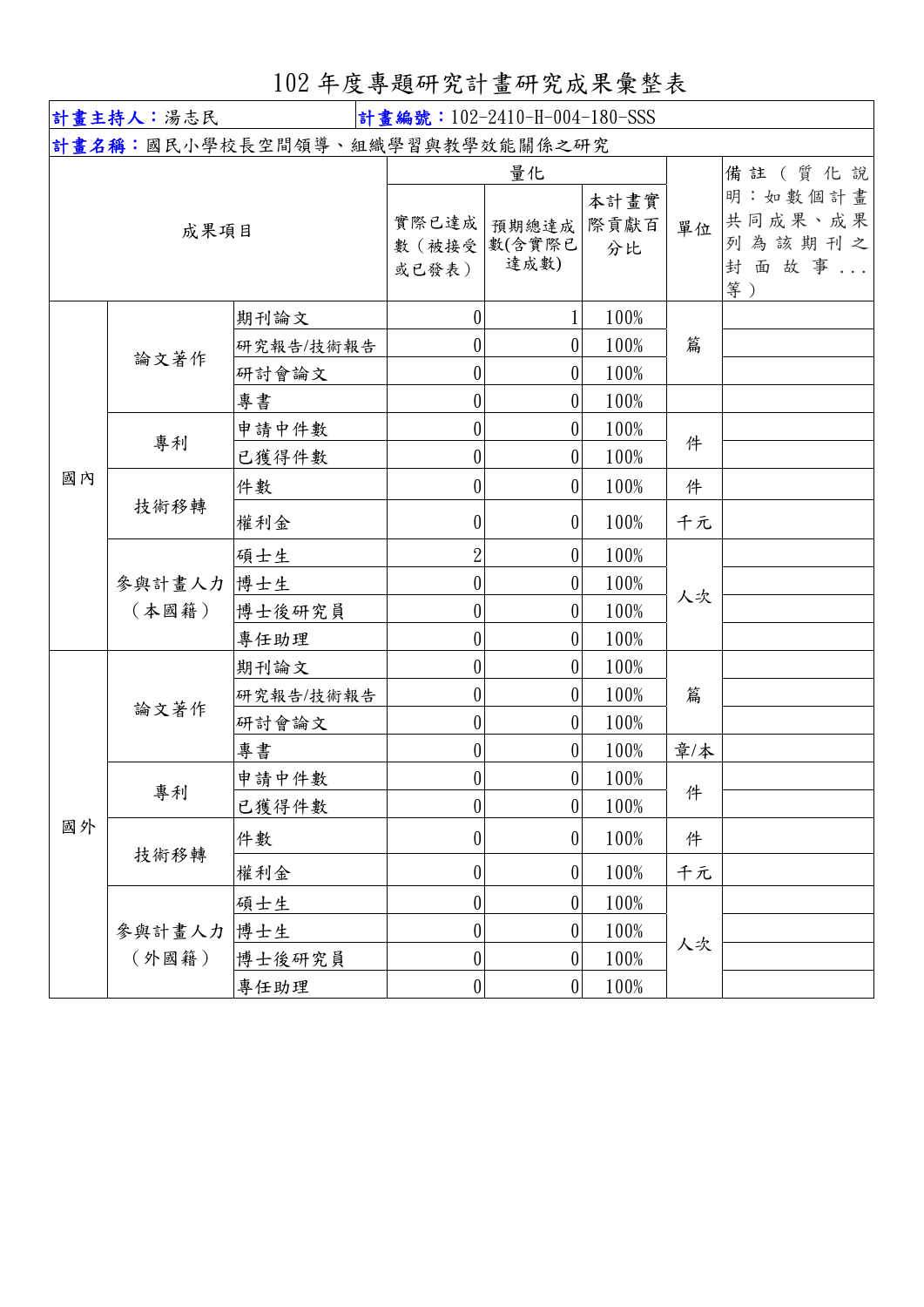|                    |                 | 無。   |                  |           |
|--------------------|-----------------|------|------------------|-----------|
| 其他成果               |                 |      |                  |           |
| (無法以量化表達之成         |                 |      |                  |           |
| 果如辦理學術活動、獲         |                 |      |                  |           |
| 得獎項、重要國際合          |                 |      |                  |           |
|                    | 作、研究成果國際影響      |      |                  |           |
|                    | 力及其他協助產業技       |      |                  |           |
| 術發展之具體效益事          |                 |      |                  |           |
|                    | 項等,請以文字敘述填      |      |                  |           |
| 列。)                |                 |      |                  |           |
|                    |                 |      |                  |           |
|                    |                 | 成果項目 | 量化               | 名稱或內容性質簡述 |
| 科                  | 測驗工具(含質性與量性)    |      | $\boldsymbol{0}$ |           |
| 教                  | 課程/模組           |      | $\boldsymbol{0}$ |           |
| 處                  | 電腦及網路系統或工具      |      | $\boldsymbol{0}$ |           |
| 計                  | 教材              |      | $\boldsymbol{0}$ |           |
| 畫<br>$\frac{1}{2}$ | 舉辦之活動/競賽        |      | $\boldsymbol{0}$ |           |
| 填                  | 研討會/工作坊         |      | $\boldsymbol{0}$ |           |
| 項                  | 電子報、網站          |      | $\boldsymbol{0}$ |           |
| 目                  | 計畫成果推廣之參與(閱聽)人數 |      | $\boldsymbol{0}$ |           |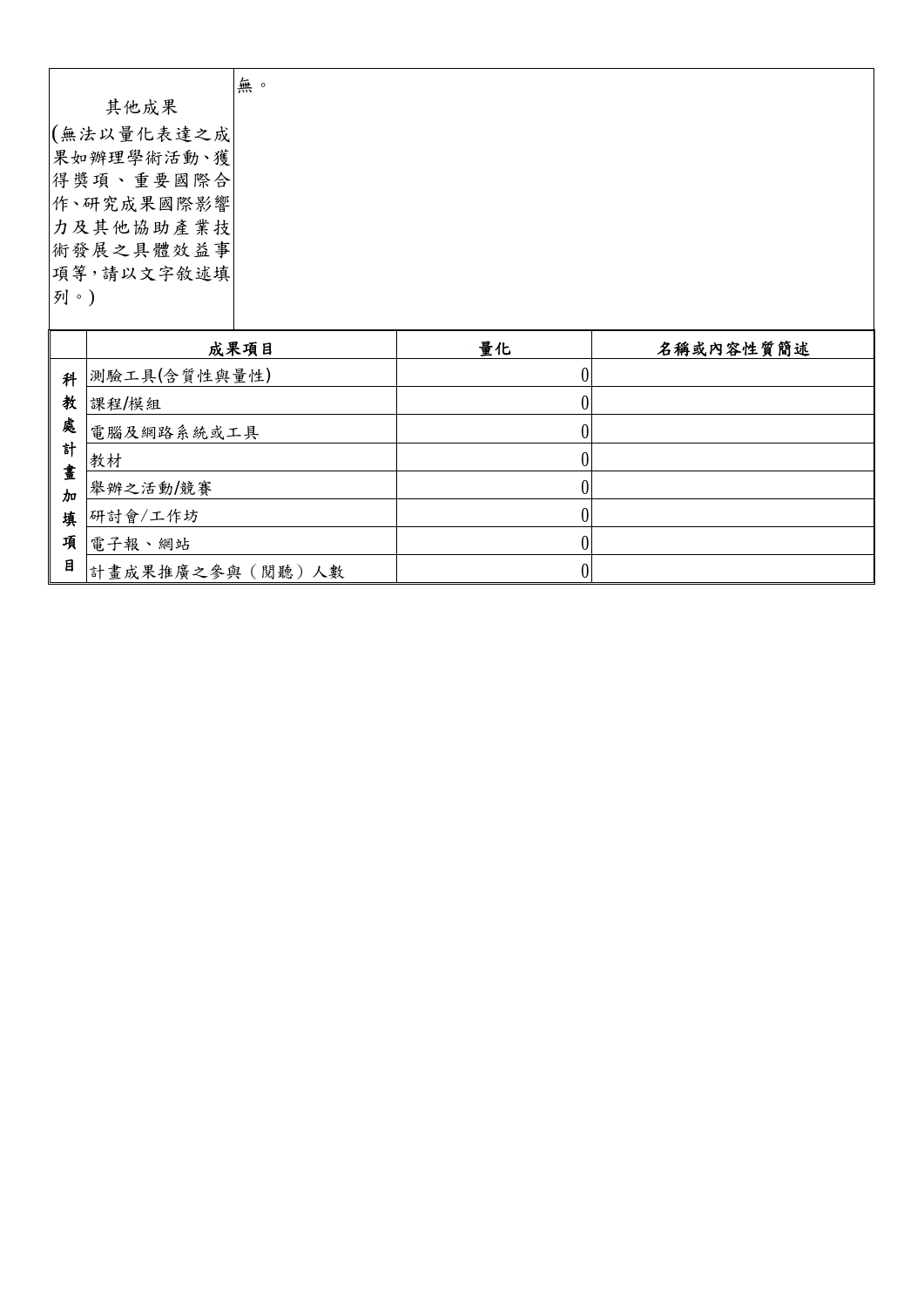## 科技部補助專題研究計畫成果報告自評表

請就研究內容與原計畫相符程度、達成預期目標情況、研究成果之學術或應用價 值(簡要敘述成果所代表之意義、價值、影響或進一步發展之可能性)、是否適 合在學術期刊發表或申請專利、主要發現或其他有關價值等,作一綜合評估。

|  | 1. 請就研究內容與原計書相符程度、達成預期目標情況作一綜合評估                                        |
|--|-------------------------------------------------------------------------|
|  | 達成目標                                                                    |
|  | □未達成目標 (請說明,以100字為限)                                                    |
|  | □實驗失敗                                                                   |
|  | □因故實驗中斷                                                                 |
|  | □其他原因                                                                   |
|  | 說明:                                                                     |
|  |                                                                         |
|  | 2. 研究成果在學術期刊發表或申請專利等情形:                                                 |
|  | 論文:□已發表 □未發表之文稿 ■撰寫中 □無                                                 |
|  | 專利:□已獲得 □申請中 ■無                                                         |
|  | 技轉:□已技轉 □洽談中 ■無                                                         |
|  | 其他: (以100字為限)                                                           |
|  |                                                                         |
|  | 3. 請依學術成就、技術創新、社會影響等方面,評估研究成果之學術或應用價                                    |
|  | 值(簡要敘述成果所代表之意義、價值、影響或進一步發展之可能性)(以<br>500 字為限)                           |
|  |                                                                         |
|  | 隨著時空的演變及教育需求的不同,校園空間歷經不同階段的轉型。臺灣,                                       |
|  | 近 20、30 年來,教育部、縣市教育局處每年項目投資至少新台幣 100 至 200                              |
|  | 多億元,已改善和提升中小學校園環境與設施。教育部局處推展新校園運動、                                      |
|  | 開放空間、無圍牆學校、創意校園、性別空間、優質校園營造、無障礙環境、                                      |
|  | 友善校園、永續校園、健康校園、空間美學、特色學校、校園活化與閒置空 <br>間再利用等革新議題,引發臺灣學校建築的創新與變革及促進學校教育之發 |
|  |                                                                         |
|  | 展。在研究上,近年來,有許多實證研究亦證實校長空間領導對於學校創新 <br>經營、教師組織承諾、組織學習、課程發展、學校組織氣氛、教師工作滿意 |
|  | 度、學校效能、教學效能等,皆有正向影響,顯示校長空間領導有價值與影                                       |
|  |                                                                         |
|  | 響力,值得推展與研究。由於,在校長空間領導學術領域上,目前尚無文獻                                       |
|  | 探討校長空間領導、組織學習與教學效能之關係,故本研究以校長空間領導、                                      |
|  | 組織學習與教學效能為研究變項,以臺北市與新北市公立國小為研究對象,                                       |
|  | 以問卷調查與訪談為研究方法,討論之。                                                      |
|  | 根據問卷調查統計分析結果發現,國民小學校長空間領導、組織學習與                                         |

教學效能三者間具有中高度顯著正相關,且組織學習在校長空間領導與教學 效能間扮演完全中介角色。另,根據訪談研究結果發現校長空間領導之價值